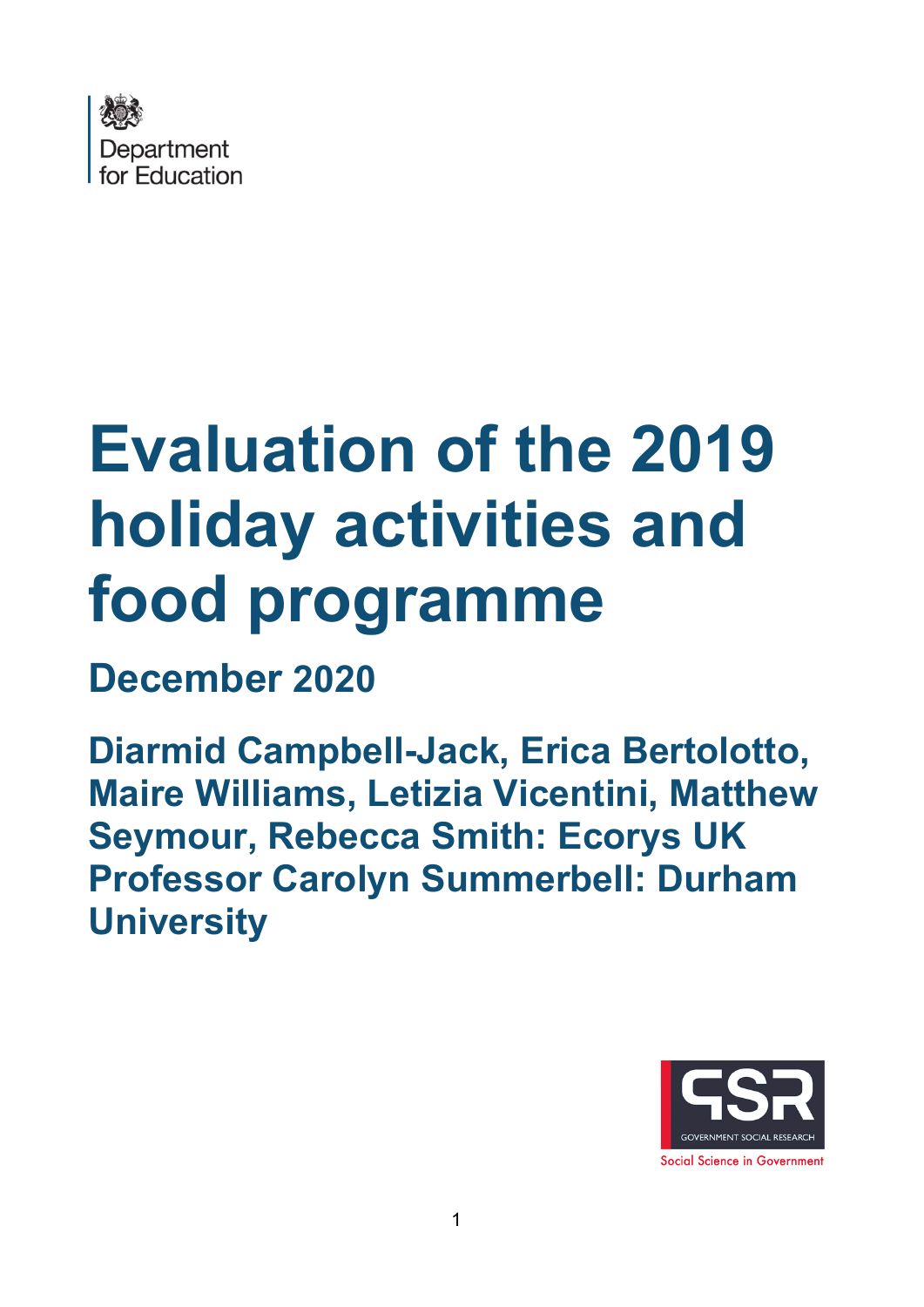# **Contents**

| List of figures                             | $\overline{4}$ |
|---------------------------------------------|----------------|
| List of tables                              | 5              |
| Acknowledgements                            | 6              |
| <b>Executive summary</b>                    | 7              |
| Introduction                                | 9              |
| Background                                  | 9              |
| 2019 Holiday Activities and Food programme  | 10             |
| Evaluation objectives and data collection   | 11             |
| Set up and delivery models                  | 15             |
| History of provision                        | 17             |
| Coordinator model                           | 18             |
| Provider model                              | 23             |
| Challenges identified by providers          | 27             |
| Quantity of delivery                        | 29             |
| Frequency of provision                      | 37             |
| Attendance: young people                    | 38             |
| Attendance: parents/carers and families     | 53             |
| Barriers and enablers to attendance         | 55             |
| Quality standards delivery                  | 57             |
| Overall approach                            | 58             |
| Factors in meeting quality standards        | 79             |
| <b>Outcomes</b>                             | 82             |
| Young people                                | 82             |
| <b>Families</b>                             | 84             |
| Organisations                               | 86             |
| Sustainability                              | 89             |
| Initial plans for sustainability and legacy | 89             |
| Conclusions and recommendations             | 94             |
| Conclusions                                 | 94             |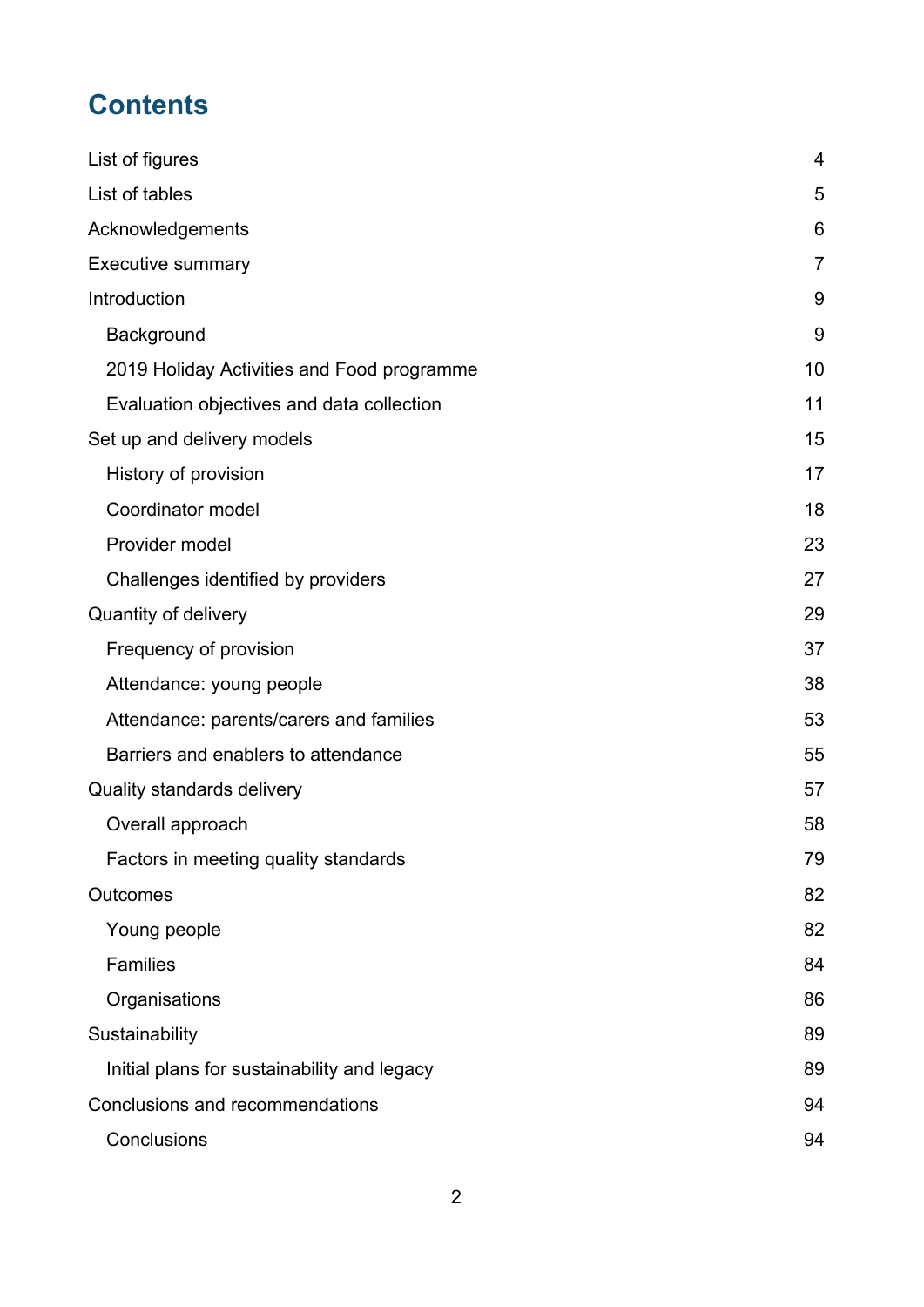| Recommendations                              | 97  |
|----------------------------------------------|-----|
| Appendix 1: Evaluation methodology           | 99  |
| HAF Logic model: process evaluation elements | 99  |
| Process evaluation                           | 100 |
| Impact evaluation                            | 104 |
| Interpretation and data limitations          | 108 |
| Appendix 2: HAF areas                        | 109 |
| Endnotes                                     | 110 |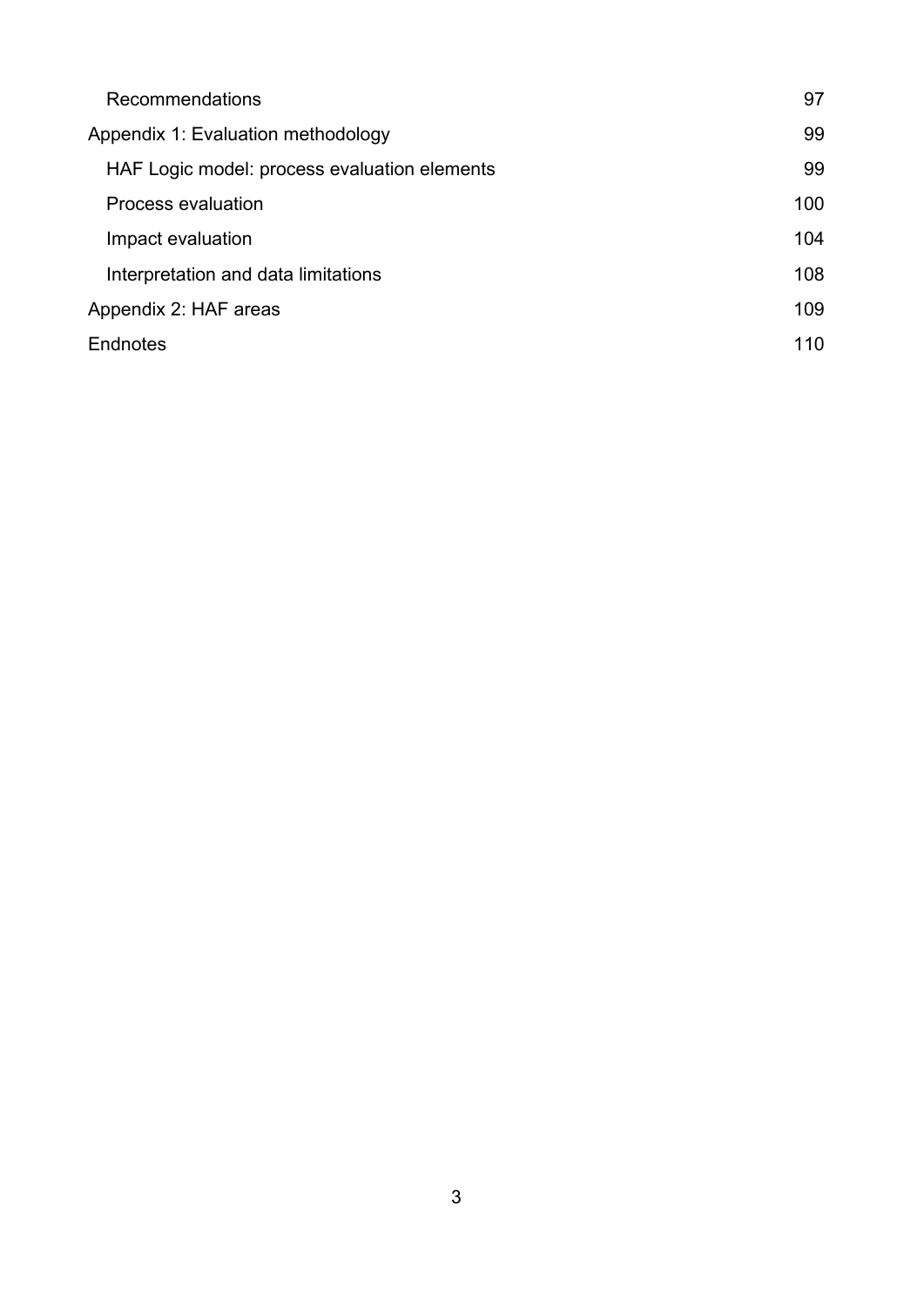# <span id="page-3-0"></span>**List of figures**

| Figure 1: Proportion of new providers per HAF area                    | 24 |
|-----------------------------------------------------------------------|----|
| Figure 2: Youngest and oldest age allowed to attend provision         | 26 |
| Figure 3: Number of sessions attended by those eligible for FSM       | 45 |
| Figure 4: Perceived impact on the number of young people attending    | 51 |
| Figure 5: Providers offering free provision, in HAF and non-HAF areas | 52 |
| Figure 6: Providers offered and taking up training and/or guidance    | 60 |
| Figure 7: Activities in place                                         | 61 |
| Figure 8: Activities offered every day in HAF and non-HAF areas       | 62 |
| Figure 9: Food offered                                                | 64 |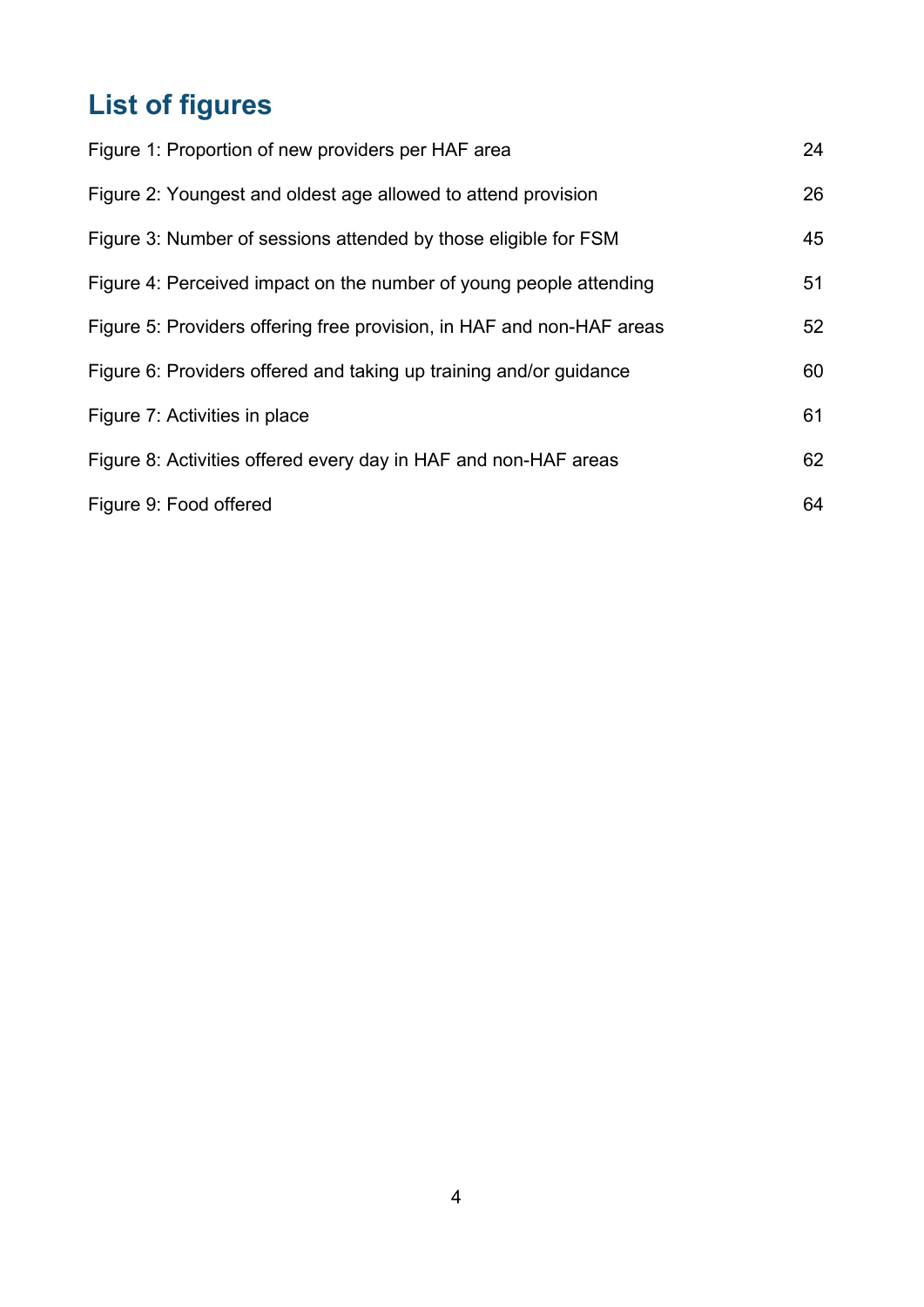# <span id="page-4-0"></span>**List of tables**

| Table 6: Factors encouraging parents/carers to get children to attend clubs36 |  |
|-------------------------------------------------------------------------------|--|
| Table 7: Proportion of 2018 and 2019 clubs delivering 4:4:4 in HAF 37         |  |
|                                                                               |  |
| Table 9: Eligible for Free School Meals by provider area and school type42    |  |
|                                                                               |  |
|                                                                               |  |
|                                                                               |  |
| Table 13: Number of sessions attended by provider area (EverFSM6) 47          |  |
|                                                                               |  |
|                                                                               |  |
|                                                                               |  |
|                                                                               |  |
|                                                                               |  |
| Table 19: Impact of HAF provision on training, policies, and agency links 87  |  |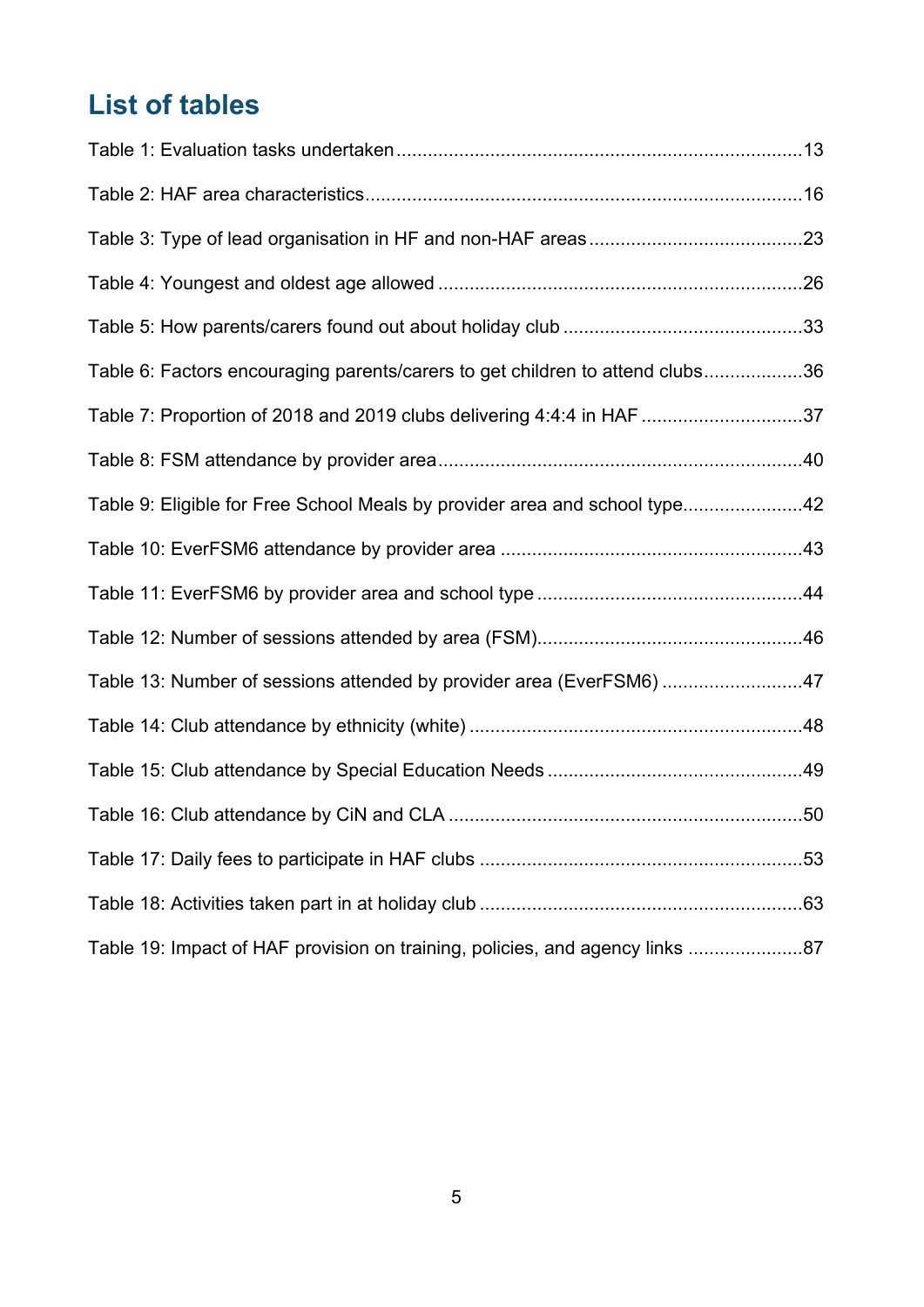# <span id="page-5-0"></span>**Acknowledgements**

The Research Team at Ecorys would like to thank Alex Gnanapragasam, Matthew Chappell, Harriet Davies, Sarah Haywood, Mihiri Seneviratne, and Tara Whitehorn at the Department for Education, for their guidance throughout the evaluation. Further thanks go to the Evaluation Steering Group contributors.

We would also like to thank all the local coordinators, providers, project staff, volunteers, young people and parents/carers who elected to participate in the evaluation and who contributed their views and experiences. Without them, this report would not have been possible.

The Ecorys researchers undertaking the case-study fieldwork and analysis included Andra Banea, Helen Bickley, Erica Bertolotto, Natasha Burnley, Angus Elsby, Sam Isaac, Jo Llewellyn, Sal Mohammed, Matthew Seymour, Rebecca Smith, and Letizia Vicentini. The surveys were scripted and administered by the Ecorys Survey Unit under the direction of Ray Lindley. The quantitative survey data analysis was overseen by Diarmid Campbell-Jack, Maire Williams and Erica Bertolotto.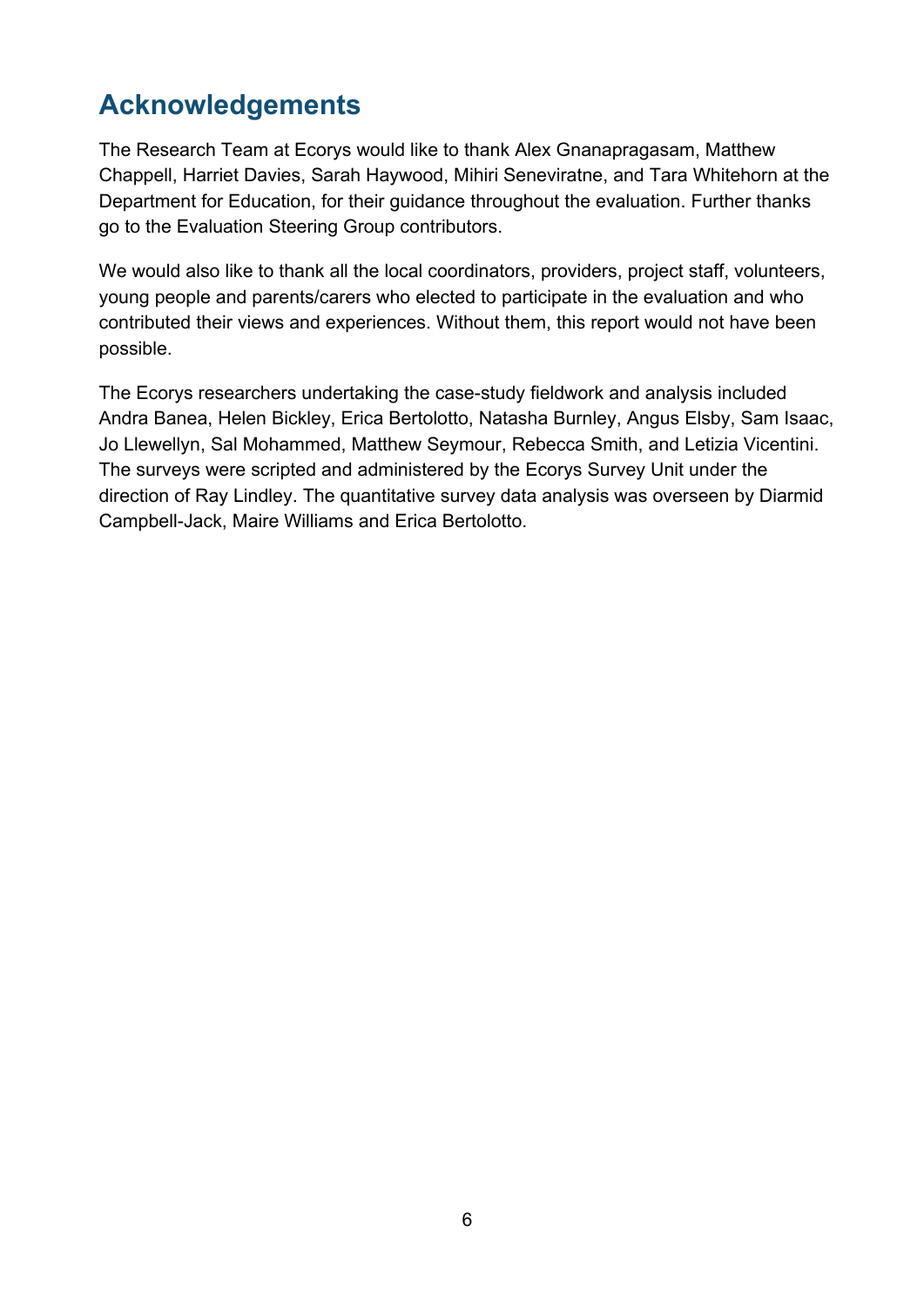## <span id="page-6-0"></span>**Executive summary**

## **Key findings**

#### **Attendance: young people**

- Management Information returns suggest approximately 50,000 young people attended Holiday Activities and Food projects during 2019
- The National Pupil Database (NPD) linked data shows 41% of this group were eligible for Free School Meals (FSM) in 2019, with exactly half the attendees (50%) having been eligible for FSM in the last six years
- The two areas with the highest proportion of eligible FSM participants were not among those local authorities with the highest levels of FSM eligible young people. Both had targeted this group to a greater extent than other areas
- Just over half (56%) of participants with NPD linked data were from a White ethnic background. Nearly a quarter (23%) were classified as SEND, 5% were classified as Children in Need and 1% as Children Looked After. Of those participants who were eligible for FSM in 2019, 29% attended five to ten sessions and a further 27% attended more than 10 sessions

#### **Set up and implementation**

- A range of areas were awarded grant funding, with slightly more of the areas being urban and having higher levels of FSM eligibility than in England in general. The extent of existing holiday activity provision was low in most HAF areas
- A range of provider types were used across areas, with almost half being VCSOs, with schools and private organisations next most common. Almost half of all providers were set up in summer 2019, with providers generally having a mix of paid and unpaid staff and providing for both primary and secondary age groups
- Coordinators felt that the initial set-up ran less smoothly than anticipated. They reported this was largely due to the short amount of time available, making it more difficult to engage with providers, particularly those that were new
- Some areas faced specific challenges, including ensuring support from schools and potential partners, achieving the aspiration of offering provision at least four hours/day, four days a week, for four weeks during the summer holidays,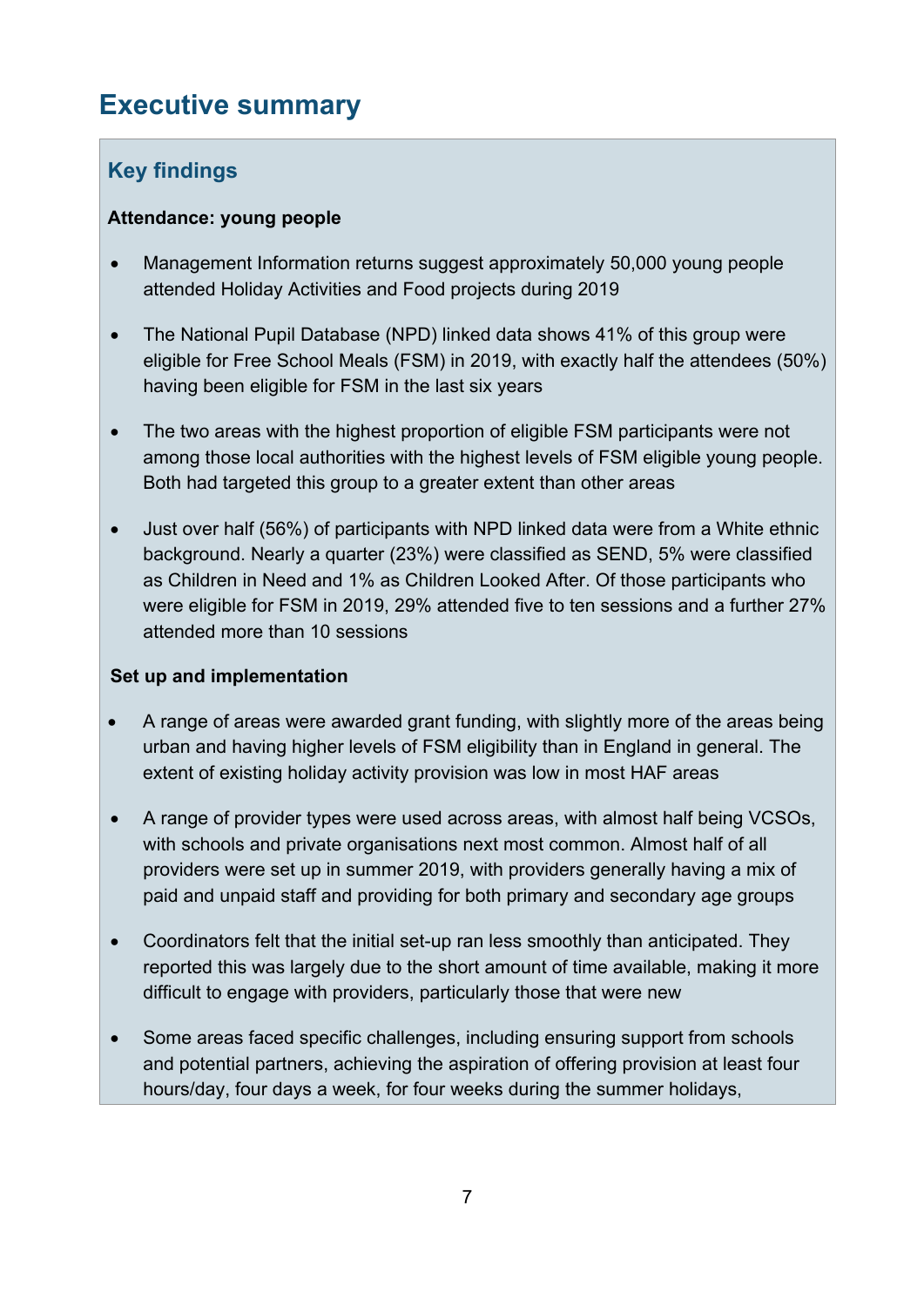identifying and recruiting FSM-eligible children, and engaging with children with specific characteristics (e.g. SEND)

#### **Outcomes and sustainability**

- Young people report enjoying attending HAF provision, with high proportions for both primary (82%) and secondary (79%) questionnaire respondents stating that they enjoyed the clubs 'a lot'
- Young people and parents claimed a range of benefits for young people as a result of taking part, including increased knowledge and skills, socialisation and wellbeing
- Parents considered the quality of provision, and the structure it provided for their children's day to have contributed to children achieving positive outcomes. Parents who attended HAF provision reported that the clubs enabled them to spend more time with their children and socialise with other local parents
- Staff reported benefitting from increased skills through training, which they reported led to greater confidence and increased aspirations. Providers felt they benefitted from being part of a network and building relationships
- Virtually all providers said they were definitely (64%) or likely (23%) to run a club in 2020. The main challenge to ongoing sustainability was the perceived lack of funding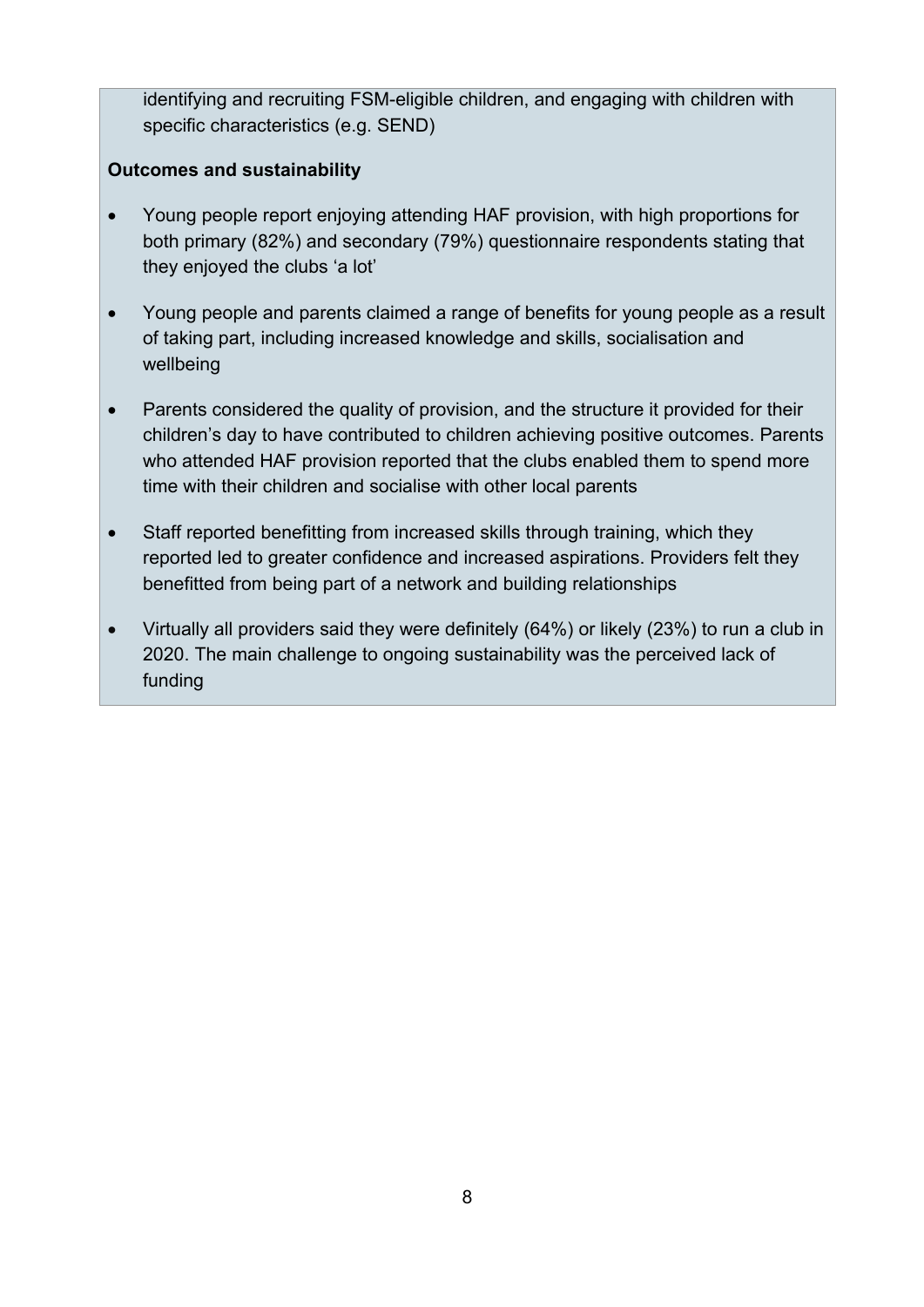## <span id="page-8-0"></span>**Introduction**

In March 2019, Ecorys UK was commissioned by the Department for Education (DfE) to undertake an independent evaluation of the Holiday Activities and Food (HAF) Programme. This report presents the summative findings from the evaluation that was carried out between April and November 2019. [1](#page-27-0) Due to COVID-19, publication of this report was delayed, with a further HAF programme taking place in 2020 prior to publication.

## <span id="page-8-1"></span>**Background**

School holidays are a period of concern for some families. Conclusive evidence is lacking on the existence and extent of holiday hunger and summer learning loss in England<sup>2</sup>. However, there is growing attention from education professionals as to whether children from disadvantaged backgrounds experience holiday learning loss. The negative impact summer holidays may have potentially makes this period important in closing the outcomes gap between more and less disadvantaged children<sup>3</sup>.

Research conducted prior to the COVID-19 pandemic showed deprivation continuing to be a major concern. In total, 11% of young people lived in severe material deprivation, with widening inequalities across the UK<sup>4</sup>. Low-income families may have struggled to afford food during the school holidays, resorting to cheaper and less healthy options, serving smaller portions or skipping meals, borrowing money and using foodbanks<sup>[5](#page-27-4)</sup>. This may have had serious implications, with children experiencing food insecurity and hunger, with this possibly leading to worse mental and physical health, increased emotional problems and poorer social skills.

Young people from low-income families were more likely to experience isolation during school holidays. Their parents could not afford costly enriching activities so they had fewer opportunities to develop life skills (e.g. creativity, flexibility, teamwork) compared to their more affluent peers $6$  and may have been less likely to socialise with peers at home so as not to incur additional food costs<sup>[7](#page-27-6)</sup>. While evidence on the extent and nature of summer learning loss in the UK context was lacking, initial data suggested some aspects of learning loss may occur for children living in deprivation, possibly further increasing the disparity between disadvantaged young people and their less disadvantaged peers<sup>8</sup>.

Existing evaluations of the impact of summer holiday provision provided limited evidence on the effectiveness of different models of provision on outcomes; impact by demographic group; attendance patterns; and incentives and barriers to participation.

To help close the existing evidence gap, DfE launched the 2018 HAF pilot programme. This aimed to support disadvantaged families by providing healthy meals and enriching activities to young people during the summer holidays. In total, £2 million was allocated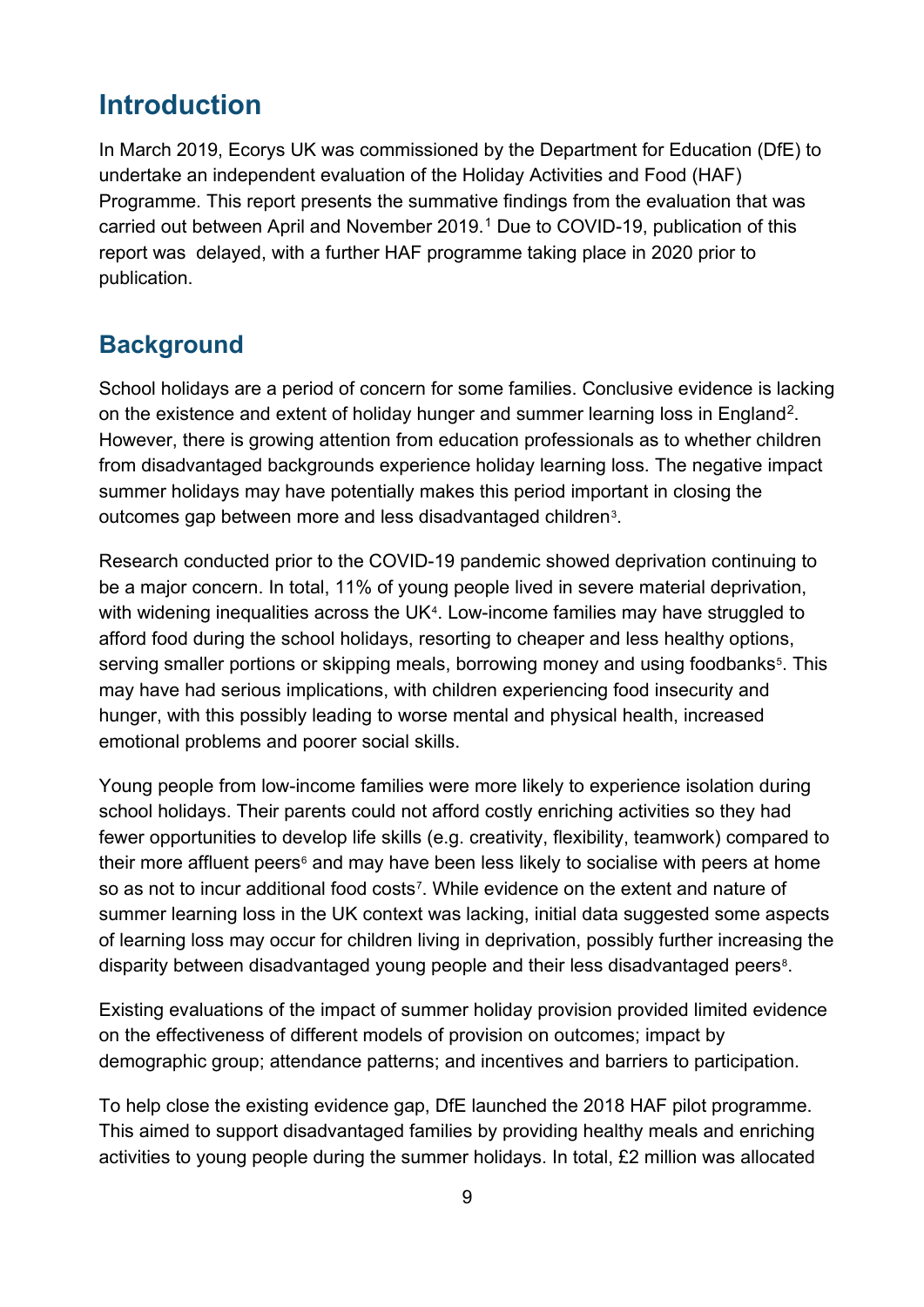to support new and existing providers across seven partnerships. This reflected the Department's policy to promote 'the educational outcomes of disadvantaged children and young people' by 'prioritising […] the people and places left behind and the most disadvantaged'[9.](#page-27-8)

Management information (MI)<sup>[10](#page-27-9)</sup> from the 2018 pilot showed that providers delivered activities across 283 clubs, reaching 18,200 children. In total, 71% of children attended more than one session, with 25% attending more than half of all sessions.

## <span id="page-9-0"></span>**2019 Holiday Activities and Food programme**

#### **2019 programme objectives**

Following the proof of concept provided by the 2018 programme, DfE developed a more targeted pilot programme for  $2019^{11}$ . The initial plan was for the programme to provide up to nine lots of grant funding (up to £9m in total), supporting local coordinators across up to nine local authority (LA) areas, one in each of nine regions of England. The main role for coordinators was to oversee and commission HAF for children eligible for FSM, to:

> develop a more efficient and joined-up approach to free holiday provision for disadvantaged children; and to ensure there is enough good quality free holiday provision to meet the demand from children eligible for free school meals  $(FSM)^{12}$  $(FSM)^{12}$  $(FSM)^{12}$  in the local authority during the 2019 summer holidays.[13](#page-27-12)

This was to be achieved through partnerships (e.g. targeting activity, referrals, greater collaboration between HAF and food providers); improving coordination across local areas to raise awareness and ensure all FSM-eligible children had access to good quality provision should they want to access it; and supporting the implementation of minimum standards and guidance.

Coordinators were required to award grants to holiday club providers so that all FSMeligible children in their area had access to provision, should they want to access it. It was expected that delivery models and ways of attracting FSM-eligible children would vary (e.g. targeting specific groups, different payment arrangements for nondisadvantaged and disadvantaged children) and that coordinators would be realistic about the take-up levels of FSM-eligible children.

#### **2019 programme set-up**

Following a competitive tendering process, 11 lots of grant funding were announced at the start of April 2019 split across the nine regions of England.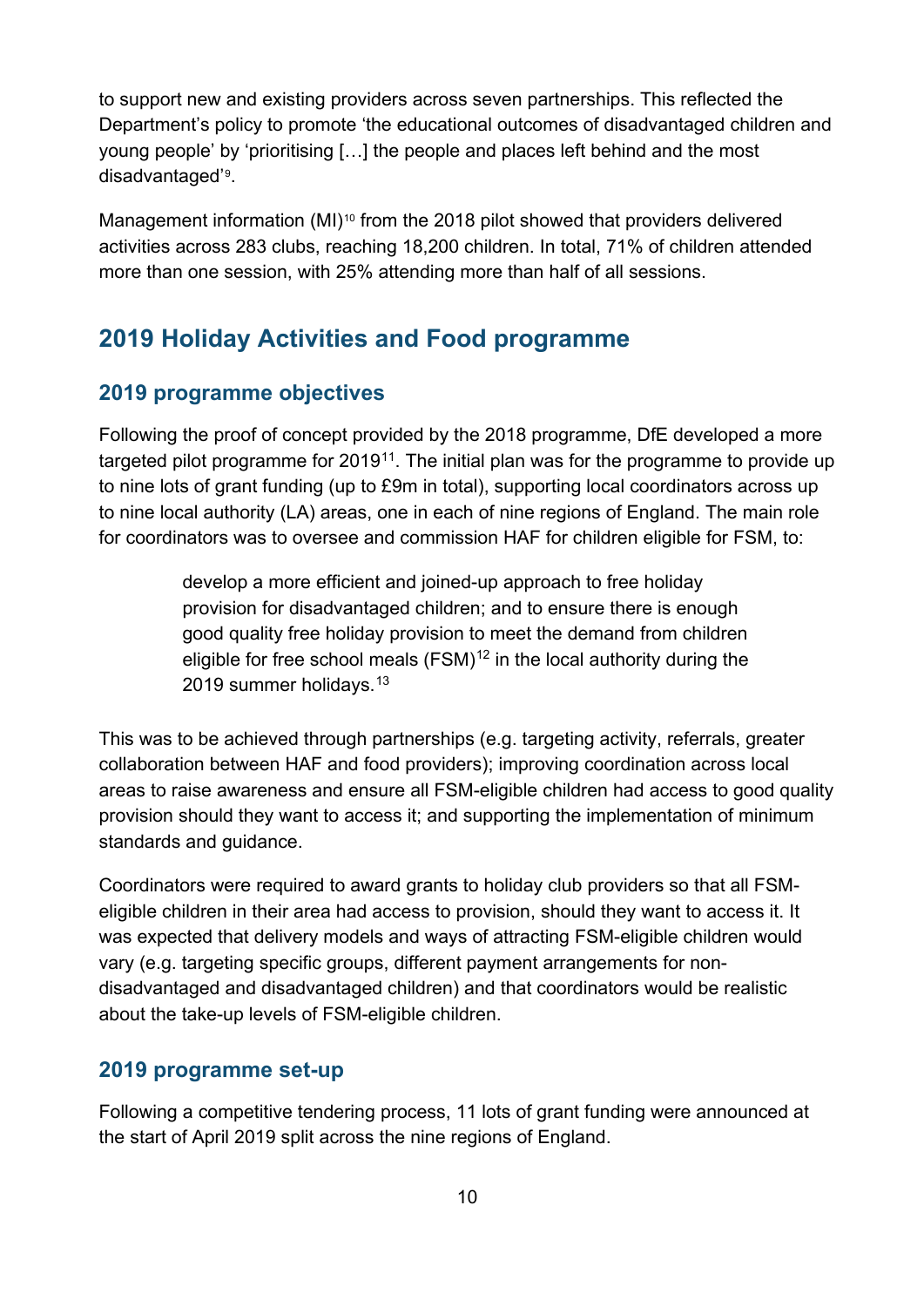## <span id="page-10-0"></span>**Evaluation objectives and data collection**

The evaluation approach was based on the programme's logic model provided in Appendix 1. The programme's key intended intermediate outcomes for children included:

- increased knowledge and awareness of health and nutrition
- eating more healthily over the summer holidays
- being more active
- taking part in enriching and engaging activities
- being safe

These were expected to lead to increased mental wellbeing and resilience as well as improved fine motor skills.

Intended intermediate outcomes for both children and parents included:

- increased engagement with school and local services
- increased knowledge and awareness of local free holiday provision

These were expected to lead to reduced social isolation.

#### **Initial scoping and evaluation development**

The initial evaluation plan included the option of a multi-stage matched area differencein-difference approach to quantify any change in attendance among FSM-eligible young people associated with the 2019 HAF programme. Initial scoping showed that this was not possible due to the absence of data for 2018 in both HAF and non-HAF areas.

As a result, a theory-based evaluation was adopted, taking a contribution analysis approach. In the absence of reliable comparator area data, this provides a systematic and transparent framework to examine attribution by assessing the contribution a programme is making to observed results. It sets out to verify the logic model behind a programme while taking into consideration other influencing factors. It is based on a sixstage approach: determining the attribution problem to be assessed; developing a logic model; adding existing evidence to the logic model; assessing the evidence of contribution to outcomes; seeking out additional evidence; and revising and strengthening the contribution story.

The contribution analysis for HAF was based on quantitative and qualitative data collection, to provide a credible, evidence-based narrative on the extent that HAF provided improvements in quality and quantity, and the mechanisms by which this was achieved. This focused primarily on feedback from HAF providers, coordinators, young people and parents. MI was linked to National Pupil Database (NPD) information to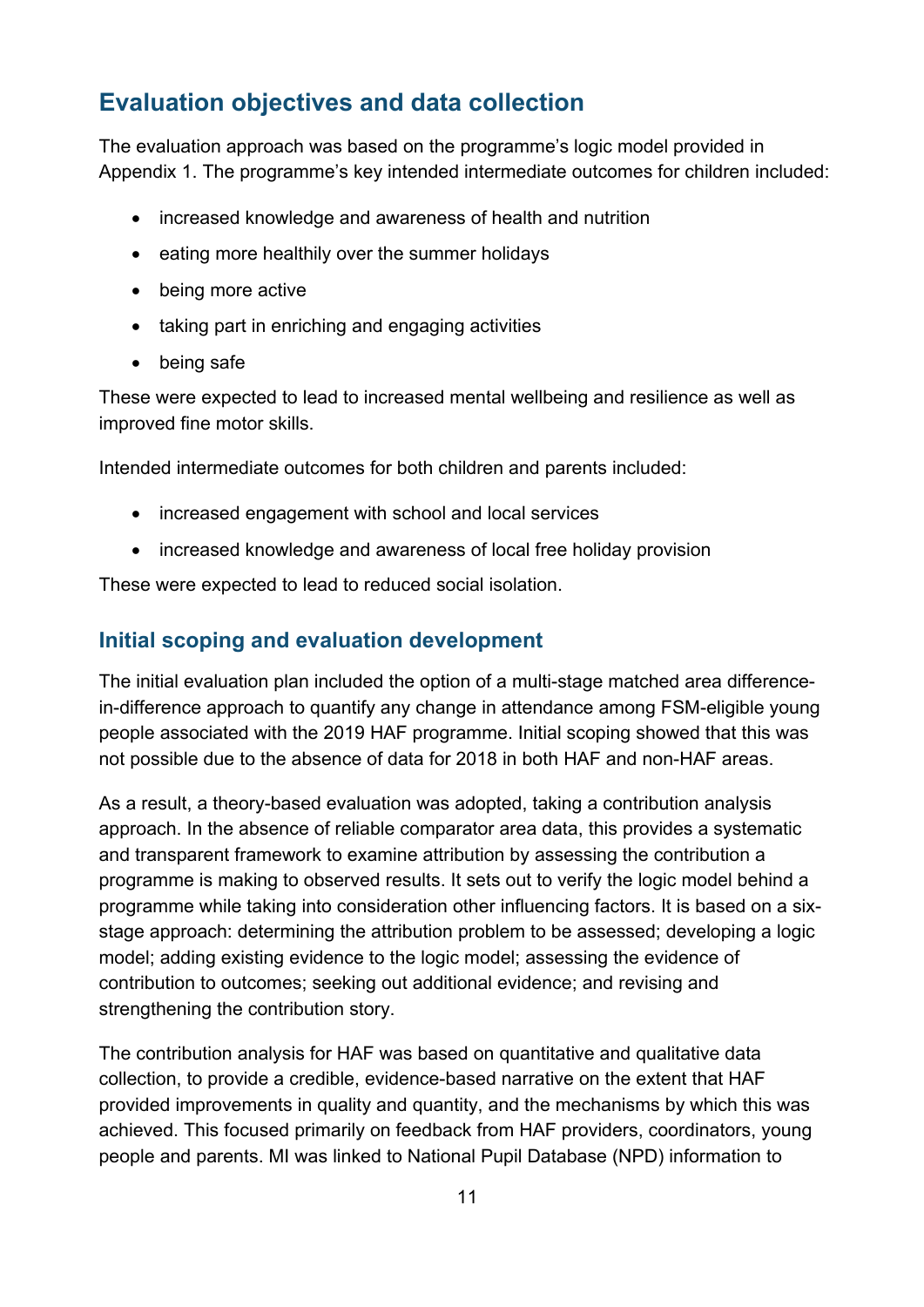provide additional information on young people taking part (e.g. FSM eligibility and Special Educational Needs and Disability (SEND) status, ethnicity) etc.

In total, 26 comparator areas were selected from a pool of unsuccessful areas during the HAF bid process, creating an area-level dataset. This dataset was then matched to the 11 successful areas outlined in Appendix 1 to provide a sample for data collection with non-HAF coordinators and providers.

#### **Data collection approaches**

A mixed methods approach was adopted, incorporating quantitative and qualitative data collection and analysis, and a final synthesis of the evidence. This incorporated a process evaluation to understand how the programme was delivered across and within areas, and an impact evaluation to assess the quantity of provision as a result of HAF (including contribution analysis as outlined in the previous sub-section). A comprehensive overview of the methodology for both impact and process elements can be found in Appendix 1.

#### **Process evaluation**

The process evaluation aimed to assess what activity was delivered; the enablers and barriers to effective provision; how the model could be sustained; and lessons learnt. Each HAF area was required to participate in a range of evaluation activities, summarised in the table below: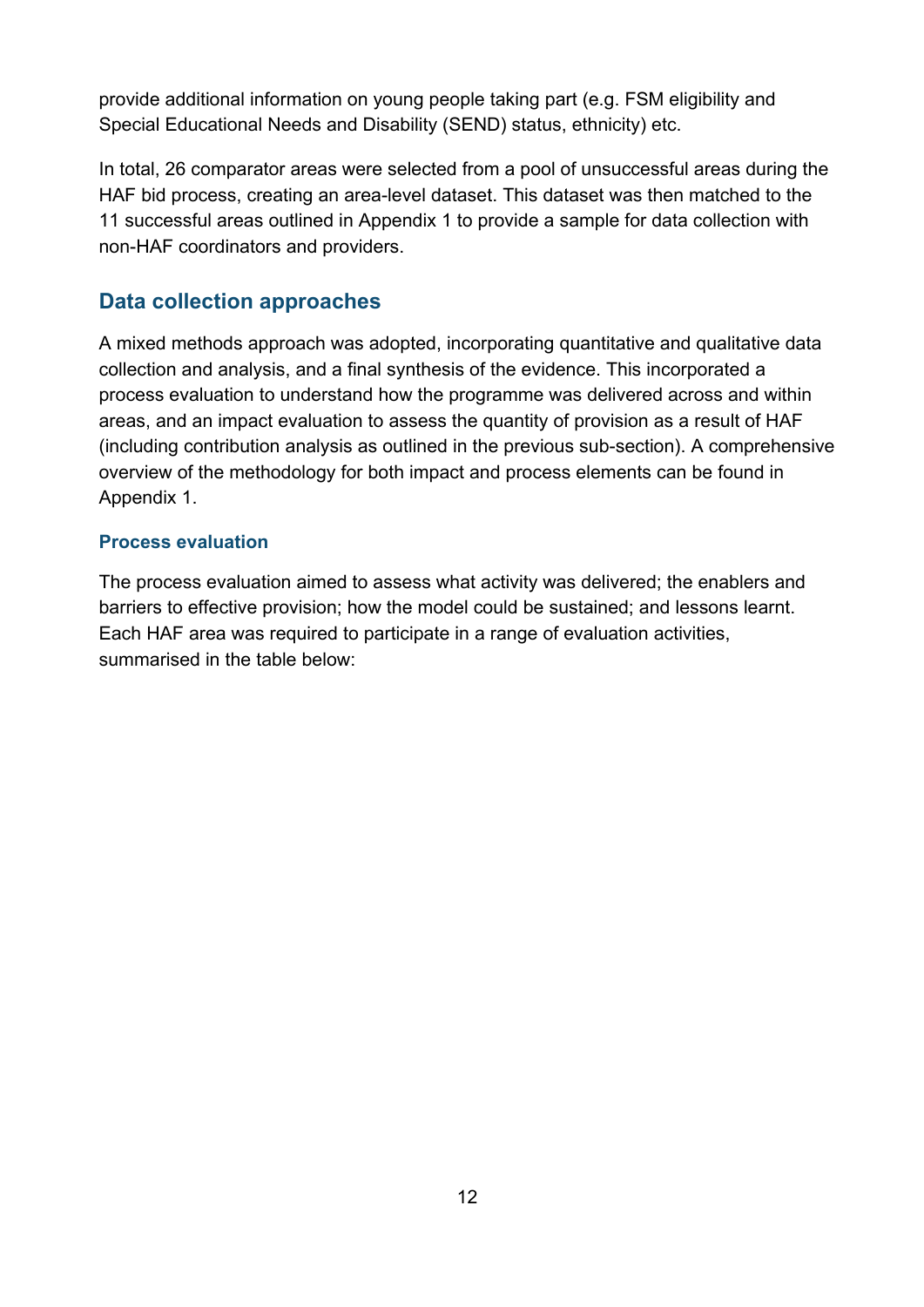<span id="page-12-0"></span>

| <b>Evaluation Task</b>                    | <b>Timeline and base size</b>               |
|-------------------------------------------|---------------------------------------------|
| HAF pre and post coordinator in-depth     | Pre (July/August 2019) (n=10)               |
| telephone interviews                      | Post (September/October 2019) (n=11)        |
| HAF provider pre and post online surveys  | Pre $(n=419)$ ; post $(n=241)$ ; merged pre |
|                                           | and post $(n=527)$                          |
| HAF case study visits to conduct          | During delivery (August 2019) (n=11)        |
| interviews, observations and administer   |                                             |
| participatory tools                       |                                             |
| HAF online and paper surveys for children | Survey of 8-11 year olds $(n=862)$ ;        |
| aged 8-11 and $12+$                       | surveys of $12+$ year olds ( $n=269$ )      |
| HAF online parents survey                 | $n = 370$                                   |
| <b>HAF MI</b>                             | Ongoing, from all providers                 |

#### **Table 1: Evaluation tasks undertaken**

#### **Impact evaluation**

The impact evaluation was designed to assess quantity, accessibility and quality of HAF provision. This involved collecting and analysing MI from each area, comparing it to non-HAF areas through surveys and interviews, and linking it to NPD data. This fed into assessment of the extent to which HAF reached children eligible for FSM, and other NPD variables (e.g. SEN status) and the effectiveness of different types of provision.

#### **Data analysis**

Unless otherwise stated, the findings in this report are based on self-reported information from coordinators, providers, parents and children. The main exceptions to this are NPD data and MI data, which were collected by providers.

#### **Quantitative data cleaning and analysis**

Quantitative survey data was extracted and cleaned, before matching baseline and follow-up responses where possible. Data was merged across the HAF provider pre and post surveys where required. All other data (including separate pre and post HAF provider questions) was analysed separately. Analysis was undertaken in Excel or SPSS.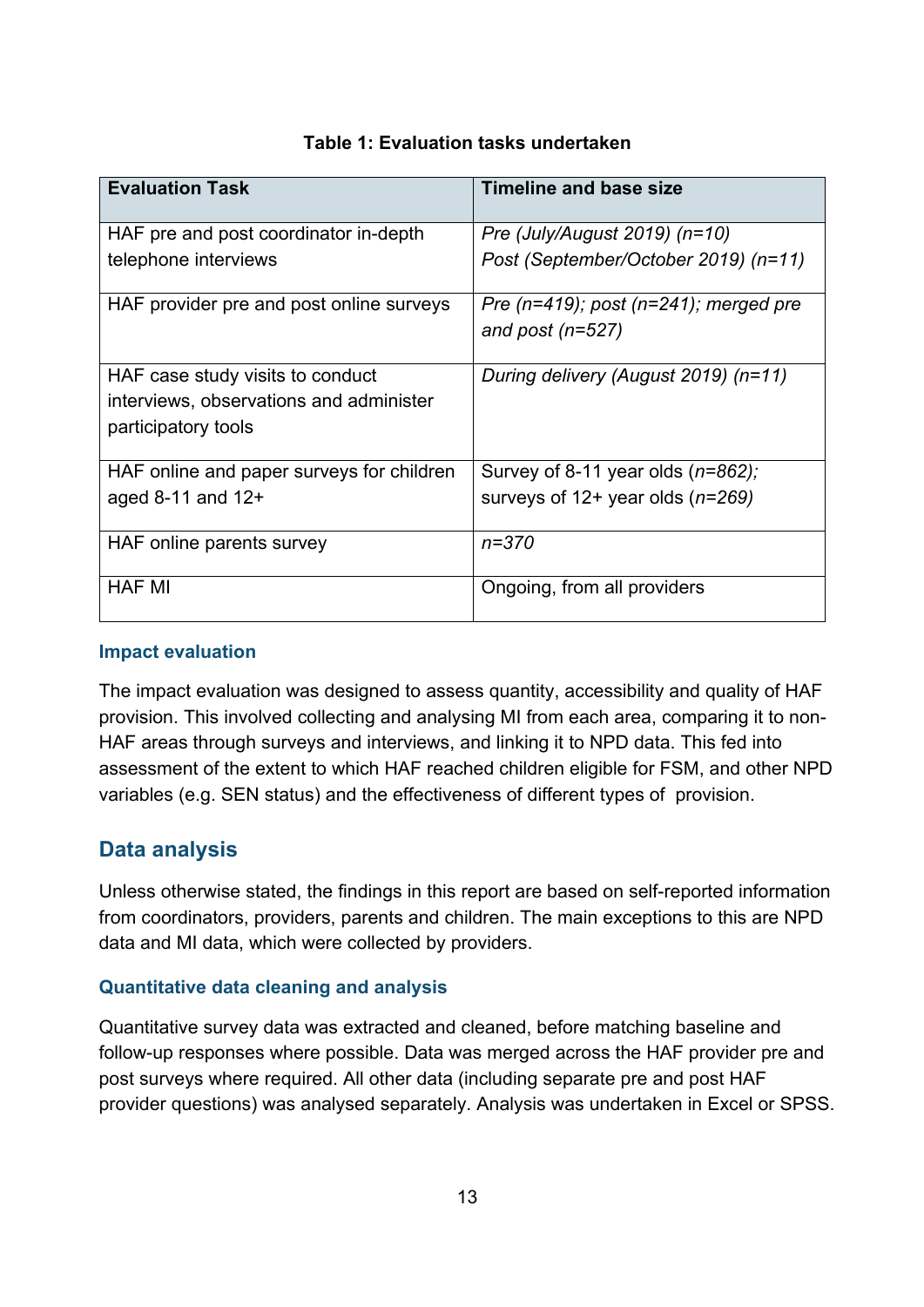#### **Qualitative data management**

A framework of themes and codes mapped to key research questions was developed at the initial stages of the evaluation. This informed the design of the data collection tools, including the topic guides used for the telephone interviews and the case study research, as well as the development of a set of Excel worksheets to capture notes and verbatim quotes. Thematic analysis was undertaken using NVivo and original transcripts.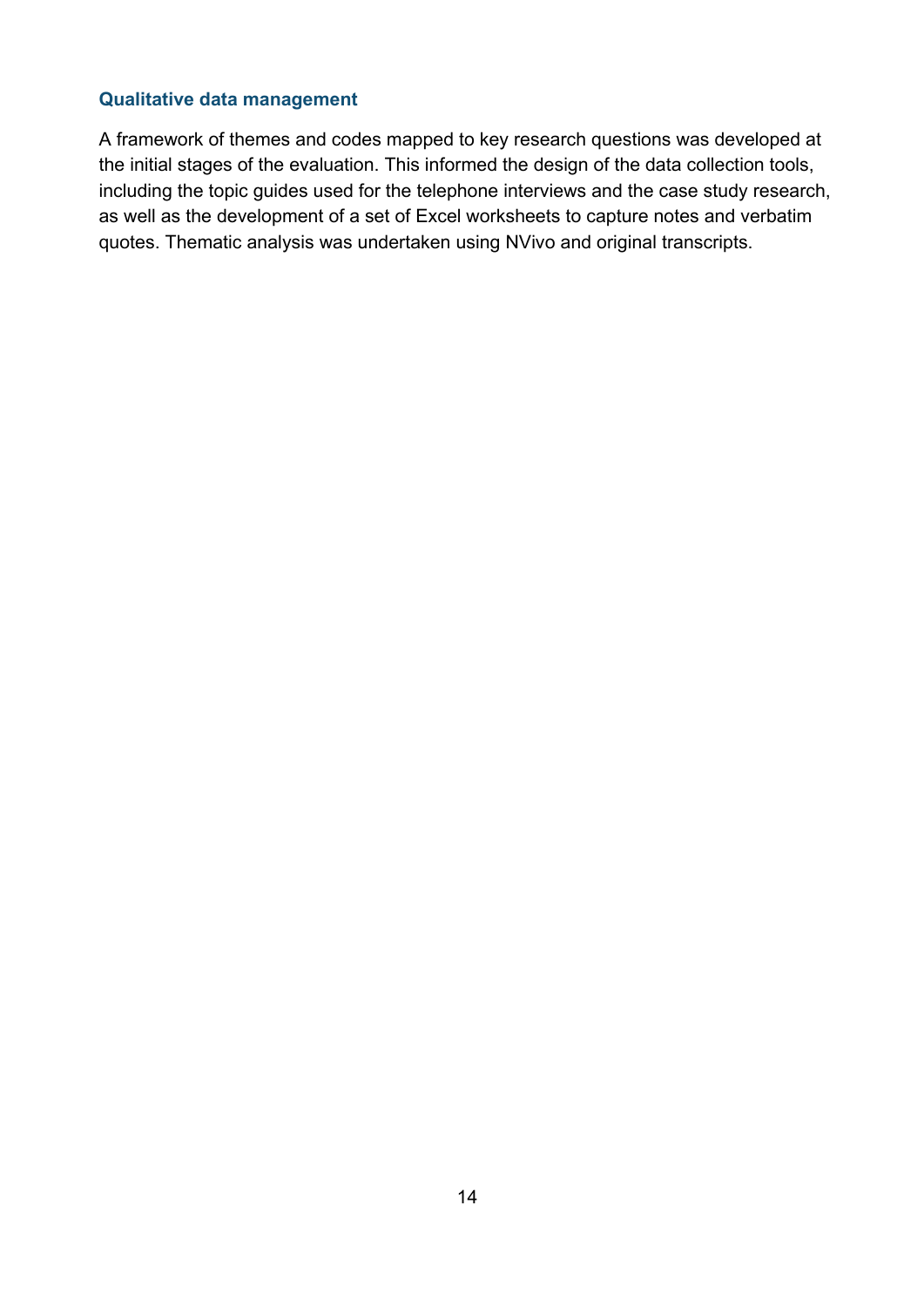# <span id="page-14-0"></span>**Set up and delivery models**

## **Key findings**

#### **Successful HAF applicants**

- A range of areas were awarded grant funding based on their bids, with slightly more of the areas being urban and having high levels of FSM
- Lead organisations were more likely to be Voluntary and Community Sector Organisations (VCSOs) or community interest organisations (six) than LAs (three). In addition, there was one school and one housing association lead
- In all areas, VCSOs and LAs partnered to deliver some of the HAF provision
- Three areas aimed to largely limit provision to FSM-eligible young people, with other areas being more open towards non FSM-eligible attendees

#### **Provision in HAF areas**

- The extent of existing holiday activity provision in HAF areas was low in most and minimal in some
- Where provision existed, this was notably less than the level proposed under HAF, and tended to take place in certain sub-areas or with a specific thematic focus
- Existing provision provided enriching activities but provision of quality food and nutritional education was less common

#### **Initial set-up phase**

- Coordinators felt that the initial set-up ran less smoothly than anticipated, largely due to the short amount of time available. This was seen to have an impact on their ability to engage with providers, particularly in areas where low levels of existing provision required the establishment of new provision
- Some areas felt that they had successfully mitigated against the impact of the short set-up phase by having marketing in place, being well-established in the community and having existing links to other organisations
- Coordinators generally took similar approaches to working with providers, dividing their area into sub-areas that were managed separately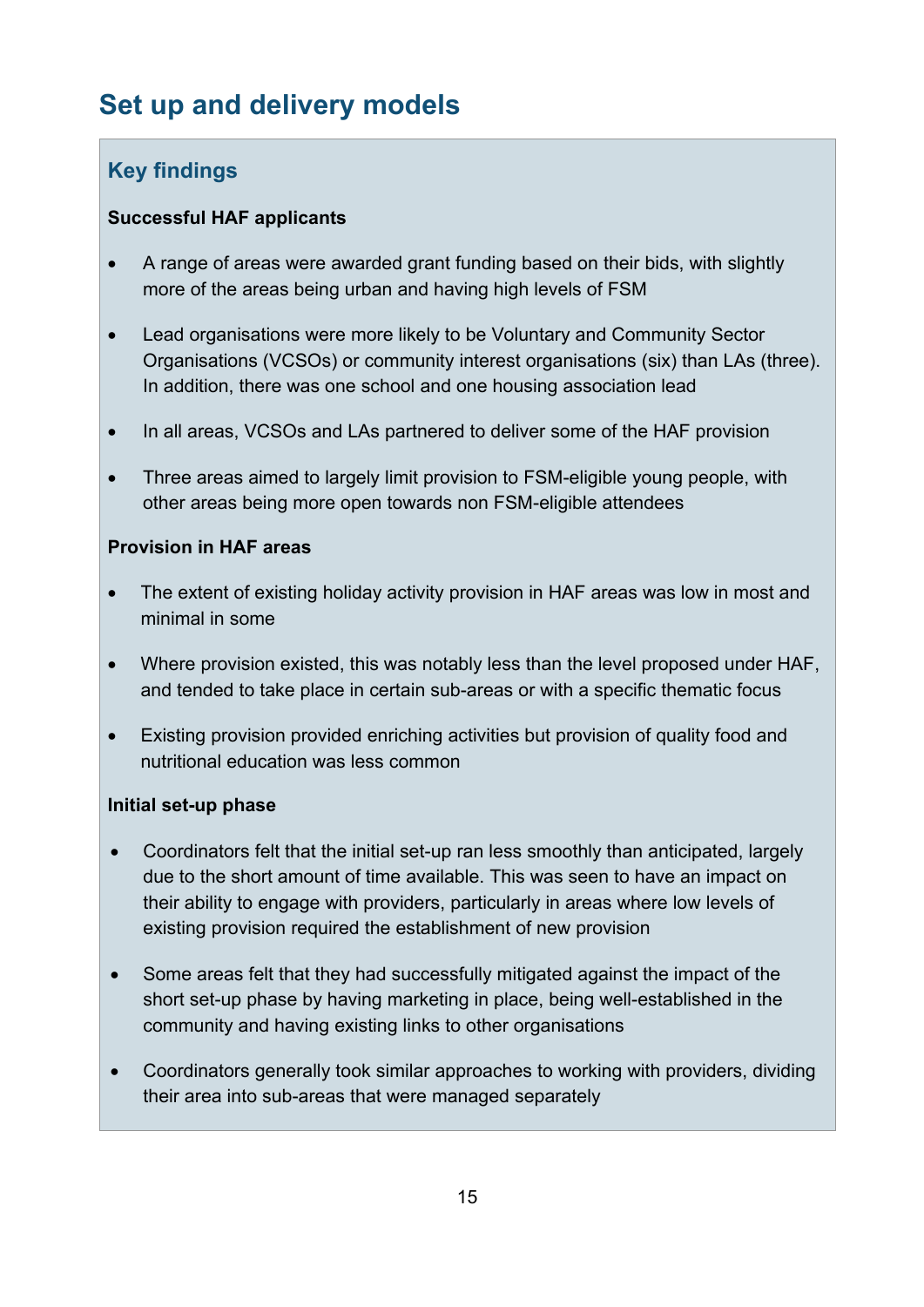- Triage approaches were informally used by coordinators to ensure that the providers who needed most support were allocated most support, with established providers with set policies and procedures needing minimal guidance
- Some areas faced specific challenges, including ensuring support from schools and potential partners, achieving the aspiration of offering provision at least 4 hours/day, four days a week, for four weeks during the summer holidays, identifying and recruiting FSM-eligible children, and engaging with children with specific characteristics (e.g. SEND)

#### **Overview of funded areas**

The table below shows the profile of the 11 HAF areas in terms of FSM quartile; FSMeligible population; type of LA; age 5-18 population; and urban and rural classification. Population data has been rounded to the nearest 1,000.

<span id="page-15-0"></span>

| Area   | <b>FSM</b><br>quartile       | <b>FSM</b><br>population | Local<br>authority<br>type | $5 - 18$<br>population | Urban/rural<br>classification  |
|--------|------------------------------|--------------------------|----------------------------|------------------------|--------------------------------|
| Area A | Quartile 1<br>(top 25%)      | 11,000                   | London                     | 71,000                 | Urban, major<br>conurbation    |
| Area B | Quartile 1<br>(top 25%)      | 19,000                   | Metropolitan               | 127,000                | Urban, major<br>conurbation    |
| Area C | Quartile 3                   | 6,000                    | Unitary                    | 53,000                 | Urban,<br>significant<br>rural |
| Area D | Quartile 4<br>(bottom<br>25% | 7,000                    | County<br>Council          | 112,000                | Urban, major<br>conurbation    |
| Area E | Quartile 2                   | 6,000                    | Unitary                    | 41,000                 | Urban, city<br>and town        |
| Area F | Quartile 2                   | 5,000                    | Metropolitan               | 31,000                 | Urban, major<br>conurbation    |

| Table 2: HAF area characteristics |
|-----------------------------------|
|-----------------------------------|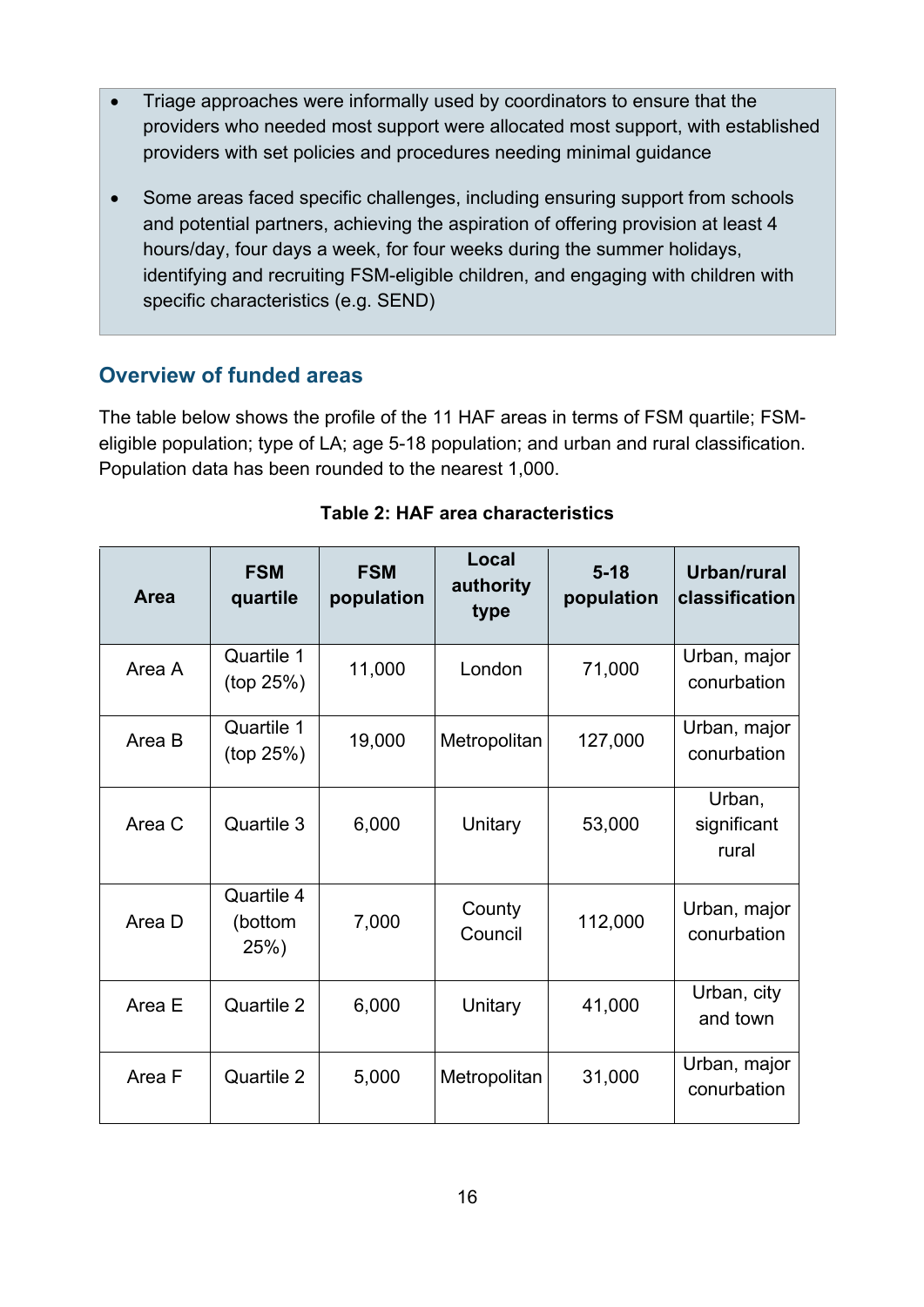| Area G  | Quartile 1<br>(top 25%)       | 50,000 | Metropolitan      | 221,000 | Urban, major<br>conurbation    |
|---------|-------------------------------|--------|-------------------|---------|--------------------------------|
| Area H  | Quartile 3                    | 11,000 | County<br>Council | 120,000 | Mainly rural                   |
| Area I  | Quartile 4<br>(bottom<br>25%) | 15,000 | County<br>Council | 225,000 | Urban,<br>significant<br>rural |
| Area J  | Quartile 1<br>(top 25%)       | 18,000 | Metropolitan      | 109,000 | Urban, major<br>conurbation    |
| Area K  | Quartile 1<br>(top 25%)       | 10,000 | Metropolitan      | 45,000  | Urban, major<br>conurbation    |
| Average | NA                            | 14,000 | NA                | 110,000 | <b>NA</b>                      |

Source: LA FSM quartiles from *[Schools, pupils and their characteristics: January 2018](https://www.gov.uk/government/statistics/schools-pupils-and-their-characteristics-january-2018)*

A range of different areas were selected across key criteria (as outlined in the previous table).

Each area outlined at the application stage the number of children in receipt of FSM they hoped to reach, with this ranging from 17% to 73%, with this then being revised in one area prior to delivery starting. Although no targets were set by the DfE, the number of children in receipt of FSM areas stated they aimed to reach was 64,996.

## <span id="page-16-0"></span>**History of provision**

Areas had different historic approaches to provision, including:

- small-scale provision across a local area, run often by VCSOs or LAs, including some 2019 HAF coordinators;
- local provision run largely by private organisations, such as national physical activity providers;
- school-based provision, using small-scale funding for individual schools or transition across schools to meet specific local needs;
- more sporadic and individual site-based delivery by providers, often as part of individual clubs or faith communities.

Some historic provision was based on targeted work with certain sub-groups. For example, historic provision in Area H was very low, but there was a programme targeting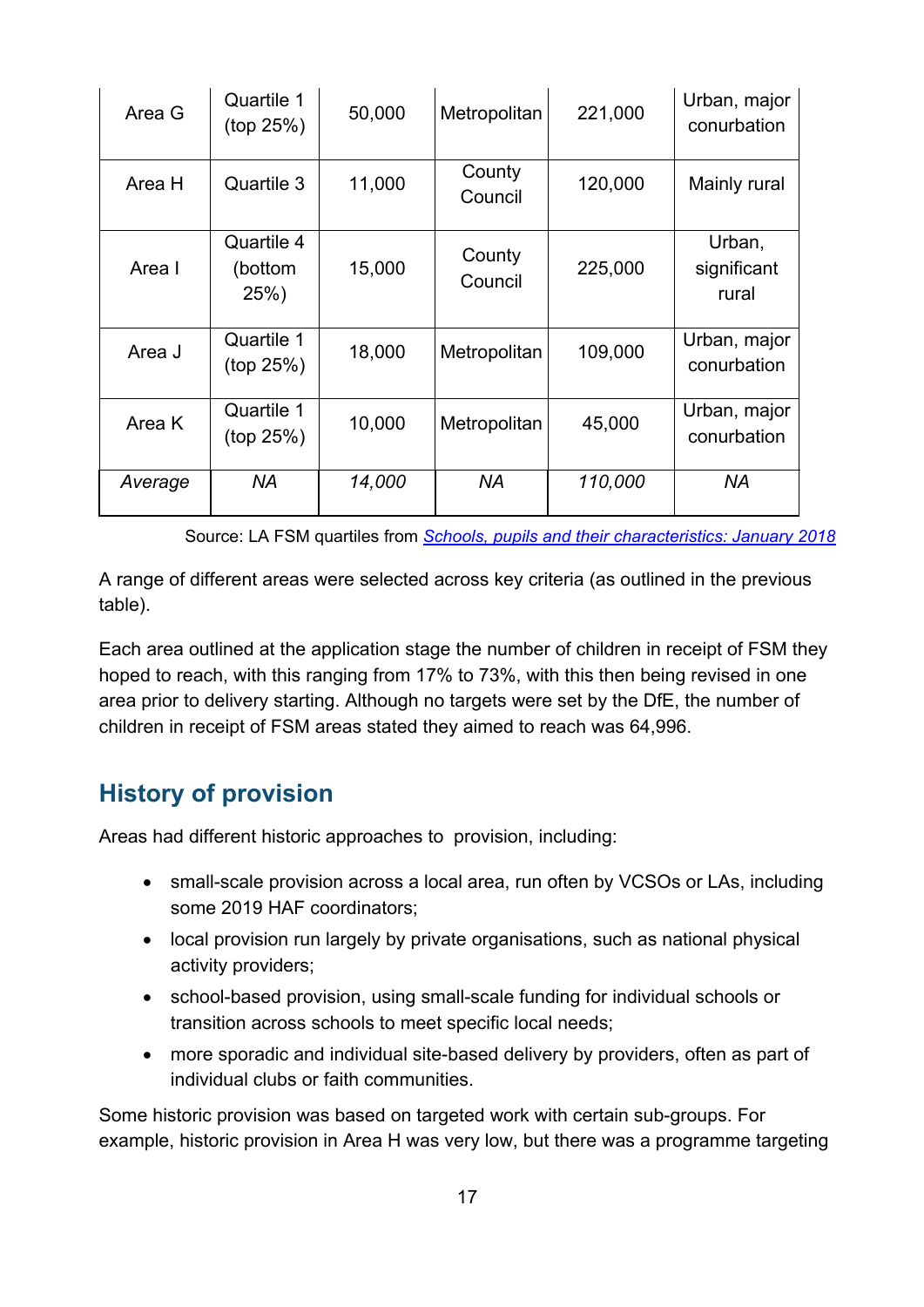300 children on child protection, children in need, special guardianship orders, and children in care.

## <span id="page-17-0"></span>**Coordinator model**

#### **FSM Targeting**

HAF funding was aimed at children in receipt of FSM, both in terms of location and promotion, although providers were not required to provide services solely for these children.

One difference was that three areas (Areas E, F and H), run by LAs<sup>[14](#page-27-13)</sup>, specifically targeted young people in receipt of FSM. In Area E they interpreted the guidance as requiring that all young people attending were eligible for FSM:

> I was slightly shocked at the fact that the number people were just going for a wholesale 'we're going to provide this activity and we're going to take a gamble that people on free school meals will turn up' whereas it's meant to be exclusively for those people on free school meals. *– HAF Coordinator, Area E*

A significant challenge for coordinators was eligibility for the programme: targeting exclusively children in receipt of FSM meant that some disadvantaged young people would miss out as they did not qualify for FSM. An alternative was suggested that partners could make referrals on the basis of need. There was also a view that it was more difficult for non-school organisations to identify those in receipt of FSM than for schools, as the latter automatically recorded this information.

#### **Initial overall role**

#### **Mapping provision**

All areas undertook geographical mapping prior to their application. Where existing provision was largely in place, mapping required identifying and making contact with existing providers, then identifying possible gaps. Where there was less existing provision, the initial mapping was more straightforward, but considerable time was required to identify, contact and engage with potential providers:

> I think the mapping process was really useful but it was very timeconsuming. We used it first of all to identify, well, really just to see, well, with a wide variety of organisations, schools, children centres, voluntary, safe, sports, and that helped us to identify planned provision, however, that also made it clear early on that there really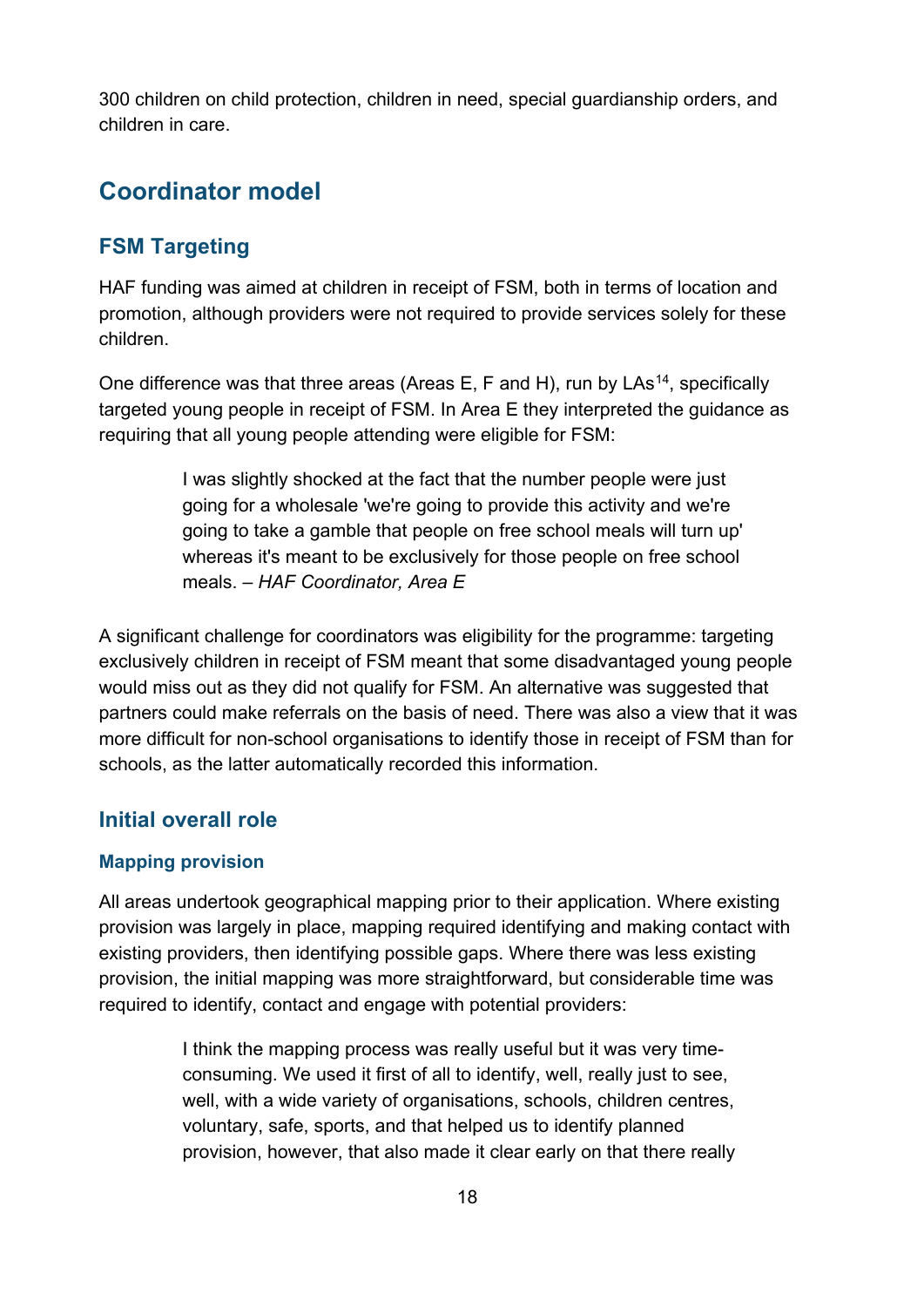wasn't anything to base a programme on, we were starting from scratch. – HAF Coordinator, Area A

The mapping identified gaps, either a single geographic area (for example, an underserved part of a LA) or smaller areas with shared characteristics. One theme was the need to ensure provision covered the full range of rural/urban locations. This was apparent in Area F, a more urban area with distinct pockets of disadvantage in ex-mining villages, and Area H, one of the more rural areas but with some very urban locations with a high prevalence of children in receipt of FSM.

Other research and mapping identified additional gaps in provision, for example a lack of existing clubs focusing on young people with additional needs. Other mapping exercises resulted in focusing on refugees and victims of domestic violence or aimed to ensure that half of all provision included targeted parental support, with the remaining half focused more solely on young people.

Certain coordinators felt that more time would have been beneficial to undertake mapping, particularly to avoid duplicating activities in neighbouring providers or to link different types of provider to help fill gaps.

> There wasn't time, although we had some interest from arts organisations, there really wasn't time to pair them up with physical activity providers or deliver training, to bring them up to a standard where they could legitimately have helped children meet their physical activity guidelines. *– HAF Coordinator, Area K*

#### **Awarding funding**

HAF coordinators used a variety of approaches to raise awareness of HAF among potential providers and encourage them to apply. Providers reported finding out about the fund either from direct contact from coordinators via group meetings, direct phone calls or e-mails, word of mouth, or from indirect mechanisms such as websites.

Initial engagement processes ran smoothly where coordinators had prior experience and providers were largely in place. These providers were used to similar application processes and tended to have few questions around programme requirements. Successful providers were positive about the information that they received and the opportunity to get involved in the programme, being particularly motivated by the opportunity to access additional funding.

The engagement process was more time-consuming and difficult in areas where there were more potential new providers, with this being exacerbated by the short lead-in time. In some areas providers were not available for face-to-face information sessions, with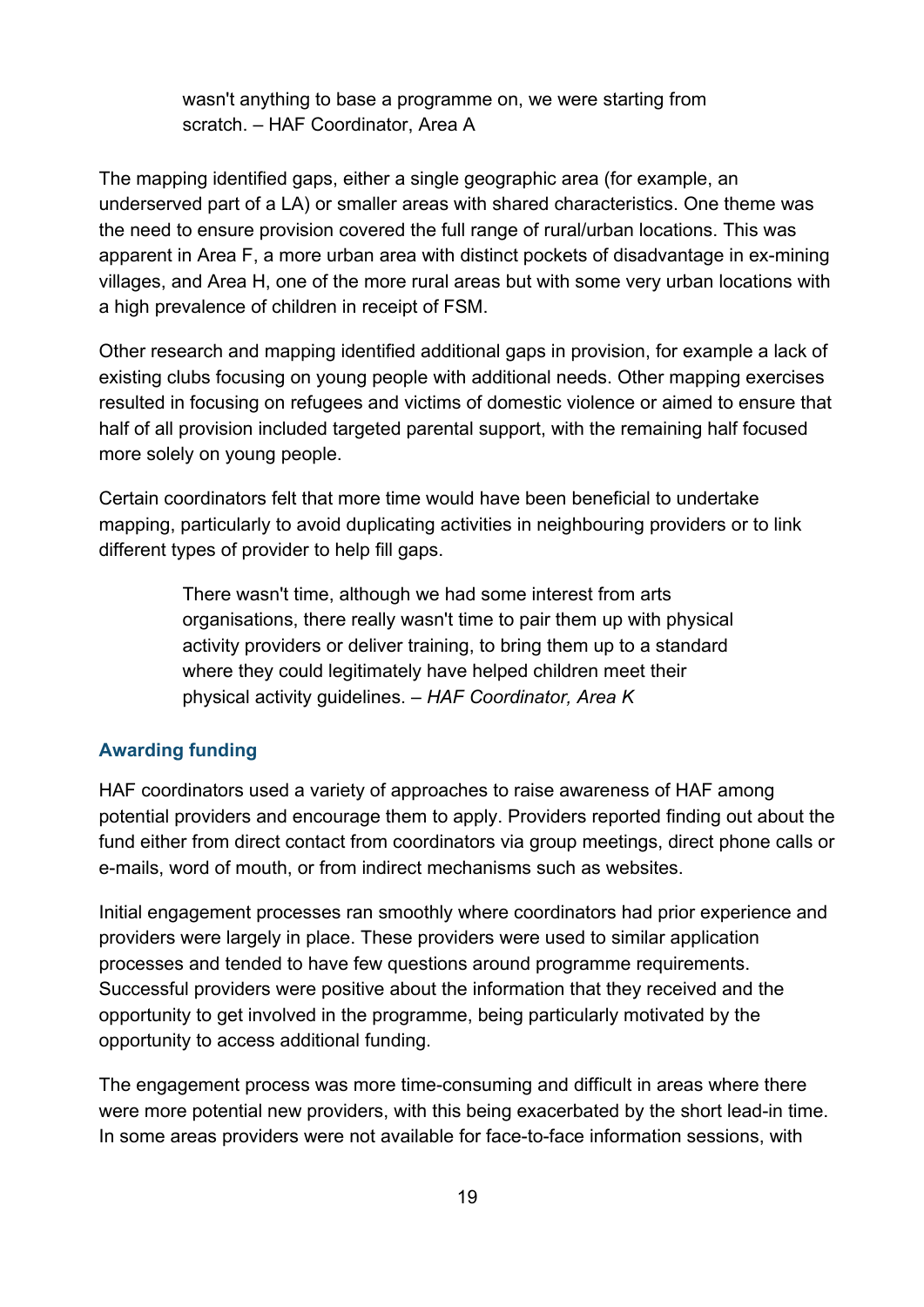coordination teams offering phone conferences and one-to-one discussions as an alternative.

New providers tended to feel that initial requirements were considerable. One coordinator noted that this was very different from the 2018 HAF programme where they could easily focus on existing providers who had proven processes in place:

> For this summer, I have noticed a real difference. It has been stepby-step, small step by small step, as you can imagine, even like telling people they had to get public liability insurance for £5 million, and how you do it, to how to do a risk assessment; how to recruit volunteers and train them; where to get support; and some haven't made it to delivery. *– HAF Coordinator, Area A*

These issues were exacerbated where coordinators had less prior experience and it was difficult to establish partnerships with other organisations. The main thematic issues noted by coordinators when engaging providers during initial set-up were:

- The length of time available to engage providers
- Getting services (e.g. children's services and public health organisations) on board with specific requirements
- Funding only being available for one year making some potential providers concerned around a drop-off in funding and capacity in future years
- Some smaller providers relying on volunteers more than on paid staff

The approach of coordinators was to award funding to providers through an open application process which involved standardised application forms and a review and selection process. Selected providers were expected to sign up to training. Providers generally felt application forms were sensible and straightforward, but a small number were confused around requirements.

#### **Ensuring joined-up and efficient support**

The support function was seen as a significant part of the coordinator role:

Some people have venues, but they don't necessarily have huge numbers of staff. Other people have staff. Matching up and skilling people and getting funding, grant agreements, doing all the due diligence on managing the financial element of the funding, so people do have the right insurance in place, all the policies and procedures that are required in place has been a mammoth sized job. *– HAF Coordinator, Area G*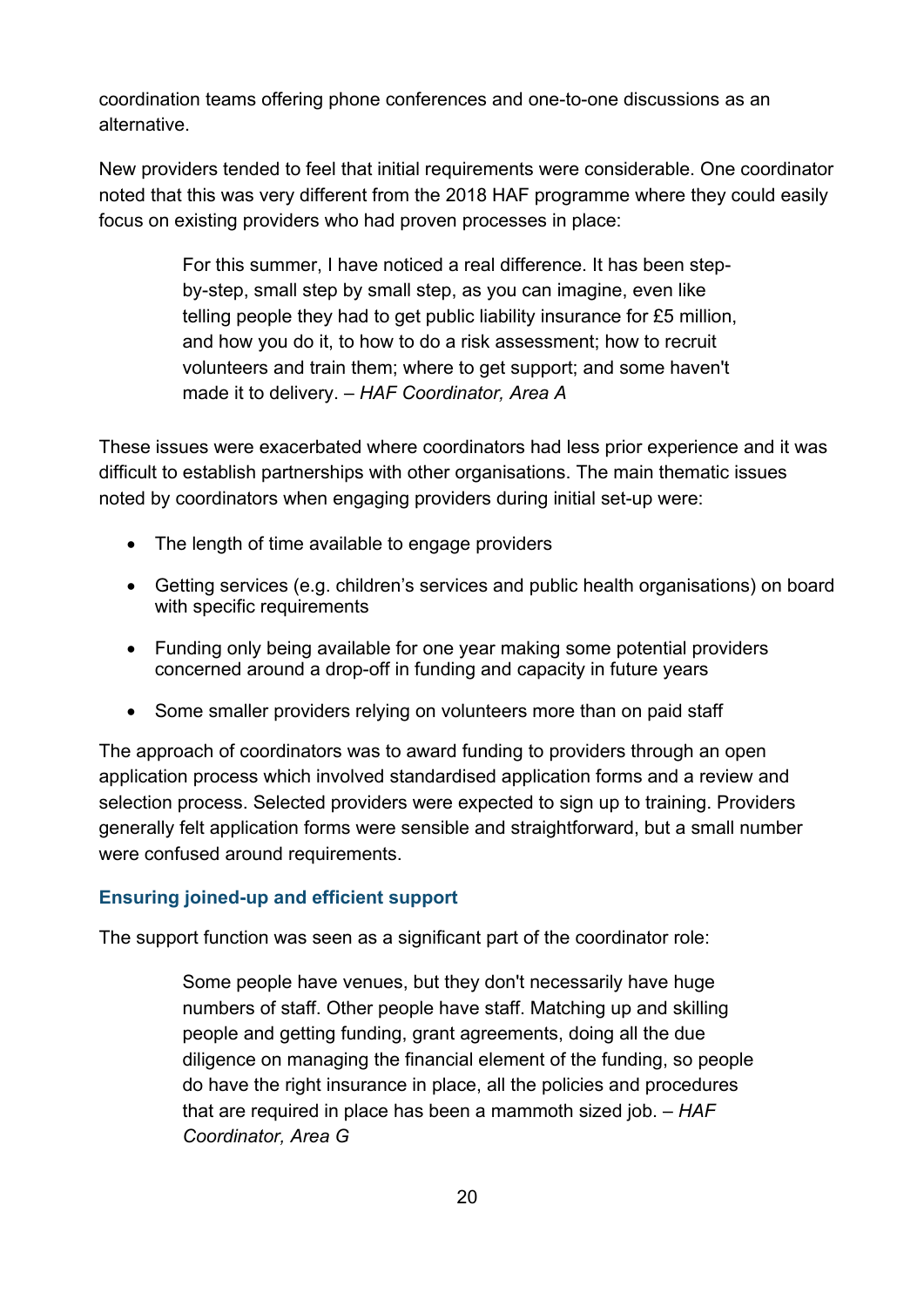Coordinators developed set organisational structures to facilitate support, often dividing areas into sub-areas, with responsibility for delivery across each setting with specific staff who reported directly to coordinators. For example, one of the smaller areas split their LA into twelve wards while a far larger area divided their area into ten districts (see following case study). Some coordinators developed specific plans for each sub-area, with key performance indicators set to facilitate monitoring.

#### **Case Study 1: Coordinator support across a large area**

The LA was split into ten districts. Each district was allocated to one of four designated leads, tasked with establishing direct partnerships to support network hosting, coordination and identifying delivery priorities. Each lead provided a community briefing for their districts (supported by other members of the coordination consortium) to pass on information about the programme and the available grants. Wider recruitment also took place, involving going to community settings and liaising with key stakeholders and the public. This was supported by work with local education partnerships and the LA, who helped convene meetings for briefings and supported communications.

Delivery and training budgets were devolved to districts, with some funding ring-fenced for groups that were being prioritised, like refugees and victims of domestic violence.

Mentors were provided to support delivery partners (primarily community organisations) to facilitate engagement with local schools.

Coordinators offered visits, phone calls, e-mail contact and, in one area, an app. In an area with many providers, the coordinator sent weekly e-mails covering FAQs, challenges, incentives and top tips for communication and marketing. Many coordinators discussed initial needs with providers and then tailored the support to these as appropriate. Newer providers generally received more support, particularly in developing policies.

#### **Challenges in the set-up phase**

A strong theme was coordinators feeling the set-up phase was too short:

There's certainly been some challenges, I think probably the biggest one for us is timescales, and I think it's probably, we're in that position that it is our first year, whereas other years perhaps… had some of the structure in place. We've had to start from scratch. *– HAF Coordinator, Area D*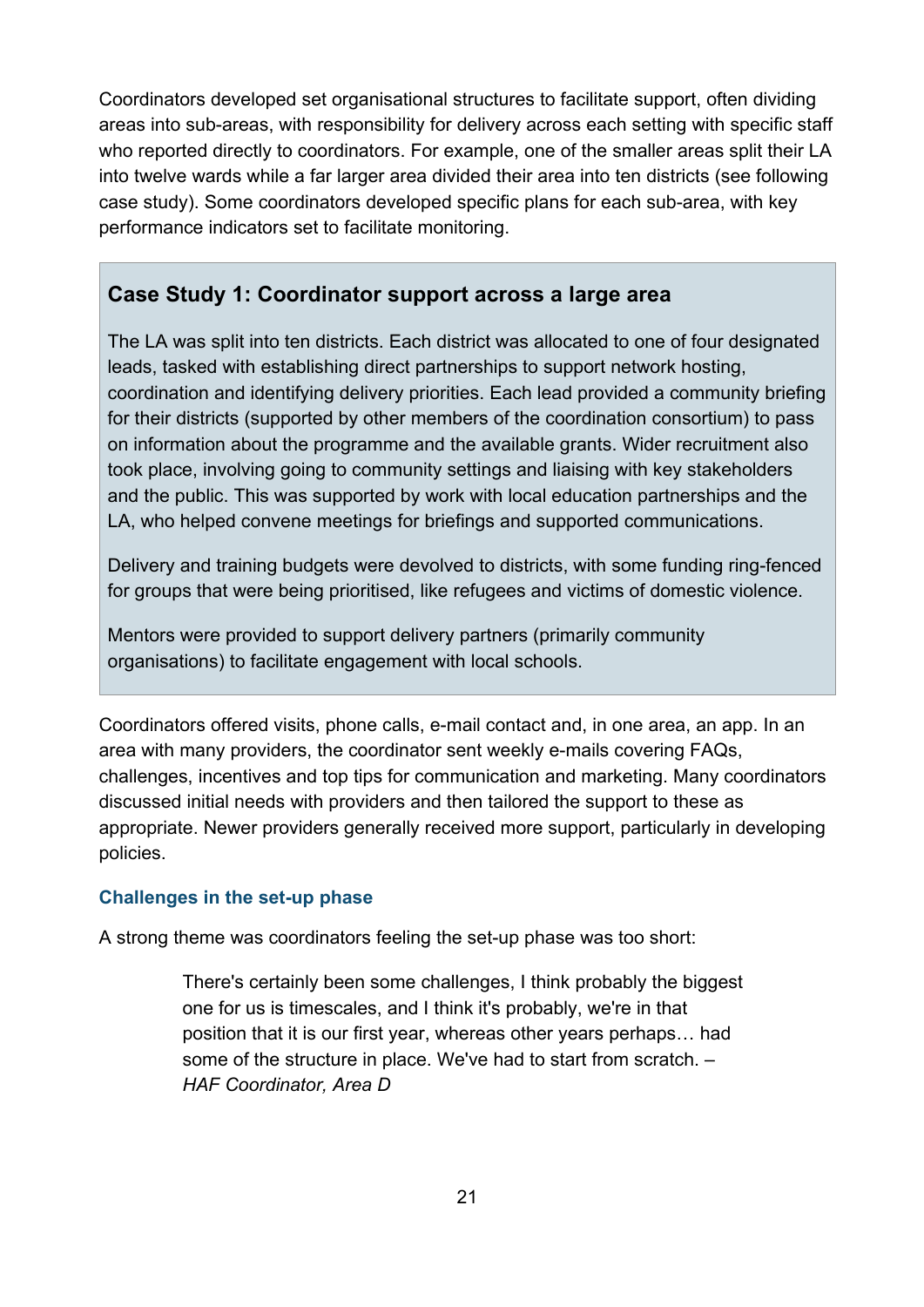Coordinators felt the short time period made it difficult to design the offer to providers, market it and make sure they were fully prepared. This was a particular challenge for small volunteer-run organisations.

Some areas were able to deal with the short set-up phase more easily as they could build on approaches they had already developed. In particular, it was easier to set up provision in the timescales required where organisations were well-established in the community, had existing links to other organisations, and had marketing and engagement plans that had been tested previously. Some coordinators had also prepared Expression of Interest forms for providers in advance, while others planned delivery before receiving confirmation of HAF funding.

Another challenge reported by coordinators related to interpreting the aspiration to deliver provision at least four hours a day, four days a week, for four weeks during the summer holiday ("4:4:4"). Some providers delivered 4:4:4 individually, while others offered it in collaboration with others.

A further theme was the challenge in engaging schools, particularly where coordinators were not previously involved with the education system in this way. Coordinators reported schools expressing an interest in the beginning but then not engaging. A range of reasons were given, including difficulties making arrangements with staff during exams, the school not being available for the required period, ongoing maintenance or other logistical requirements, or as there was not a key holder available to open the school.

Providers expressed different views as to the best approach to engage schools, with the main approaches being either targeting head teachers directly or aiming to 'find the change maker in a school'. A secondary theme was the perception that additional support from DfE could have been valuable in specific areas where engagement was difficult:

> I think there could be […] marketing that the DfE does to promote the engagement across all schools, […] to get them to support and engage with this programme... I think there needs to be something that just eases the pressure on individual bodies to try and mobilise schools which are very difficult to work with and engage outside of the core responsibilities. – *Coordinator, Area G*

Some coordinators found it difficult to engage with particular groups of young people to the extent they initially planned, for example SEND children or refugees. This was largely due to there being insufficient time to engage, but there were additional concerns around whether the quality standards were necessarily required in specific circumstances, for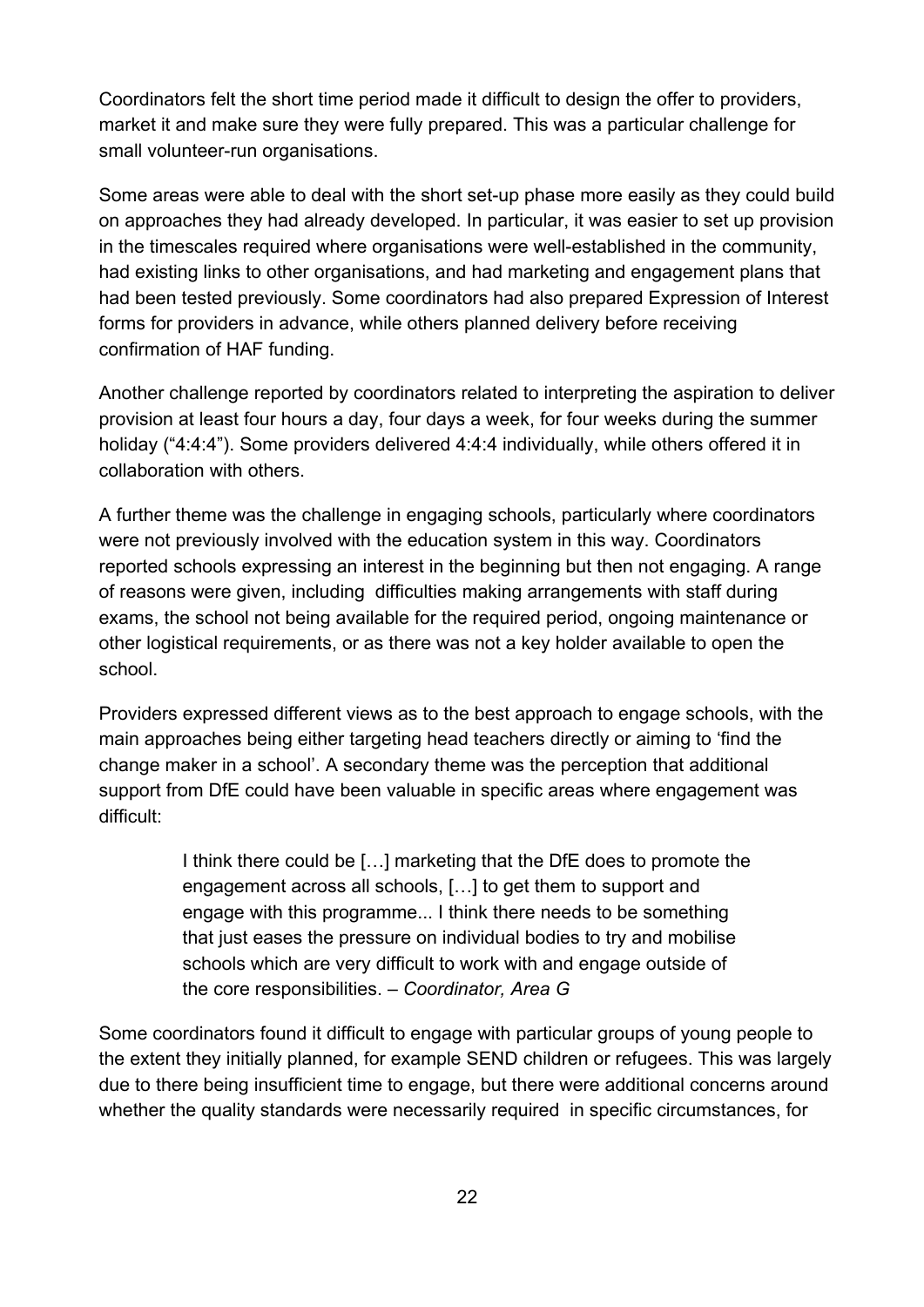example, whether shorter sessions than expected in a 4:4:4 approach were more suitable for participants in SEND-based provision.

## <span id="page-22-0"></span>**Provider model**

#### **Overall provider figures**

Overall, approximately 532 providers were engaged across the HAF provision based on data provided in the MI returns<sup>15</sup>. The number in each area differed considerably, ranging from 18 to 88.

#### **Lead organisation**

The table below shows the type of providers in HAF and non-HAF areas, based on provider surveys.

<span id="page-22-1"></span>

|                       | <b>HAF Areas</b> | <b>Non-HAF Areas</b> |
|-----------------------|------------------|----------------------|
| <b>VCSO</b>           | 47%              | 41%                  |
| School                | 18%              | 2%                   |
| Private organisation  | 17%              | 22%                  |
| Local authority       | 6%               | 24%                  |
| Church or faith group | 2%               | 2%                   |
| Housing association   | 1%               | $0\%$                |
| Food bank             | $1\%$            | 0%                   |
| Other                 | 7%               | 9%                   |

#### **Table 3: Type of lead organisation in HF and non-HAF areas**

Source: HAF provider pre and post survey; Non HAF provider pre and post surveys

Base: All HAF providers, exc. DK/blank (529); All non-HAF providers, exc. DK/blank (174)

Almost half of all HAF providers (47%) were VCSOs, followed by schools (18%) or private organisations (17%). A small proportion were LAs (6%), with limited percentages of church/faith groups (2%), housing associations (1%) and food banks (less than 1%). The proportion of schools engaged in the HAF programme was largely driven by two areas in which a large majority of providers were schools.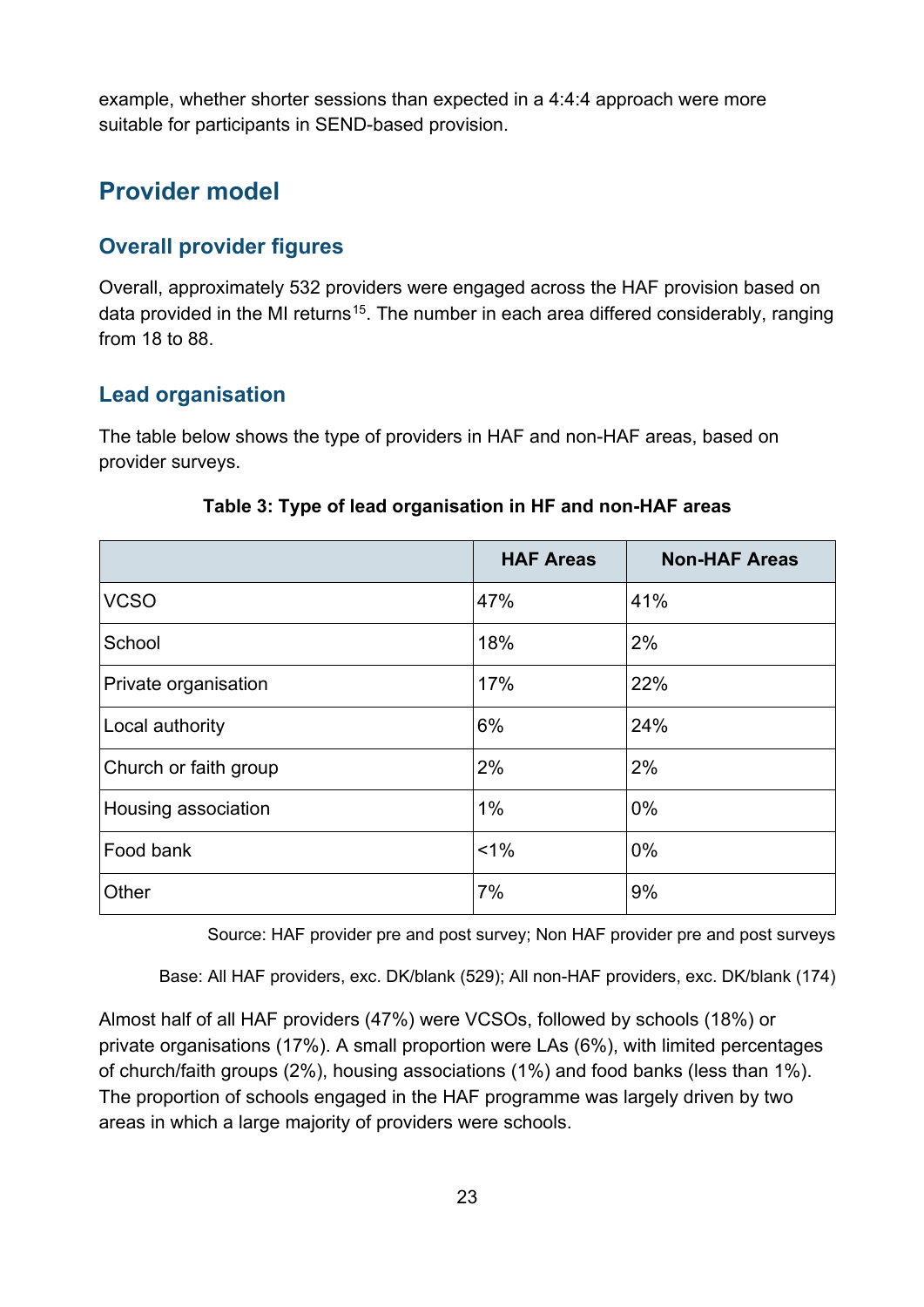#### **New and existing providers**

Almost half of HAF providers (47%) stated that they were formed for HAF in summer 2019, with 6% starting earlier in 2019 and most of the remainder (46%) formed in 2018 or earlier. Schools were most likely to be running clubs for the first time (63%), compared to 43% of VCSOs, 35% of private organisations and 52% of other types of provider.

Comparison of HAF and non-HAF provider surveys showed that the proportion of new clubs was substantially higher in HAF areas (47% compared to 4%). This may reflect in part that providers in non-HAF areas were easier to identify if they were in place previously.

#### **Area approach to provider**

<span id="page-23-0"></span>The following figure shows the proportion of new providers in summer 2019 in each area.



**Figure 1: Proportion of new providers per HAF area**

Source: HAF provider pre and post survey

Base: HAF provider pre and post survey (429)

Generally, the type of coordinator in each area reflected the type of provider (e.g. schoolbased provision was highest in the area with a school leading). There was a range of profiles of type of provider and participant age across areas:

• in Area I, just over three-quarters of providers were new. This area had a small number of providers and relied largely on school-based provision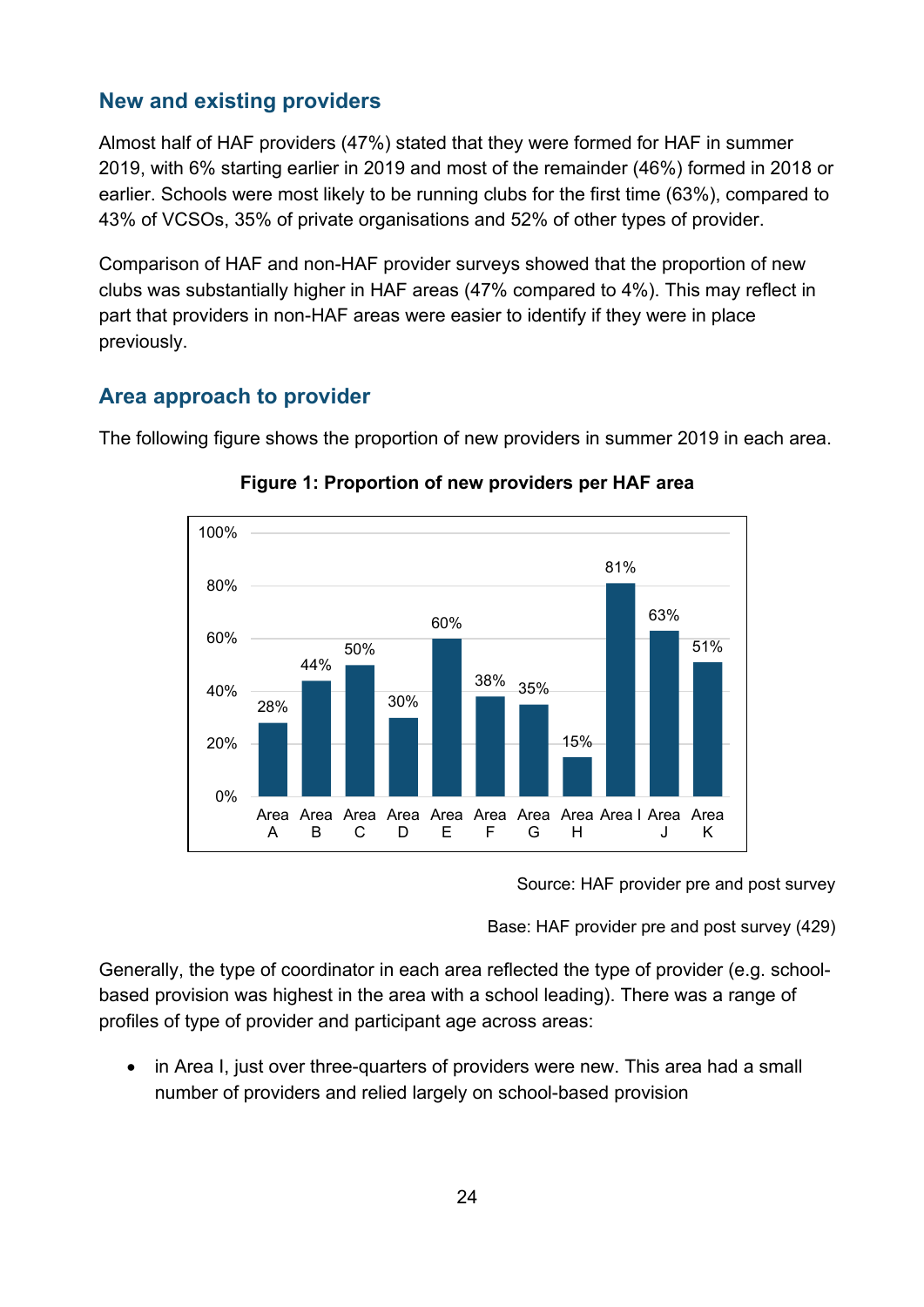- in Areas J and E over half of providers were new. Both had a large number of providers, with one coordinated by a VCSO and the other a local authority. Both tended to recruit a larger proportion of providers of those particular types
- in three areas (B, C and K) around half their provision was new. The nature of the areas and the coordination models varied
- four areas (A, D, F and G) had slightly below average levels of new provision.
- in Area H around one in seven providers was new (15%). This was a relatively rural area, with an average number of providers but more reliance on private provision than other areas and considerably less on schools

#### **Staffing**

The provider pre survey showed that most of the 420 providers responding were using a mixture of paid and unpaid staff (57%), with 40% using paid staff only. A small proportion (3%) used only volunteers. Private organisations were most likely to rely solely on paid staff (76%), compared to 48% of schools and 17% of VCSOs (52% of other providers).

Some projects were fully staffed from the outset, while others required flexibility when the number of young people attending fluctuated. Often this involved providers lending staff to each other and swapping volunteers to fill a general gap or provide a different skillset. Some providers trained parents to ensure sufficient staff were in place and to increase engagement.

## **Age of participants**

Providers were asked as part of the pre and post surveys to state from a pre-coded list the youngest and oldest age at which young people could participate in HAF provision.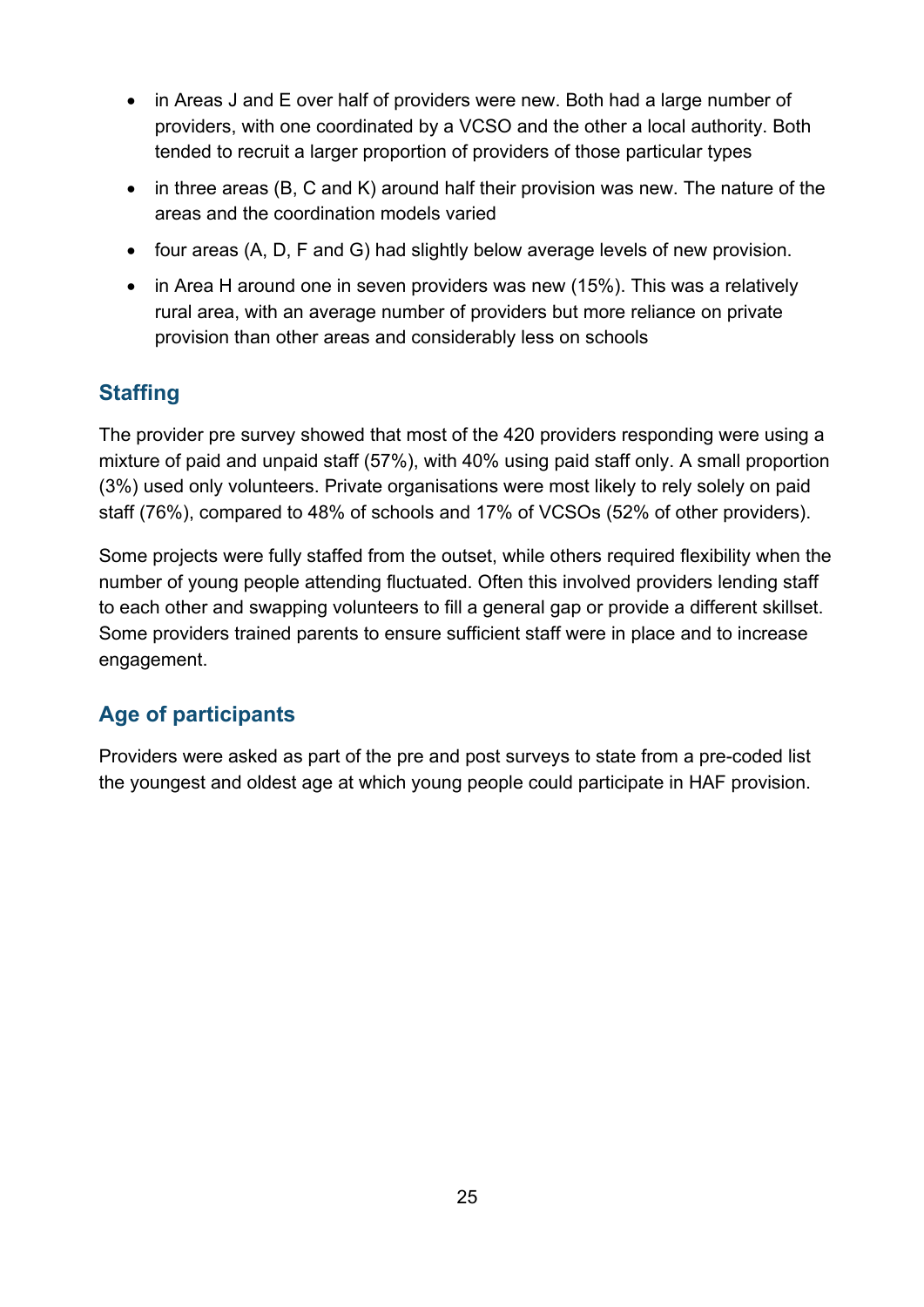<span id="page-25-0"></span>

#### **Figure 2: Youngest and oldest age allowed to attend provision**

Source: HAF provider pre and post survey (exc. DK/blank)

Base: (507)

The following table shows the relationship between youngest and oldest ages allowed. As an example, 9% of all providers stated that the youngest age allowed was under five and the oldest age allowed was 11 or under.

<span id="page-25-1"></span>

|                    | Youngest age allowed |        |            |
|--------------------|----------------------|--------|------------|
|                    | <b>Under 5</b>       | 5 to 7 | 8 or older |
| Oldest age allowed |                      |        |            |
| 11 or under        | 9%                   | 14%    | 2%         |
| 12 to 15           | 7%                   | 16%    | 7%         |
| 16 to 17           | 5%                   | 10%    | 6%         |
| 18 or over         | 14%                  | 4%     | 6%         |

Source: HAF provider pre and post survey (exc. DK/blank)

Base: (507)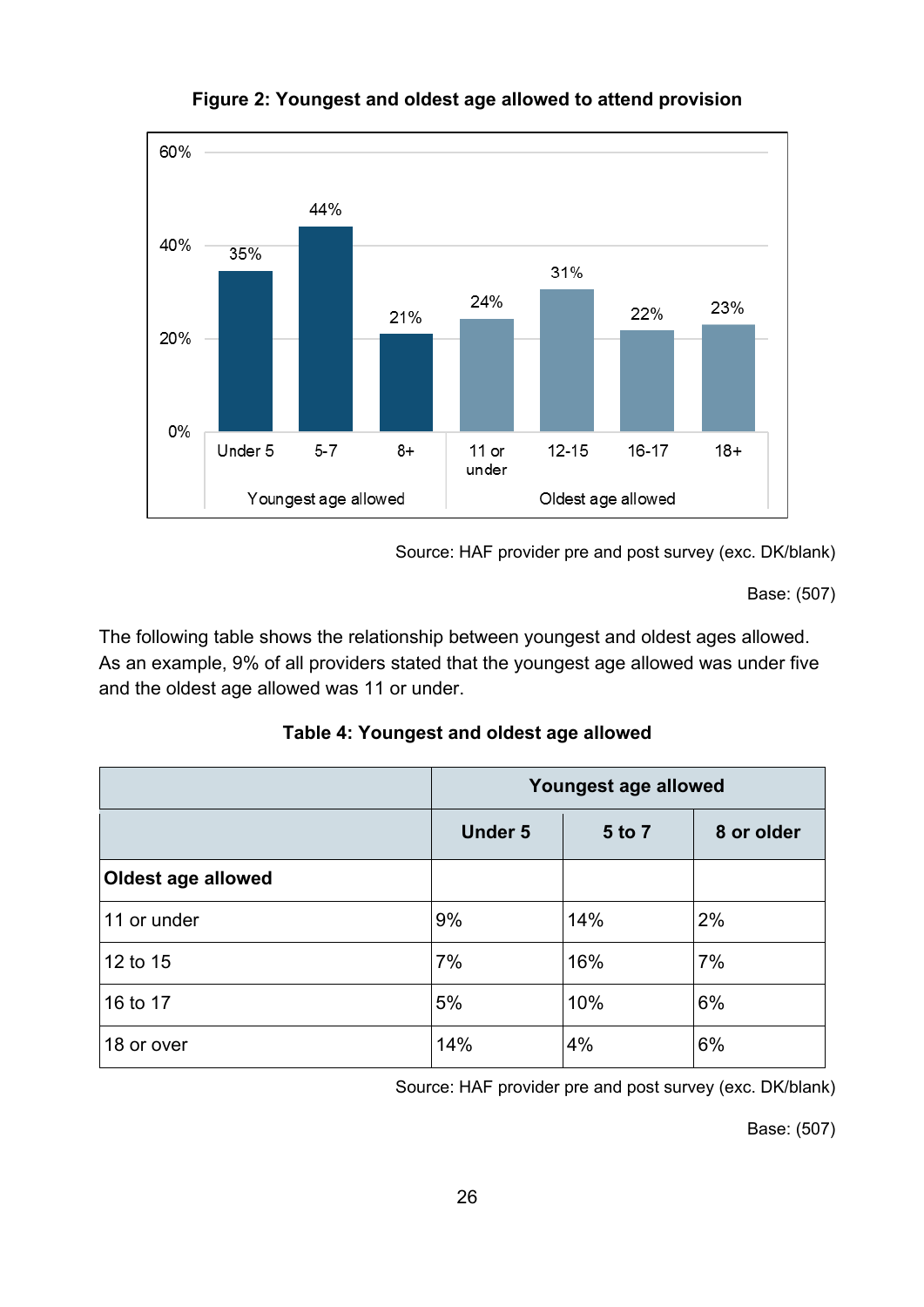Around a third (35%) of providers allowed young people under the age of five, 44% started at five to seven and 21% required attendees to be at least eight. In terms of the oldest age allowed, 24% allowed children up to age 11, 31% up to 12 to 15, and one-fifth up to 16 or 17 (22%) or 18 or over (23%). The most common age ranges for provision were ages five to 12-15, ages five to 11, and ages under five to 18 (16%, 14% and 14% respectively).

## <span id="page-26-0"></span>**Challenges identified by providers**

Providers identified a range of challenges at the initial set-up phase, with this being particularly the case for newer providers. The main challenges reported were:

#### **Staffing**

Providers felt under pressure to get staff in place, often with limited time. Recruitment was particularly difficult where staff to young person ratios were high, for example with very young children, particular needs (e.g. SEND) or possible behavioural issues. Logistical requirements, most notably needing DBS checks, was also a challenge. Another issue was the reliance on staff being provided by partner organisations, with providers querying whether they would turn up and have the local knowledge required to support delivery effectively.

#### **Attendance and management information**

A key concern was maximising attendance. The limited set-up time made marketing difficult in certain situations, for example where it needed to meet the varied language requirements of the area. The possibility that families may book places but not attend was noted, with providers perceiving this to be more likely among disadvantaged families. An additional theme was a concern that the free nature of provision meant there was no perceived penalty for non-attendance, and this may make it difficult to achieve attendance targets. Whether booking systems would work, particularly those relying on technological approaches rather than paper-based recording, was another query. Another challenge noted by providers was where other, nearby provision may have been seen as more appealing by young people with specific characteristics.

Concerns around MI included not being sure about the rationale and/or the suitability of the data collection process, including the reliance on spreadsheets and accessing the required information from attendees when they could not speak English.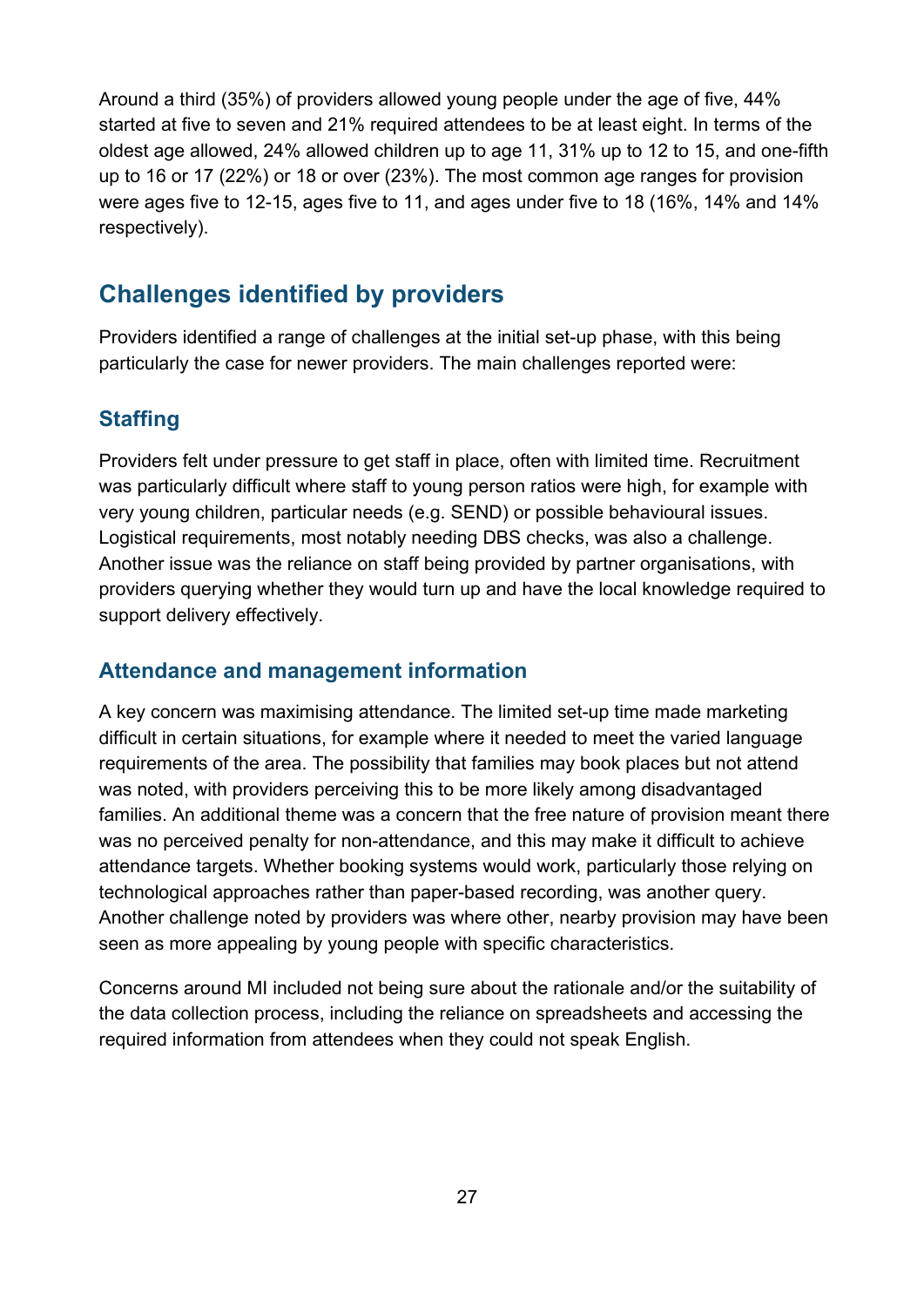## **Partnerships**

<span id="page-27-5"></span><span id="page-27-4"></span><span id="page-27-3"></span><span id="page-27-2"></span><span id="page-27-1"></span><span id="page-27-0"></span>A particular success factor was the ability to establish partnerships and referrals, especially with schools. Where school support was in place this was valued, especially when it provided venues or kitchen facilities. However, engagement could be less than expected:

> The overall lack of support from schools has been a massive let down - we expected perhaps wrongly that with this being DFE scheme, schools would have been on board and opening up their doors, kitchens and staff but this has been very minimal and only with schools we have existing partnerships with. *– HAF Provider, Area G*

#### <span id="page-27-12"></span><span id="page-27-11"></span><span id="page-27-10"></span><span id="page-27-9"></span><span id="page-27-8"></span><span id="page-27-7"></span><span id="page-27-6"></span>**Quality standards**

<span id="page-27-14"></span><span id="page-27-13"></span>Meeting quality standards was noted as an initial concern, mainly in relation to the provision of healthy food. Themes included the cost of food, having sufficient trained staff and food to cover fluctuating attendance, meeting dietary requirements and sourcing ingredients, with a less common theme around whether young people would actually eat the food.

Other quality standards were less of a concern. One view was that physical activities may prove off-putting for some young people, or that relying on an outside provider may be difficult. Nutritional education was not a particular concern, with those with prior experience feeling confident. Likewise, there were very few concerns around delivering enriching activities. Finally, the weather was felt to be a possible issue, potentially affecting both outdoor physical activity and trips out.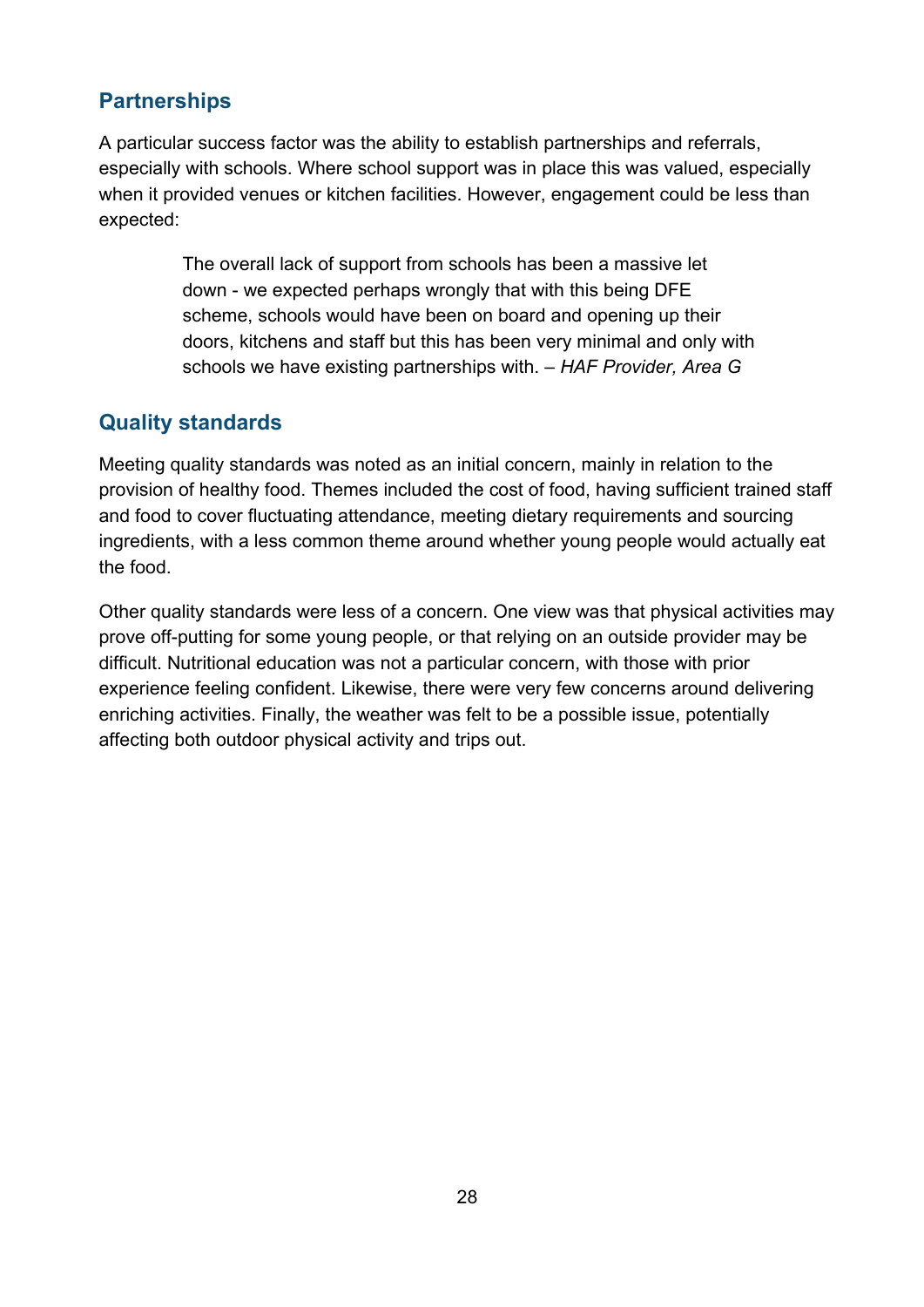# <span id="page-28-0"></span>**Quantity of delivery**

## **Key findings**

#### **Marketing and engagement**

- Approaches to engagement varied from targeting individual FSM-eligible children to targeting an area with a high proportion of FSM-eligible children
	- Individually targeted approaches involved engaging with schools to promote HAF and ensure direct referrals of FSM-eligible young people
	- Location targeted approaches involved broader marketing aiming for general recruitment of young people, in areas where FSM eligibility was high
- A range of marketing approaches were used, with parents/carers being most likely to have heard of HAF via teachers or school staff (28%), although less targeted approaches such as leaflets (16%) and social media (15%) were reported
- Parents encouraged their children to attend mainly due to the opportunity to try or learn new things (48%), as it was free (42%), children could make new friends (42%), the provision location was convenient (31%) and the club was safe (30%)
- There were concerns among coordinators and providers around FSM-eligible young people feeling stigmatised. Another concern was that FSM-eligible children would not attend where friends or family members did not meet eligibility criteria

#### **Frequency of provision**

- As noted previously, around half (54%) of providers reported that they were newly formed in 2019 (47% in Summer, 6% earlier in 2019) and hence had increased provision compared to 2018
- Over three-quarters (84%) of 2019 HAF providers stated they had or were planning to meet the 4:4:4 aspiration
- The proportion of HAF providers delivering in both 2018 and 2019 who stated they met 4:4:4 was 53% in 2018 and 91% in 2019

#### **Attendance: young people**

• Management Information returns suggest approximately 50,000 young people attended Holiday Activities and Food projects during 2019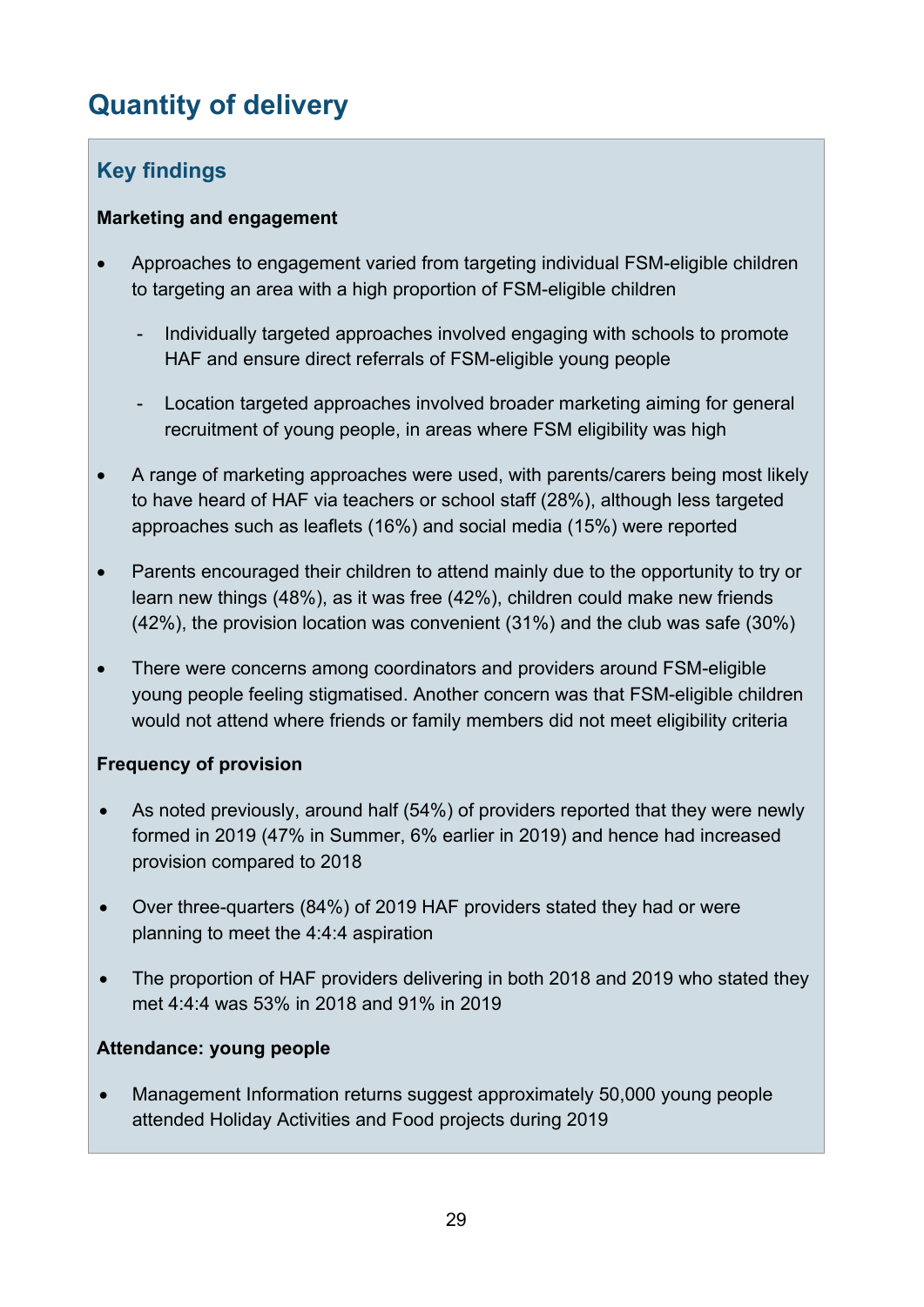- The National Pupil Database (NPD) linked data shows 41% of this group were eligible for FSM in 2019, with exactly half of attendees (50%) having been eligible for FSM at some point in the last six years
- NPD data showed most areas with between 34% and 44% of those attending being eligible for Free School Meals. Actual FSM prevalence in these areas varied from around a tenth to just under a third of primary and secondary attendees
- The two areas with the highest proportion of eligible FSM participants were not among those local authorities with the highest levels of FSM eligible young people. Both had targeted this group to a greater extent than other areas
- Just over half (56%) of those with linked NPD data were from a white ethnic background. Nearly a quarter (23%) were classified as SEND, 5% were classified as Children in Need and 1% as Children Looked After
- Of those eligible for FSM in 2019, 29% attended five to ten sessions and a further 27% attended more than 10 sessions. These proportions were the same for those eligible for FSM over the last six years. Just under a fifth (18%) attended for only one session
- Providers tended to feel that HAF funding had a large positive (63%) or generally positive (24%) impact on the number attending
- Around three-quarters of providers reported that provision was free for all young people (40% for private organisations)

#### **Attendance: parents/carers and families**

- Providers took different approaches to engaging parents and carers, primarily allowing them to attend on a voluntary basis rather than either requiring parent/carer attendance or not allowing it at all
- Parents and carers got involved for a variety of reasons, but most notably to spend time and have fun with their children

## **Engagement and marketing**

#### **Approach to engagement**

Areas took a range of approaches to engaging young people and families:

• Individually targeted: Engaging with schools and other children's services to specifically target individuals eligible for FSM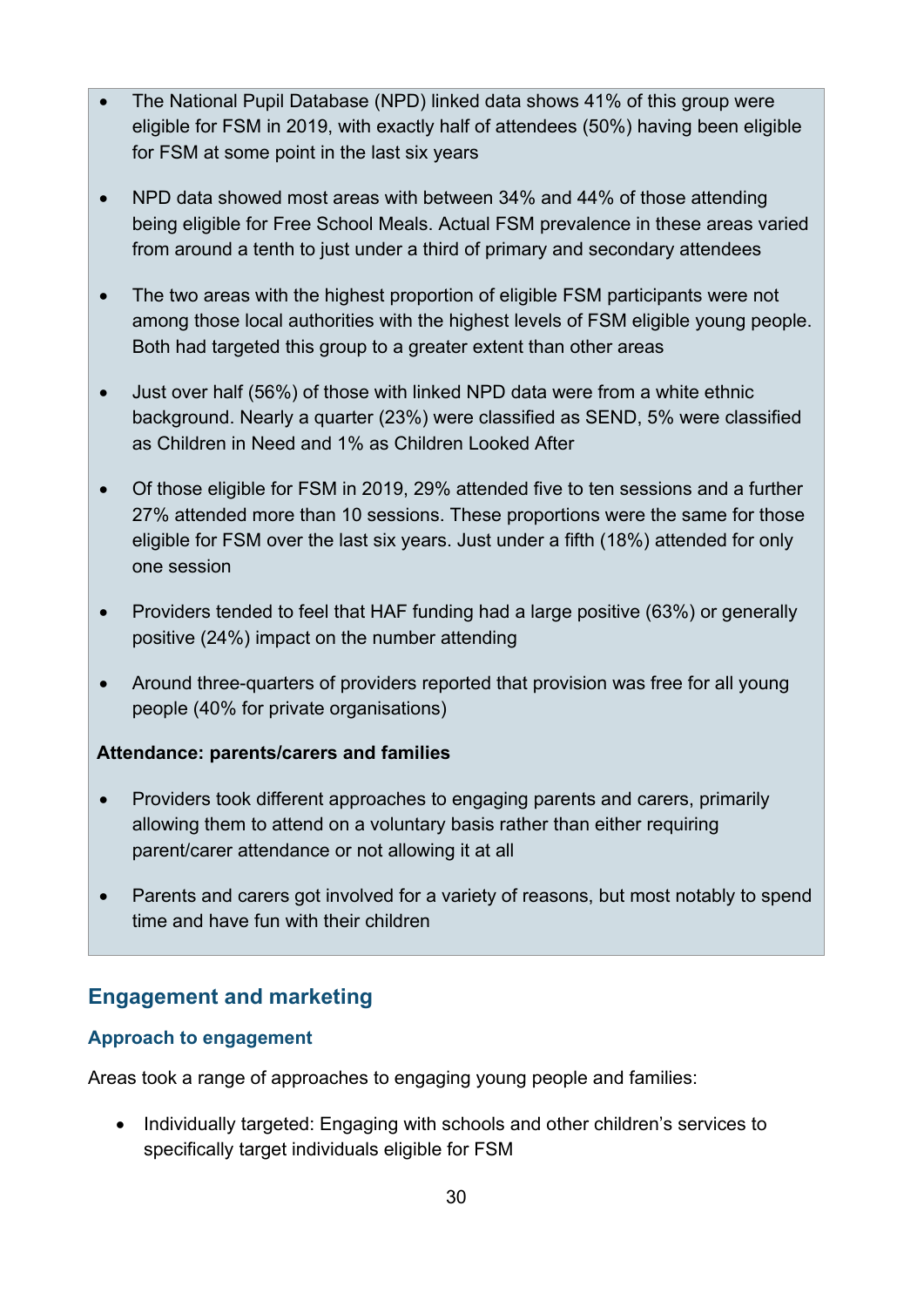- Location targeted: Engaged all parents/carer and children within specifically targeted areas, using marketing and word of mouth
- Mixed approach: Using elements of both individual and sub-area approaches as required

#### *Individual targeting*

Those that adopted an individually targeted approach engaged with schools (or, less frequently, other children's services) to promote HAF to FSM-eligible young people. These young people were referred to coordinators or providers and given either exclusive access to the club, or preferential access to marketing information. Some coordinators and providers used other criteria of disadvantage, such as Looked After Children, to target their provision. If further spaces were available, these were opened to young people not in receipt of FSM.

The core reason for providers adopting an individual targeted approach was existing strong links to schools and service providers, with these enabling them to directly target FSM-eligible children:

> I think where it's worked best has been when either we, as coordinators working across partners, or local organisations have had connections with social services, the behavioural units and pastoral care staff at schools… and [can] give them the relevant information about what is happening in a way that then really resonates with the parents and carers or with the kids. *– HAF Coordinator, Area B*

Areas that did not have strong links with schools and children's services had to take different approaches:

> Neither the local authority nor us as a national organisation has a way to access them or communicate with [schools]. Free School Meals is the proxy that the programme is using, and if you cannot do that [as a targeting approach], it becomes very blunt. You can leaflet areas where there are high concentrations of [young people on] Free School Meals which we did, we can knock on doors which we did, use GP surgeries, other referral routes, but as soon as you do that it becomes more of a trawl than any sort of targeted promotion. – *HAF Coordinator, Area K*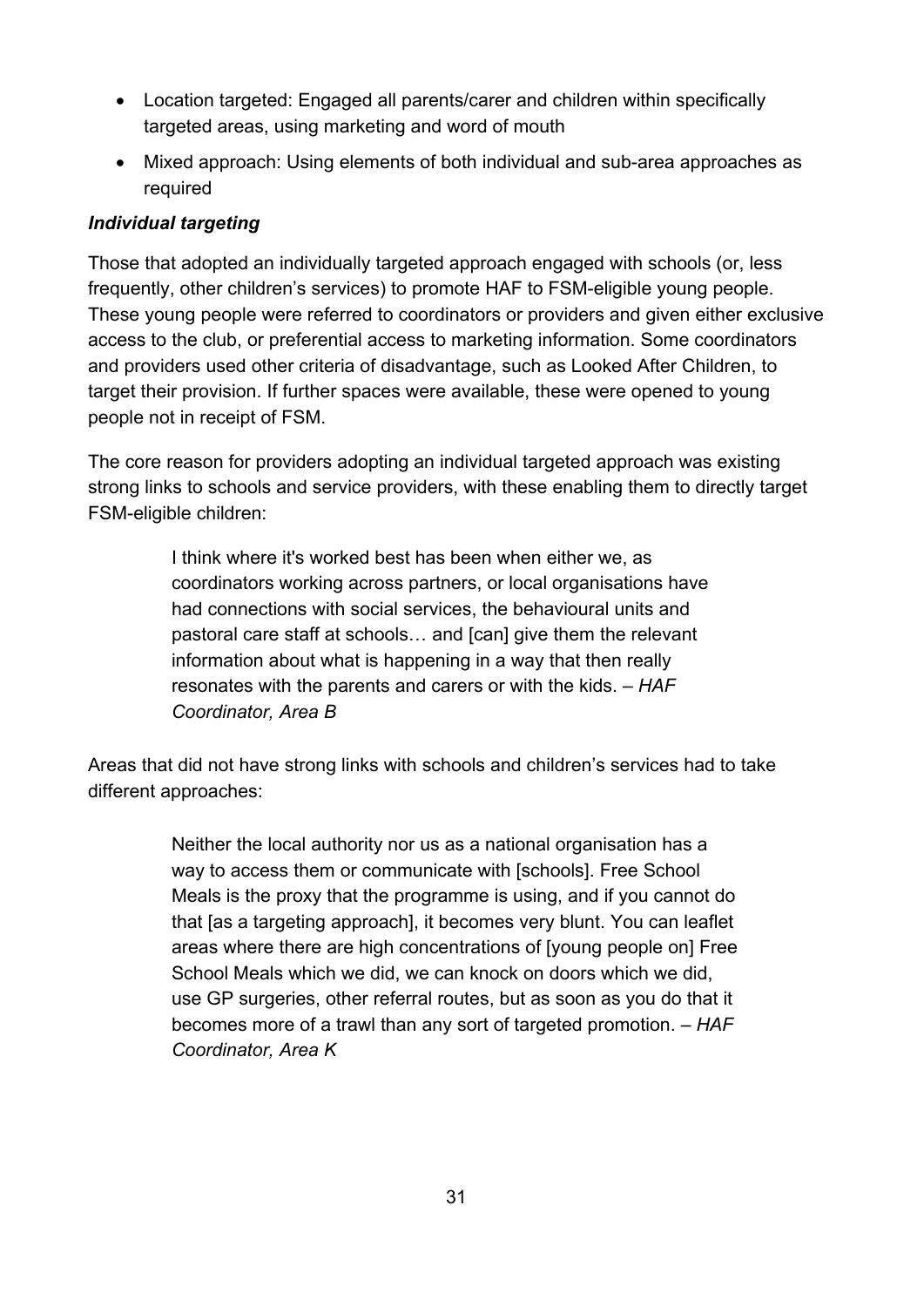#### *Location targeted approaches*

Those that adopted a location targeting approach promoted holiday clubs to all children within those areas, generally targeting areas with a high proportion of FSM-eligible young people. As potential participants were generally not being individually identified, marketing was undertaken through 'word of mouth', leaflets being provided in public spaces, and social media.

Location targeted approaches were preferable where HAF coordinators had enough information about the area to place provision where eligible children could attend:

> So we have marketed in order to target our food for all children but we will not know how many are on free school meals because we simply haven't asked as we do not want this programme to be seen as a programme just for, like, poor children. It is open to all, all are welcome. *– HAF Coordinator, Area A*

Location targeting was very difficult in rural or sparsely populated regions that did not have concentrated areas of deprivation. For example, this was an issue in Area D as social housing and very expensive houses were very close to each other. In some rural areas, coordinators established provision in relatively affluent nearby towns, so it would be central and accessible to a wide population spread over a large area.

Some HAF coordinators chose not to adopt individually targeted approaches out of a concern about stigmatising young people in receipt of FSM. They also worried that parents/carers who were slightly above the FSM threshold might miss out on being supported.

#### *Hybrid approaches*

A group of coordinators and providers adopted a hybrid approach, engaging young people through individual or location targeting depending on needs:

> I would say it was a balance of the two. [The providers] were universal in their approach […] but they also targeted kids on free school meals. If you were on free school meals you got primary place. *– HAF Coordinator, Area J*

In Area E, coordinators took a different mixed approach following scoping, whereby new clubs were set up for free school meal children only.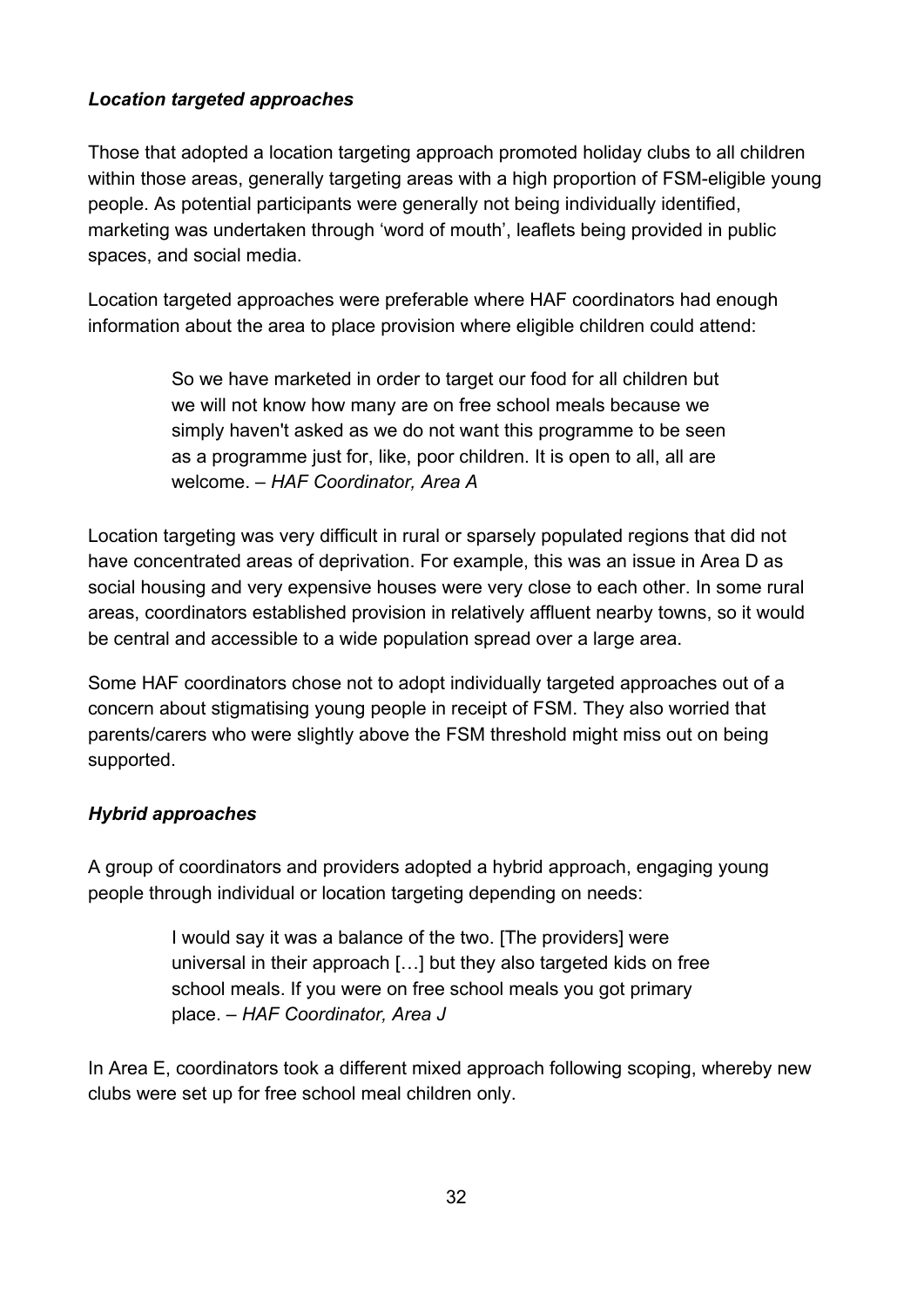#### **Approach to marketing**

Coordinators and providers took a variety of approaches to marketing. The following table shows how parents/carers stated they had heard about the holiday club:

<span id="page-32-0"></span>

|                                                    | <b>Parents/carers</b> |
|----------------------------------------------------|-----------------------|
| Referral from an organisation                      |                       |
|                                                    |                       |
| Teachers or someone else at my child(ren)'s school | 28%                   |
| Someone at the holiday club                        | 3%                    |
| <b>Direct marketing</b>                            |                       |
| Leaflet                                            | 16%                   |
| Poster                                             | 1%                    |
| Social media or internet                           |                       |
| Social media                                       | 15%                   |
| Internet                                           | 2%                    |
| Word of mouth                                      |                       |
| Friends                                            | 9%                    |
| Someone else told me                               | 8%                    |
| Someone else in my family                          | 3%                    |
| My child(ren)                                      | 3%                    |
| Other/don't know                                   |                       |
| Other                                              | 13%                   |
| Don't know                                         | 1%                    |

#### **Table 5: How parents/carers found out about holiday club**

Source: Parent/carer survey

Base: All respondents (372)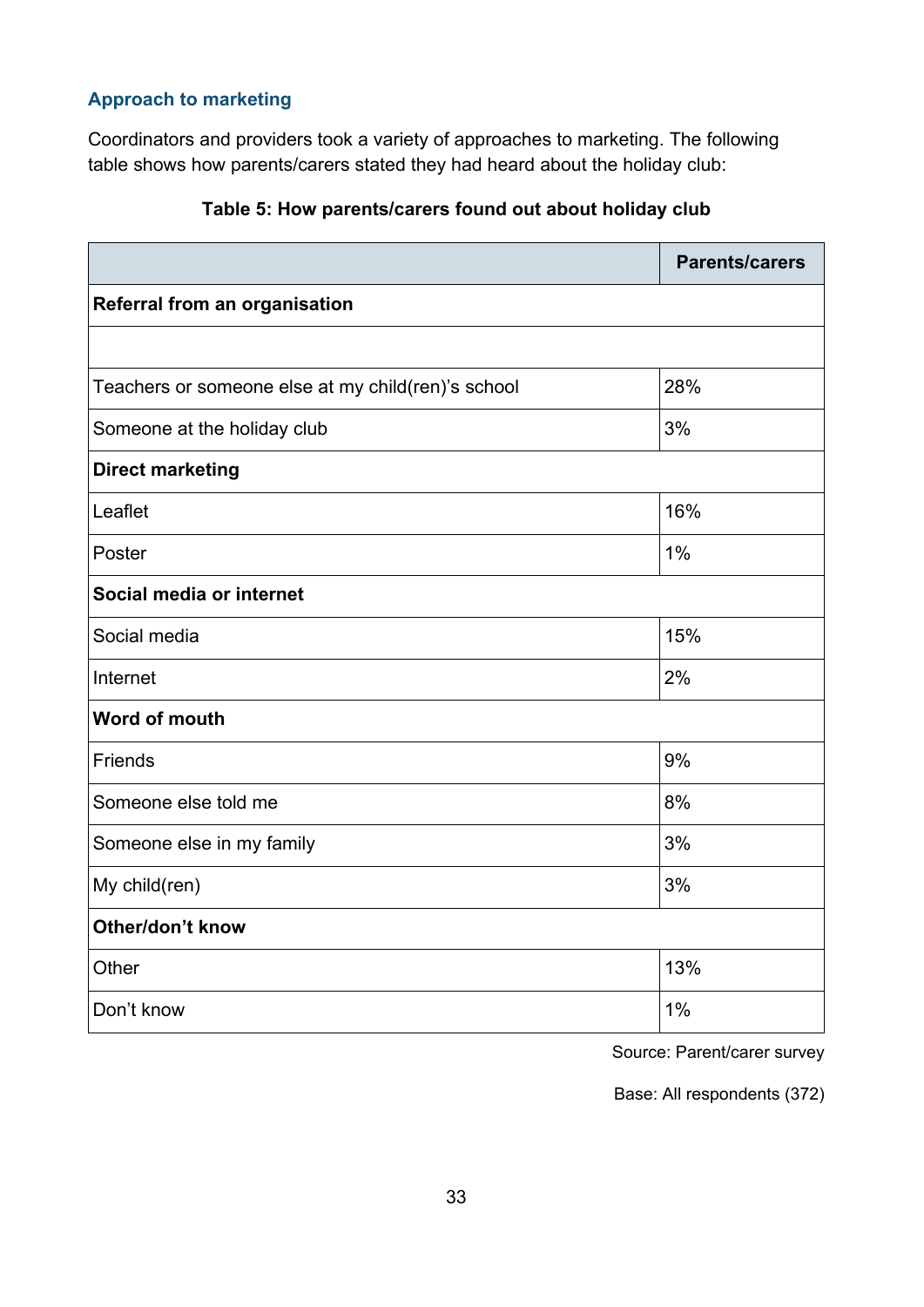A sizeable minority of parents stated that they heard about the club by direct referral from a school (28%). Coordinators felt it was particularly effective to collaborate with a range of organisations, including local authorities, social workers, family support workers, Jobcentres, housing associations, schools and VCSOs. These were seen by one coordinator as 'trusted messengers', who worked closely with families of children in receipt of FSM and could advertise HAF clubs to them, reducing the stigma attached to being entitled to FSM.

Existing relationships facilitated referrals, as in Area J where schools, VCSOs and private sector organisations were key. In many areas, including non-HAF areas, children were referred from schools, which were asked to target FSM or disadvantaged children:

> We could basically say to the schools, 'we've got this funding for children on Free School Meals, the point of the fund is to target these issues, and then you know these kids best, so you refer the children you think would most benefit from this type of provision'. – *HAF Coordinator, Area H*

Providers felt that targeting through schools, where possible, was particularly effective. They invited children attending their other provision to their holiday club or approached families in places like community centres and food banks.

Coordinators printed out leaflets for parents and professionals, and providers in both HAF and non-HAF areas produced leaflets and posters. In one area, the coordinator sent letters to all children in receipt of FSM, inviting them to participate in the clubs. Parents mentioned seeing HAF leaflets in church, or reported that their children brought them home from school. Some coordinators chose not to print leaflets as they felt they would not reach their target families efficiently and may not engage families with lower levels of need.

In total, 15% of parents first heard about the club through social media (HAF and non-HAF providers often directly publicising clubs via this method) with a further 2% hearing via the Internet in general. Social media channels used were local parents' Facebook groups and providers' social media channels, such as Instagram, Facebook and Twitter.

A small proportion of parents became aware of the club via word of mouth, mostly via friends (9%). Others found out from fellow parents, and by parents recommending the clubs to each other. This was seen as helping increase attendance during the first week of the summer.

Where providers took the lead on marketing, a broad-based approach was perceived to have worked best: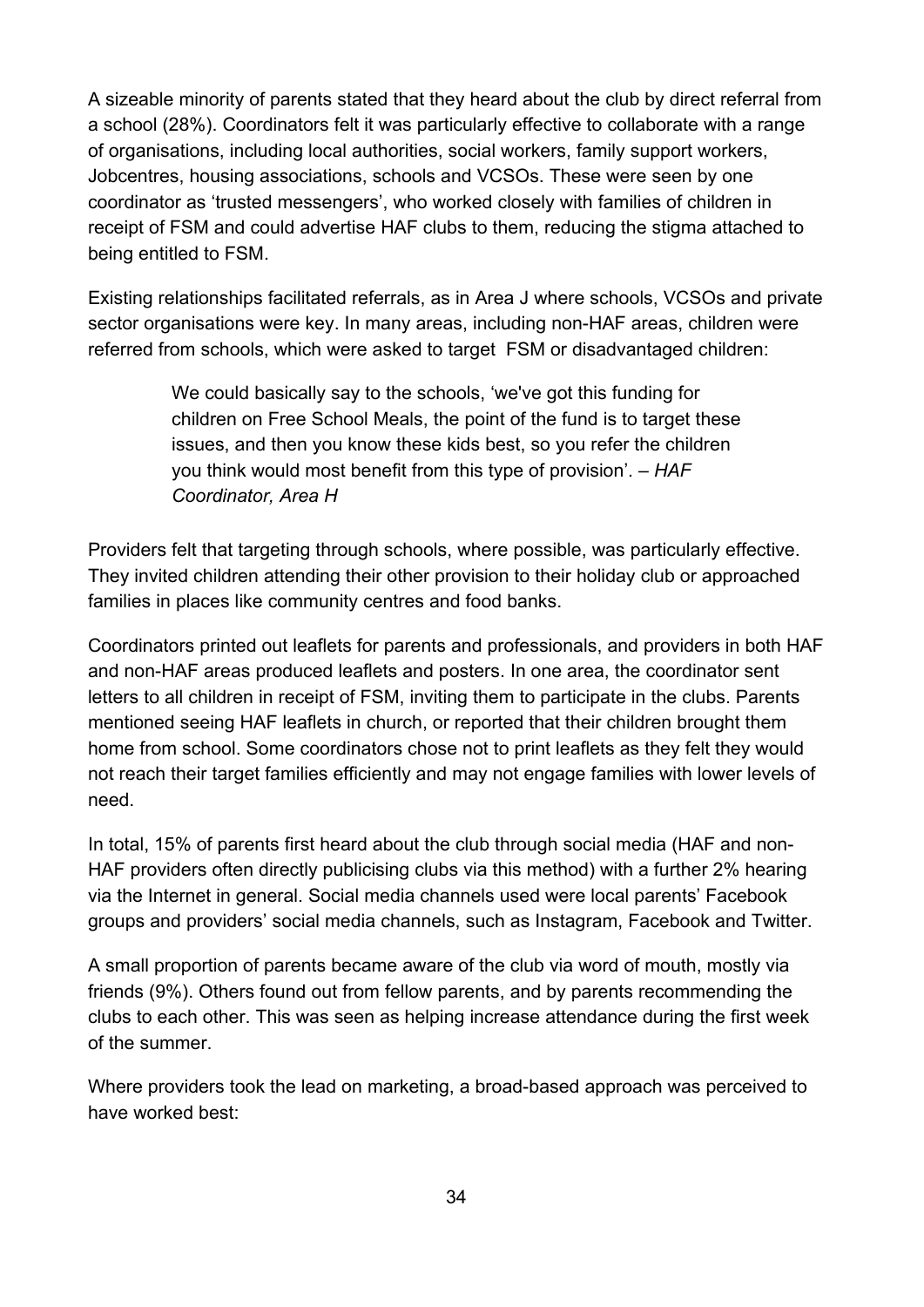We've put it out on social media, we've done leaflets, we've done door knocks. We've done talking to families as well. We've been to food banks and places like that and spoke to families, young families [...]. You have to be proactive, it's no good just putting a few posters and hoping it will work. – *HAF Provider, Area D*

#### **Barriers to marketing**

Several HAF coordinators and non-HAF providers were concerned about stigmatisation. One aimed to present HAF in very positive terms, following feedback from parents that they *'*felt like they're being highlighted as poor, or inadequate' by targeted FSM marketing. Another was 'targeting behind the scenes and under the radar', for example by working with schools and asking them to refer children in receipt of FSM or 'at the edge of the benefit system':

> Having lots of media around holiday hunger and the stigmatisation of poverty just generally, it creates barriers for participation and service uptake across lots of services, [it] is challenging to get the right people. – *HAF Coordinator, Area G*

Some schools did not tell families about HAF, which meant clubs in those areas were undersubscribed, with attendance being perceived to be higher where schools promoted clubs.

#### **Decision making and motivation to attend**

The secondary age children's survey showed just over a quarter (28%) made the decision to attend the club jointly, with a notable proportion either making the decision with someone else (41%) or someone else making it for them (30%).

The following table shows the factors reported by parents/carers as encouraging them to get children to attend clubs: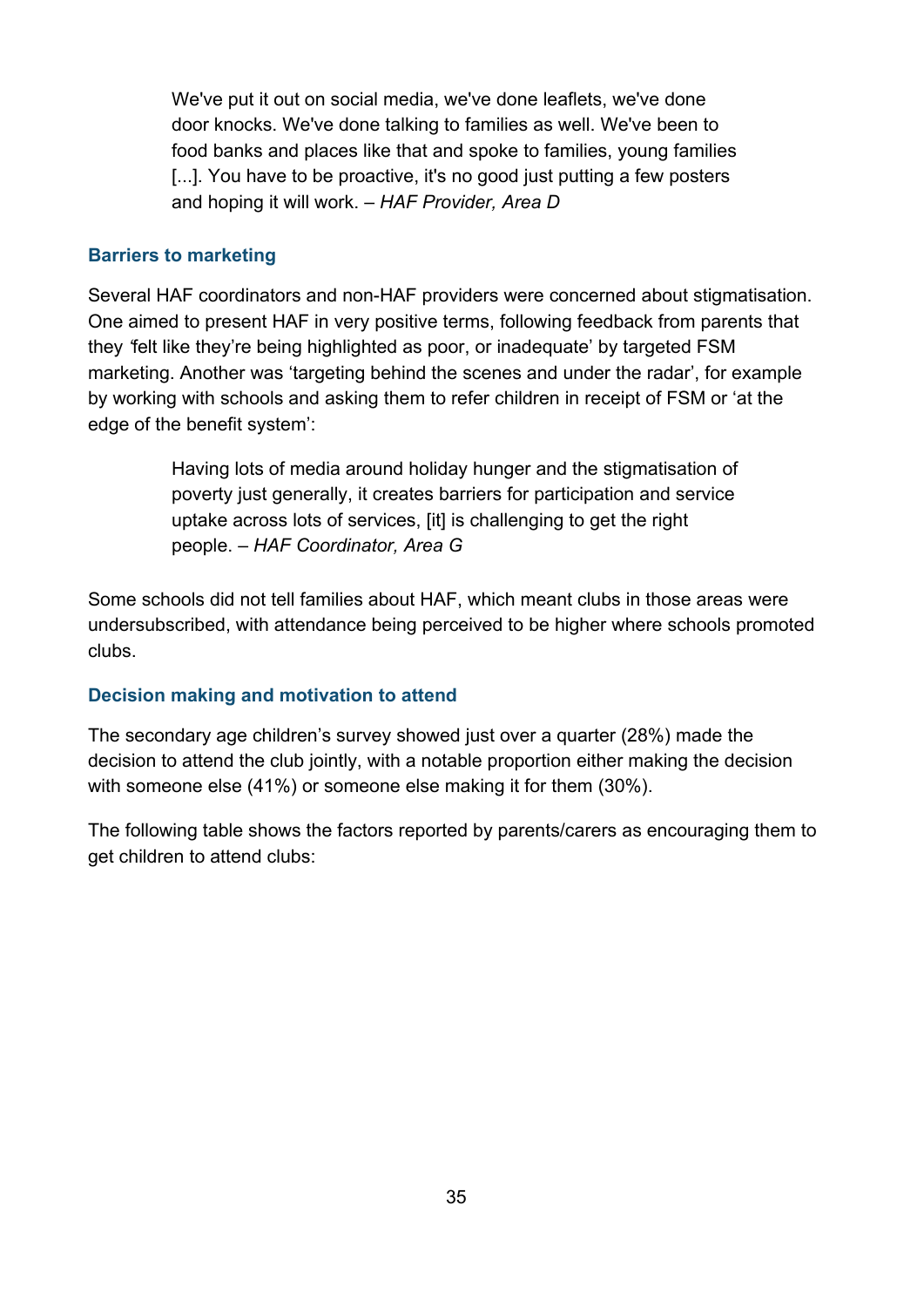#### <span id="page-35-0"></span>**Table 6: Factors encouraging parents/carers to get children to attend clubs**

|                                                               | <b>Parents/carers</b> |
|---------------------------------------------------------------|-----------------------|
| <b>Activities and experiences</b>                             |                       |
| It gives my child(ren) the chance to learn/try new things     | 48%                   |
| My child(ren) will have the chance to make new friends        | 42%                   |
| There is a good range of different activities                 | 39%                   |
| The holiday club gives my child(ren) something positive to do | 28%                   |
| The holiday club provides healthy food                        | 21%                   |
| I am able to take part in activities along with my child(ren) | 9%                    |
| <b>Practical factors</b>                                      |                       |
| The holiday club is free of charge/cheap                      | 48%                   |
| The location is convenient                                    | 31%                   |
| The holiday club is safe                                      | 30%                   |
| The holiday club is trustworthy                               | 22%                   |
| The holiday club's hours suit me                              | 13%                   |
| My child(ren) had attended previously                         | 8%                    |
| No/less need for childcare                                    | 7%                    |
| It means I can get more done in the holiday period            | 5%                    |

Source: Parent/carer survey

Base: All respondents (374)

Parents/carers were keen for their children to try new things. One parent in Area E referred to them getting a 'taster of different things that you wouldn't necessarily get them involved with at home'. Others felt that the holiday clubs would provide a space where their children could express themselves and feel comfortable, as well as providing them with things to do when they might have been bored otherwise.

The most prominent practical motivation was that the provision would be free or affordable. Many parents/carers explained how their children would not have the opportunity to attend a similar club unless it was free, taking children out to do things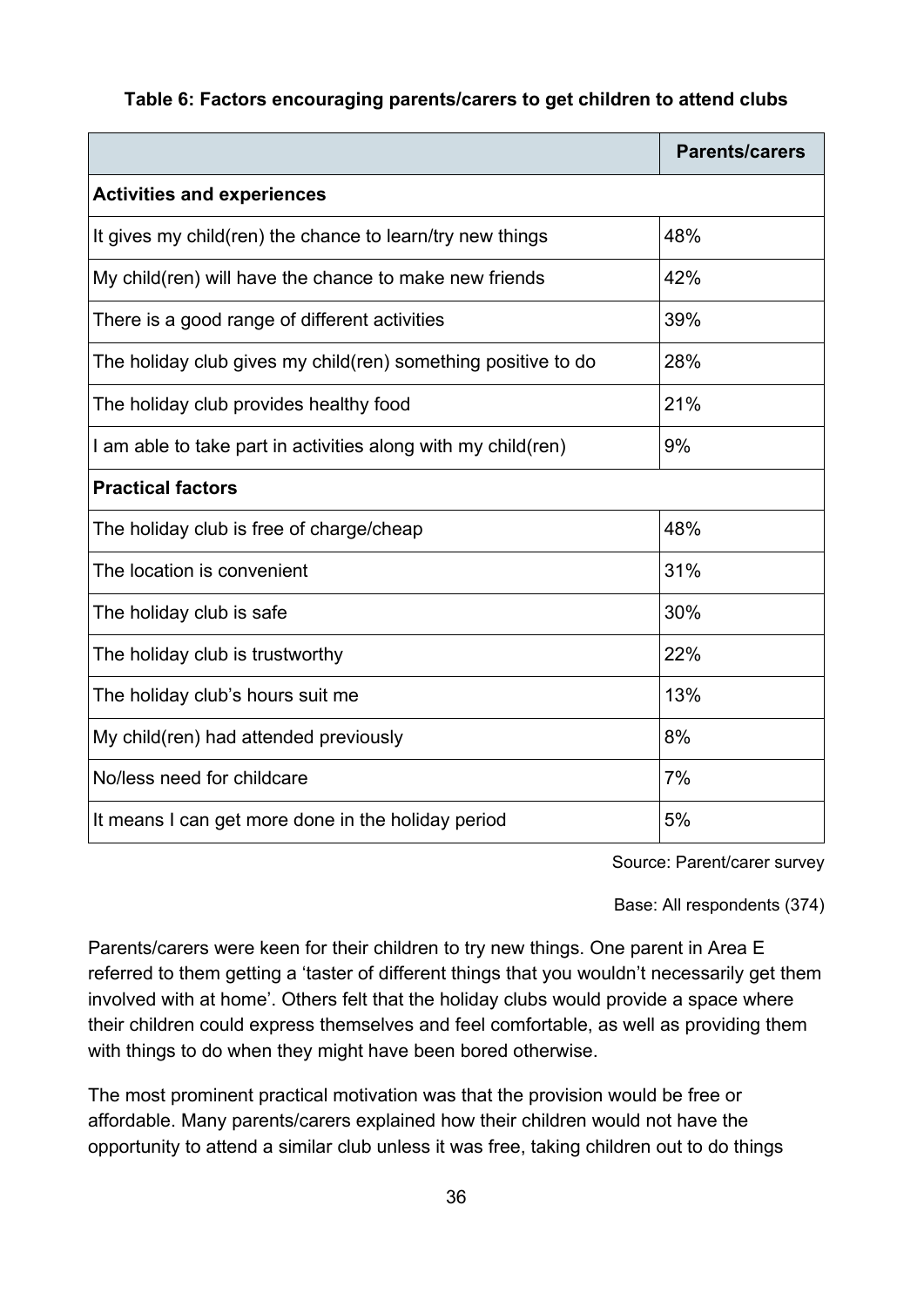over the summer can be expensive and 'a lot of other things throughout the summer holiday aren't very cost-effective' (HAF Parent/Carer, Area I).

Another theme was that parents/carers were pleased that provision was in place and less immediately concerned around the specific details of what was being delivered. Finally, data from the parents/carer survey showed that just over a fifth (21%) had previously sent their children to the same holiday club. Interviews suggested this was a key motivating factor, with parents/carers feeling comfortable and happy for their children to continue to attend.

## **Frequency of provision**

All HAF providers were asked as part of the provider survey to state how often they planned to or were meeting the 4:4:4 aspiration. In total, 84% said this was the case, 6% almost and 9% a lot less.

The table below shows results for both HAF and non-HAF club operating hours and the providers that delivered services in 2018 and 2019. This therefore does not include the providers that were new in 2019 (54% of those responding to the survey) who, by definition, would have increased their opening hours over this period. Non-HAF point in time data should be interpreted with caution as there may be self-selection bias with engaged, large-scale and effective providers more likely to respond.

| How often was your club<br>open during the summer?                    | <b>HAF</b> |      | <b>Non-HAF</b> |      |
|-----------------------------------------------------------------------|------------|------|----------------|------|
|                                                                       | 2018       | 2019 | 2018           | 2019 |
| At least four hours a day, four<br>days a week, for four weeks        | 53%        | 91%  | 75%            | 70%  |
| Almost four hours a day, four<br>days a week, for four weeks          | 17%        | 6%   | 18%            | 21%  |
| A lot less than four hours a day,<br>four days a week, for four weeks | 28%        | 4%   | 7%             | 8%   |

**Table 7: Proportion of 2018 and 2019 clubs delivering 4:4:4 in HAF**

Source: HAF and non-HAF provider pre and post surveys

Base: HAF providers (53), non-HAF providers (71)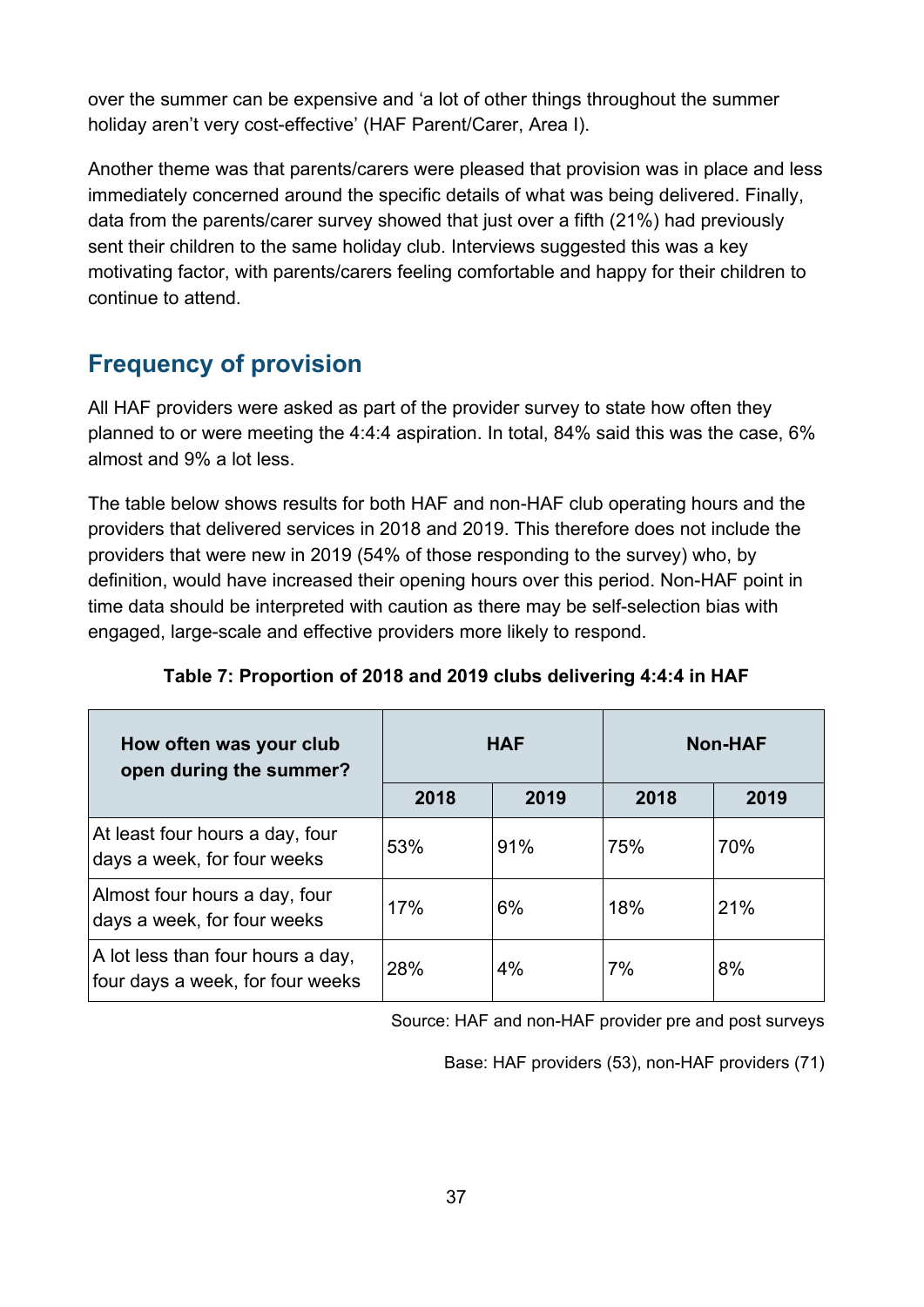Around half (53%) of providers in HAF areas claimed to deliver 4:4:4 in 2018 (26%), compared to almost all (91%) in 2019, while the proportion in non-HAF areas remained constant (75% in 2018 and 70% in 2019).

In total, 4% of HAF providers said their club was open 'a lot less than' the 4:4:4 aspiration suggested, with 6% that they almost reached this level. This may have been as some coordinators had groups of providers working together to achieve 4:4:4, rather than requiring them to each deliver it individually.

Non-HAF providers generally felt they would have been able to offer more in terms both of quality and duration and frequency of provision had they received HAF funding:

> It would have been bigger and better. We would have had more staff, we would have had more children, and we would definitely have had more cooked balanced meals instead of snack type meals. We would have had extended opening hours, we would have more day trips, we would have had better day trips. Yes, we offered a poorer version. – *Non-HAF Provider*

## **Attendance: young people**

Data on attendance at HAF provision was captured by providers through their MI records. In total, information was given for 49,938 individuals. This is not likely to be a fully accurate reflection of overall attendance as:

- There are likely to be some missing data for some projects, particularly those where recording details on an on-going basis was difficult, such as clubs that ran outdoors.
- There may be some double counting across projects and within projects. Where the same individual clearly appeared in data on multiple occasions they have only been counted once. However, some records give no personal data or only give a name, with this not being sufficient to determine if the individual appears in the dataset more than once. Such records are included in the overall total of 49,938 if they attended at least one session and are treated as separate individuals.
- Records were not included if basic information was provided for an individual, but Management Information did not show them attending any sessions. This assumes that those individuals did not actually attend sessions (potentially due to them only attending to register). It is possible that some did attend sessions, but this was not recorded.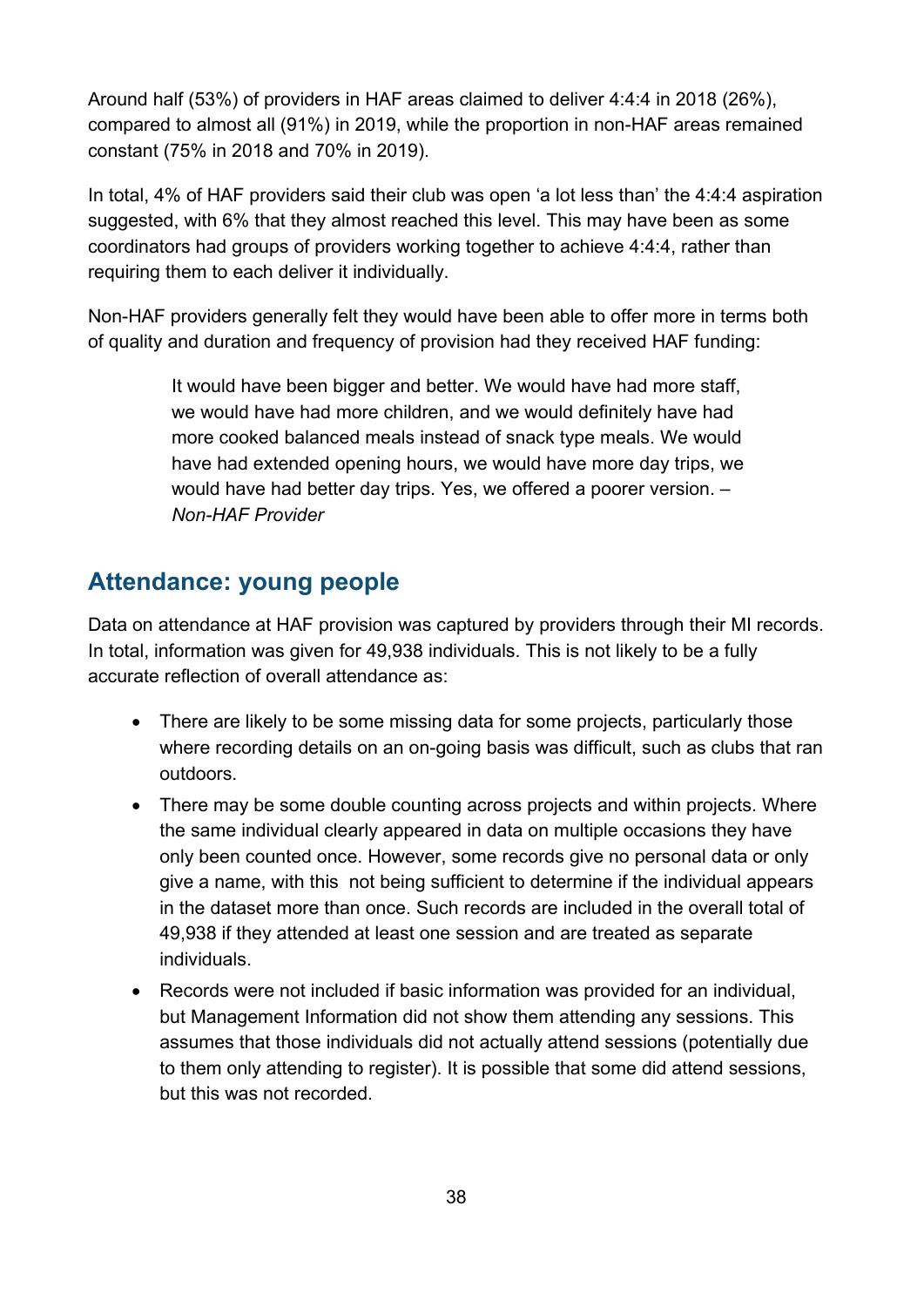Respondents were then linked to National Pupil Database (NPD) to provide additional demographic information for participants. This linked data is used in the remainder of the section. Only records that were provided by coordinators and could be matched to the NPD are included in the analysis. This analysis therefore excludes where the management information recorded was not sufficient to enable a reliable match to be made and any individuals who were not attending school. As noted, just over a third of providers (35%) reported that they allowed some young people under five to attend provision. This matching process resulted in full NPD linked data being accessed for 30,187 of the total 49,938 individuals included in the original MI. Potentially, the exclusion of the remaining 19,751 unmatched records may affect the findings reported on in this section.

#### **Overall numbers and age/gender (FSM)**

The following table shows the number and percentage of those attending provision who were eligible for and claiming Free School Meals according to the linked NPD data, including data by area and information on the FSM quartile for each location. This data should not be interpreted as suggesting that certain areas have done 'better' than others in engaging young people who were eligible for Free School Meals as both the number and proportion of eligible young people attending HAF provision need to be taken into account (for example a high proportion of eligible young people being better if there a high number were engaged than a low number) and the ability to engage young people and those on Free School meals is affected by both the profile and historic nature of provision in areas.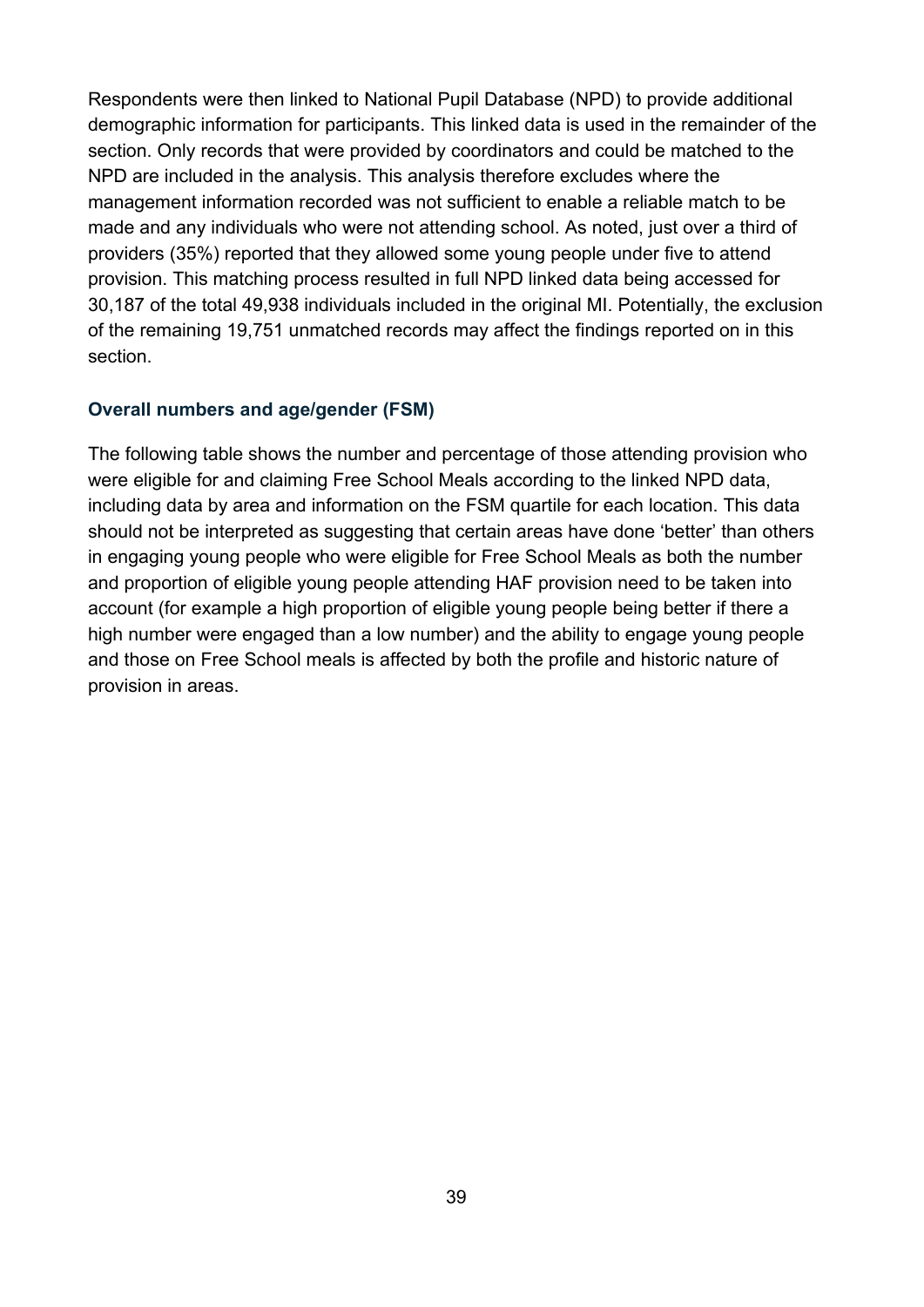| LA     | Number eligible<br>for FSM | % eligible for FSM | <b>FSM Quartile</b>     |
|--------|----------------------------|--------------------|-------------------------|
| Area A | 990                        | 34%                | Quartile 1 (top 25%)    |
| Area B | 884                        | 41%                | Quartile 1 (top 25%)    |
| Area C | 895                        | 43%                | Quartile 3              |
| Area D | 635                        | 44%                | Quartile 4 (bottom 25%) |
| Area E | 1,214                      | 76%                | Quartile 2              |
| Area F | 421                        | 39%                | Quartile 2              |
| Area G | 2,867                      | 36%                | Quartile 1 (top 25%)    |
| Area H | 698                        | 61%                | Quartile 3              |
| Area I | 537                        | 38%                | Quartile 4              |
| Area J | 1,359                      | 35%                | Quartile 1 (top 25%)    |
| Area K | 1,826                      | 41%                | Quartile 1 (top 25%)    |
| Total  | 12,326                     | 41%                |                         |

**Table 8: FSM attendance by provider area**

Source: NPD and provider MI

Base: All NPD matched individuals. Area A (2,900), Area B (2,168), Area C (2,094), Area D (1,436), Area E (1,593), Area F (1,083), Area G (7,951), Area H (1,145), Area I (1,429), Area J (3,909), Area K (4,479), Total (30,187).

Analysis of the NPD matched data showed that 41% of those attending a HAF provider club were eligible for FSM in 2019. This compares to 14% of those attending primary schools and 16% attending secondary schools across England as a whole in January 2019, although the actual proportions attending in each HAF area ranged from just under 10% in one area to just under 30% in two areas  $16$ .

When asked about FSM eligibility, many coordinators highlighted the fact that they did not use FSM as their only eligibility criteria, with a main theme being that they felt FSM eligibility did not cover all disadvantaged children in their area and they wanted to deliver wider or universal provision. To achieve this, providers purposely located their clubs in highly deprived areas but allow them to be open to all potential attendees: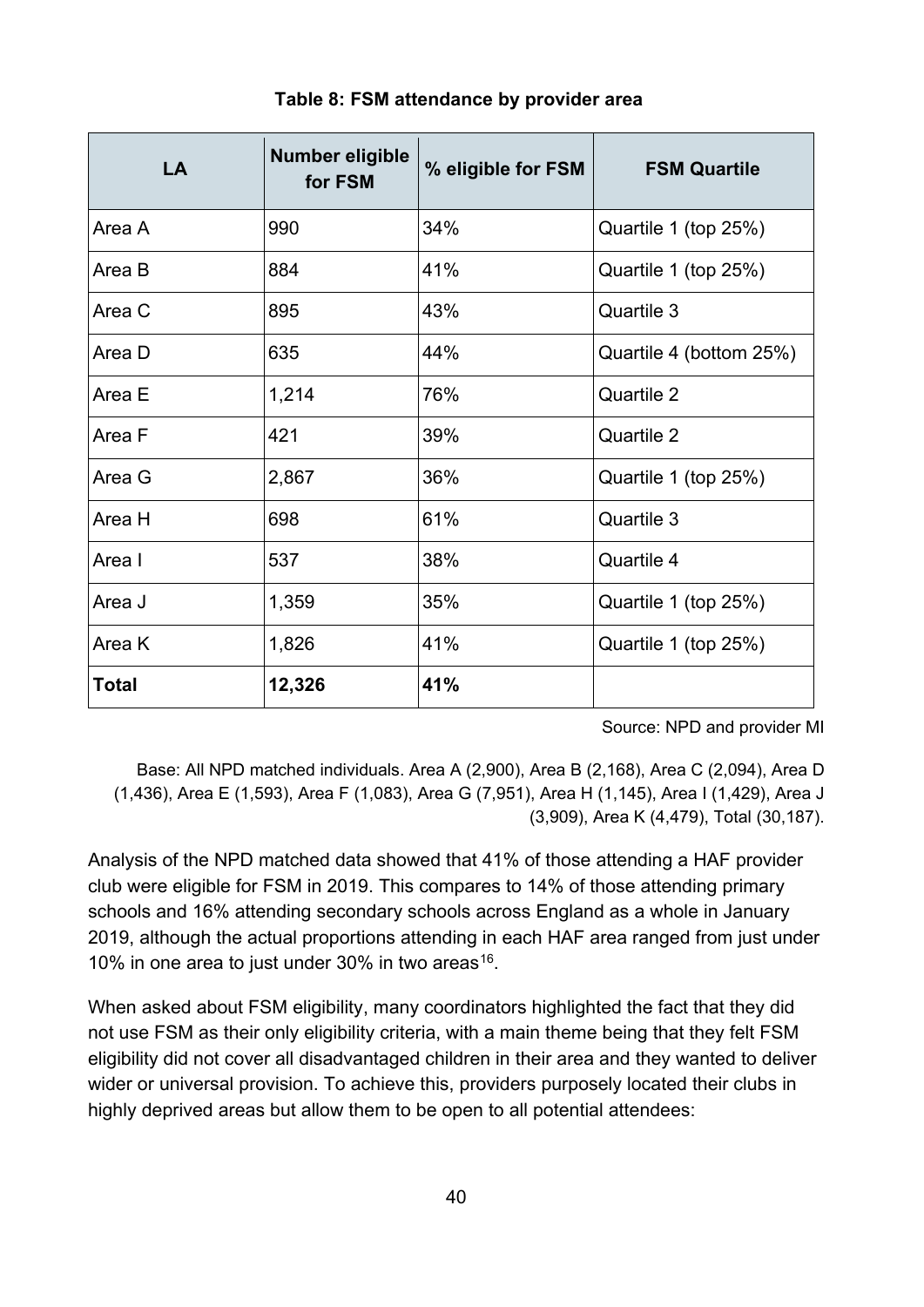So that the access would be easier […] most organisations that we targeted and engaged with were the ones we knew were working with deprived, vulnerable communities. – *HAF Coordinator, Area G*

We targeted, as much as we could: Pupil Premium, Free School Meals, vulnerable families and [we] had lots of referrals through from children's services, but we then made sure that they were as near to deprived areas and deprived postcodes as we could, so that we could pick up other families. – *HAF Coordinator, Area I*

There was some variation across areas in the proportion of those linked to NPD who were eligible for FSM, although most areas had between 34% and 44% of those attending being eligible. Although HAF data cannot be directly compared to administrative data (due largely to different providers having different age criteria), the latter showed around a tenth to a third of young people in primary or secondary schools were actually being eligible.

The two exceptions were Area E and Area H, with these recording the highest percentages of attendees eligible for FSM, at 76% and 61% respectively, although neither was one of the areas in the top quintile for FSM eligibility. As noted earlier (see section on co-ordinator model), while areas generally worked to engage FSM eligible young people and prioritise their recruitment, Areas E and H were two of the areas, along with Area F, where they had a particular focus. These areas were all run primarily by local authority coordinators and while one was a town/city the other was mainly rural. There was a theme in these areas that the considerable focus they placed on engaging FSM eligible young people had made organising provision more difficult than otherwise, potentially affecting overall numbers being engaged.

Of those eligible for FSM, 80% were of primary school age, with 20% of secondary school age. This is reflective of the matched data overall, where 79% of attendees were of primary school age and 21% of secondary school age.

The following table shows the proportion of young people at either primary or secondary school who were eligible for Free School Meals in each area.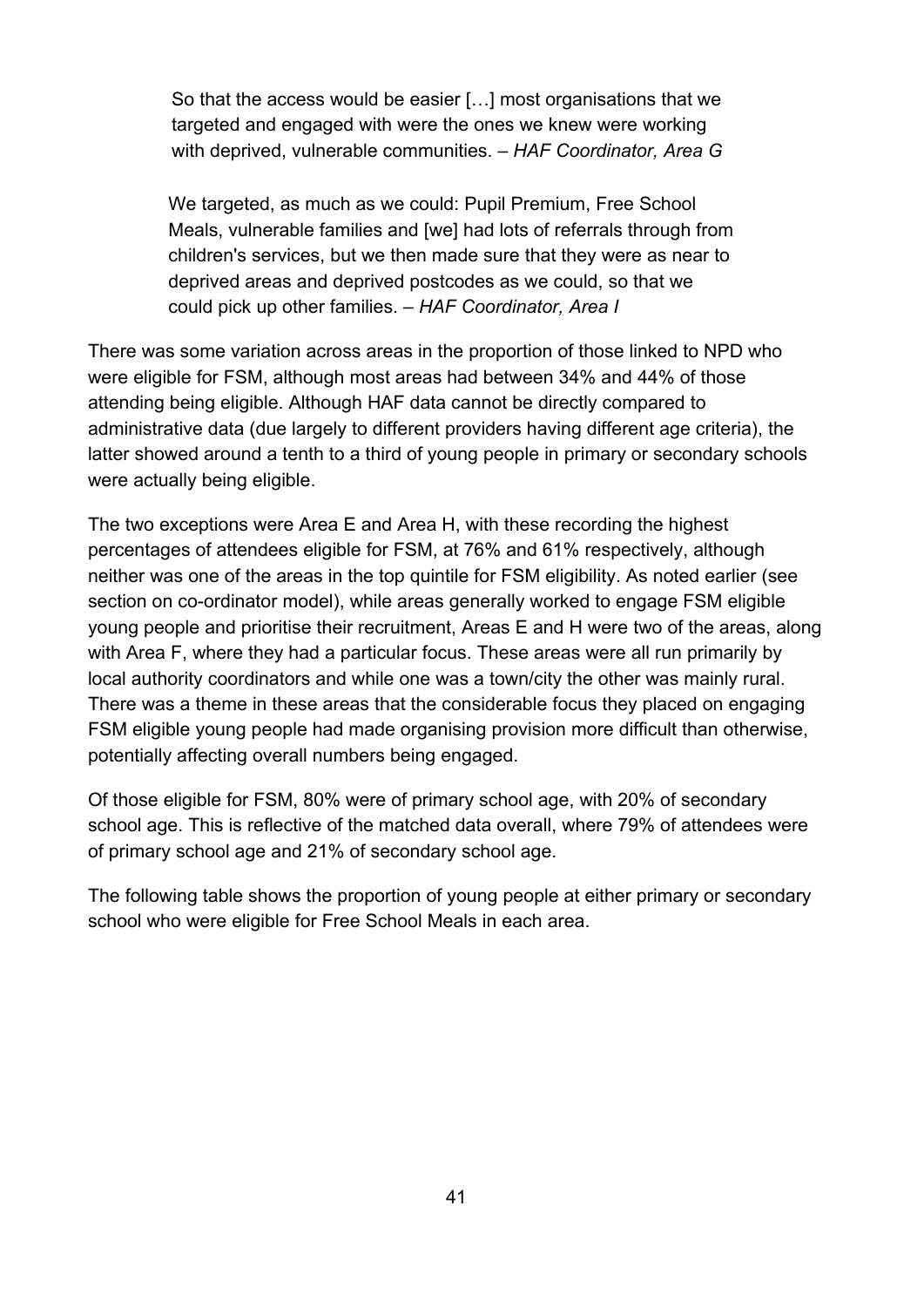| LA           | <b>Primary</b> | <b>Secondary</b> |
|--------------|----------------|------------------|
| Area A       | 39%            | 29%              |
| Area B       | 40%            | 43%              |
| Area C       | 41%            | 55%              |
| Area D       | 46%            | 30%              |
| Area E       | 75%            | 88%              |
| Area F       | 38%            | 51%              |
| Area G       | 36%            | 36%              |
| Area H       | 62%            | 56%              |
| Area I       | 38%            | 37%              |
| Area J       | 33%            | 42%              |
| Area K       | 40%            | 46%              |
| <b>Total</b> | 41%            | 40%              |

#### **Table 9: Eligible for Free School Meals by provider area and school type**

Source: NPD and provider MI

Base: All NPD matched individuals. Area A (1,543 primary, 1,357 secondary), Area B (1,705, 463), Area C (1,813, 281), Area D (1,249, 187), Area E (1,404, 189), Area F (984, 99), Area G (6,164, 1,787), Area H (920, 225), Area I (1,149, 280), Area J (3,313, 596), Area K (3,730, 749), Total (23,974, 6,213).

Data showed similar proportions of primary and secondary young people were eligible for Free School Meals in most, but not all, areas. Area A (39% compared to 29%) and D (46%, 30%) had higher proportions among primary school young people, with Area C (41% compared to 55%), E (75%, 88%) F (38%, 51%) and J (33% compared to 42%) having lower proportions.

Overall, attendance of those eligible for FSM was fairly equally split by gender, at 48% female and 52% male. There was a similar pattern for most areas, with Areas F and I recording the highest share of females (at 53%) and Area H the lowest (at 42%).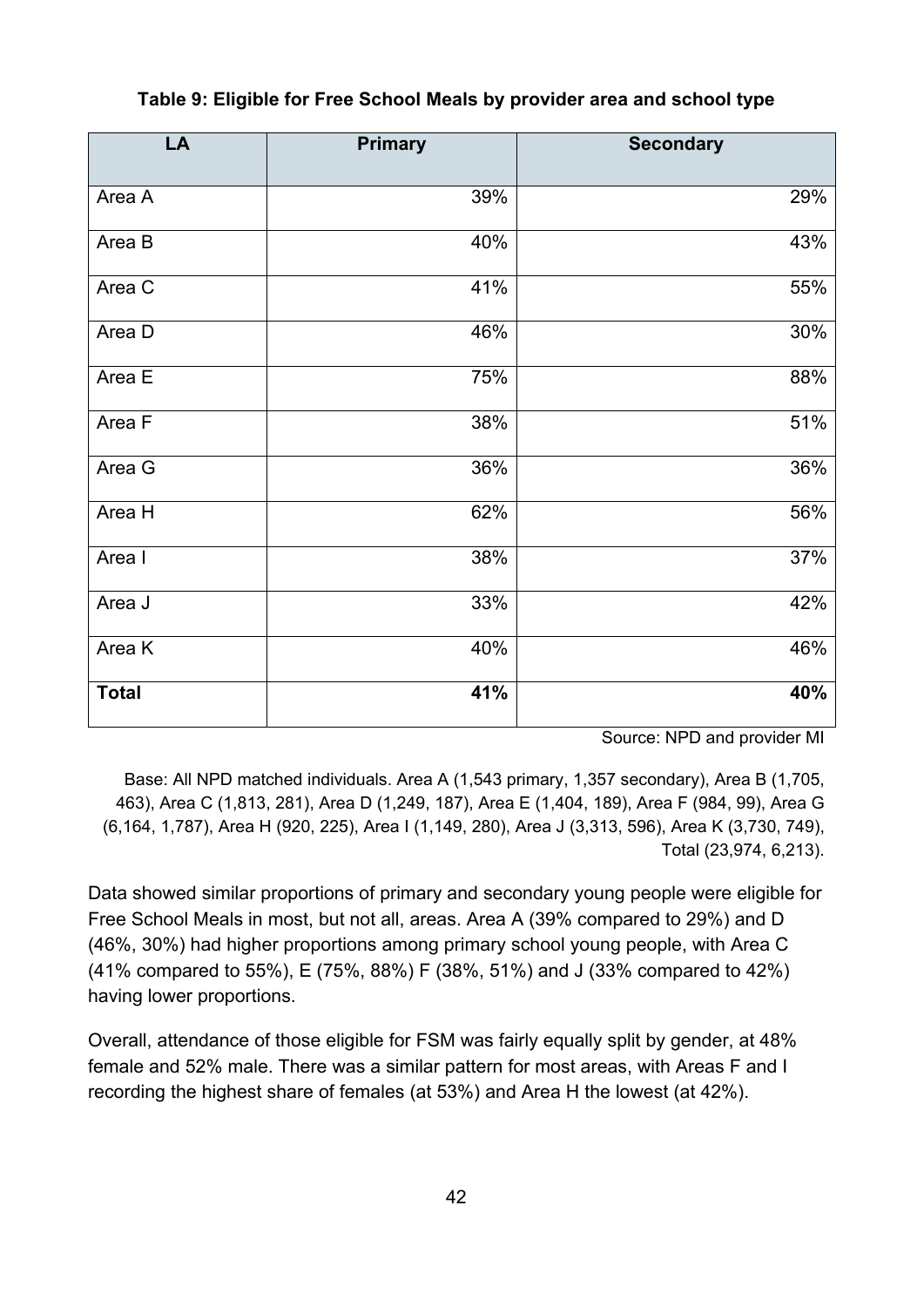#### **Overall numbers and age/gender (EverFSM6)**

The following table shows the number and percentage of children attending a club that were eligible for FSM in the past six years.

| LA           | <b>Number EverFSM6</b> | % EverFSM6 |
|--------------|------------------------|------------|
| Area A       | 1,407                  | 49%        |
| Area B       | 1,111                  | 51%        |
| Area C       | 1,020                  | 49%        |
| Area D       | 673                    | 47%        |
| Area E       | 1,260                  | 79%        |
| Area F       | 512                    | 47%        |
| Area G       | 3,803                  | 48%        |
| Area H       | 762                    | 67%        |
| Area I       | 641                    | 45%        |
| Area J       | 1,743                  | 45%        |
| Area K       | 2,067                  | 46%        |
| <b>Total</b> | 14,999                 | 50%        |

#### **Table 10: EverFSM6 attendance by provider area**

Source: NPD and provider MI

Base: All NPD matched individuals. Area A (2,900), Area B (2,168), Area C (2,094), Area D (1,436), Area E (1,593), Area F (1,083), Area G (7,951), Area H (1,145), Area I (1,429), Area J (3,909), Area K (4,479), Total (30,187).

Exactly half (50%) of those attending a HAF club were eligible for FSM in the past six years (EverFSM6). This was the case for most areas, with the exceptions of Area E (79%) and Area H (67%), which as well as having the highest share of those eligible for FSM, have the highest shares of those eligible for FSM in the past six years.

The following table shows the data for each local authority for primary and secondary children separately. This takes into account that primary school children may be less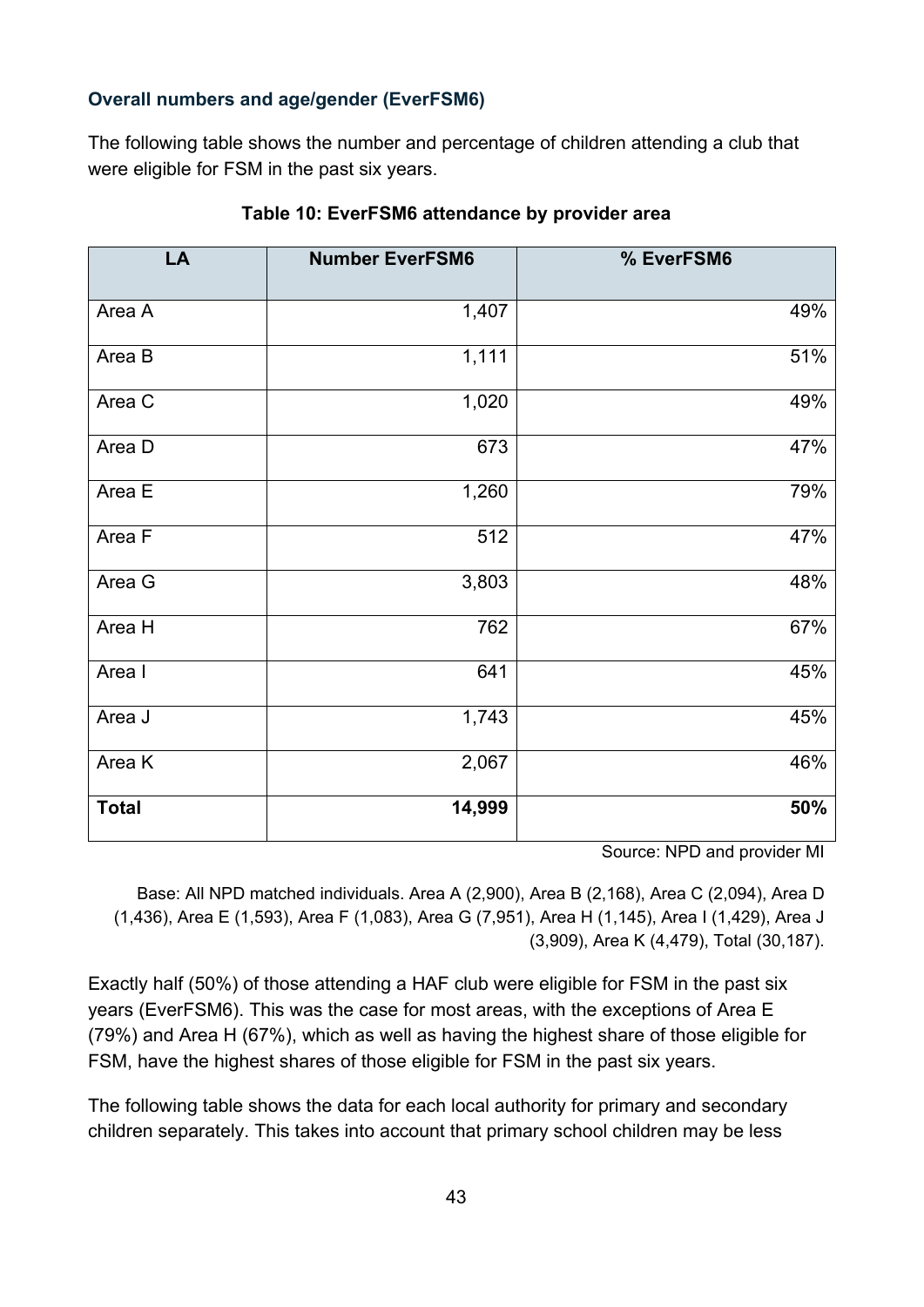likely to meet the Ever6FSM criteria as they have not necessarily accumulated six years of schooling in which they may have received FSM eligibility.

| LA           | <b>Primary</b> | <b>Secondary</b> |
|--------------|----------------|------------------|
|              |                |                  |
| Area A       | 46%            | 51%              |
| Area B       | 49%            | 58%              |
| Area C       | 46%            | 69%              |
| Area D       | 49%            | 32%              |
| Area E       | 78%            | 89%              |
| Area F       | 45%            | 70%              |
| Area G       | 45%            | 57%              |
| Area H       | 66%            | 68%              |
| Area I       | 42%            | 58%              |
| Area J       | 42%            | 59%              |
| Area K       | 44%            | 58%              |
| <b>Total</b> | 48%            | 58%              |

**Table 11: EverFSM6 by provider area and school type**

Source: NPD and provider MI

Base: NPD matched individuals eligible for FSM in the past six years. Area A (1,543 primary, 1,357 secondary), Area B (1,705, 463), Area C (1,813, 281), Area D (1,249, 187), Area E (1,404, 189), Area F (984, 99), Area G (6,164, 1,787), Area H (920, 225), Area I (1,149, 280), Area J (3,313, 596), Area K (3,730, 749). Total (23,974, 6,213)

At a total level, 48% of primary school aged attendees with matched NPD data had been eligible for FSM in the past six years compared to 58% of secondary school aged attendees. This pattern, which is generally to be expected given the criteria noted earlier, was seen for most individual areas. The main exceptions were Area D (49% primary compared to 32% secondary), Area H (66%, 68%) Area A (46%, 51%). Differences may be due to the demographic composition of the areas for specific projects, particularly if there were a small number of projects accounting for secondary school participants.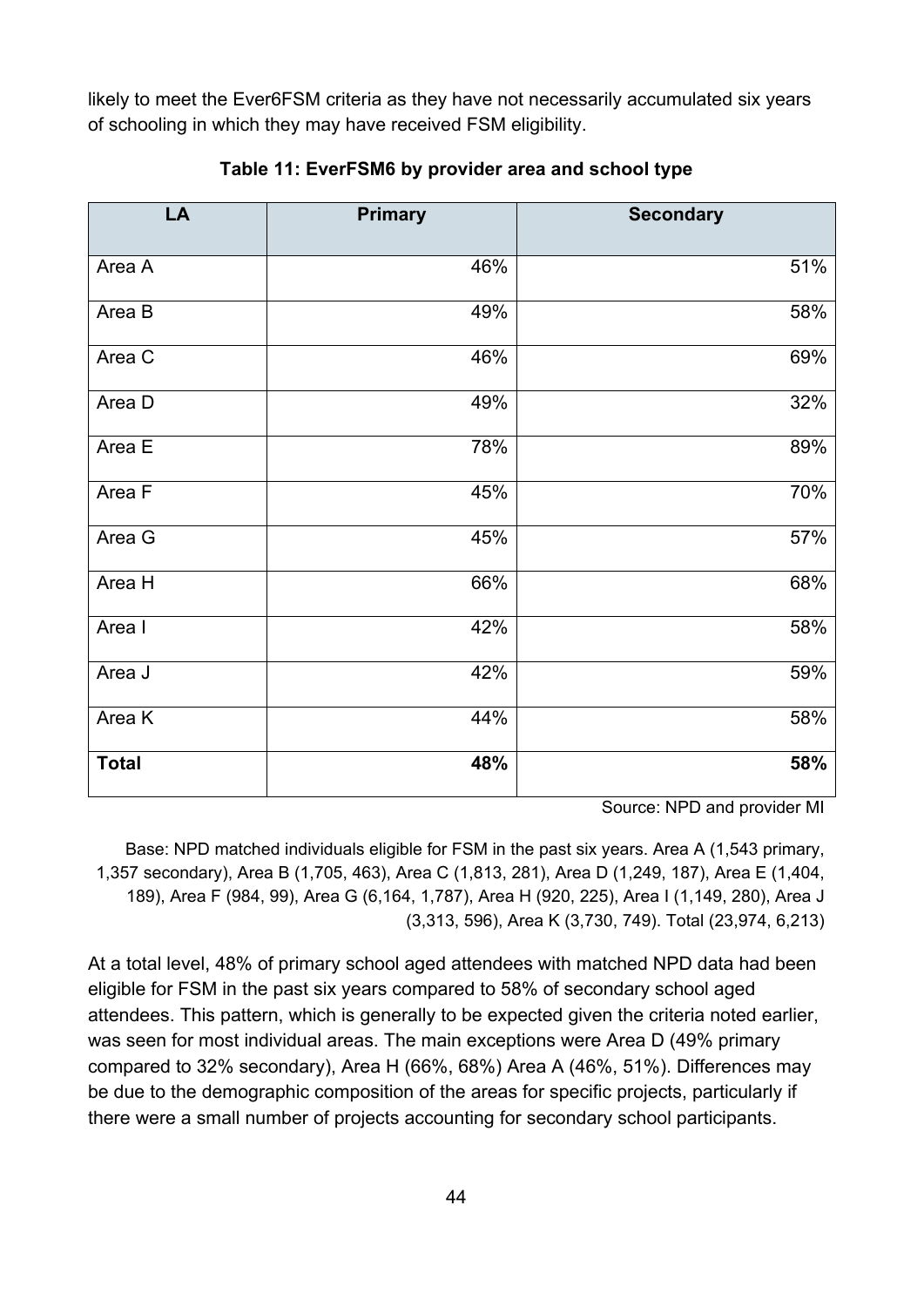Overall, attendance of those eligible for FSM in the past six years is fairly equally split by gender, at 48% female and 52% male. This same pattern is seen at the area level, with the most notable difference being in Area H, where 41% of those eligible for FSM in the past six years are female and 59% male.

## **Attendance (FSM)**

The following figure shows the number of sessions attended by children eligible for FSM.



**Figure 3: Number of sessions attended by those eligible for FSM**

Source: NPD and provider MI

Base: NPD matched individuals eligible for FSM in 2019 (12,326).

Over half (56%) of attendees eligible for FSM attended five or more sessions, while over a quarter (27%) attended ten or more sessions. Just over a quarter (26%) attended two to four, with 18% attending only one session. These proportions may be slightly inflated due to returns from Area E (see following table) not including any respondents who only attended one session. This latter figure compares to 29% of all participants attending only one session in the 2018 programme<sup>17</sup>.

The proportion of those eligible for FSM attending ten or more sessions was notably higher among primary school children (29%) than for secondary school children (23%). Secondary school children were more likely to attend just one session (23%) than primary school children (16%).

The following table shows how attendance of those eligible for FSM varied by area.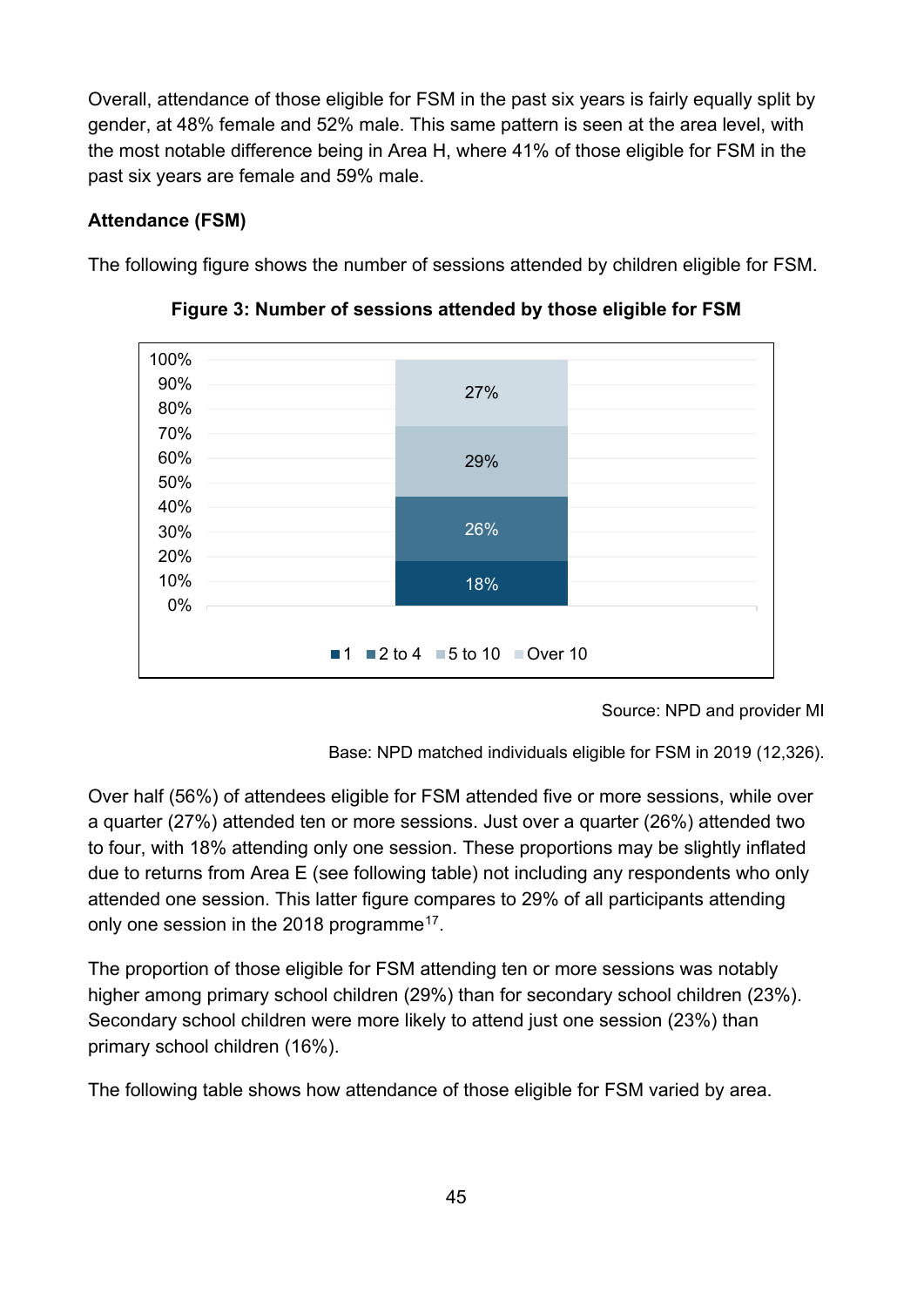| <b>Area</b>  | <b>Attendees</b>           | 1 session | $2$ to $4$ | 5 to 10  | Over 10  |
|--------------|----------------------------|-----------|------------|----------|----------|
|              | eligible for<br><b>FSM</b> |           | sessions   | sessions | sessions |
|              |                            |           |            |          |          |
| Area A       | 990                        | 20%       | 27%        | 23%      | 31%      |
| Area B       | 884                        | 14%       | 34%        | 35%      | 17%      |
| Area C       | 895                        | 23%       | 34%        | 21%      | 22%      |
| Area D       | 635                        | 4%        | 9%         | 16%      | 71%      |
| Area E       | 1,214                      | 0%        | 3%         | 25%      | 73%      |
| Area F       | 421                        | 11%       | 30%        | 39%      | 20%      |
| Area G       | 2,867                      | 20%       | 22%        | 30%      | 28%      |
| Area H       | 698                        | 11%       | 28%        | 39%      | 21%      |
| Area I       | 537                        | 38%       | 34%        | 28%      | $1\%$    |
| Area J       | 1,359                      | 15%       | 33%        | 40%      | 12%      |
| Area K       | 1,826                      | 29%       | 35%        | 25%      | 11%      |
| <b>Total</b> | 12,326                     | 18%       | 26%        | 29%      | 27%      |

#### **Table 12: Number of sessions attended by area (FSM)**

Source: NPD and provider MI

Base: NPD matched individuals eligible for FSM in 2019.

The vast majority of areas saw more than half of attendees eligible for FSM attend five or more sessions. The exceptions are Areas C (43%), I (29%) and K (36%). Along with having the highest proportion of attendees eligible for FSM (76%), Area E also had the highest proportion of attendees eligible for FSM attending more than ten sessions, at 73%. However, results for this area should be treated with caution due to the lack of respondents recorded as attending no sessions at all.

#### **Attendance (EverFSM6)**

The number of holiday club sessions that children eligible for FSM in the last six years attended is the same as that for attendees eligible for FSM. Over half (56%) attended five or more sessions and over a quarter (27%) attended ten or more sessions.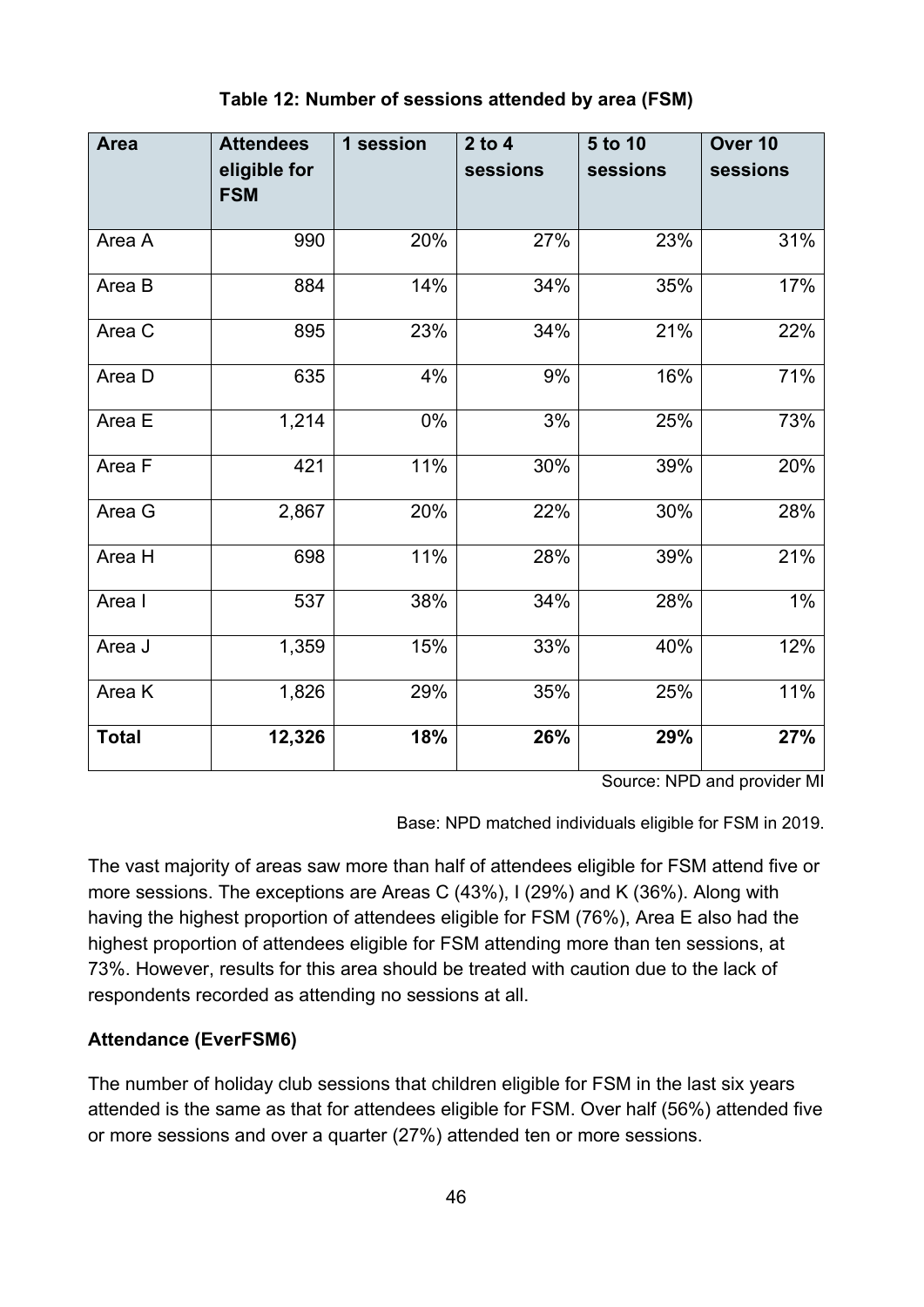As with those eligible for FSM, the proportion of those eligible for FSM in the last six years attending more than ten sessions was significantly higher among primary school children (28%) than for secondary school children (23%), while secondary school children were significantly more likely to attend just one session (23%) than primary school children (16%).

The following table shows attendance of those eligible for FSM (last six years) by area.

| <b>Area</b>  | <b>Attendees</b><br>EverFSM6 | 1 session | $2$ to 4<br>sessions | 5 to 10<br>sessions | Over 10<br>sessions |
|--------------|------------------------------|-----------|----------------------|---------------------|---------------------|
| Area A       | 1,407                        | 22%       | 30%                  | 22%                 | 26%                 |
| Area B       | 1,111                        | 14%       | 33%                  | 35%                 | 18%                 |
| Area C       | 1,020                        | 24%       | 33%                  | 21%                 | 22%                 |
| Area D       | 673                          | 4%        | 9%                   | 17%                 | 70%                 |
| Area E       | 1,260                        | 0%        | 3%                   | 24%                 | 73%                 |
| Area F       | 512                          | 11%       | 30%                  | 40%                 | 20%                 |
| Area G       | 3,803                        | 19%       | 21%                  | 31%                 | 30%                 |
| Area H       | 762                          | 13%       | 30%                  | 38%                 | 20%                 |
| Area I       | 641                          | 41%       | 32%                  | 25%                 | $1\%$               |
| Area J       | $\overline{1,743}$           | 16%       | 34%                  | 40%                 | 11%                 |
| Area K       | 2,067                        | 30%       | 35%                  | 24%                 | 11%                 |
| <b>Total</b> | 14,999                       | 18%       | 26%                  | 29%                 | 27%                 |

**Table 13: Number of sessions attended by provider area (EverFSM6)**

Source: NPD and provider MI

Base: NPD matched individuals eligible for FSM in the last six years (14,999).

As with attendees eligible for FSM, most areas saw more than half of attendees eligible for FSM in the last six years attend five or more sessions. The exceptions are areas A (49%), C (43%), I (26%) and K (36%). Along with having the highest proportion of attendees eligible for FSM in the last six years (80%), Area E also had the highest proportion eligible for FSM in the last six years attending more than ten sessions, at 73%.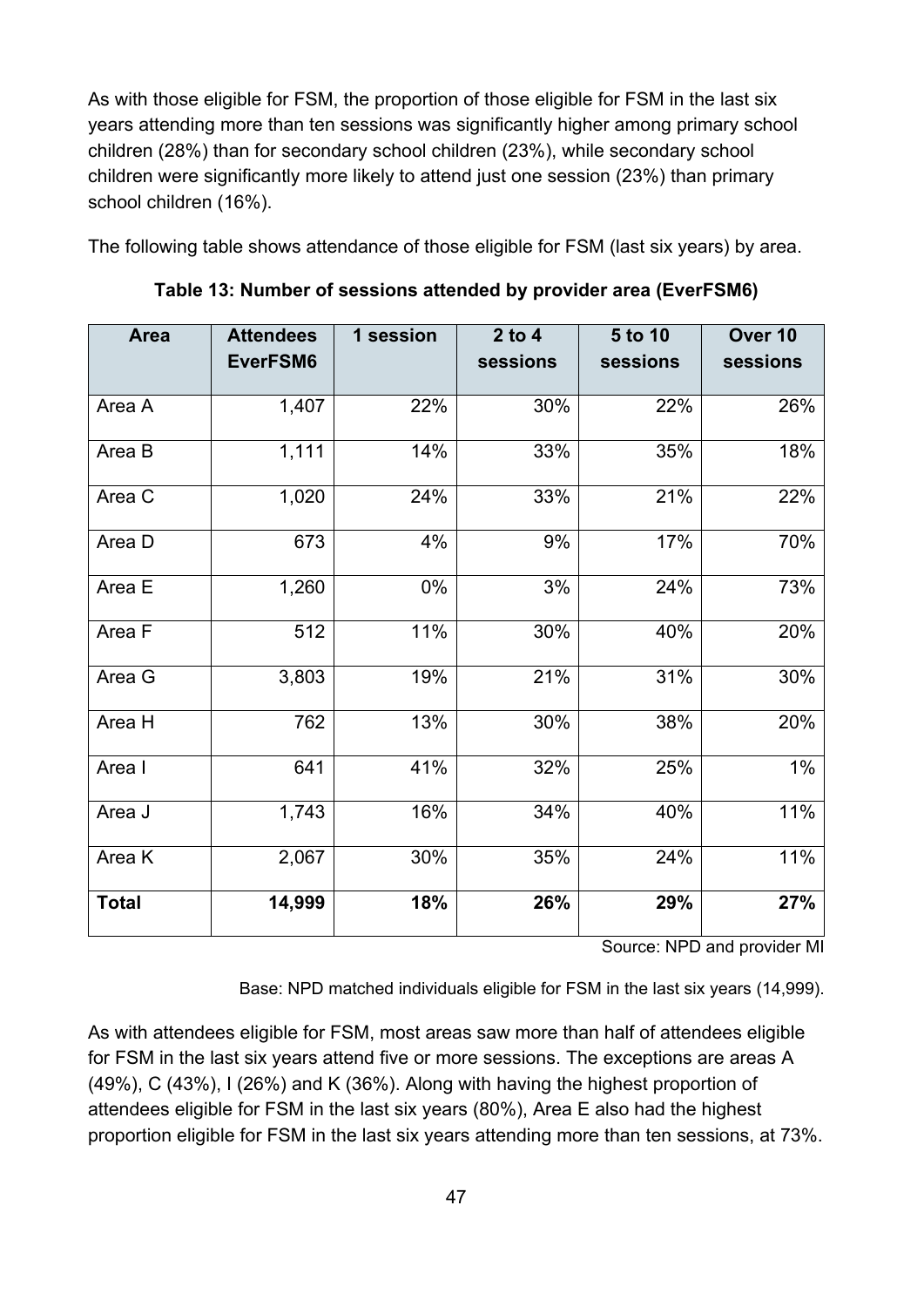## **Analysis of HAF attendees by ethnicity**

The following table shows the percentage of children attending a HAF club by area and ethnicity, with comparative data at a local authority level.

|              | <b>NPD matched data</b> |                  | LA level data (state funded<br>schools) <sup>18</sup> |                  |
|--------------|-------------------------|------------------|-------------------------------------------------------|------------------|
|              | <b>Primary</b>          | <b>Secondary</b> | Primary                                               | <b>Secondary</b> |
| Area         | % white                 | $\sqrt{9}$ white | % white                                               | $\sqrt{9}$ white |
| Area A       | 23%                     | 10%              | 38%                                                   | 35%              |
| Area B       | 58%                     | 53%              | 71%                                                   | 72%              |
| Area C       | 95%                     | 94%              | 94%                                                   | 95%              |
| Area D       | 83%                     | 86%              | 85%                                                   | 85%              |
| Area E       | 92%                     | 86%              | 93%                                                   | 94%              |
| Area F       | 86%                     | 82%              | 91%                                                   | 90%              |
| Area G       | 27%                     | 25%              | 36%                                                   | 31%              |
| Area H       | 88%                     | 86%              | 90%                                                   | 92%              |
| Area I       | 91%                     | 92%              | 90%                                                   | 92%              |
| Area J       | 48%                     | 50%              | 49%                                                   | 45%              |
| Area K       | 76%                     | 75%              | 71%                                                   | 76%              |
| <b>Total</b> | 59%                     | 45%              |                                                       |                  |

#### **Table 14: Club attendance by ethnicity (white)**

Source: NPD, provider MI, and Schools Pupils and their Characteristics.

Base: All NPD matched individuals excluding records with no ethnicity information. Area A (2,889), Area B (2,143), Area C (2,080), Area D (1,432), Area E (1,584), Area F (1,073), Area G (7,887), Area H (1,142), Area I (1,420), Area J (3,880), Area K (4,454), Total (29,984).

Overall, just over half of attendees were white (56%), with there being a higher proportion of white attendees among primary school (59%) than secondary school age (45%) attendees. At an area level, there is considerable variation in ethnicity, varying from 10%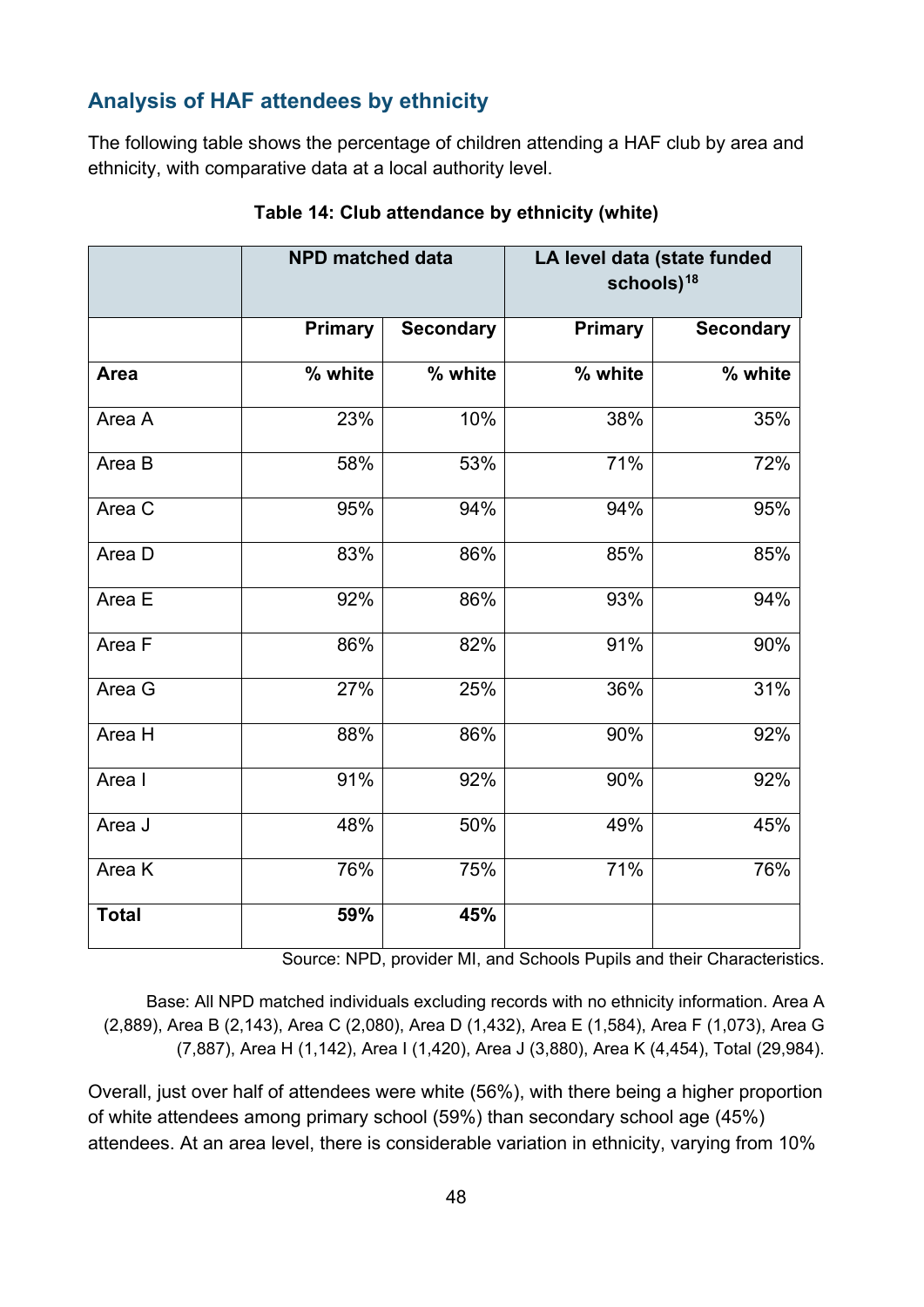of secondary school attendees being white in Area A to 94% in Area C. In part, these variations reflect the differences in the ethnic makeup of primary and secondary school children resident in each LA. However, Areas A, B and G included a notably lower proportion of those of white ethnicity than are resident in their respective LA's, and hence a relatively higher proportion of those who were not in this category.

## **Analysis of HAF attendees by SEN status**

The following table shows the percentage of children with Special Educational Needs (SEN) status attending a HAF club by provider area.

|              | <b>NPD matched data</b> | LA level data  |
|--------------|-------------------------|----------------|
| Area         | <b>SEN (%)</b>          | <b>SEN (%)</b> |
| Area A       | 19%                     | 15%            |
| Area B       | 25%                     | 15%            |
| Area C       | 21%                     | 16%            |
| Area D       | 37%                     | 14%            |
| Area E       | 29%                     | 17%            |
| Area F       | 20%                     | 15%            |
| Area G       | 22%                     | 17%            |
| Area H       | 26%                     | 13%            |
| Area I       | 25%                     | 14%            |
| Area J       | 23%                     | 17%            |
| Area K       | 20%                     | 16%            |
| <b>Total</b> | 23%                     |                |

### **Table 15: Club attendance by Special Education Needs**

Source: NPD, provider MI, Special educational needs in England.

Base: All NPD matched individuals. Area A (2,900), Area B (2,168), Area C (2,094), Area D (1,436), Area E (1,593), Area F (1,083), Area G (7,951), Area H (1,145), Area I (1,429), Area J (3,909), Area K (4,479), Total (30,187).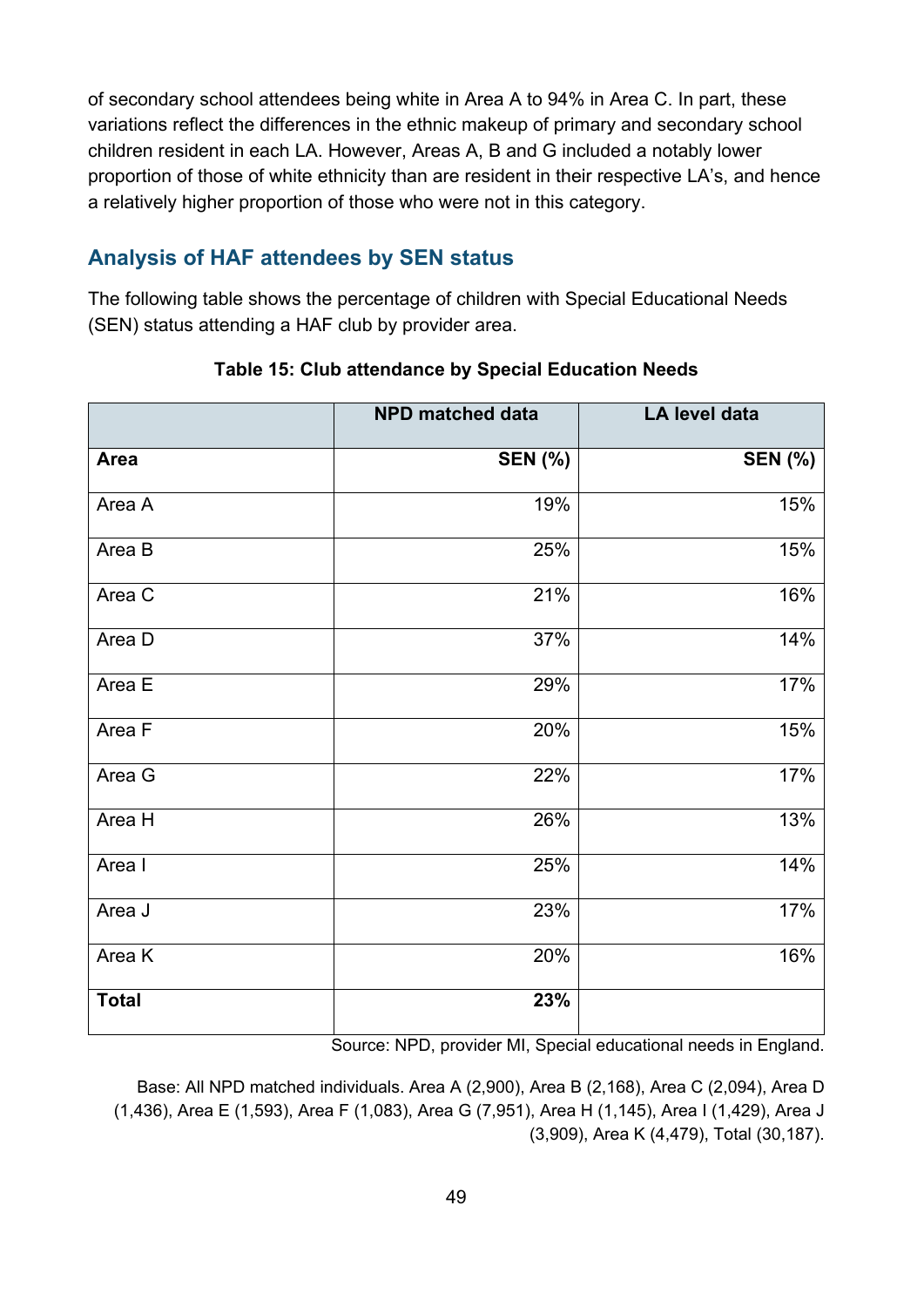Overall, 23% of attendees with NPD linked data were classified as SEN. Apart from Area D, where 37% of attendees were classed as SEN, proportions ranged from 19% in Area A to 29% in Area E. All areas attracted a higher percentage of attendees classified as SEN than there are school pupils classified as SEN in their respective LAs.

## **Analysis of HAF attendees by in care and CiN status**

The percentage of children identified as Children in Need (CiN) or Children Looked After (CLA) is shown in the following table:

| <b>NPD matched data</b> |         |         | LA level data |                |
|-------------------------|---------|---------|---------------|----------------|
| <b>Area</b>             | CiN (%) | CLA (%) | CiN (%)       | <b>CLA (%)</b> |
| Area A                  | 6%      | 2%      | $5\%$         | $1\%$          |
| Area B                  | 4%      | $1\%$   | 3%            | $1\%$          |
| Area C                  | 4%      | $1\%$   | 3%            | $1\%$          |
| Area D                  | 10%     | $1\%$   | 2%            | $0\%$          |
| Area E                  | 8%      | 2%      | $3%$          | $1\%$          |
| Area F                  | 5%      | 2%      | 4%            | $1\%$          |
| Area G                  | 4%      | 1%      | 3%            | $1\%$          |
| Area H                  | 11%     | 3%      | 2%            | $1\%$          |
| Area I                  | 7%      | $1\%$   | 3%            | $1\%$          |
| Area J                  | 4%      | 1%      | 4%            | $1\%$          |
| Area K                  | 5%      | $1\%$   | 5%            | $1\%$          |
| <b>Total</b>            | 5%      | 1%      |               |                |

#### **Table 16: Club attendance by CiN and CLA**

Source: NPD, provider MI, Children looked after in England including adoption, Characteristics of children in need.

Base: All NPD matched individuals. Area A (2,900), Area B (2,168), Area C (2,094), Area D (1,436), Area E (1,593), Area F (1,083), Area G (7,951), Area H (1,145), Area I (1,429), Area J (3,909), Area K (4,479), total (30,187).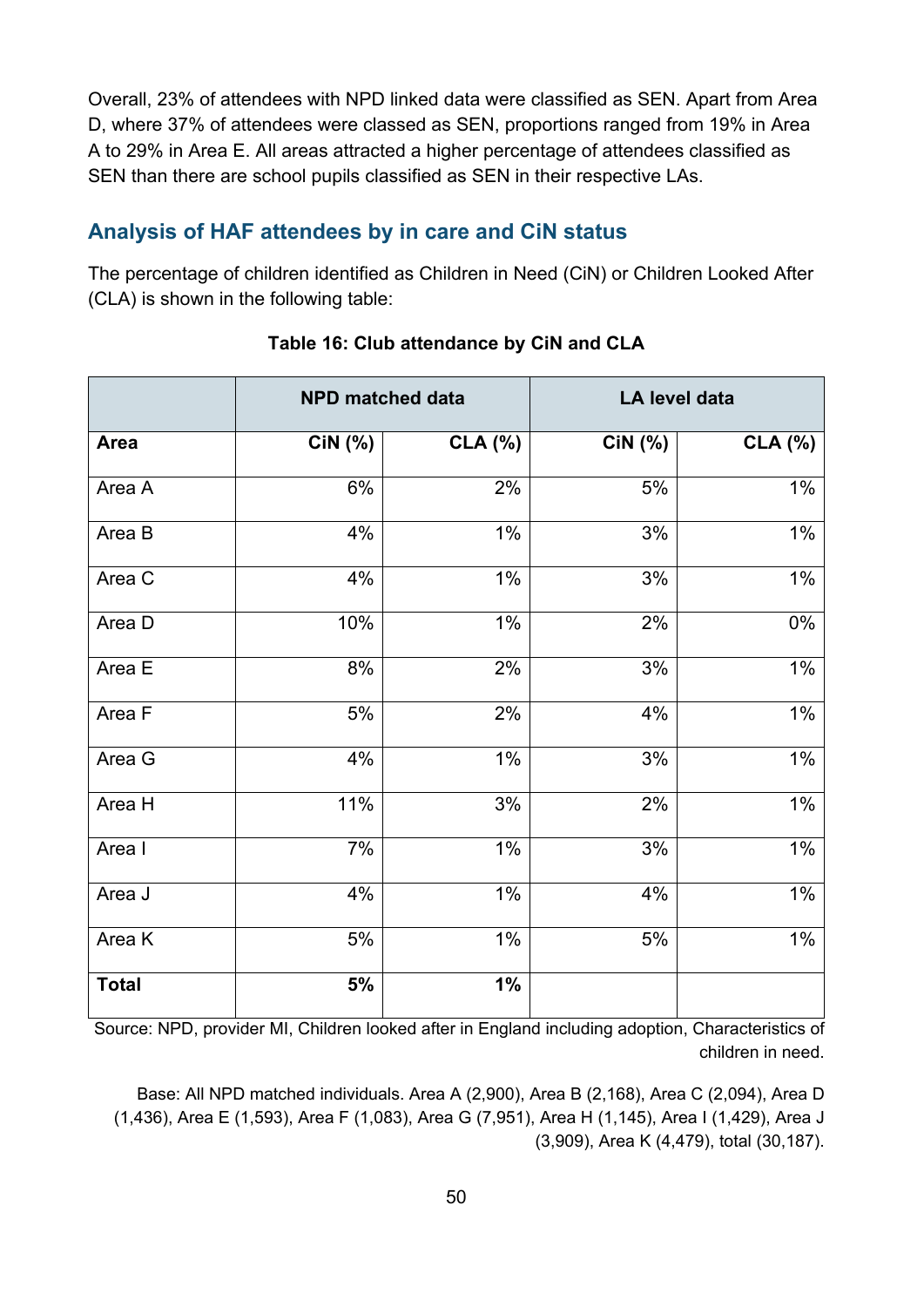Only 1% of the matched attendees are identified as CLA, while 5% are identified as CiN. These proportions are similar in all areas and reflect the low proportions of CLA and CiN in each LA's population. Areas D and H did particularly well at recruiting attendees identified as CiN, with these individuals accounting for 10% and 11% of their attendees respectively.

### **Perceived impact of HAF funding on attendance**

Overall, 63% of providers felt that HAF funding had a large positive impact on attendance and 24% thought it had a positive impact on attendance. Just 1% of respondents said HAF had a negative or large negative impact. There was little difference by area, except for Area H where a lower proportion than in other areas felt that HAF had a large positive (34%) or positive (28%) impact on the number of young people attending. This may be due to the relatively large proportion of existing clubs in this area.

The following figure shows the proportion of each type of provider who felt HAF funding had a large positive or positive impact on the number of young people attending.



**Figure 4: Perceived impact on the number of young people attending**

Source: HAF Provider post survey

Base: School (43), Voluntary group (71), Other (36)

Schools were the most likely to say that HAF funding had a large positive impact (81%) or a positive impact (14%) on attendance, potentially linked to 49% being new providers.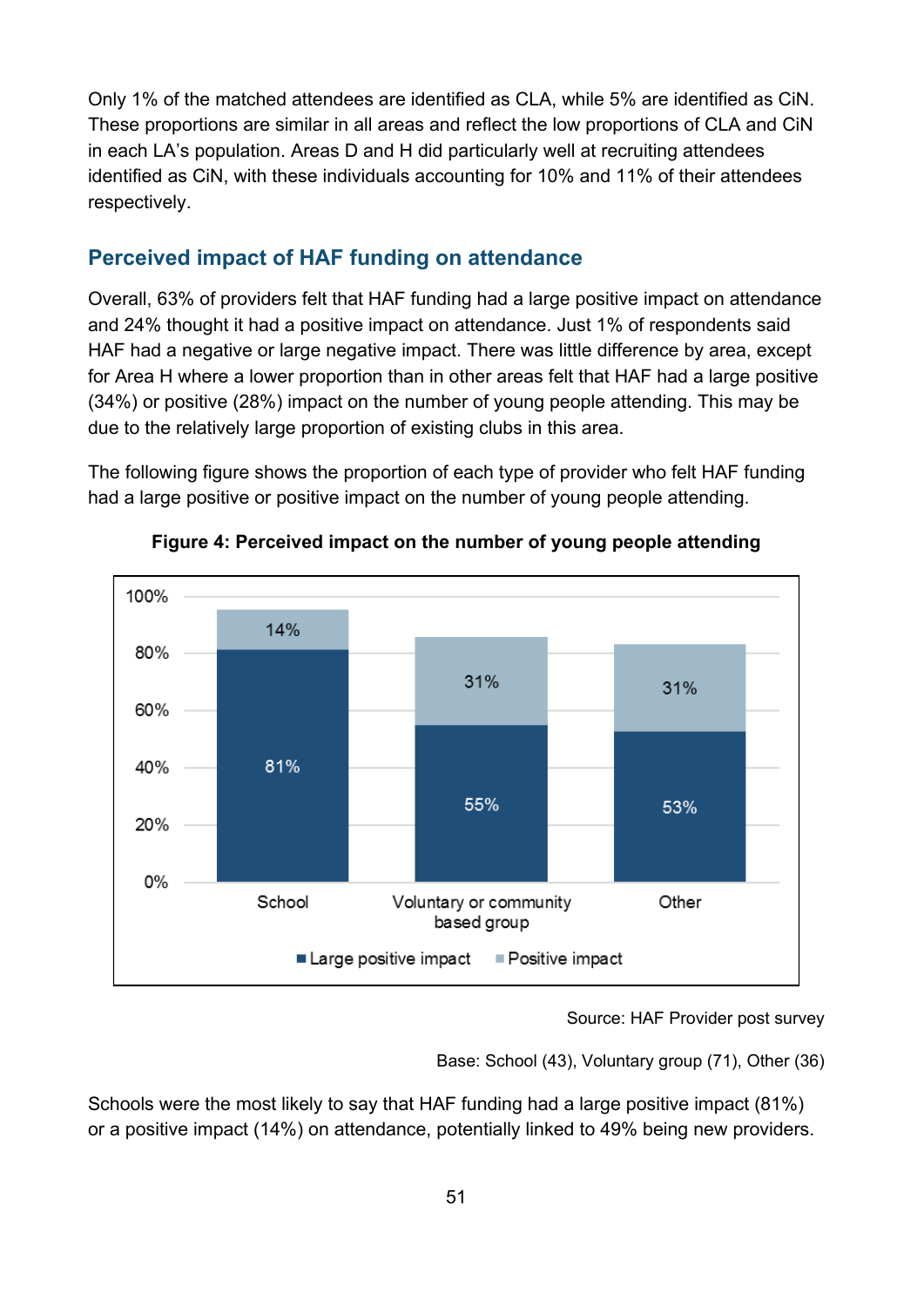## **Cost of provision**

Providers in HAF and non-HAF areas were asked whether young people attended clubs for free. As noted, providers were required to deliver free provision for FSM-eligible young people as part of their HAF funding, with non-HAF areas not necessarily having this requirement (although similar requirements may have been made by other funders). Providers could provide places to both HAF and non-HAF attendees and coordinators were able to purchase places for children at privately run provision. Responses are shown in the figure below.







```
Base: HAF (517), non-HAF (137)
```
Just over three-quarters of HAF providers (77%) offered free provision to all young people, compared to 58% of non-HAF provider surveyed. A further 15% of HAF and 20% of non-HAF clubs had some free and some paid-for places, and 7% of HAF compared to 21% of non-HAF providers charged all children to participate. The 7% stating they charged everyone should be treated with caution as it may be that FSM-eligible respondents were such a small proportion of provision that they did not take them into account in their response or that they misunderstood the question.

VCSOs were most likely to offer free provision to all (80%) or some (15%) young people. Private organisations were least likely to offer free access to everyone (40%) and most likely to charge some (40%) or all young people (20%). Around half of the 7% stating they charged a fee for everyone were private providers.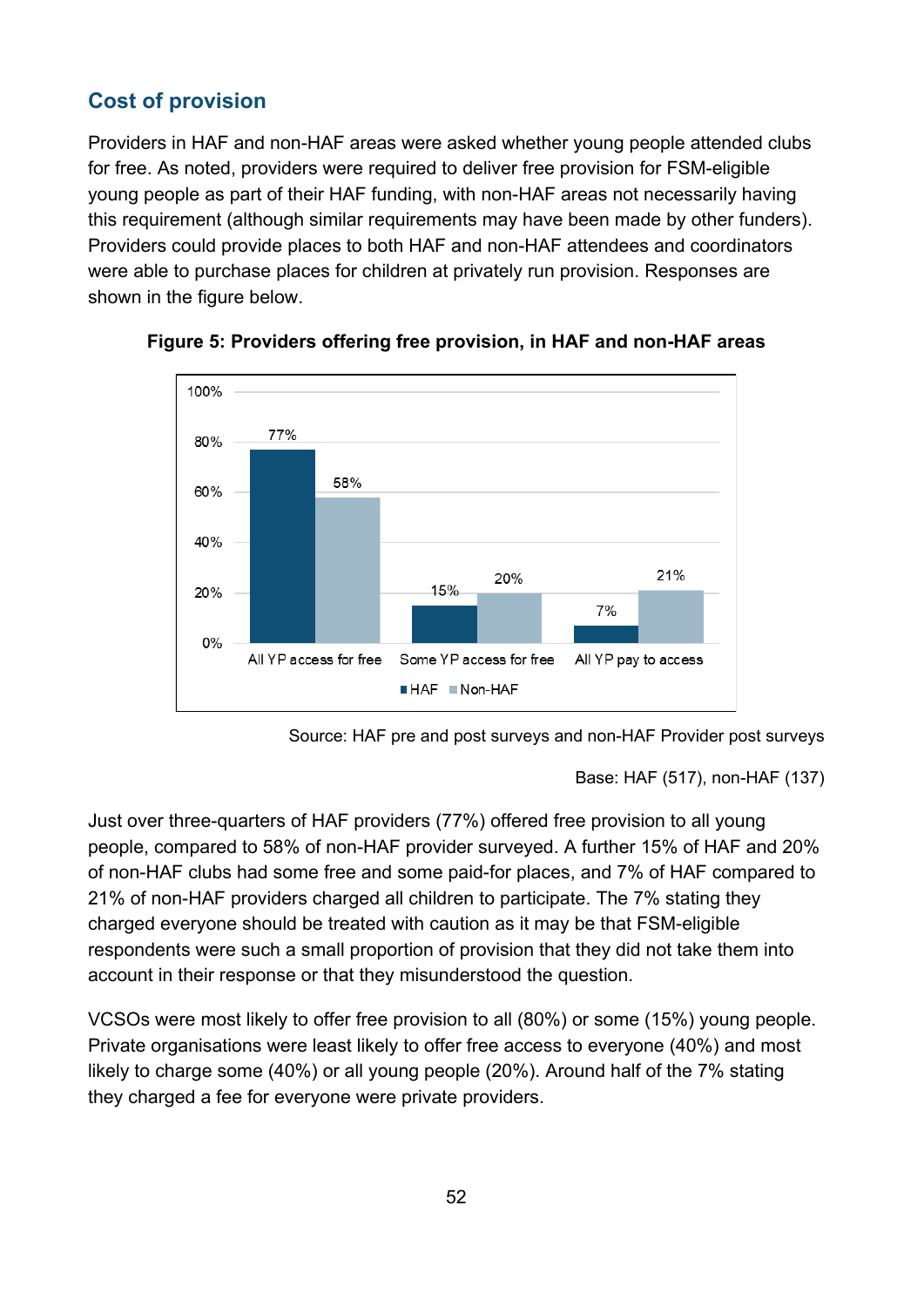The following table shows the daily fees charged among providers where some or all young people paid for provision.

| Fees per child per day |     |
|------------------------|-----|
| £0.01 - £5.99          | 17% |
| £6.00 - £11.99         | 13% |
| £12.00 - £23.99        | 36% |
| $£24+$                 | 34% |

**Table 17: Daily fees to participate in HAF clubs**

Source: HAF post provider survey

Base: Respondents charging some or all young people (121)

Among HAF providers that charged to attend, the amount charged ranged considerably, with 17% of providers charging less than £6, around half charging between £6 and £24 and 34% charging more than £24 per child per day.

## **Attendance: parents/carers and families**

Just under a fifth (18%) of children responding to the aged 12 and over survey reported that their parents or carers took part in the activities in the holiday club. This was largely due to the high proportion in Area I and F where around half of all children reported parent/carer attendance. The high proportion in Area I may have been partly due to it being largely school-based provision. In Area J the coordinator suggested that the strengths of VCSOs meant that 'they definitely engaged kids and families more, but they were running activities that included all the family'.

## **Parental/carer engagement models**

There was a range of models for parental/carer attendance across providers:

- providers that required an adult to accompany the child and stay all day, most frequent where provision was focused on younger children
- providers who allowed parents to attend if they wanted
- providers who took direct approaches to parental engagement, for instance trying to engage them to support ad hoc activities, trips or an 'end of summer' event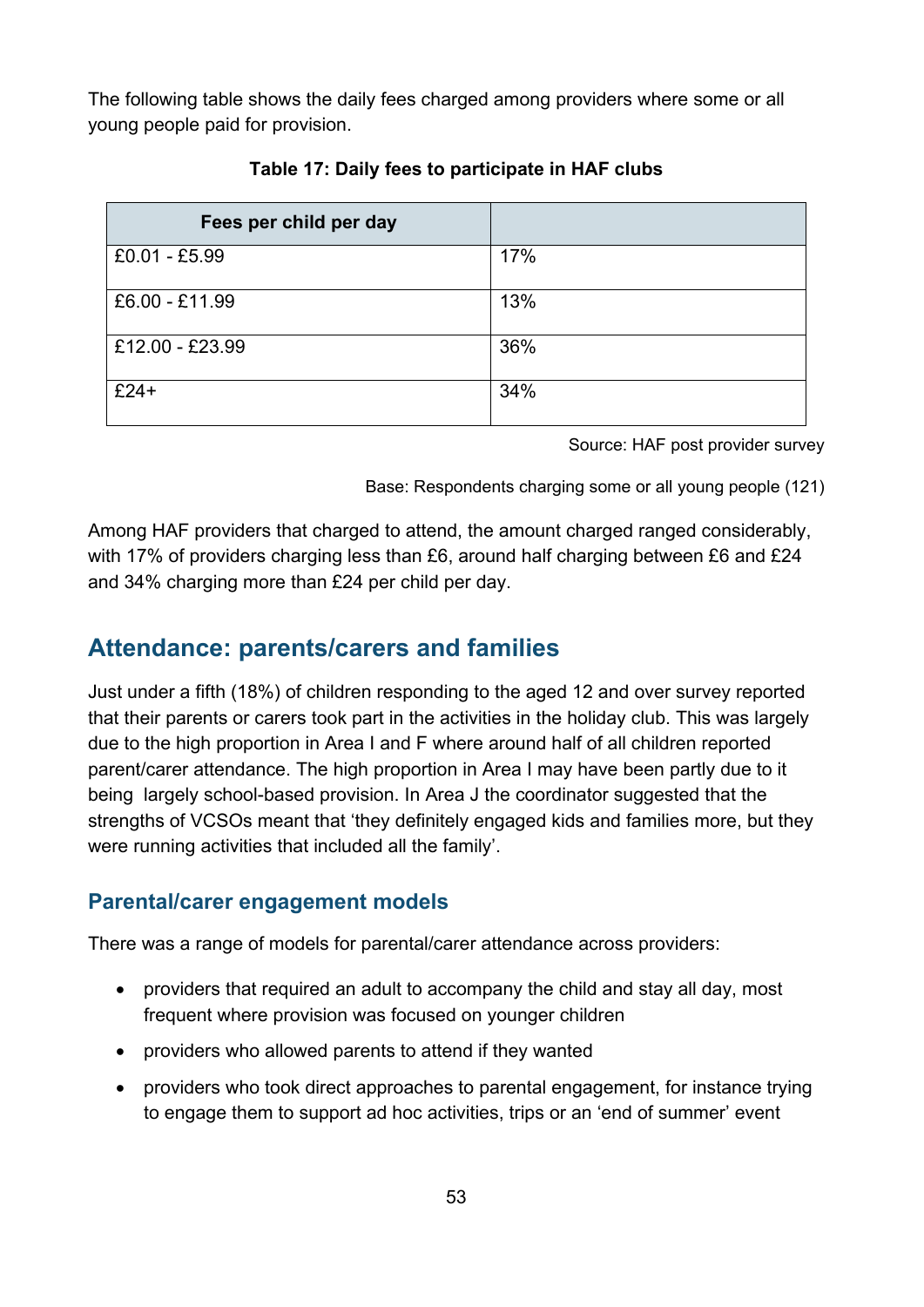• providers not allowing parents to attend, mainly where there were concerns around safeguarding (this was a more minor theme)

Parental involvement did not necessarily require adults spending considerable amount of time at the club. In certain settings, approaches were implemented to encourage parental attendance and set expectations that this should take place if possible. Engagement in individual sessions could then potentially be leveraged into longer engagement, as outlined in the following case study.

## **Case Study 2: Engaging parents promising practice**

A key theme was providers developing specific approaches to engage parents in activities, particularly in connection with eating activities. In one holiday club parents were involved in activities where

> [they] were invited for the first 15 minutes to support their children, to make their lunches [for the parents and the children] which is then eaten later on […] Parent packs [were provided] for every child that came on to the programme. Within those parent packs, there's information around how they could eat healthily at home, how they could be more physically active at home, as well as some other […] promotional information from the County Council, so those went out to all of the children and young people involved in the programme. *– Coordinator, Area D*

Parents simply attended 15 minutes each morning, during which they accessed valuable information on health and nutrition, received a free lunch and potentially cooked together with their child in a communal setting.

Staff welcomed the opportunity for parents and carers to be involved as volunteers or to attend as participants, particularly where this enabled key messages to be delivered across a family. For example, a staff member in Area G used this approach to provide information on access to healthcare. The role of parental volunteers varied across providers: some parents helped specifically with classes, while others were trained to take on a general staffing role.

## **Reasons for parental/carer involvement**

Parent involvement was reported to have been positive by both parents and children. One father said that he had spent more time with his daughter and attending as a family had been 'an important part of [his] child's life'. Parents who were volunteering reflected similarly on their experience at clubs: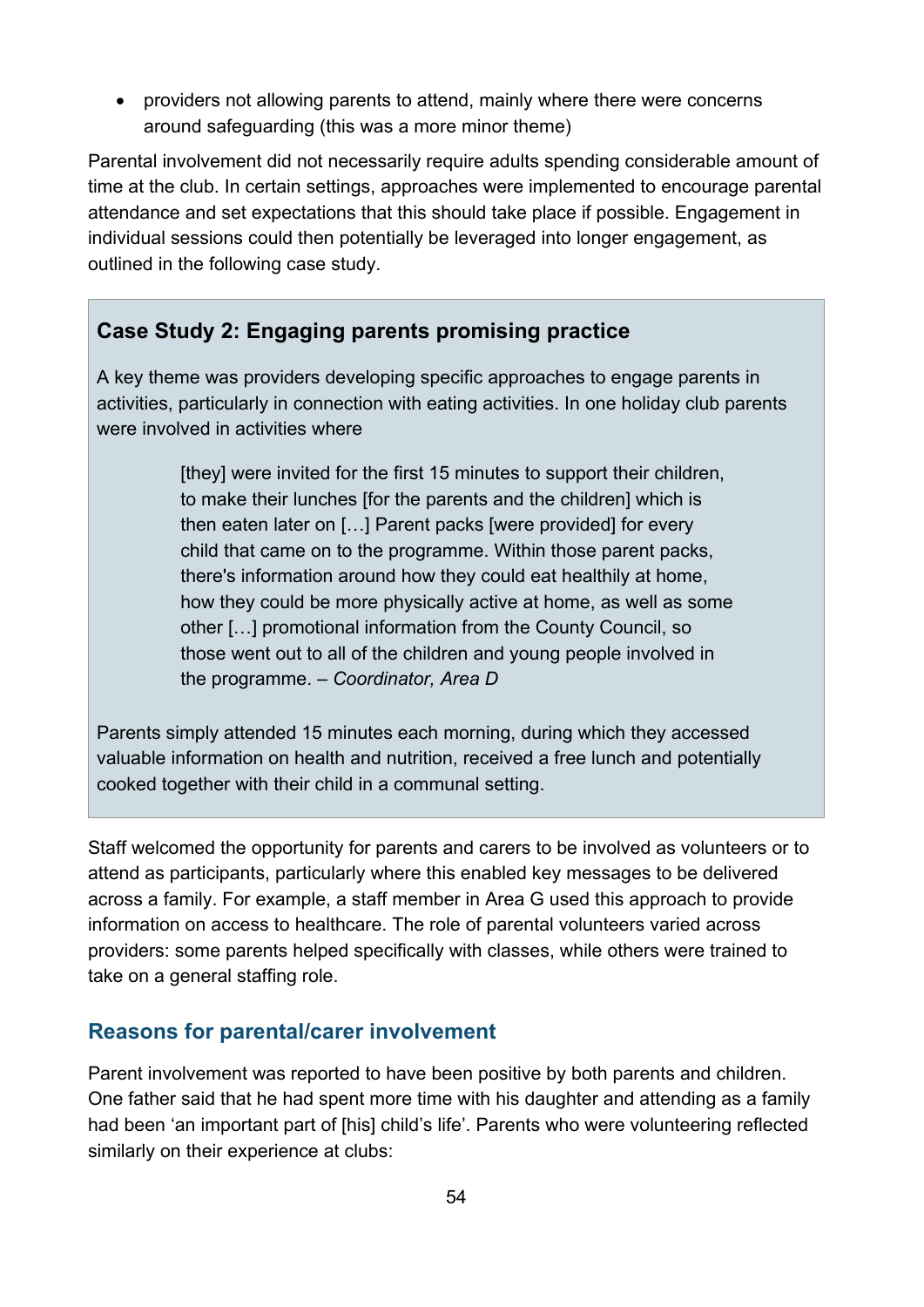I've got [a daughter] and she's nine [..], but she's got ADHD and autism so it basically helps her to interact with children, but I stay with her because I've been volunteering and I do think it's really, really good, I have my two boys as well and they're seven and eight. *– Parent, Area D*

A key factor in this family approach was that parents were able to have fun with their children in a positive environment and engage with them in a different or new way. Other motivating factors included meeting other parents in a similar situation. Parents or carers did not mention educational messages or personal outcomes as much as having fun and engaging with their children, although staff felt that education could be further facilitated by a mixture of direct (for example, family sessions) or indirect approaches (for example, linking parents to food banks or community hubs).

## **Barriers and enablers to attendance**

The coordinator role in arranging provision and logistics was highlighted as an important enabler of attendance for young people and their families. A project lead mentioned that having the support of the local coordinator allowed for more children to be targeted:

> I think having, as we mentioned before, the local coordinator for us was key. They managed to do lots of work behind the scenes in terms of pinpointing where the provision was required, what's already in existence and how best to move forward with the additional provision. – *Project Lead, Area E*

Providers, parents and children mentioned the fact clubs were free (including food provided) as a reason for participation. HAF providers felt one of the main factors encouraging attendance was provision being run from familiar, nearby places, such as community centres that children already attended throughout the year.

Having a sufficiently large venue was felt to be a factor in enabling attendance, with this often requiring additional planning by providers and potential coordinator support. Careful planning was particularly important where provision was new and attendance more uncertain than in established provision. A relatively minor theme was that a lack of adequate shelter could be a barrier to attendance if there was bad weather.

Maintaining the positive level of trust in staff was important, particularly for children with SEND status. Staff training helped with this:

> If he has got a secure staff team, I think just those refreshers in regards to those legislative frameworks, so safeguarding, first aid [...].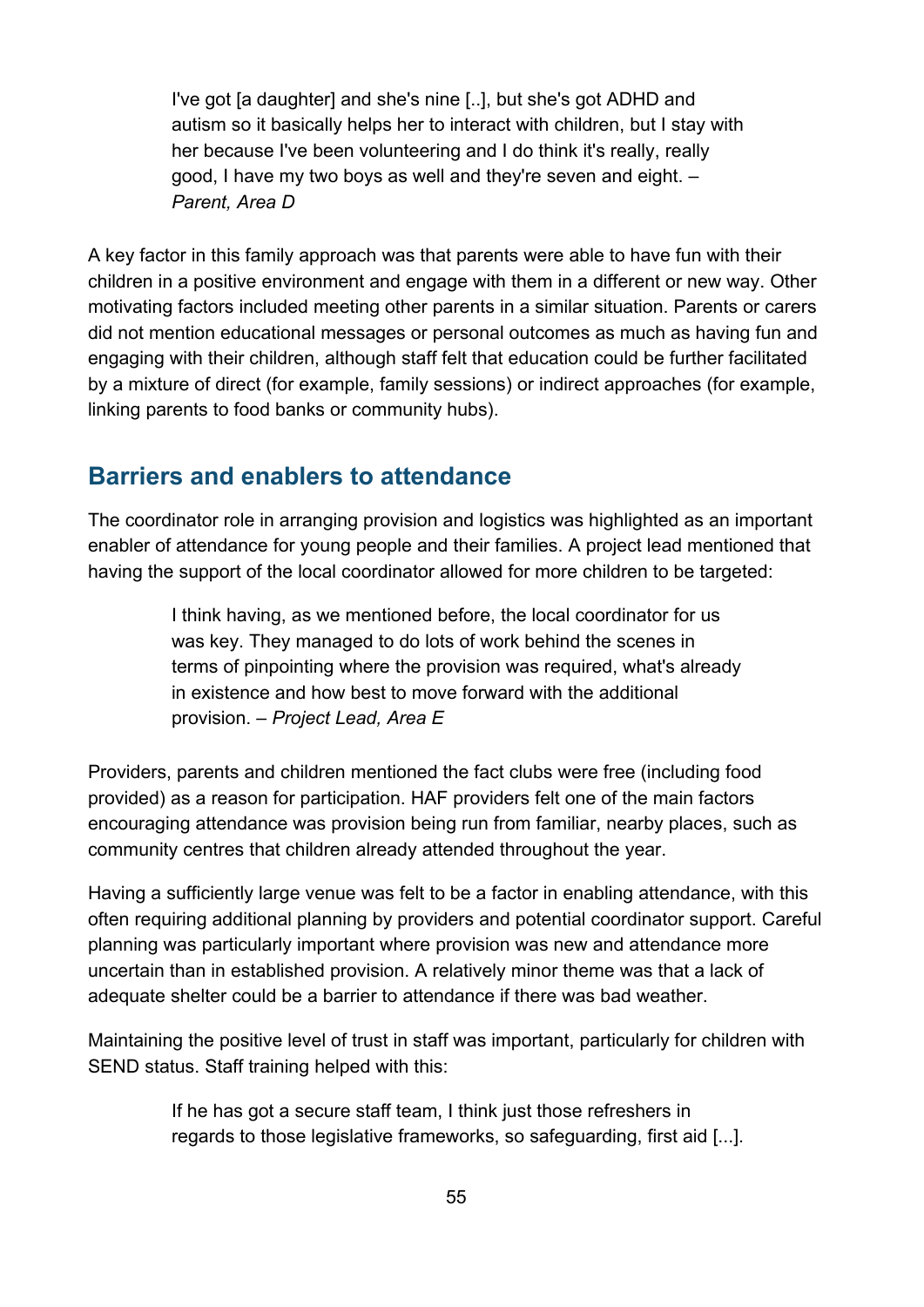So even if it's a team that comes in and gives that support. Also training in talking to parents because some people don't have that confidence. I think all those types of things, having a training package for staff, it might empower people to come more through this sort of approach. – *Staff Member, Area A*

Existing providers of well-established brands known in the local area had higher levels of trust among potential attendees. This was particularly the case where a provider could work positively in the community and offered something different, potentially leveraging HAF elements.

Engaging parents in signing children up to the clubs and accompanying them was a challenge for certain providers. A small number of providers required parents to participate alongside their children, which was particularly challenging. In these cases, the short set-up period meant that some parents were unable to commit to attending, and therefore children that could have benefitted were not able to attend. Additionally, the requirements from some providers for parents to commit in advance to their children attending for several weeks or to attend sessions in block periods excluded those who were unable to make that commitment.

One of the main barriers was transport, especially in rural areas, where the distance to clubs may have been further, and public transport less reliable, less frequent and more costly. This included difficulties transporting children that use wheelchairs.

Finally, there were potential barriers relating to FSM status. Charging children not in receipt of FSM created a financial obstacle for families who may not have been entitled to FSM but might still have been struggling financially. Furthermore, some children did not attend as they were concerned that their friends or siblings would not be eligible. Many providers that were solely targeting children in receipt of FSM were concerned that the approach might be divisive and result in limited uptake.

Another barrier was the potential for stigmatisation. Providers felt some parents or carers may be embarrassed to send their children, particularly if they believed that either they or their children may feel singled out. Such worries were much less pronounced where many of the parents/carers attending were in a similar position and could support each other rather than feel like they were being judged.

Parents/carers working long hours stated that they needed provision to be longer than four hours. The children of working parents were further dissuaded from attending clubs that required parents to attend the sessions with their child, as they were not able to find the time away from work to do this.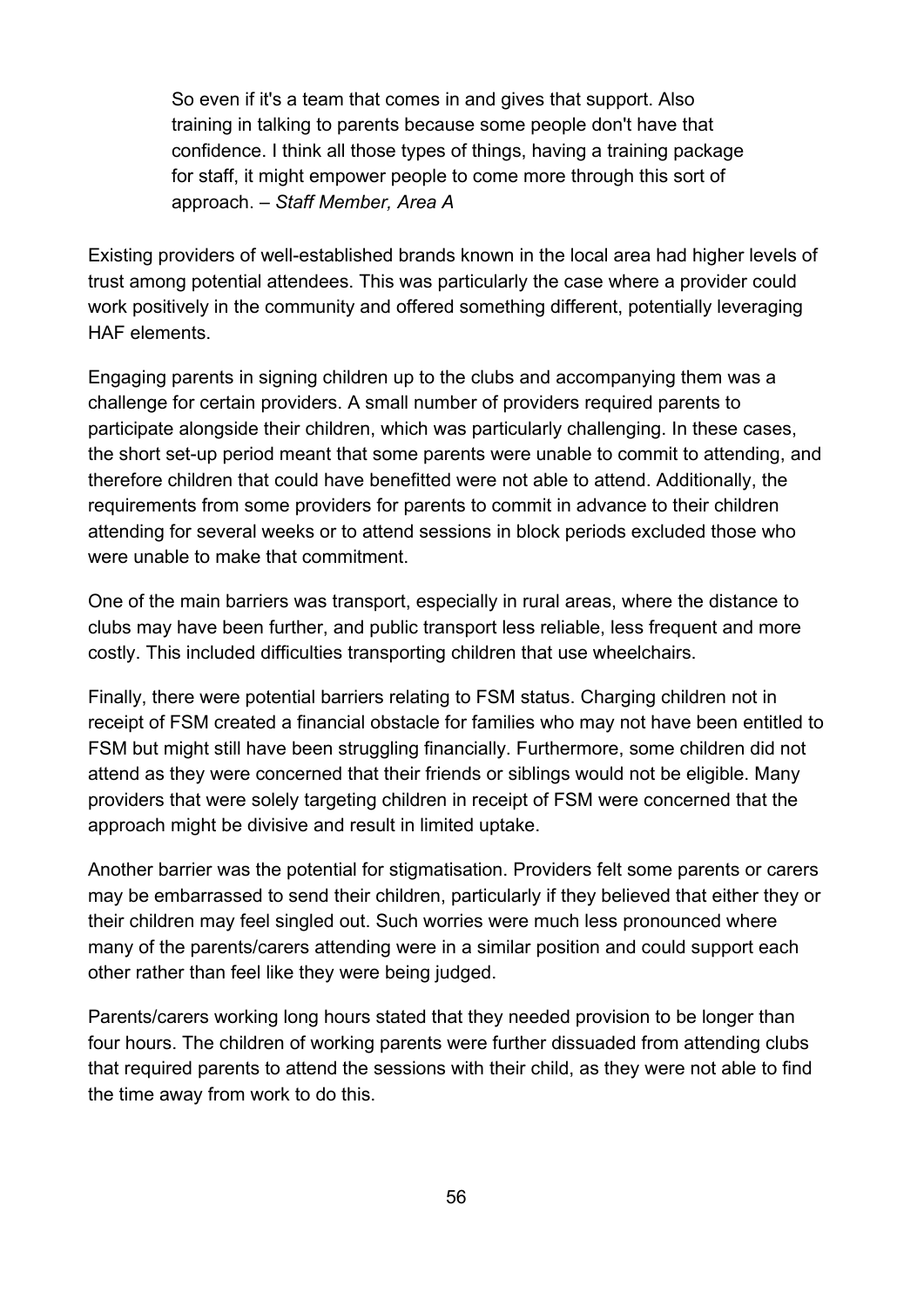# **Quality standards delivery**

## **Key findings**

### **Training and support**

- Coordinators provided a range of training and support, which was welcomed by providers. Coordinators also linked up providers with other providers or suppliers to ensure that quality standards could be met, and diverse provision embedded
- Support and training were largely provided centrally by coordinators
- Considerable support was provided for some, generally new, providers. This included legal advice and developing documents on organisational procedures

### **Quality standards**

- While healthy meals and physical activities were delivered widely, enriching activities and, particularly, nutritional education were implemented less frequently
- HAF funding was perceived by providers to have had a considerable impact on meeting the quality standards, around half saying it had a large positive impact and a third saying it had a generally positive impact
- HAF providers were more likely than non-HAF providers to offer healthy meals, though there was less of a difference in the proportion offering physical activities
- Around two-thirds of HAF providers prepared food in-house with a quarter using an external supplier, generally where cooking facilities were not available. There was a mix of hot and cold meals, consistently meeting school food guidelines. Young people and providers reported that young people generally enjoyed their food
- External suppliers were often used to provide food. This was either arranged by the coordinator (using an official partner, most often to provide surplus food) or at a local level to deliver food to a small number of providers
- Using external suppliers was generally welcomed by staff, albeit with occasional logistical or pricing issues
- A variety of approaches were taken to nutritional education, with this appearing most successful where an experiential learning approach took place involving young people learning while cooking. This approach also avoided any possible discontinuity between the nutritional education, quality and variety of food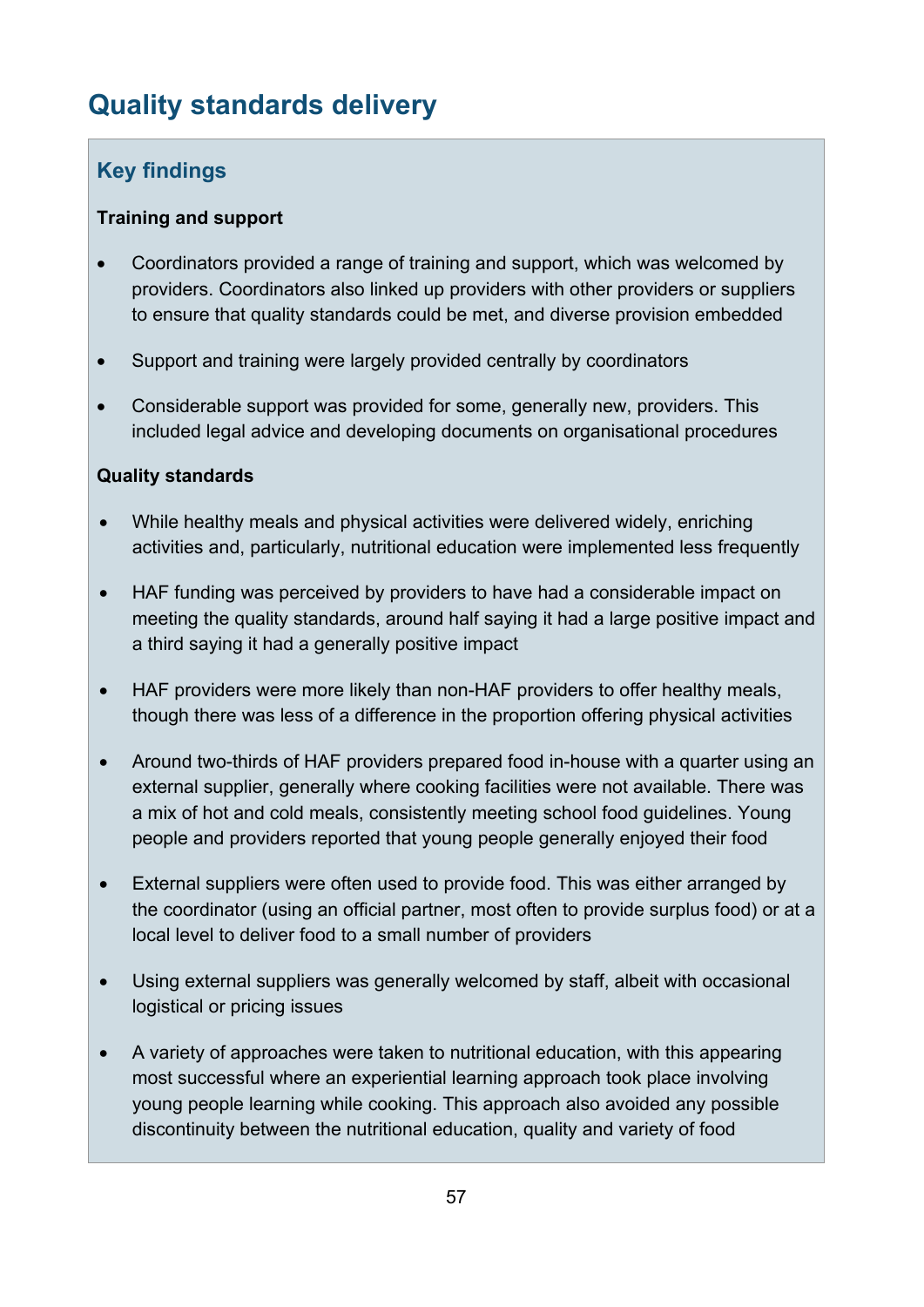• Many providers relied on an informal approach to nutritional education, resulting in limited structured discussions, potentially linked to the relatively low proportion of children (just under half) agreeing that they learned about food

## **Overall approach**

## **Plans to deliver and monitor**

In the application phase, all 11 areas stated that they would deliver the quality standards. Eight areas listed how they would ensure the standards, mostly through partnerships with organisations who had relevant qualifications and track record. Many coordinators had 'minimum standards checklists' or conducted visits to monitor quality. Before clubs started delivery, coordinators felt that implementing the quality standards would be more challenging for new clubs, those that had not provided food before and for small, volunteer-run organisations:

> Some of [the clubs] are really well set up. They know what they're doing. The funding helps them to do more of that over the summer holidays and expand what they were doing. Others are new organisations just finding their feet. They're very much at the start of that process. – *HAF Coordinator, Area B*

## **Coordinator management approaches**

Some coordinators managed providers centrally, for example one which booked some activities for all their providers through the council:

> Some of the projects that hadn't been as involved in this sort of activity previously, particularly the schools who provided a facility rather than providing activities, we could say to those venues that they could sort of pick from the activities that we'd booked centrally and that would help support the activities that they could offer to the children who they were working with. – *HAF Coordinator, Area F*

In one area where provision was run by a LA, the coordinator used their existing links and expertise in physical activity to provide specialist sports coaches. A different approach was to allow providers to arrange activities themselves, with varying guidance from coordinators on which activities to provide and how to structure them. Some coordinators were hands-off, while one gave providers a 'suppliers list' of local activities, containing contact details and costs. One coordinator (Area I) provided clear guidelines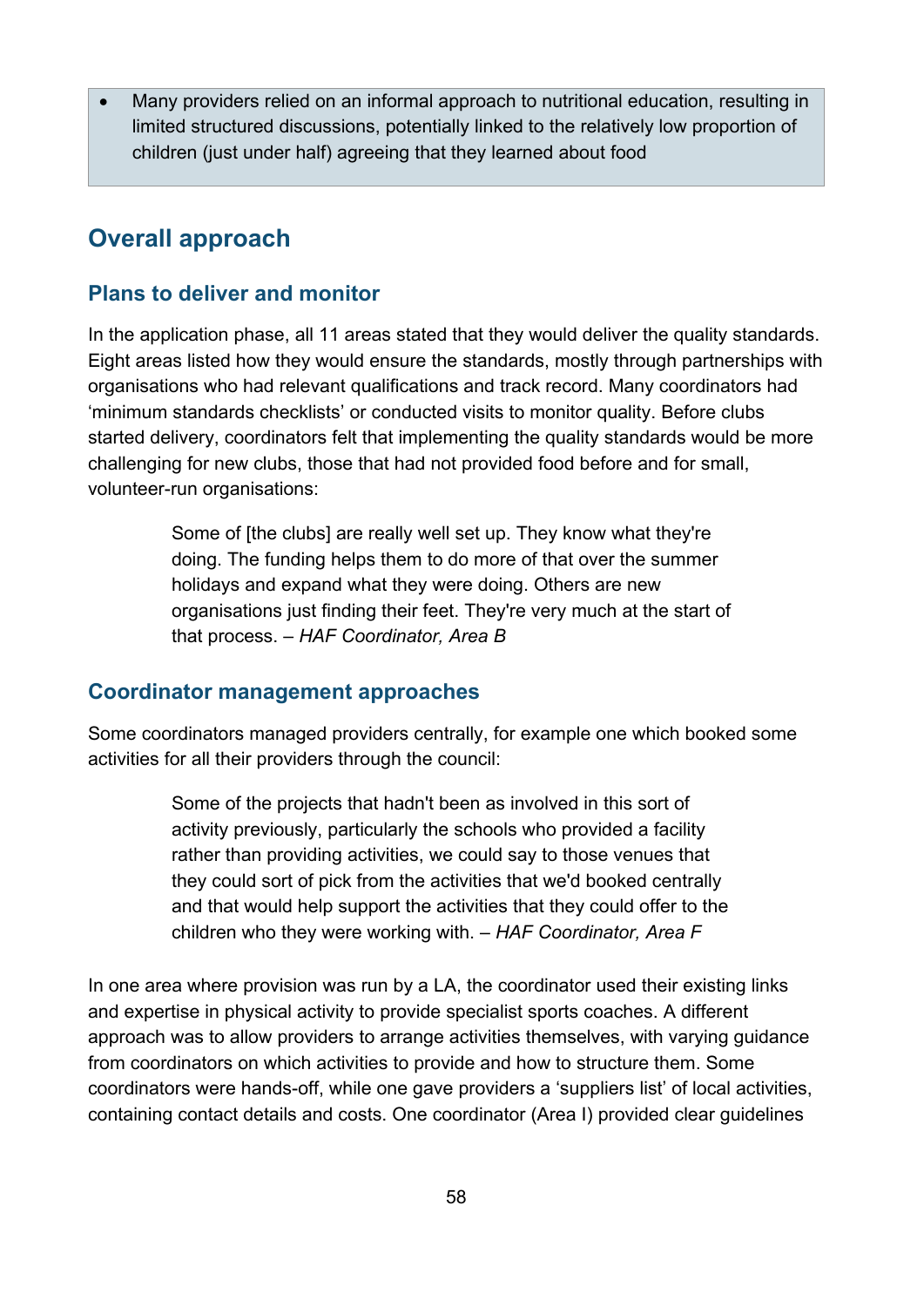and set expectations on scheduling activities, so that all providers would be running the same activities at the same time and staff could be trained in skills as required.

## **Support**

Coordinators supported providers to understand quality standards and offered training and guidance to help them meet those standards, particularly for new providers or those who were adding new elements to their provision. This included help to develop policies and procedures, given that this could be a challenge due to the short set-up time and the extent of support required:

> Doing all the due diligence on managing the financial element of the funding, so people do have the right insurance in place, all the policies and procedures that are required in place has been a mammoth sized job. – *HAF Coordinator, Area G*

One coordinator in Area A ran a programme of 'improvement workshops' with attendance being a condition of the grant for providers. The workshops aimed to increase staff confidence and knowledge around the quality standards.

Providers and coordinators were in regular contact by email, telephone and quality assurance visits. Nearly two-thirds of providers (63%) said they were very satisfied with the support received from the coordinator and a further 22% were fairly satisfied. They felt coordinators were supportive and provided prompt and clear responses to queries. Some coordinators felt it would have been helpful to have received standard information packs from DfE around quality standards, to help them provide better support to providers. In total, 1% of providers were fairly dissatisfied, with the remaining 6% of providers stating they did not receive any support. On the limited occasions where there was any dissatisfaction, qualitative feedback suggested that it may have been due to poor or rushed communication or confusion about requirements.

## **Training**

As part of the support from coordinators, providers were offered training or guidance across a range of topics, including food hygiene, safeguarding, developing policies and procedures, health and safety, first aid and inclusion/accessibility. Training was generally offered centrally rather than being delivered to providers individually.

When providers did not take up training this was usually because they were experienced providers that regularly delivered activities for young people and had already received similar training. On occasion, providers also did not take up training for logistical reasons, most notably when it was offered during working hours, requiring providers to be selective as to which sessions they could attend.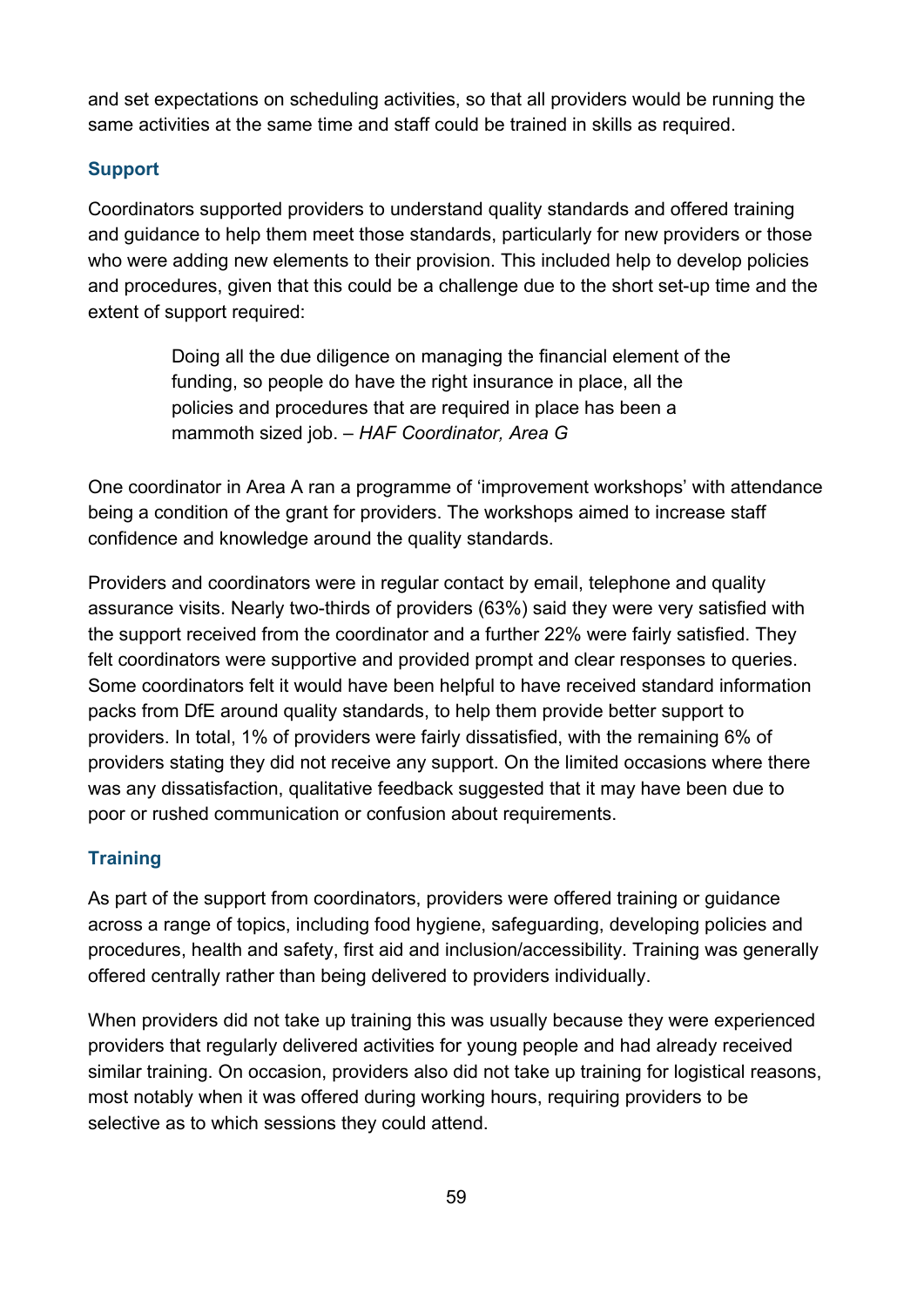The following figure shows the proportion of providers who stated they were offered and took up training and/or guidance.



**Figure 6: Providers offered and taking up training and/or guidance**

Source: HAF Provider pre and post surveys

Base: Food hygiene (250, 220), Health and safety (251, 160), First aid (251, 157), Food hygiene (251, 226), Inclusion/accessibility (249, 161), Developing policies (245, 205)

Two-thirds of providers were offered training in food hygiene (67%), and more than half were offered training in safeguarding (58%) and developing policies (54%). Around a third (35%) of all providers took up the offer of food hygiene training, and one-quarter received training in health and safety (27%), inclusion/accessibility (25%), first aid (25%), and developing policies (25%). Providers, in particular those that were new, generally felt the training provided them with the skills, policies and procedures to deliver the quality standards. They were felt to ensure consistent delivery within each area, and allowed coordinators to target providers who needed the most support.

Among those who received training or guidance, two-thirds (63%) found it very useful and one-quarter (26%) found it fairly useful. In addition, around a fifth (19%) of providers felt that HAF funding specifically had a large positive impact on the training they provided to staff, with about a quarter (27%) saying it had a positive impact. Most of the remainder said it had made no difference (36%) or did not know (16%).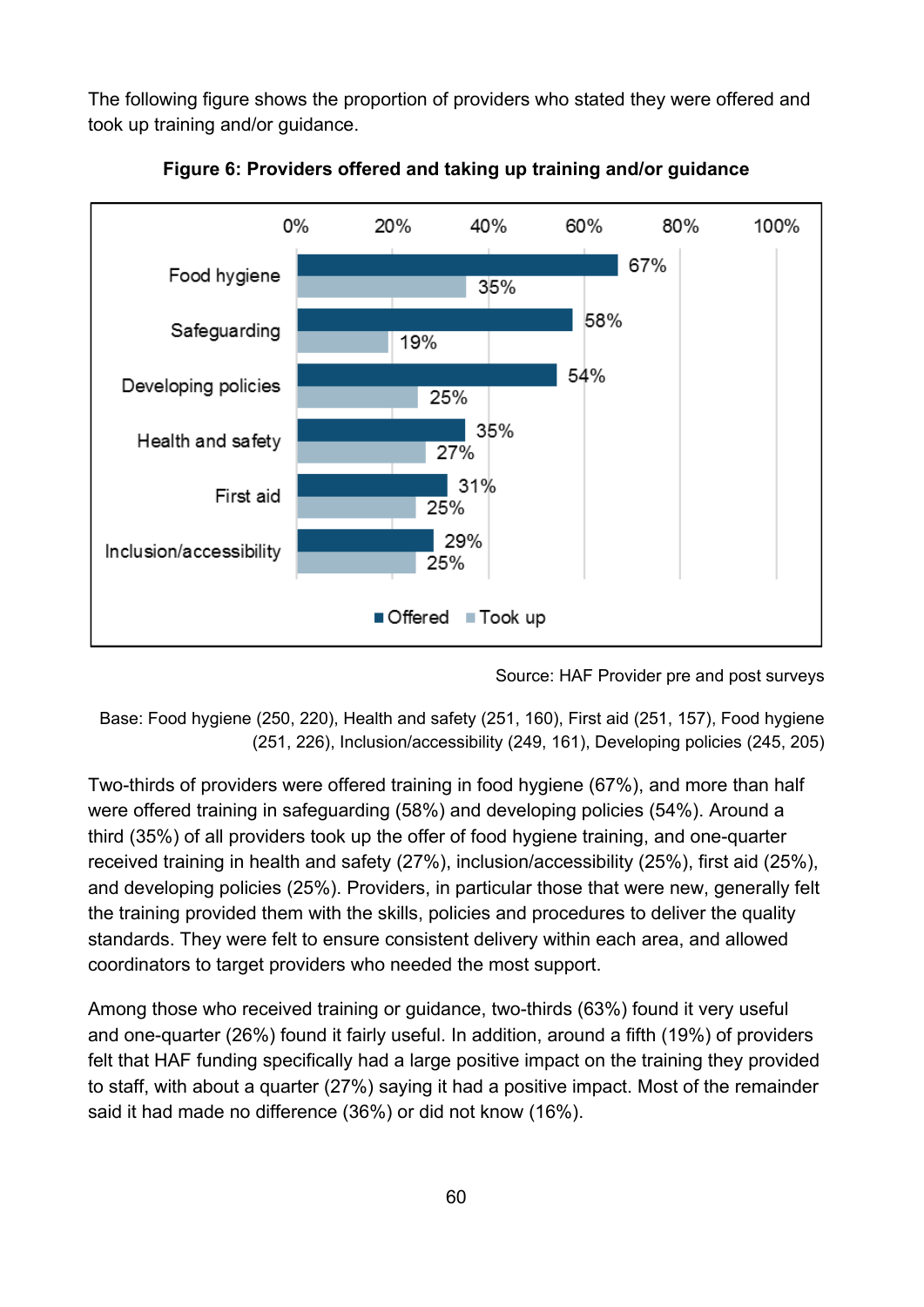## **Meeting quality standards**

All providers taking part in the HAF post-provider survey were asked how often they offered the quality standards. Enriching activities were defined in the grant invitation to tender as 'fun and enriching activities' to develop or consolidate 'skills and knowledge'[19.](#page-97-3) It is therefore possible that the delivery of enriching activities was understated in the survey due to:

- the overlap in enriching activities and physical activities or nutritional education
- providers taking informal approaches to enriching activities

Responses from all those taking part in the provider post-survey are shown in the following figure.



**Figure 7: Activities in place**

Source: HAF Provider post survey

Base: Total sample (254)

Most providers delivered healthy meals (94%) and physical activities<sup>[20](#page-97-4)</sup> (89%) every club day. Around two-thirds (63%) offered enriching activities every club day, and under half (44%) offered nutritional education. A small proportion were not delivering enriching activities and nutritional education at all (both 6%).

Several differences were apparent across provider types: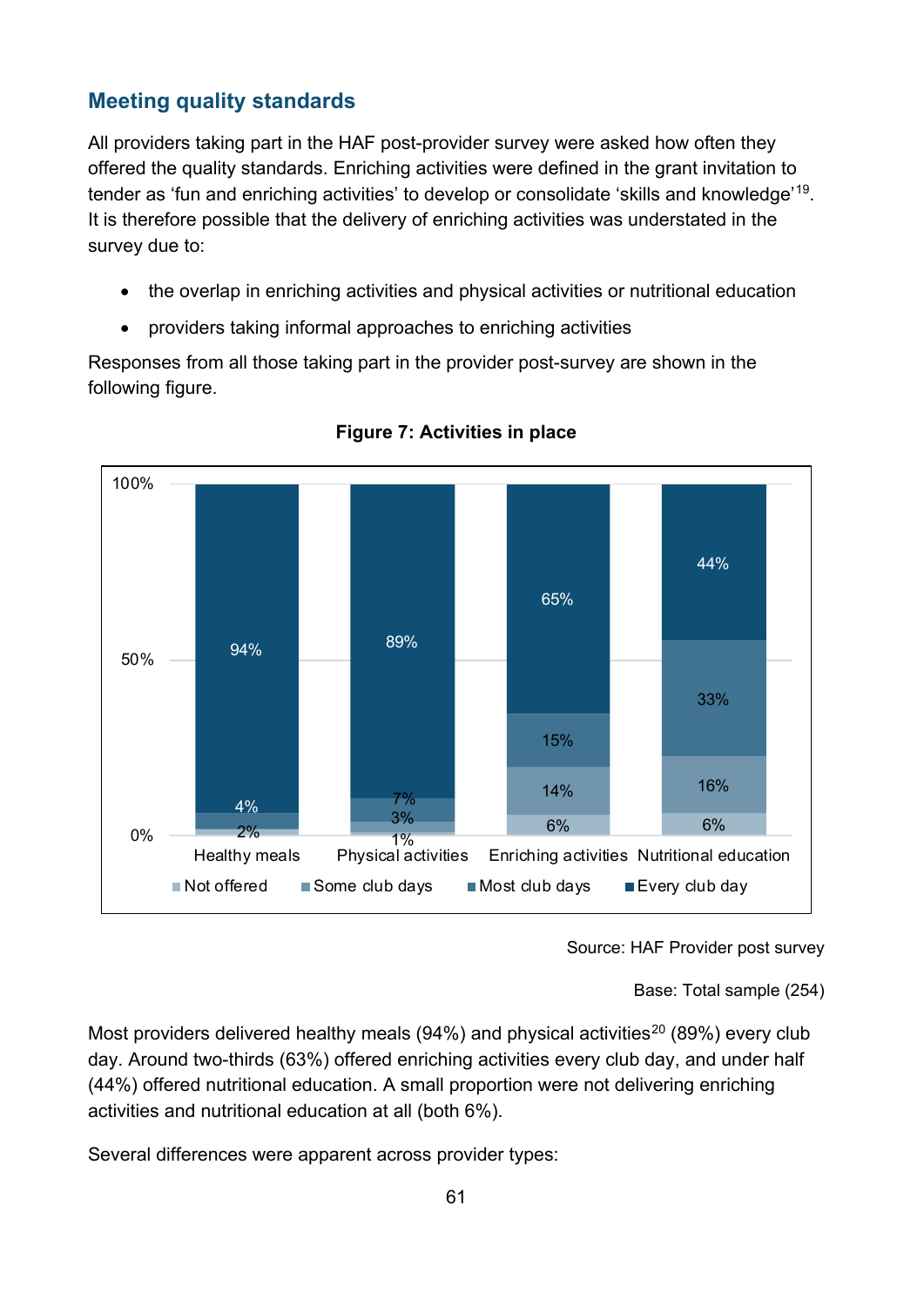- schools were most likely to meet the quality standards, with 100% offering healthy meals every day, 97% providing physical activities daily, 81% offering enriching activities and 64% offering nutritional education every club day
- VCSOs were least likely to provide healthy meals (91%), physical activities (85%) and enriching activities (52%) every day
- private organisations were least likely to provide nutritional education daily, with just over one in three (36%) doing so

The following figure shows the proportion of HAF providers who reported offering activities every day compared to providers in non-HAF areas.





Source: HAF and non-HAF post provider surveys

Base: HAF (256), non-HAF (165-172)

There was a considerable difference in the extent to which HAF and non-HAF providers offered the quality standards each club day, particularly for healthy food (94% for HAF compared to 44% for non-HAF), and nutritional education (44% compared to 18%). Offering enriching activities was more prevalent in HAF areas (65% compared to 38% in non-HAF areas), with 89% of HAF providers delivering physical activities every day (66% for those in non-HAF areas).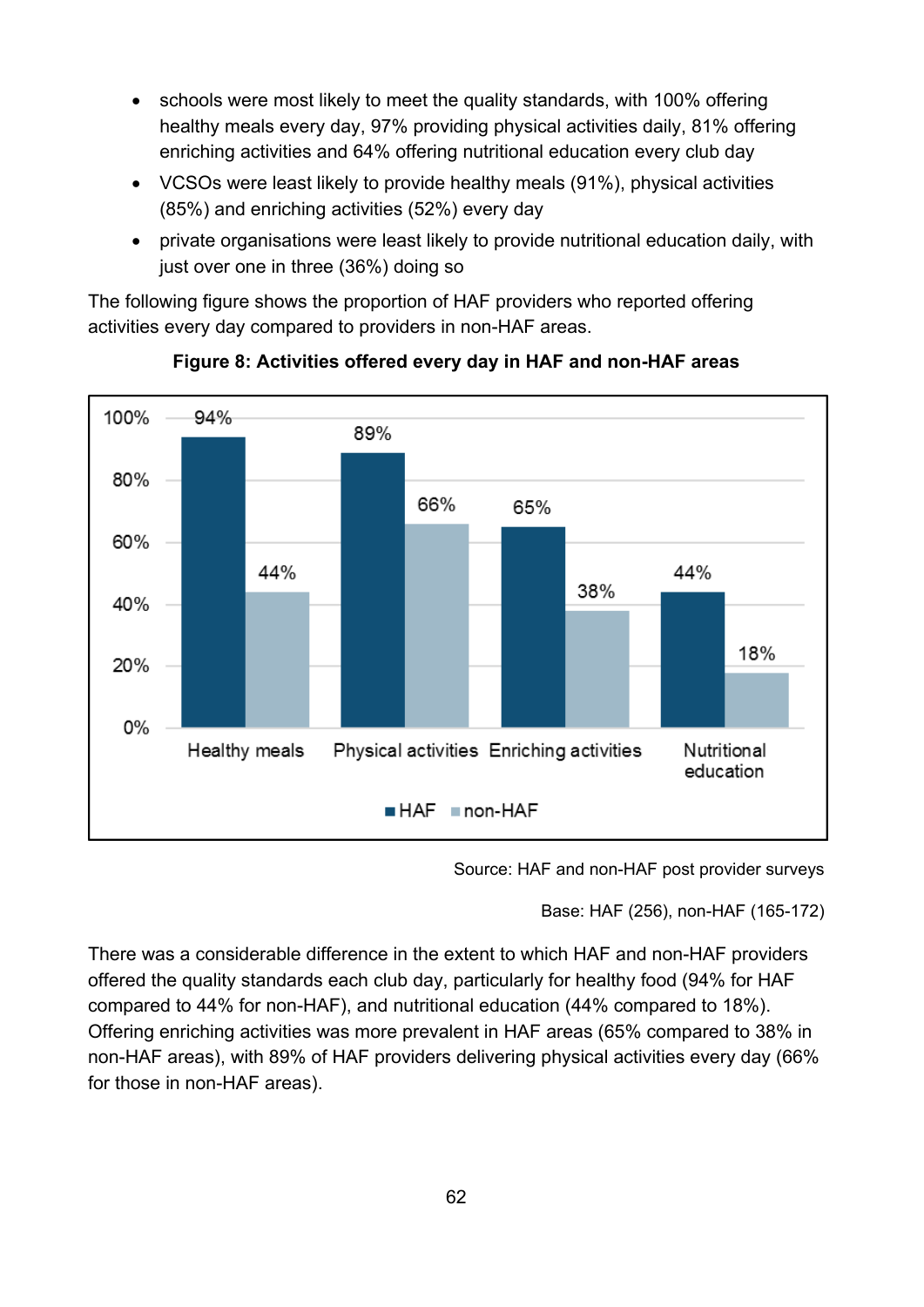The children's survey, conducted across HAF areas at a mid-point in provision, found children reported participating in a variety of activities. This is outlined in the table below, showing data separately for those responding to the 8-11 and 12+ versions of the study:

|                                                                    | <b>Total</b> | 8-11 version | 12+ version |
|--------------------------------------------------------------------|--------------|--------------|-------------|
| Outdoor sport or physical activity                                 | 78%          | 78%          | 78%         |
| Indoor sport or physical activity                                  | 72%          | 72%          | 70%         |
| Arts and crafts                                                    | 68%          | 69%          | 63%         |
| Games (quizzes, board games etc.)<br>that aren't physical activity | 57%          | 59%          | 51%         |
| Learning about food                                                | 43%          | 44%          | 40%         |
| Cooking                                                            | 41%          | 42%          | 38%         |
| Trips out                                                          | 36%          | 36%          | 35%         |

**Table 18: Activities taken part in at holiday club** 

Source: Children survey

Base: All respondents (1,131), 8-11 version (862), 12+ version (269)

Data from children largely matched the information given by providers. Large proportions stated that they took part in physical activities: 78% outdoors and 72% in indoors. Around two thirds (68%) took part in arts and crafts, with slightly over half (57%) playing games. Around a third to a half had learnt about food (43%), cooked (41%) or gone on trips out (36%). There were no clear differences by age of respondent.

Children and parents at certain clubs suggested that there could be a greater variety of activities, including more outdoor activities. Trips were a particularly common suggestion, with these sometimes not happening as often as participants would like (potentially for cost and logistical reasons). Requests for a greater diversity of food was an additional theme.

All children were asked the extent that they agreed or disagreed that the holiday club they were attending served healthy food and food they wouldn't usually have: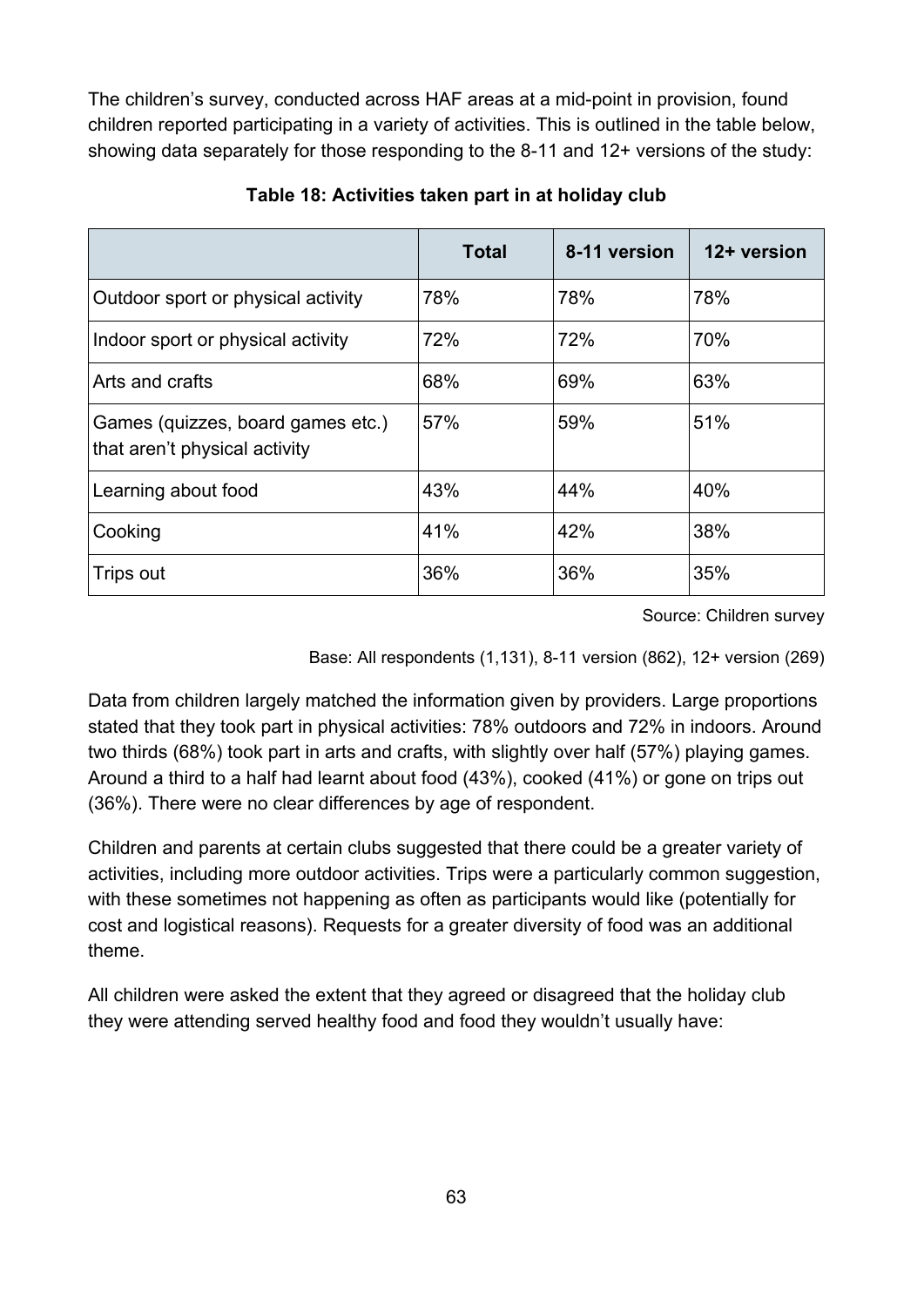



Source: Children survey

Base: All respondents (1,095; 1,094)

Around two-thirds of young people (63%) agreed a lot that the provider served healthy food, with most of the rest (27%) agreeing a little. This was higher than the proportion agreeing it served food they wouldn't usually have (44% and 26% respectively). There was no difference in response levels according to the frequency with which children attended the club, either at primary or secondary level, suggesting that healthy food and a range of food were in place regularly.

## **Impact of HAF funding on type of activities**

Providers were asked what impact HAF funding as opposed to any other funding had on the types of activities they offered. Around half of all providers (53%) stated it had a large positive impact and a third (31%) that it had a positive impact. Only 1% felt that it had a negative or large negative impact. This was the case across all areas except one where there was particularly low endorsement, with this potentially being due to the high proportion of existing providers in this area as these were less likely than new providers to report change in activity provision as a direct result of HAF.

Interviews with HAF coordinators and providers suggest that HAF funding had a particular impact on food and nutritional education. As seen earlier, HAF providers were particularly more likely to implement these activities than non-HAF counterparts.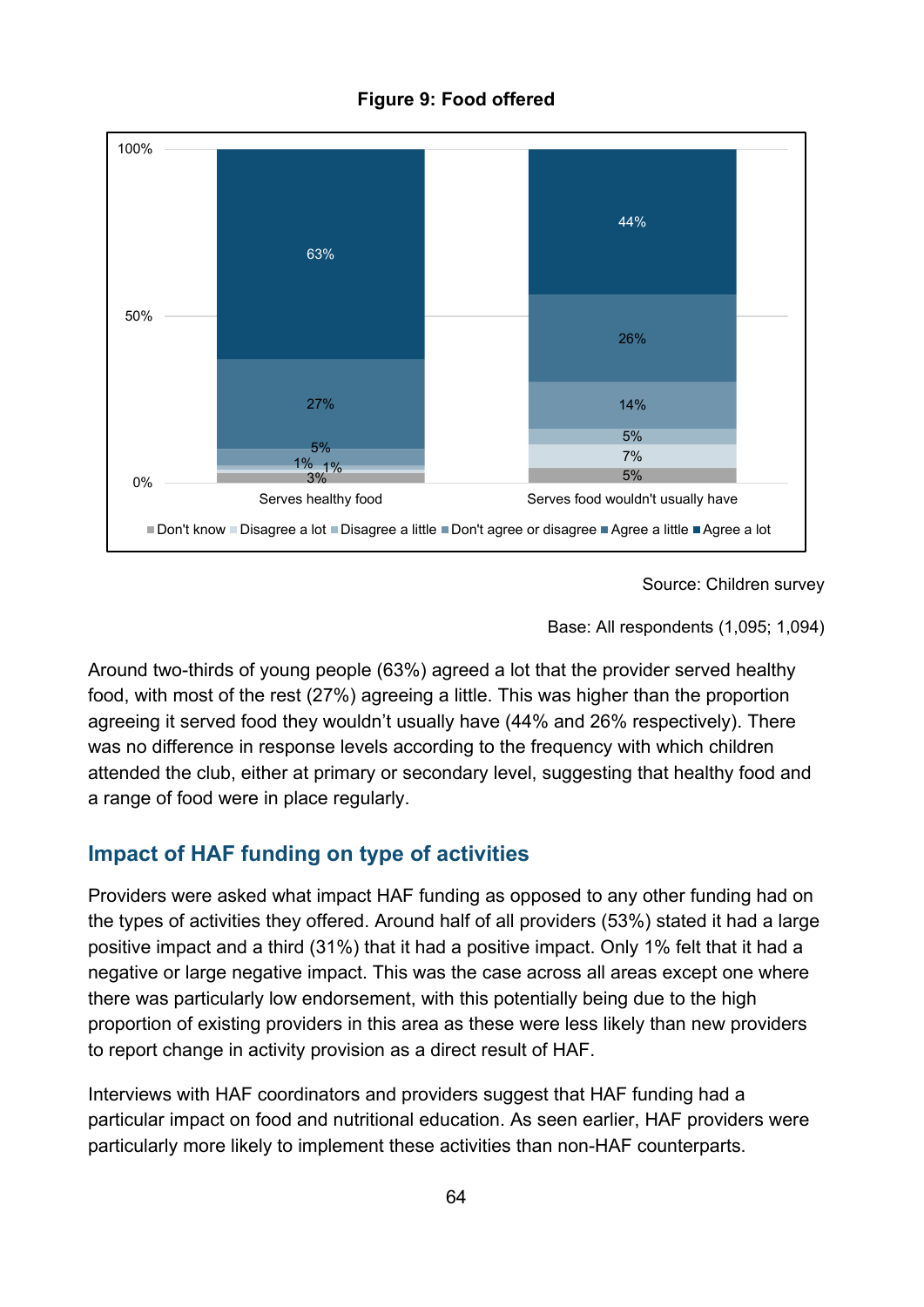## **Physical activities**

### **Overall approach**

Most areas had similar approaches to implementing physical activity sessions across providers. Coordinators played an important role, using their expertise and knowledge of relevant organisations to link providers to other providers or suppliers and ensure increased diversity of provision.

Providers often aimed to offer a variety of physical activities, tailored to children's different interests as well as to a range of ages

> We always deliver an hour of... physical activity whether that be physical activity that we deliver ourselves internally, or whether that's a physical activity that is more specialised like the fencing… With the young people it's more multi-skills than actually structured games whereas with the older ones, they're just more competition based because that's really what engages them to take part. – *HAF Provider, Area E*

Physical activities included sports such as basketball, cricket, archery, football, rounders, swimming, boxing, yoga and gymnastics, as well as trampolines, circus skills, bouncy castles, dancing, going for walks, running and completing the daily mile. One theme was certain HAF providers feeling it was important to engage children in co-design and developing a diverse range of activities:

> Children and young people absolutely have to be engaged in the codesigning of what they're doing, but that doesn't mean it's sort of free play. Pupils were turning up for a structured activity session that included physical activity, and that could be dance, that could be walking on a trip for example, it could be all sort of things, it doesn't necessarily need to be football. – *HAF Coordinator, Area K*

#### **Approach to delivery**

There was considerable variety in the format and content of physical activity sessions. Some providers divided the session into short activity slots, so young people would try different activities during each session, while other delivered a single longer activity during each session. Certain providers offered different activities at the same time, to cater to different age groups and interests. In some cases, providers brought in external organisations to deliver some or all of their physical activity sessions:

> You may have organisations, whether that's the community hub, or community groups where they feel safer doing stuff indoors. It might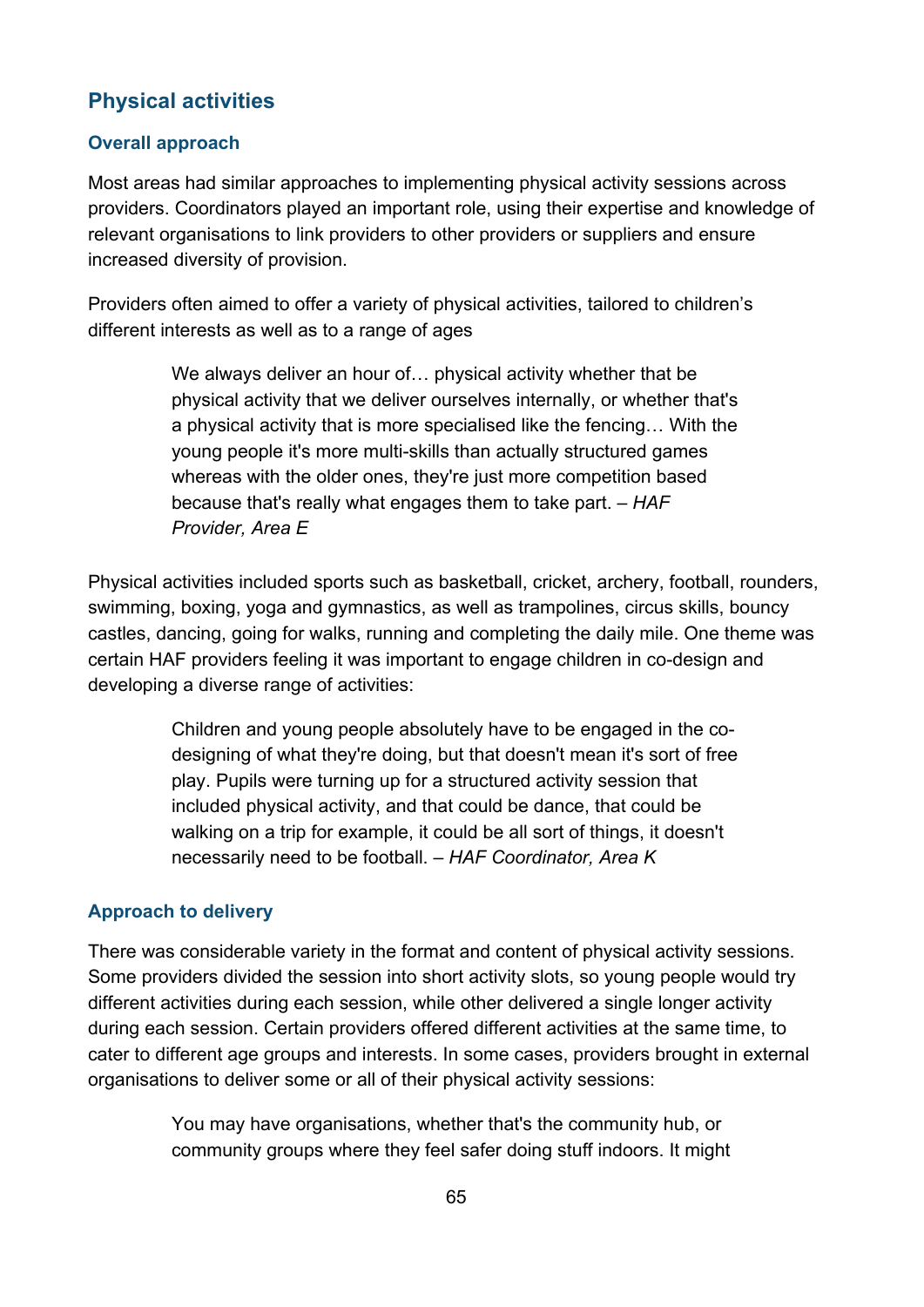be more reading or creative activities, but an opportunity to match that up with local providers who were providing outdoor activity, or sport and physical activity, so that they would be able to provide a broader provision of activities available, whether it was to children or to families. I think is a really valuable part of the delivery this year. – *HAF Coordinator, Area B*

#### **Barriers and issues**

Responses from the HAF provider survey highlighted issues among a small proportion of providers in implementing or encouraging take up of physical activities. These included finding the resources to buy sport equipment and encouraging full participation. Some providers reported that boys seemed more interested than girls, and that less confident children and those who were relatively physically inactive were hesitant to participate. Providers also mentioned young people wearing unsuitable clothes as a barrier. To encourage participation, physical activities were sometimes made to look more like play, involving sessions featuring bouncy castles, climbing ropes and circus skills. Other approaches included creating a positive atmosphere and positive group dynamics:

> Some of them have been reluctant, but if you have a group of ten random kids and you say, 'Right, we're going to do this,' not all of them are going to say yes are they? What's happened a lot of the time is once we've started it and they've realised that maybe they're the only one sat out not doing it because it's boring, as they call it, and they'll soon join in. – *HAF Provider, Area D*

A theme was that providers would have liked more support from coordinators bringing in external providers or resources to deliver sport activities where this was not happening and they had issues providing these sessions internally.

#### **Meeting of standards**

Most providers reported that they met the physical activity standards, with almost nine in ten (89%) saying in the post survey that they offered physical activities daily. This was broadly matched by the children's survey, in which 78% of children said they took part in physical activities outdoors and 72% indoors.

Quality standards checklists were completed during case study visits at six sites, providing examples of activities and approaches to delivery. Activities ranged from free play with objects such as ropes, tyres and boxes, to running and jumping games such as 'duck, duck, goose' and tag rugby, to sports (e.g. basketball, boxing and badminton), to activities like hip-hop and contemporary dance culminating in a show for parents. Some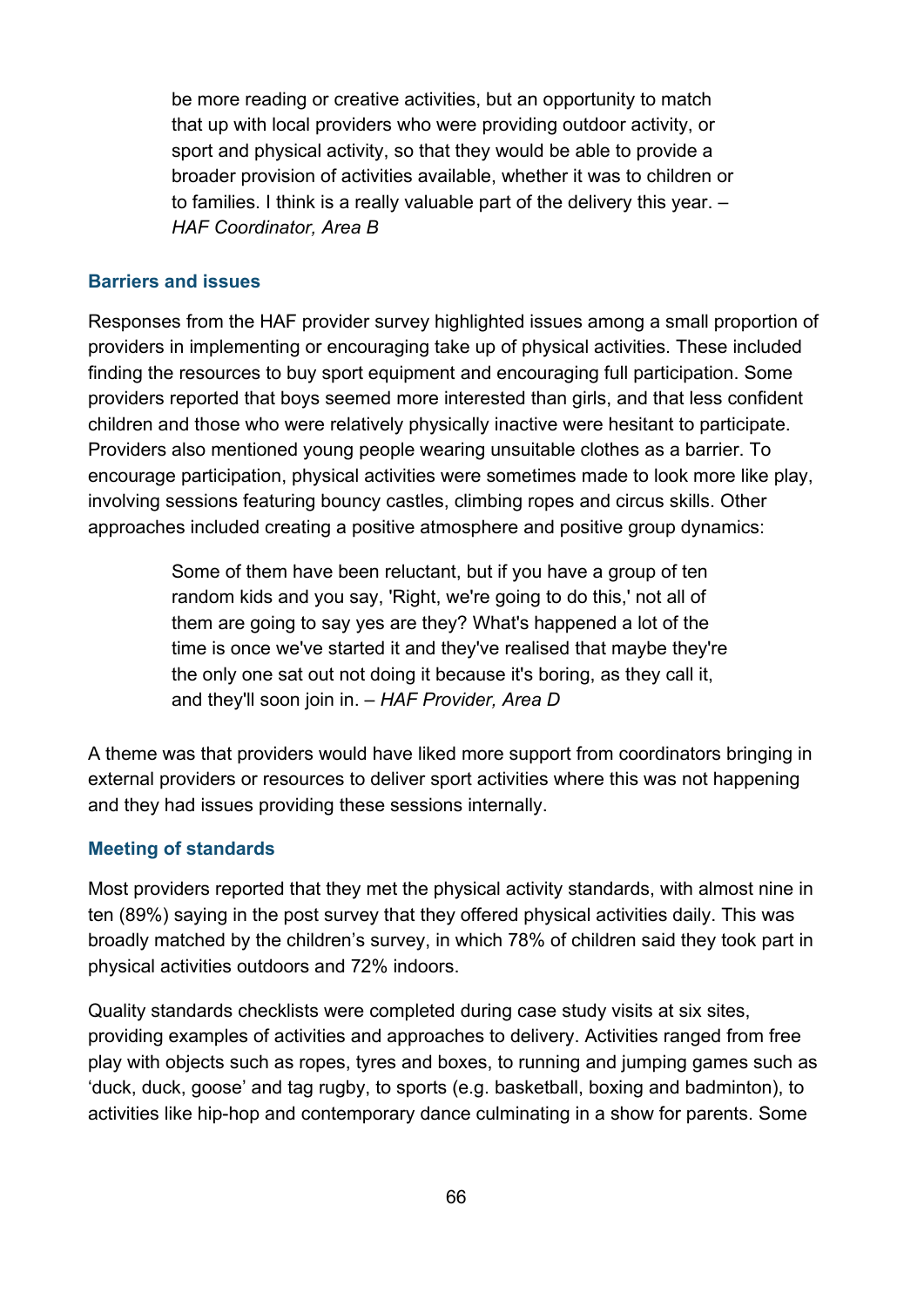providers brought in external organisations, such as dance teachers or sports coaches, while others delivered all physical activities in house.

One theme from visits and provider interviews was the challenge to deliver physical activities indoors when adverse weather conditions meant planned outdoor activities could not take place.

### **Change in quality level**

HAF areas were more likely than non-HAF areas to report providing at least one hour of physical activities every day (89% compared to 66%). While in qualitative interviews several providers felt there was no substantial change compared with previous provision, this was largely because they had already been providing physical activities consistently. In general, coordinators reflected on increased levels across their areas, and, in one instance, how this may lead to longer-term change.

> I think compared to last year, there's probably more physical activity this year across the… providers. I think getting people physically active, […] people want to be part of it, I think it started creating a bit of a movement for the city. – *HAF Coordinator, Area G*

## **Enriching activities**

### **Overall approach**

Around two-thirds (65%) of providers reported they offered enriching activities<sup>[21](#page-97-5)</sup> every club day, with a further 15% saying they offered them most days and 15% some club days. There was considerable variation across areas, ranging from Area E (coordinated by a LA) where all providers reported offering enriching activities each day, to Area F where 40% of providers offered them every day and 30% did not offer them.

As mentioned previously, most children reported taking part in enriching activities. However, interviews with coordinators, providers, children and parents/carers suggested that some felt they had benefitted in various ways from activities they did not immediately consider to be 'enriching'.

#### **Approach to delivery**

Providers delivered a wide range of enriching activities, with considerable local variation. During case study visits at six sites, checklists on quality standards were completed and provide examples of the activities offered. These included:

• skills-based activities. Often taking an arts focus and ranging from painting and drawing, to activities requiring more specialised equipment and skills, such as woodwork, graffiti, mask making or drama/dance, including hosting talent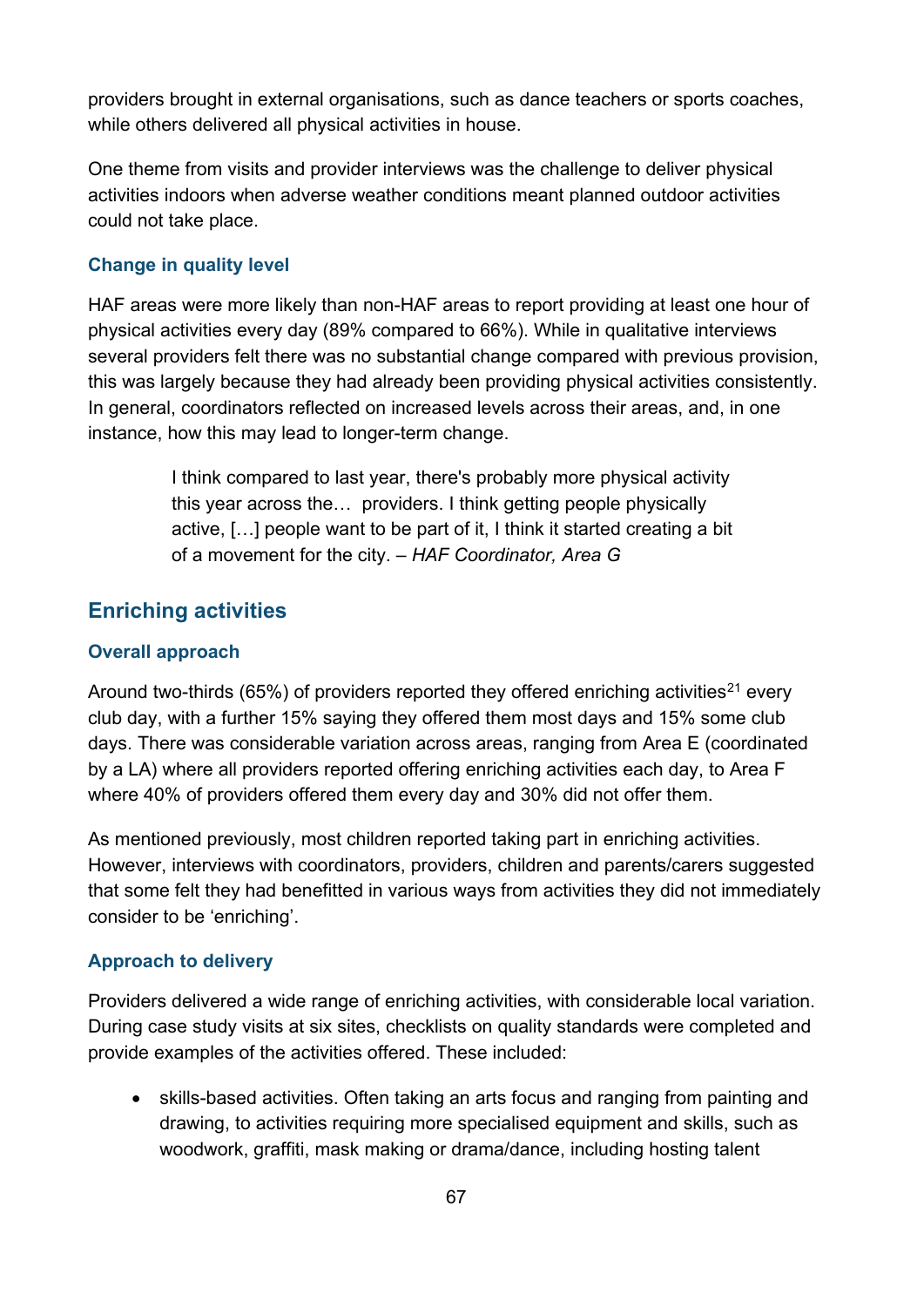contests, shows for parents, or puppet theatre shows. These sometimes included specific activities to develop fine motor skills, as requested in the application form

- play activities. These included sensory activities or messy play for younger children and use of games or toys
- outdoors activities, such as gardening and nature walks, often with a direct or indirect link to education
- trips to local sights and attractions, including museums, the cinema, natural attractions such as forests or beaches, historical sites, zoos
- educational visits and talks from local organisations, including the police or firefighters
- entertainment. For example, shows put on by external providers, such as a magic show or dance performance

Observations showed that some providers combined enriching activities with physical activities and nutritional education. One provider developed a quiz in which children had to guess the sugar content of foods pictured, in order to facilitate discussion about healthy food. Another provider based their approach on the free play ethos: children were given unconventional toys and an open space, which pushed them to be imaginative in their play and kept them physically active.

Activities aimed to be enjoyable and educational. One theme was giving children from disadvantaged backgrounds the opportunity to take part in activities that they would not have done otherwise, visiting places that they could otherwise not afford to go to, or take part in new activities that were enjoyable and fun:

> The enrichment activities are generally fun activities which the young people probably wouldn't have done before and probably financially out of their reach. So we've had things like bubble football come in, we've had surfers come in, we've had the zoo coming and doing a show and talk. *– HAF Provider, Area E*

Providers hoped that providing these opportunities, particularly to entire families, would encourage them to continue these activities. For example, one provider took families to the local beach and explained how easy it was to get there given that some had not been before despite it being nearby. Young people who enjoyed taking part in arts and crafts or gardening also learned important skills including teamwork. A small number of providers supplemented enjoyable activities with explicitly educational activities:

> A lot of them were looking at things like having inspiring speakers in, people that had changed their lives, turned their lives around, mentoring, counselling, therapeutic work. So, I think perhaps, going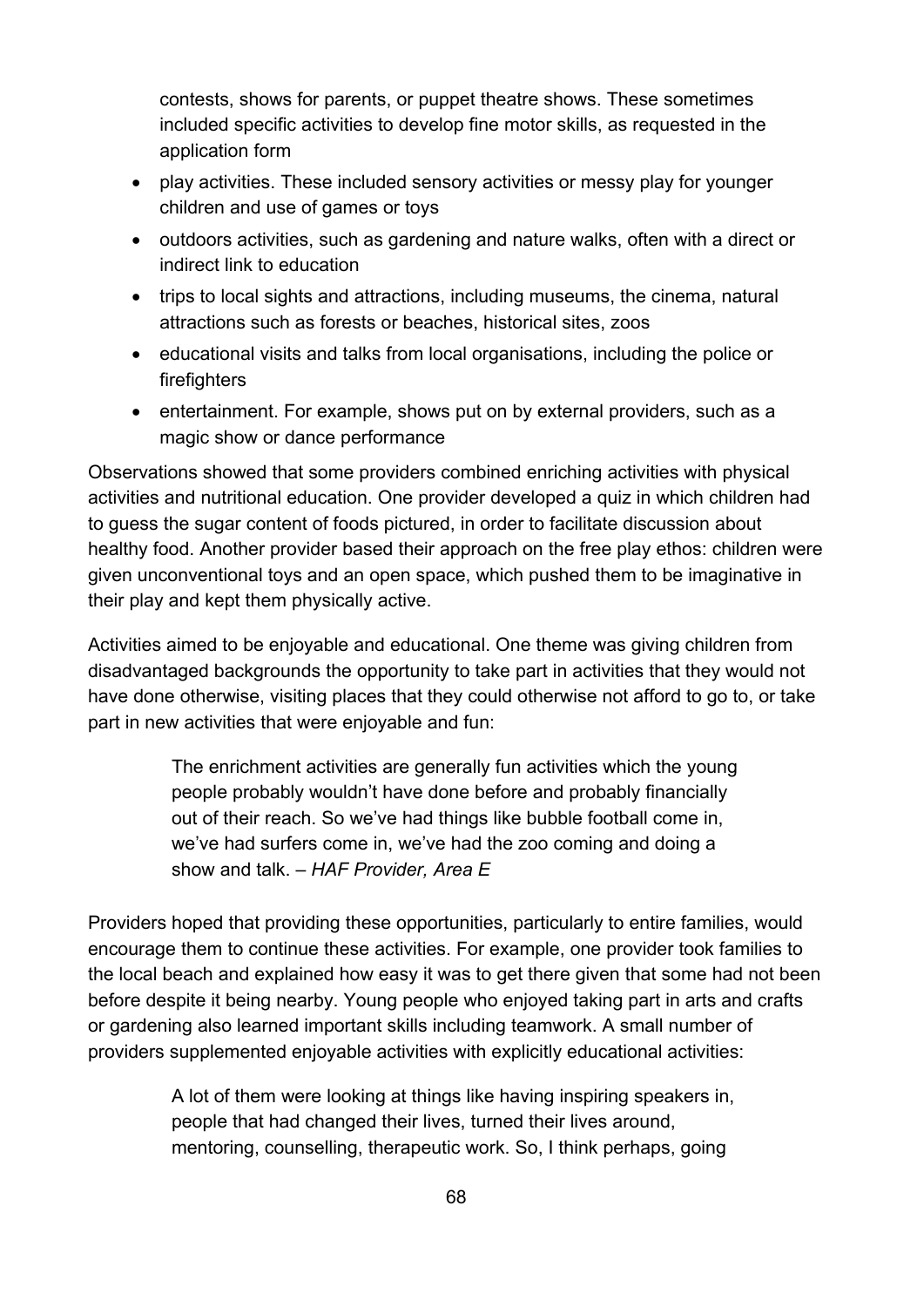forward, they'd need to put together a few more resources around the therapeutic side of things, maybe, around building attachments, particularly around the family programme. – *HAF Coordinator, Area A*

One provider encouraged development and formal self-reflection by having children keep a journal on what had happened at the club, getting them to 'reflect on how the day has been' and 'what made them the happiest' (HAF Provider, Area K).

Staff, parents and children all reported that young people particularly enjoyed taking part in more unstructured activities, where they learnt at their own pace, rather than being given instructions in a directly educational way:

> Because in school, it's like, right, we're doing this, right, we're doing that, now we're doing this.' Here, if they want to go and do the activity, they can, if they don't want to then they'll just go and run around and be free, won't they, and do what they want. – *Parent, Area C*

Children took pride in their achievements, for example one young person (Area C) described how they 'built all the stuff and planted everything' in their club garden and how it went from being weed-infested to a proper garden. Parents valued the variety of activities and the opportunities to try new things. Providing a breadth of activities was important where the club did not have a thematic focus:

> [Children are] happy [to attend the club]. It gives them an opportunity to try new stuff, like new foods and do new stuff. They always do different activities. It's always different. It's not the same so they won't get bored of it. – *Parent, Area C*

#### **Barriers and issues**

Challenges for providers included the cost of activities and trips, that some children were hesitant to get involved, particularly boys resisting taking part in activities like dance and art, and engaging parents.

#### **Change in quality level**

HAF areas were more likely than non-HAF areas to provide enriching activities every day, with 65% of HAF providers stating they offered enriching activities daily, compared to 38% of non-HAF providers. Many providers said they delivered the same amount of enriching activities as in previous years, and therefore did not struggle to meet the quality standard.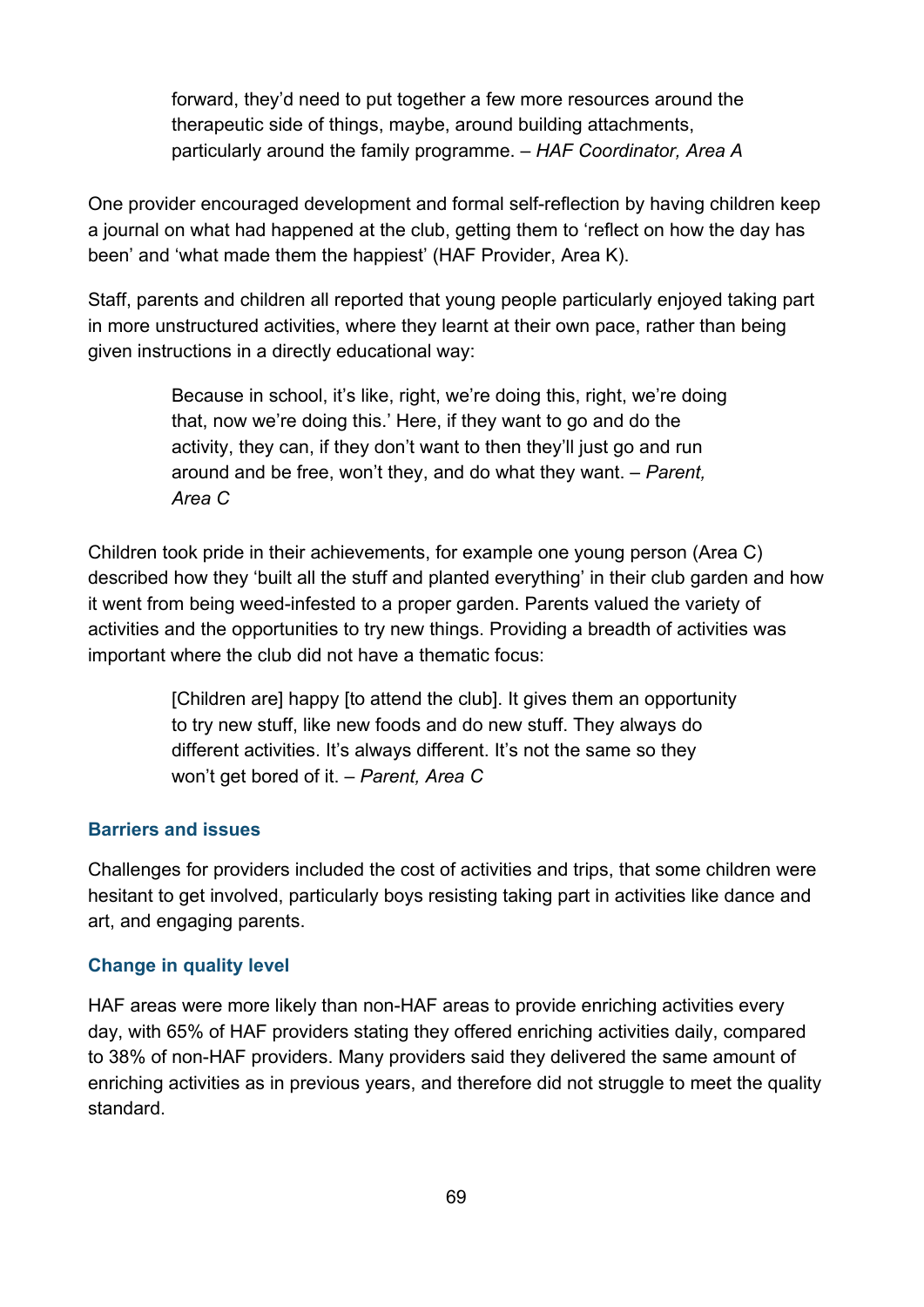## **Healthy meals**

## **Overall approach**

Coordinators felt that a flexible approach was most suitable for delivering healthy meals, allowing providers to choose between different options based on how ingredients were sourced and the cooking facilities that were available. When used, coordinators felt this flexible approach ensured that local situations were taken into account. Area H had a centralised approach, requiring that all providers cooked hot or cold meals themselves rather than providing pre-prepared food. Feedback in interviews suggested this model did not work for all providers given the lack of suitable facilities at some venues.

#### **Initial requirements and training/support**

Training and support needs for providing healthy meals depended on provider type and approach:

- schools and other public settings (e.g. leisure centres) had experience of delivering food in line with School Food Standards and needed minimal support
- providers who were cooking food but had less or no prior experience needed to be made aware of the School Food Standards and how to deliver them confidently. Support was sometimes required for meeting food hygiene standards
- providers not cooking (but providing pre-prepared food) did not require the same breadth and depth of knowledge of the standards as those cooking food

This training was provided across a context where many staff knew the importance of healthy eating, especially providing healthy food for disadvantaged young people. Prior to delivery, staff concerns were around whether young people would eat the healthy food.

## **Approach to delivery**

Similarly high proportions of providers in each area stated that they delivered healthy meals every day. Around a third (64%) of the 248 providers responding to the post provider survey said they prepared their meals fully in-house, with a quarter (25%) having them externally provided and a tenth (10%) using a mixture of both approaches. Two similar areas (smaller and relatively urban) relied slightly more than others on outsourcing meal provision to external providers.

Where providers received ingredients or ready-to-serve meals, this was often arranged centrally to ensure standardisation and economies of scale. Some coordinators identified suppliers and made arrangements (including payment), thereby reducing the logistical requirements for providers. In other areas, providers made their own arrangements, often using local suppliers such as cafes or school staff, but occasionally arranging food supplies jointly with neighbouring HAF providers.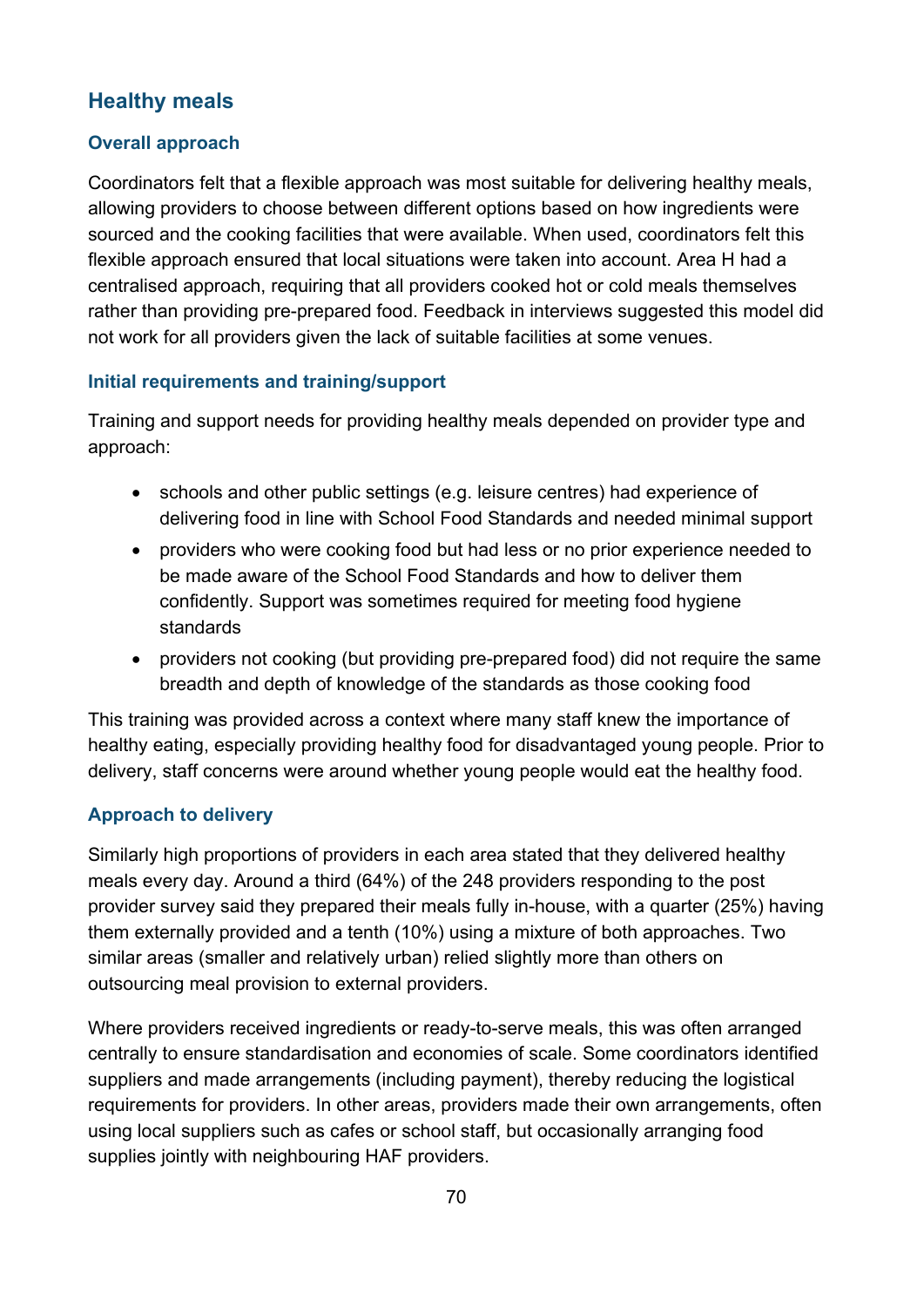External suppliers were often used where on-site cooking facilities were not available. Coordinators and providers felt this made it easy to meet food standards and achieve consistency across providers while reducing demands on busy project staff:

> I can nearly do my menus beforehand and then hope for what I am going to get out of [our external supplier] and add to that, or leave a gap, to say, okay, let me see what I am getting on [from our supplier], then I can afford to add to this now I've got my menu for the week. It makes us feel a lot more comfortable*. – HAF Provider, Area A*

Coordinators welcomed the use of external suppliers as it provided additional support to providers. This was especially useful given the relatively specialised nature of some aspects of food provision, for example in Area B where a supplier identified aspects of food hygiene and safety that providers needed to improve.

While external provision of food was welcomed, accessing the food was challenging where it was not easily available locally. In one area, providers had to pick up food from a relatively distant central location, which reduced efficiency savings and placed additional demands on staff. Additionally, suppliers did not always deliver food that met the standards. For example, one provider reported an occasion when the food they were supplied with contained 'a box of coke cans and Haribo', with another noting:

> The food delivery has been messed up. So, if [the suppliers] send the wrong orders through or they sent something wrong, like for example if they send chocolate, obviously we can't feed that to the children. So, it's then finding an alternative with what we've got. *– HAF Providers, Area G*

In one area, the original cost for providing ingredients was revised upwards at the start of the holidays due to an increase in the number of providers and young people. While this increase was not significant, it highlights considerations relating to contractual agreements and scale of delivery with this approach.

Providers usually prepared food on-site if there were suitable facilities. They generally felt this approach worked well, particularly where staff had previous similar experience. Onsite cooking also allowed young people to participate in cooking full meals. Cooking alongside staff enabled children to work with trained adults and for nutritional education to be embedded. The main disadvantages of this approach were the need for experienced staff and for flexibility, for example in staffing cooking activities when turnout was uncertain.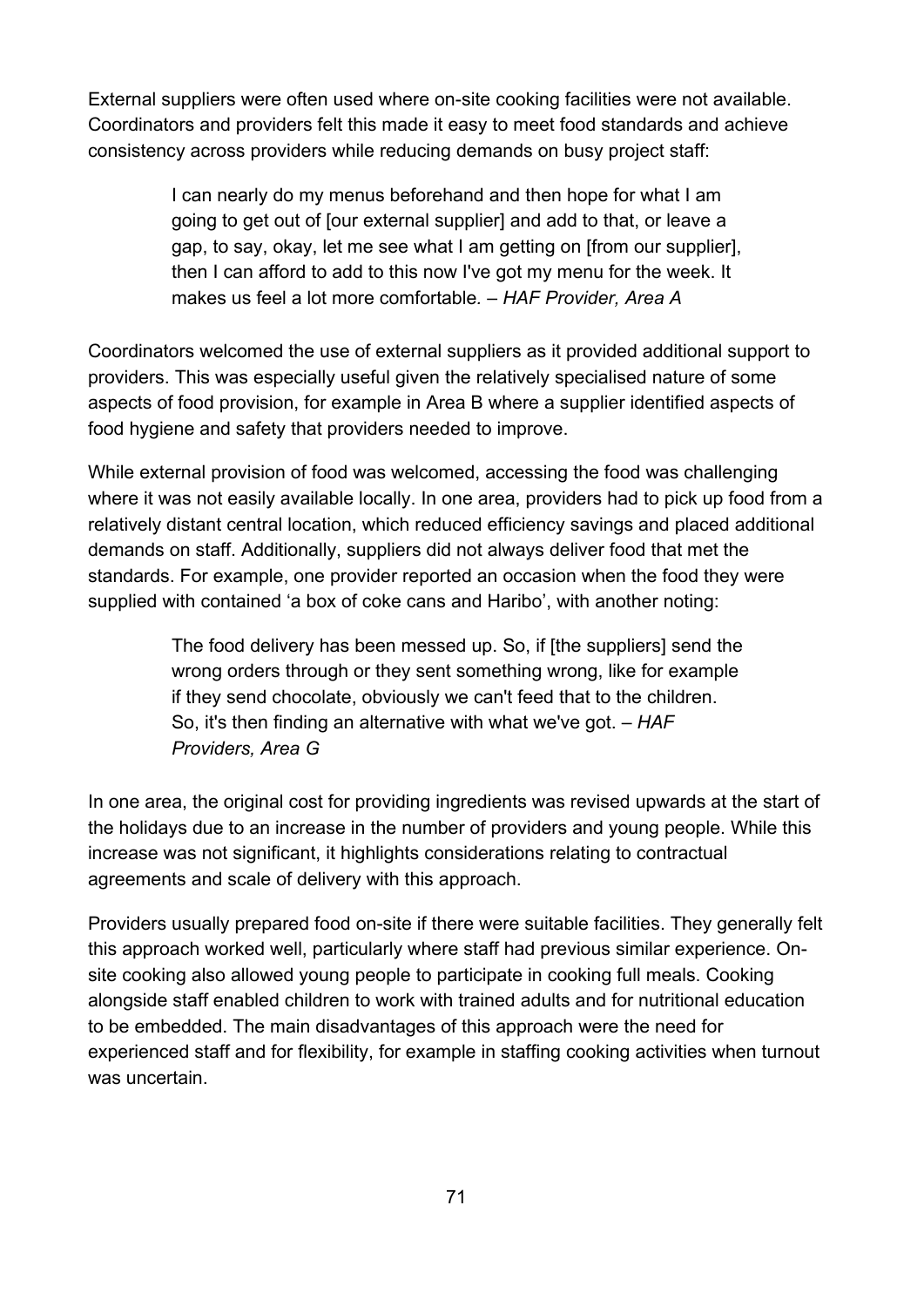A small number of providers asked parents/carers to provide a packed lunch. A minor theme was that this made it difficult on occasion to ensure School Food Standards were being met, despite providing guidance and reminders to parents/carers.

Around a quarter to a third of providers either offered solely cold (35%) or solely hot (27%) meals. The remainder were split between those offering an equal amount of each (10%) and either mainly hot (17%) or mainly cold (10%) meals. Provision differed notably by area:

- three areas where providers tended to offer entirely or mainly hot meals
- six areas had a broadly even split across providing hot and cold meals, where it was left to local providers to decide
- two areas had at least half their providers stating that all the meals they provided were cold. These were areas that particularly relied on outsourcing meals

Almost half (49%) of school providers delivered hot meals only, the equivalent proportion for VCSOs and for other types of provision was around a fifth each (22% and 19% respectively).

### **Barriers and issues**

Most providers felt there were not any notable barriers to providing healthy food. Issues tended to be mainly around encouraging young people to eat healthy food despite staff often taking creative ways to 'hide' fruit and vegetables in the meals. Behavioural issues sometimes made it difficult for staff to persuade certain young people to take up these options although it was reported that many young people were open to trying new foods.

Preparing food in-house could be time-intensive, particularly where there were specific dietary needs. The large number of young people at certain sites could also be a challenge. One provider had to revise their budget due to this, another had limited indoor space meaning that food had to be handed out to families and there was not enough room for everyone to sit and eat.

#### **Whether standards being met**

The majority of HAF providers (94%) reported that they met food quality standards by offering healthy meals every day. Ninety percent of children agreed that healthy food was served at the club they attended. Interviews and site visits suggested a range of healthy options were standardly provided, including both food and drink that met requirements. Fruit and vegetables were incorporated into meals and provided as snacks in many clubs. Water was regularly provided or, on occasion, fruit smoothies that young people had helped make. One provider had fruit juice as part of their packed lunch, with squash also available in the sports hall. Cakes, biscuits and pastries were not available as snacks on the case study visit days.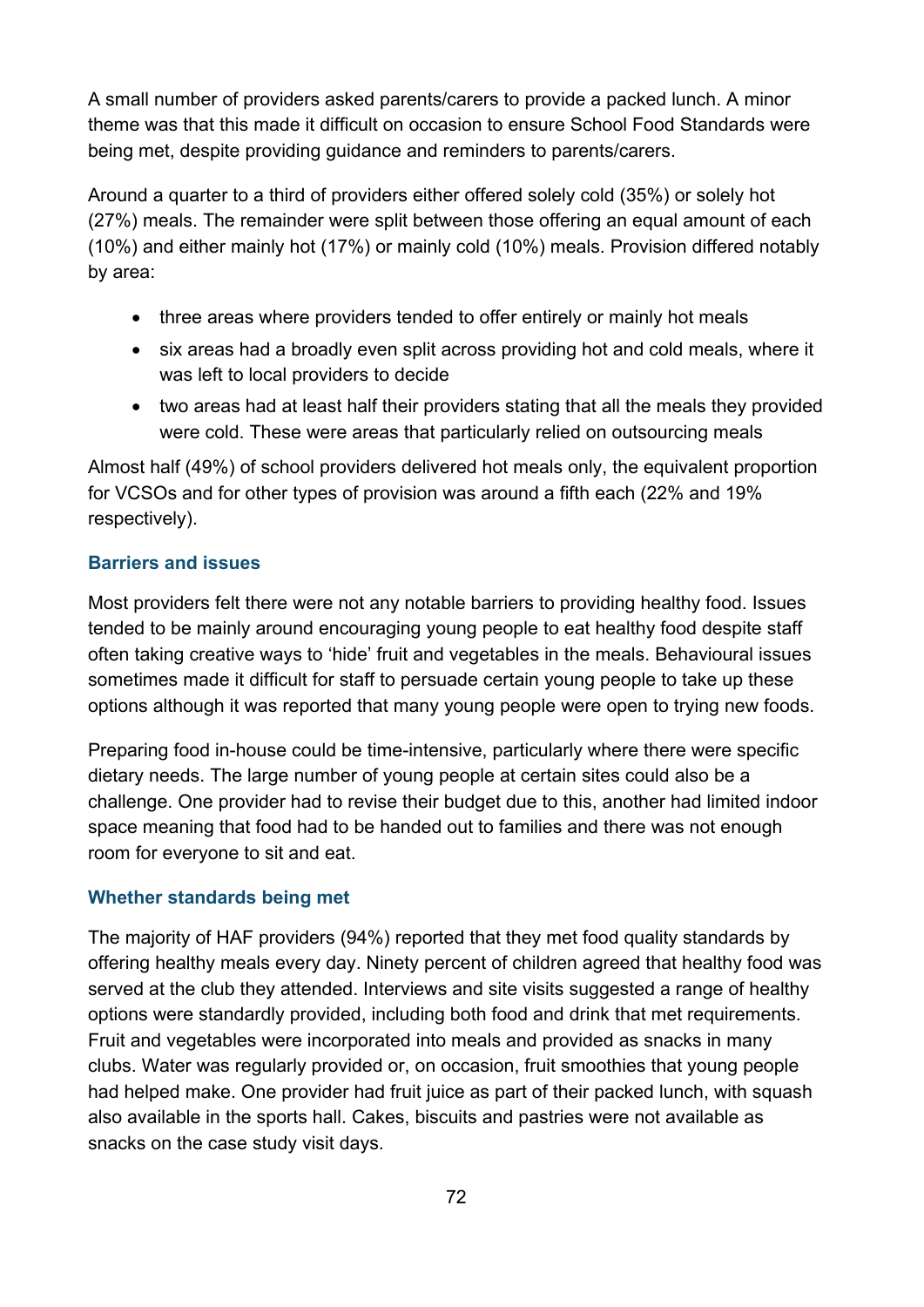While results suggest that food standards were generally being met, there appeared to be some clubs where School Food Standards were not always met in full. Young people at one provider mentioned having doughnuts as part of lunch, while another provider offered cereal bars as snacks.

In addition, some young people and staff referred to individual unhealthy options being provided, for example, pizza and hot dogs, which are allowed in the School Food Standards as part of a balanced diet. As a result, it may be possible that even if Standards were being met that young people may not have regularly been choosing particularly healthy options. In most cases when they were asked about the food they most enjoyed eating, young people tended to mention some of these less healthy options, for example pizza, burgers, hot dogs and chocolate cake. These were sometimes seen as 'treats' provided throughout the week.

A main theme was HAF providers delivering a range of food, which meant that School Food Standards were maintained and they could encourage young people to try new food:

> We're trying to get that balance between what would interest children and what would interest the adults to have. Last week we had pasta which went down a treat with loads of vegetables in [it]. We have obviously the cereal bars. We've got the fruit out each week. We got some pizzas from Iceland, but they were really healthy ones, the margherita, we got those, and we had hot dogs. *– HAF Provider, Area F*

Most providers offered the same range of food across the holiday period. One started with a range of options, including less healthy options allowed within the guidelines, but narrowed this down so that participants would take up healthier options automatically. While staff had initial doubts, this tapering approach was felt by staff to work surprisingly well:

> The idea is to try and get them to try something new. After a while we took away the options. We're like, 'This is what we have to eat,' and you'd find that, oh - then they try it out […]. We understand that it's about promoting a healthy lifestyle. *– HAF Provider, Area K*

The perceived success of the healthy eating approaches adopted by some providers changed staff's views as to whether behaviour change in this area was possible, with some finding it 'surprising' that young people would take up and even request fruit.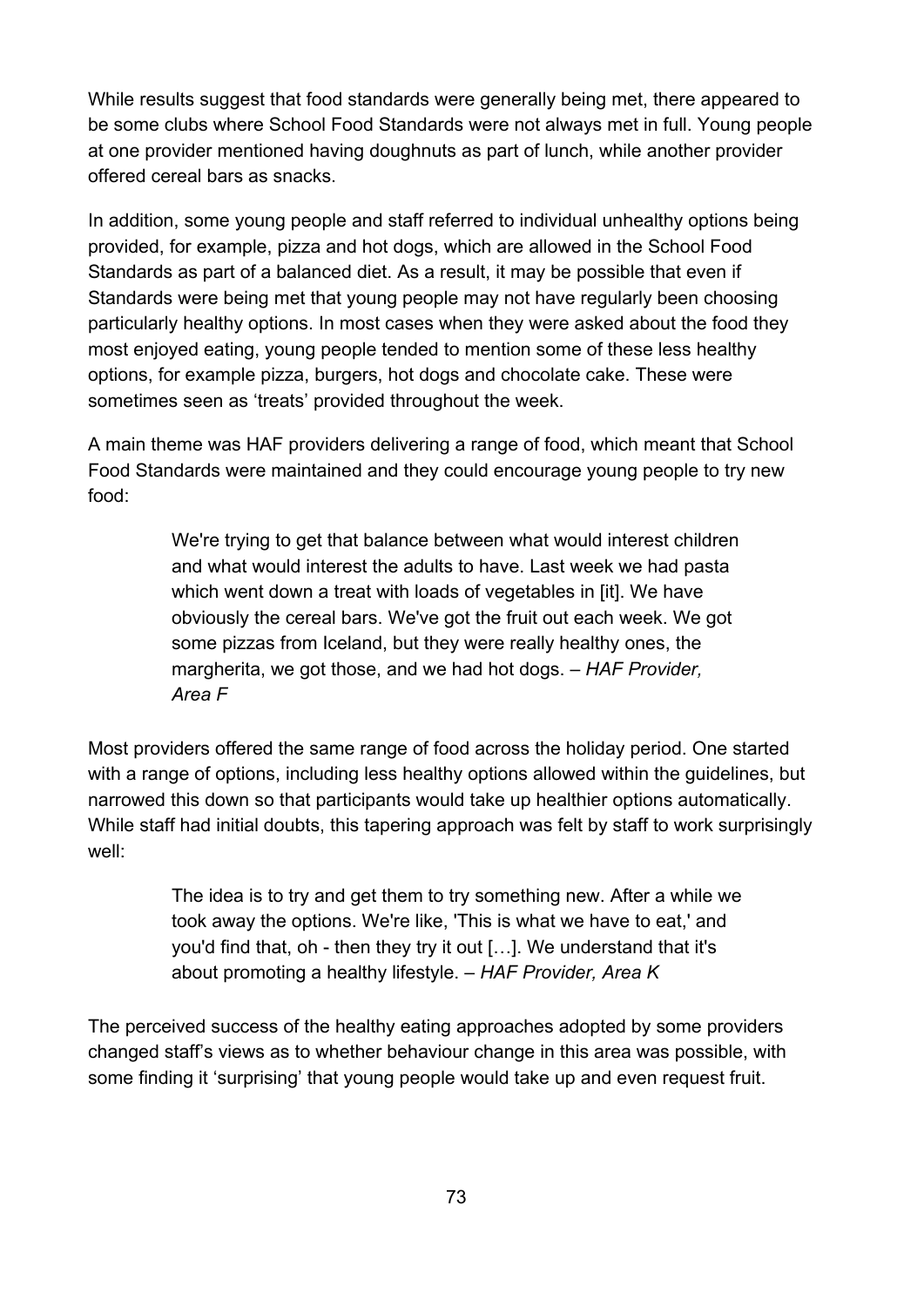#### **Change in quality level**

HAF providers were more likely than non-HAF providers to provide healthy food every club day. Coordinators and providers said during interviews that this area that had seen a considerable increase in quality, with providers reflecting that in previous years they had provided the same quality of enriching activities, but less healthy food:

> Last year we had the same type of activities, but we didn't have the same food on as last year. *– HAF Provider, Area C*

Providers spoke positively about being able to deliver healthy food, feeling that this set them apart from non-HAF providers (particularly churches and VCSOs):

> I went somewhere where they was doing the same like us, but they only had one meal, and what they were giving them was chips and burgers and stuff like that, where here, they get really good food, they're getting three meals a day. Pardon me, but it's not rubbish food, it's really good quality food and it's healthy food as well, so that's really good for them *– HAF Provider, Area A*

Interviews with non-HAF providers suggested they also wanted to provide healthy food and worked hard to embed it in provision, for example using their garden to grow vegetables to cook and link to nutritional education. However, a key barrier was that accessing healthy food was not always possible:

> We do get a lot of support from the foodbank. They give us food, but often they get big trays of doughnuts or cakes and things that come through Greggs. It's not the healthiest thing in the world, but then you think, well, at least they're getting something *– Non-HAF Provider*

HAF Providers did not feel that HAF had raised their awareness of the importance of healthy eating, but that being involved in the programme made them more comfortable delivering this in future, particularly having seen that healthy food options were taken up by young people (and parents/carers) and that delivering according to the quality standards was possible.

### **Nutritional education**

#### **Initial requirements**

Most staff felt confident delivering nutritional education at the start of the programme, with many having previous experience, although some newer providers had concerns.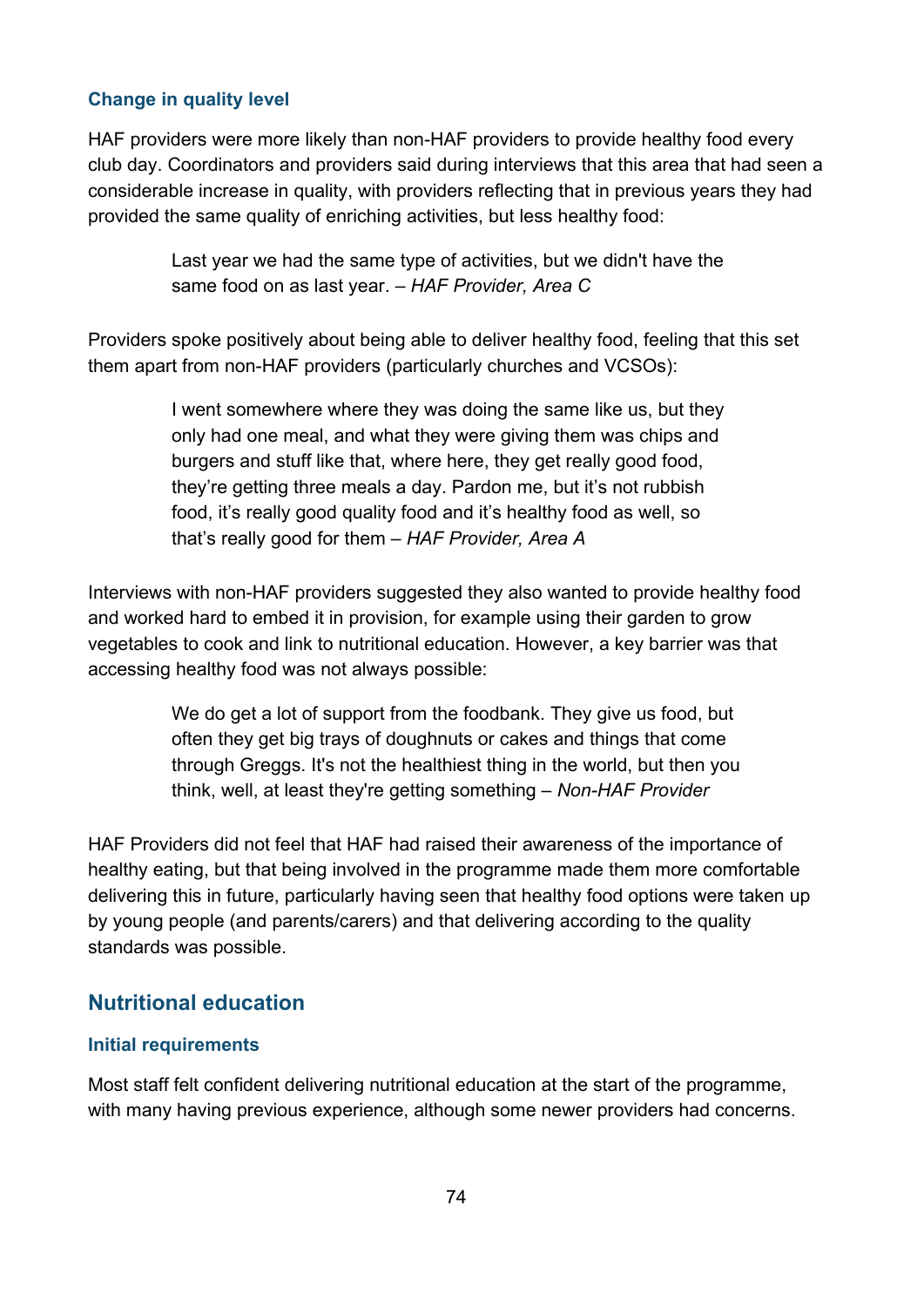Some were unclear as to whether they were required to deliver formal sessions, which led to queries around how to deliver different formal sessions across their programme.

Just under half (43%) of all young people reported that they took part in nutritional education sessions, around the same proportion as those who stated that they took part in cooking (40%). There was no difference between those completing the primary or secondary age survey. The low endorsement for learning about food may be because nutritional education was often not as explicit as other quality standards. However, while many young people felt they had received some nutritional education this was not always the case:

> *Interviewer:* And have you had any information or lessons on healthy food, or how to eat healthily, anything like that?

*Young Person 1:* Not really

*Interviewer:* Have you done any other activities around food or has it just been eating the food?

*Young Person 2:* Just been eating the food

#### **Approach to delivery and whether requirements being met**

The extent that nutritional education requirements were met differed by area. The two areas where the greatest proportion of providers reported delivering nutritional education were one where the coordinator had experience in education and another where a large proportion of providers had school-based provision with adequate cooking facilities. Where coordinators or providers did not have this, nutritional education tended to happen less frequently, taking place on most club days as much, if not more, than every day.

Some providers used an experiential learning approach, with existing staff or external providers delivering cooking classes and nutritional education. One offered more holistic education using food from their allotment for meal preparation. This was welcomed by young people who took part:

> They cook with them, as well, sometimes and stuff like that. That's pretty good for them because they can learn stuff. I think that's cool. *– Young Person, Area C*

Some providers expected all young people to participate in preparation while others left it up to them to decide. The latter approach worked best where close relations were built up between staff and young people, staff were trained and confident, and could provide a rationale for participation that was closely tied into the nutritional education message: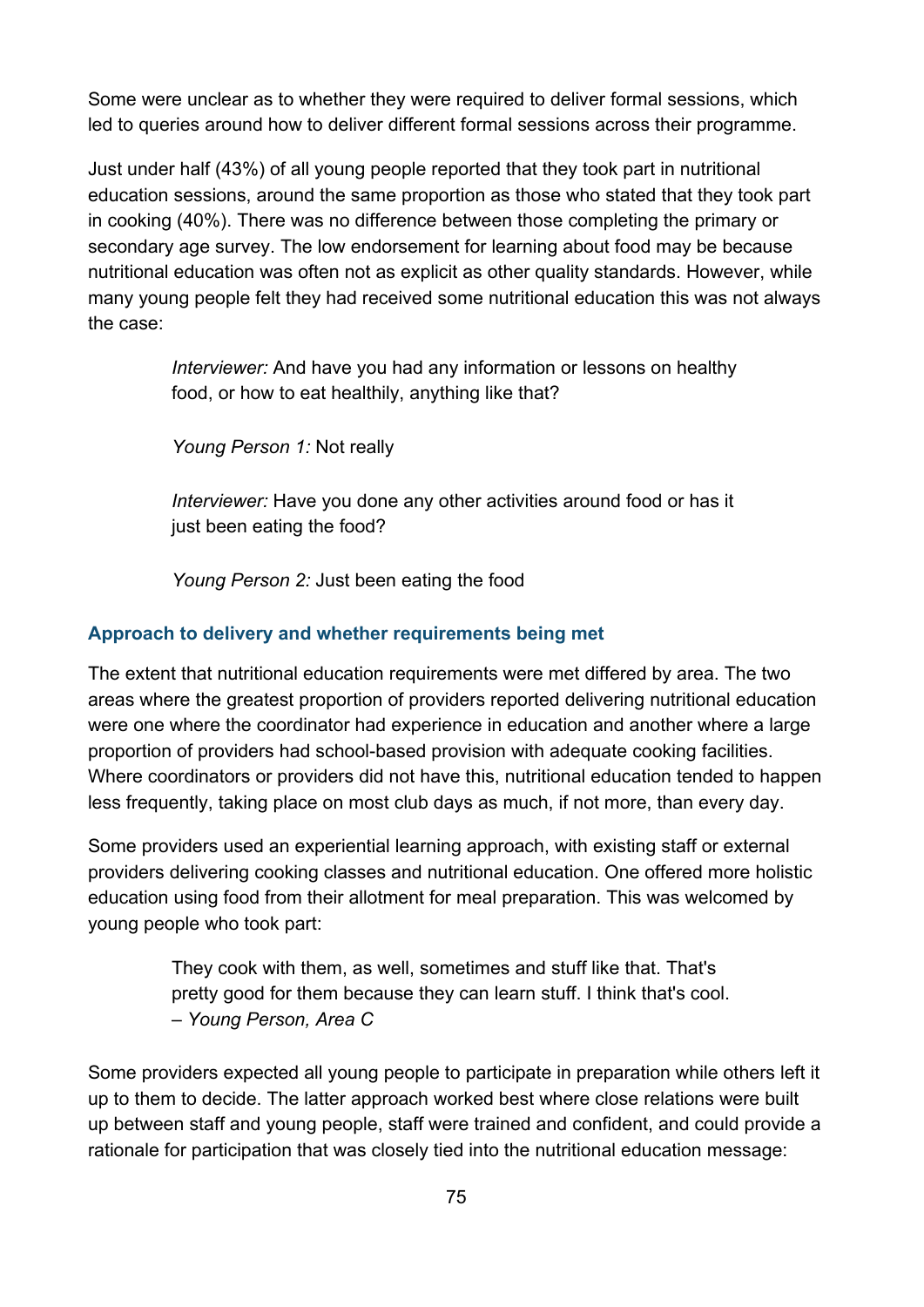[The children have] helped with making stuff [healthy food]. More importantly, it gets them to question, so you've got the kids are questioning things. 'Why, why do you do that?', 'What does that do to your body?' […]. They will actually start talking about things: 'Is sugar good for you?' [and] to give them that correct information, it's pretty amazing. *– HAF Provider, Area C*

Providers had informal conversations with young people around nutrition, typically during mealtimes. For some this appeared to be the only or main approach to nutritional education:

> Two or three tabletop activities every day have been food, healthy food in some way, even if it's just fruit collage or painting. *– Provider, Area G*

Staff saw this as a common-sense approach to engage young people avoiding a 'classroom' type approach. Discussions tended to be short and focus on important aspects of nutrition, such as eating fruit and vegetables or reducing sugar intake. The informal nature risked that conversations would not happen with all young people or that key messages would be lost. It may also partly explain the difference between coordinators and staff reporting that nutritional education took place and some young people saying that they were not learning anything on this topic.

A different approach was providers having longer and more formal discussions about nutrition, sometimes using activities with a direct health focus. This tended to be done where there was no food preparation on-site, children were slightly older, and staff were more experienced. It was also seen by some as an opportunity to engage parents/carers. On occasion an external expert, such as a health activity worker, would provide specific input.

A small number of providers provided specific nutritional education resources for young people, for example recipe cards for meals they had cooked. One provider had an opinion-sharing session on fruit and vegetables followed by handing out the Change4Life 'Top Tips for Teeth' resources and free toothbrushes:

> We're going to provide each pupil eligible for free school meals with a home pack and in there there'll be information around healthy eating, around physical activity, around activities they could do together as a family. So, it's really trying to imbed the healthy behaviours in children and young people through home packs, but also through the activities that are undertaken and that internal influence on their families. *– HAF Coordinator, Area D*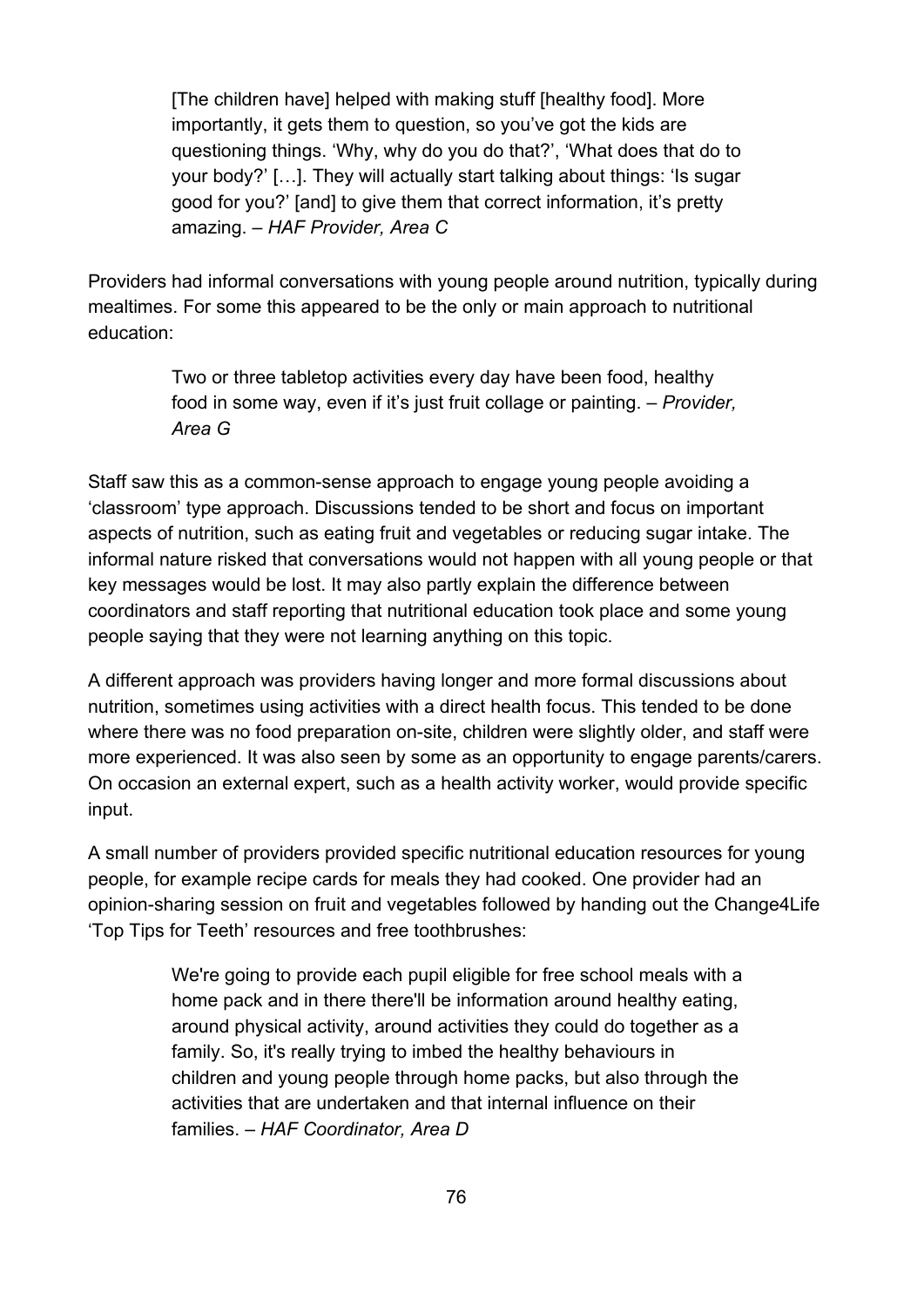Parents in Area I reflected on the recipes provided and that these were being used at home. They were building their confidence in cooking and food preparation, albeit that certain meals cooked were 'unhealthy' and should be part of a balanced diet:

> Yes, they give you the recipe card, the fajita mix, peppers and potatoes. *– Parent/carer 1*

Yes, we did pizzas here, and then we went and made them at home. We made those puff pastry cheese things the other week. Then we went home and made fruit ones [...]. They are taking it home and wanting to do it as well. *– Parent/carer 2*

That's what I was saying. They really are cooking. *– Parent/carer 1*

A coordinator suggested that the collation of a pack of age-appropriate resources could be organised most effectively centrally across all HAF provision in the area. While provision of resources was seen as positive by a number of providers, others questioned whether this approach was necessarily most suitable:

> We had all our nutritional education information in leaflet take away format. This did not interest everyone and would be better to have this demonstrated in a physical way, perhaps food cooking demonstrations etc. *– HAF Provider, Area C*

Particularly important was the link between the food provided and the nutritional education message. Most providers offered occasional 'treats' as part of the School Food Standards, which did not appear to affect the extent that healthy eating messages were heard or acted upon. However, there was evidence from one provider visit that there could be mixed messages across nutritional education and food provision: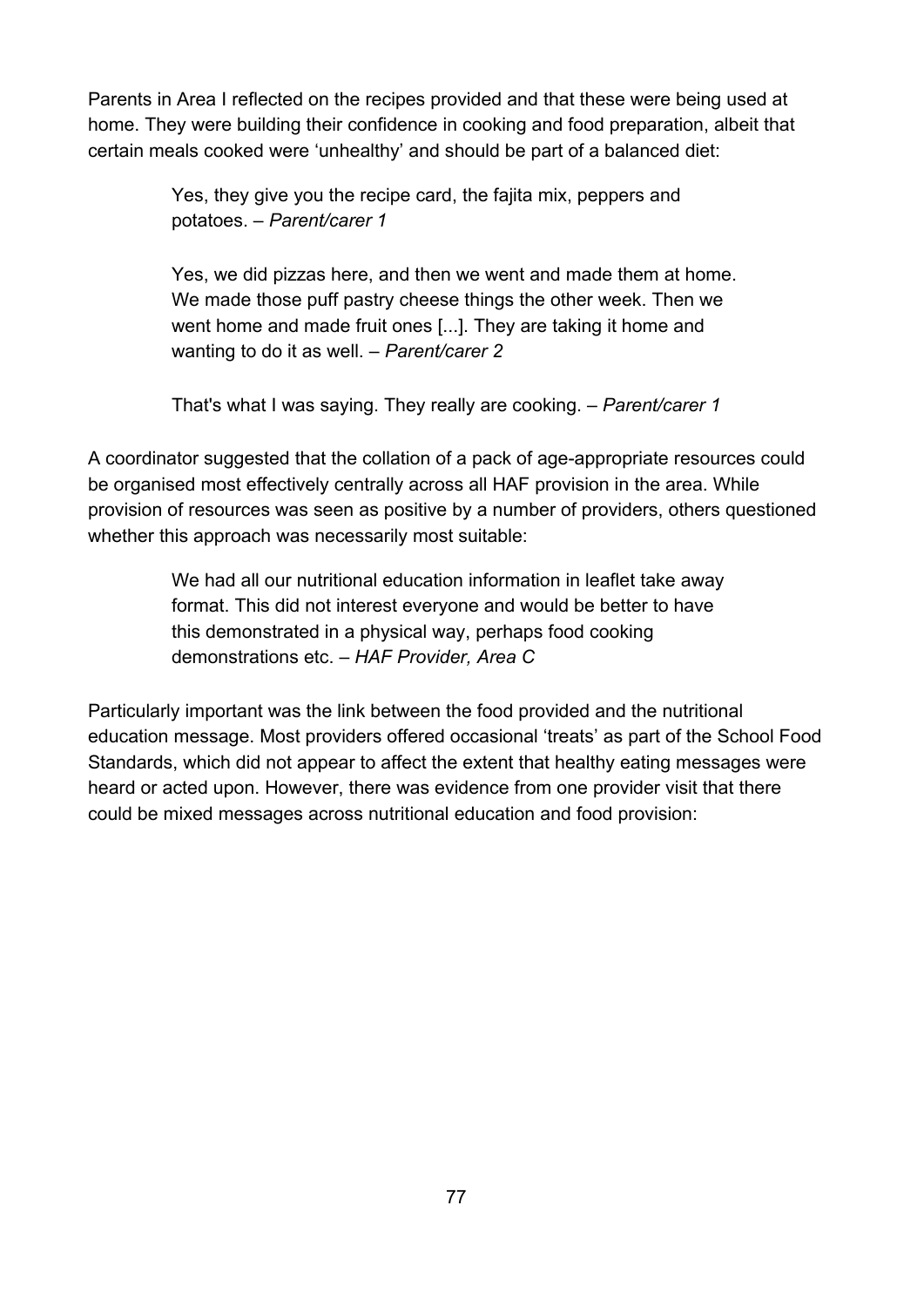### **Case study 3: Linking food and nutritional education**

This provider was a sports organisation in a small locality (Area H) with little other provision nearby. In the past, they had provided sports coaching on a regular basis to young people and were new to meeting many of the HAF quality standards.

The provider focused on physical education and health messages, often using formal approaches which appeared to work well given the focus of the club, the interest of participants and the small number of participants. Formal discussions were scaffolded with young people being given folders with exercises to complete as homework if they wanted, including food diaries. A number of staff were trained in nutrition, due to the requirements of the particular sport.

Nutritional education was an important element, with staff stressing healthy eating as part of their physical fitness message. Young people spontaneously commented on nutritional education, one stating they had learned 'how to keep your body fit and what to eat before and after training', with a number reflecting on how they were making different food choices as a result of taking part in the club.

As food preparation facilities were not available on-site, all food was provided by a local café which delivered food to a number of different HAF providers. Food quality standards were met, with standard provision being sandwiches, (baked) crisps, a nutrition bar and a piece of fruit. While this was seen as a 'good quality packed lunch' by staff, young people would have welcomed more hot food and, in particular, variety.

Like, it's always the same. It's nothing different. – *Young person*

As a result, the nutritional education message was diluted. One young person noted that food provided was 'not really teaching us what we should be eating'. Staff felt that this would be something they'd look to change in the future:

> I would probably try and mix the food and nutrition side of things. So rather than having a basic sandwich, bit of fruit, or a fruit nutrition bar or whatever, I would mix it up completely.– *Staff*

This highlights the difficulty of linking food and nutritional education, particularly where a provider has a strong emphasis on nutrition but this message is undermined by the food provided lacking variety.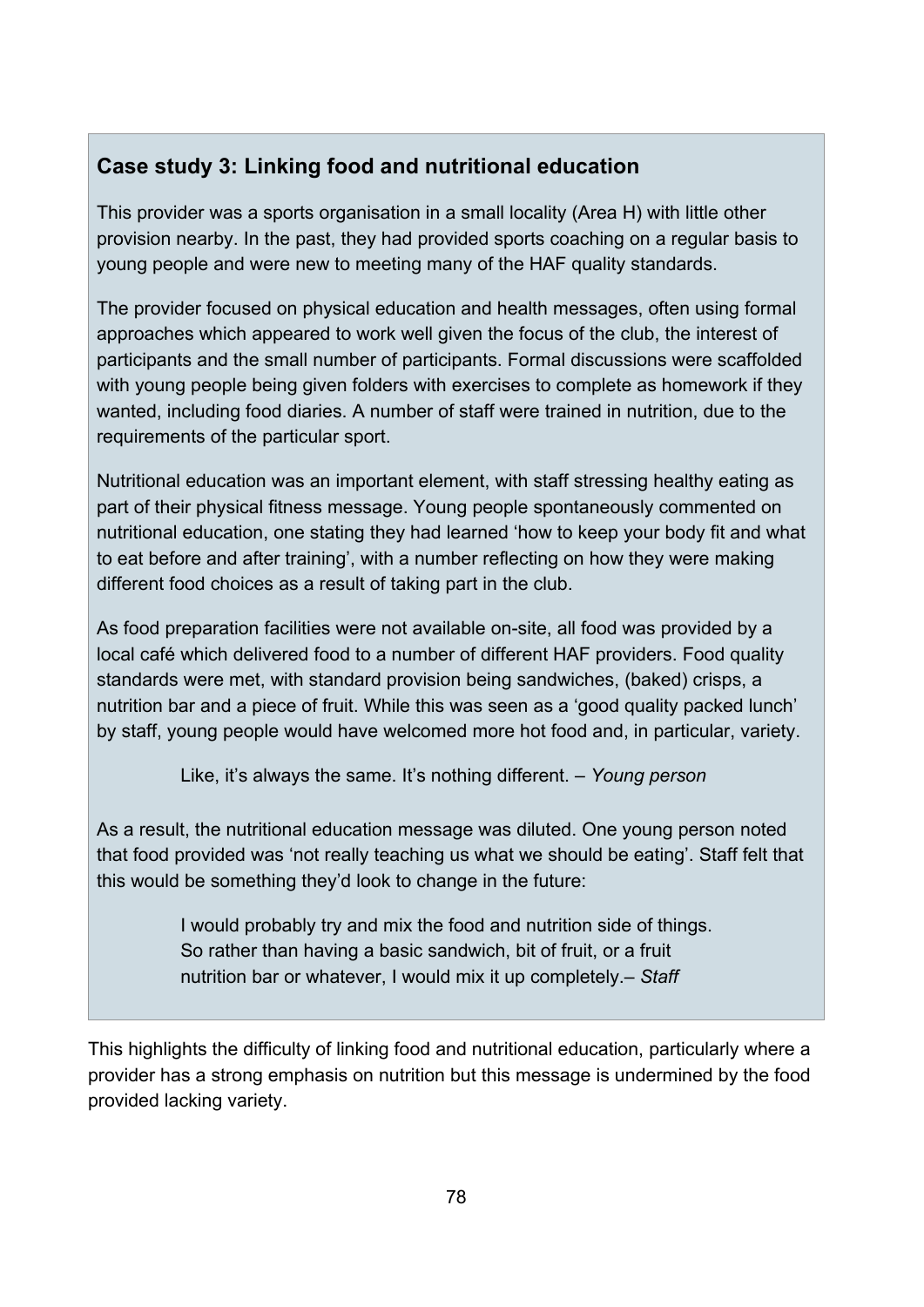#### **Barriers and issues**

A small number felt that they could have done more on nutritional education and that the quality standard had not been met. Key issues were a lack of cooking facilities or resources making it hard to embed nutritional education as part of children's involvement in meal preparation. Less common themes were difficulty in integrating nutritional education into other activities, the sessions being too similar to school, and a lack of training for staff.

#### **Change in quality level**

Nutritional education was reported as more frequent in HAF areas than in non-HAF areas. Feedback from HAF staff suggested that the requirements were challenging compared to previous levels of delivery:

> I think some of the providers had feedback about the nutritional education, like doing it on a daily basis is a bit onerous. They're all people that totally get it, they're eager for it, already do it generally, but just every day, that's a bit much. *– HAF Coordinator, Area H*

This suggests that the demands and extent of nutritional education were new and increased provision was being put in place. However, perceived increase in the *extent* of nutritional education is not synonymous with the provision of *quality* nutritional education. Informal approaches based on ad-hoc discussions may have taken place with many young people but not necessarily been as effective as formal discussions or experiential approaches based on activities such as cooking.

### **Factors in meeting quality standards**

### **Staffing**

Provider staff were particularly important in ensuring quality across provision. Staff often worked longer hours than they were contracted for, to ensure high quality activities were provided which often exceeded the expectations of children attending. A key lesson was the benefits of having a strong delivery team with staff with varied skillsets and qualifications (for example, childcare, teaching, sports) to deliver a variety of high-quality activities.

Several staff members, across areas and projects, stated in interviews that they felt their wellbeing was often overlooked:

> We've had people crying, we've got members of staff being so upset that they're crying, because they're that stressed out that they're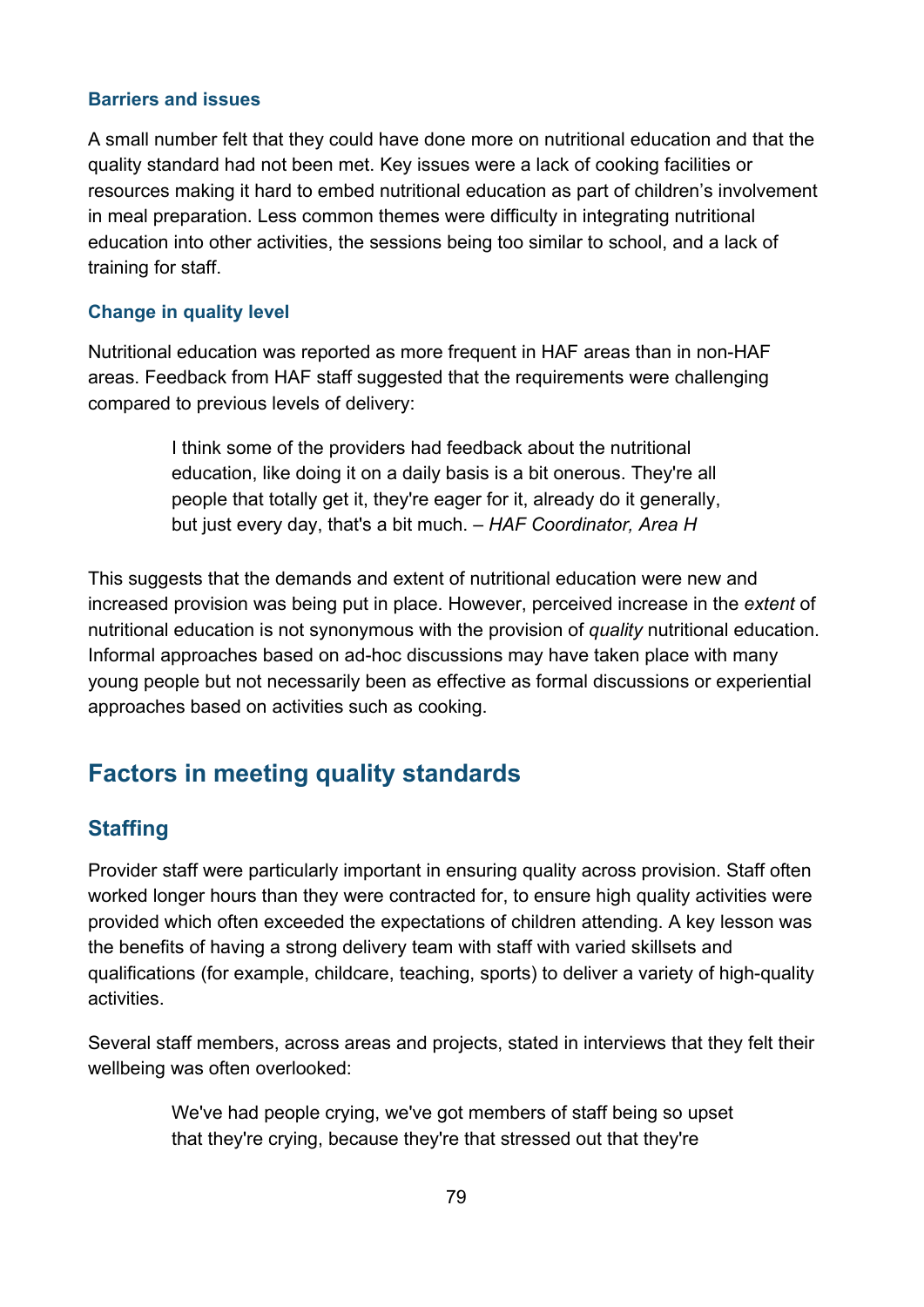crying. I don't think anybody should be put under that amount of stress […]. If any of this goes back and gets sorted out for next year, it will be brilliant. *– HAF Project Staff, Area G*

Children and parents were generally very appreciative of staff approaches and skillsets, with a minor theme being that there may not be enough staff in place at certain sites, albeit feedback suggested this had not led to any specific issues.

### **Flexibility**

Providers had to be flexible and adapt to children's needs and behaviours in the delivery of quality standards and hence 'play it by ear every single day and just see' (HAF Project Staff, Area K). Some coordinators and providers would have welcomed more flexibility in the format of sessions, saying they would make them shorter so children maintained focus. Others would have increased the variety of activities, for example increasing the number of day trips.

Another challenge requiring flexibility was the unpredictability of attendance: one provider gave the example of having 16 children one day and more than 100 children the next. This made it difficult to provide the correct amount of food, ensure sufficient suitable activities were in place, and avoid placing additional demands on staff.

### **Access to resources**

Access to a variety of resources was important in ensuring delivery of the quality standards and keeping young people positively engaged. Outdoor activities were seen as particularly beneficial, giving children a change of scenery and increased variety. This maintained engagement and involvement and was welcomed by the young people. Providers reported swapping resources with other groups to offer variety.

### **Case study 4: increase in quality and quantity of provision associated with HAF funding**

Some lead organisations provided holiday clubs in 2019 both in their HAF area and in other local authority areas (non-HAF areas). This case study focuses on one such organisation, where HAF funding increased the amount of money they gave to HAF area providers from around £150,000 to just over £500,000. As funding to the non-HAF area remained relatively static, this allowed senior staff to compare the effect of the funding across HAF and non-HAF provision $^{22}$  $^{22}$  $^{22}$ .

HAF funding was felt to have increased attendance in the HAF area in two ways. Firstly, the increased funding encouraged new providers to set-up and, to a lesser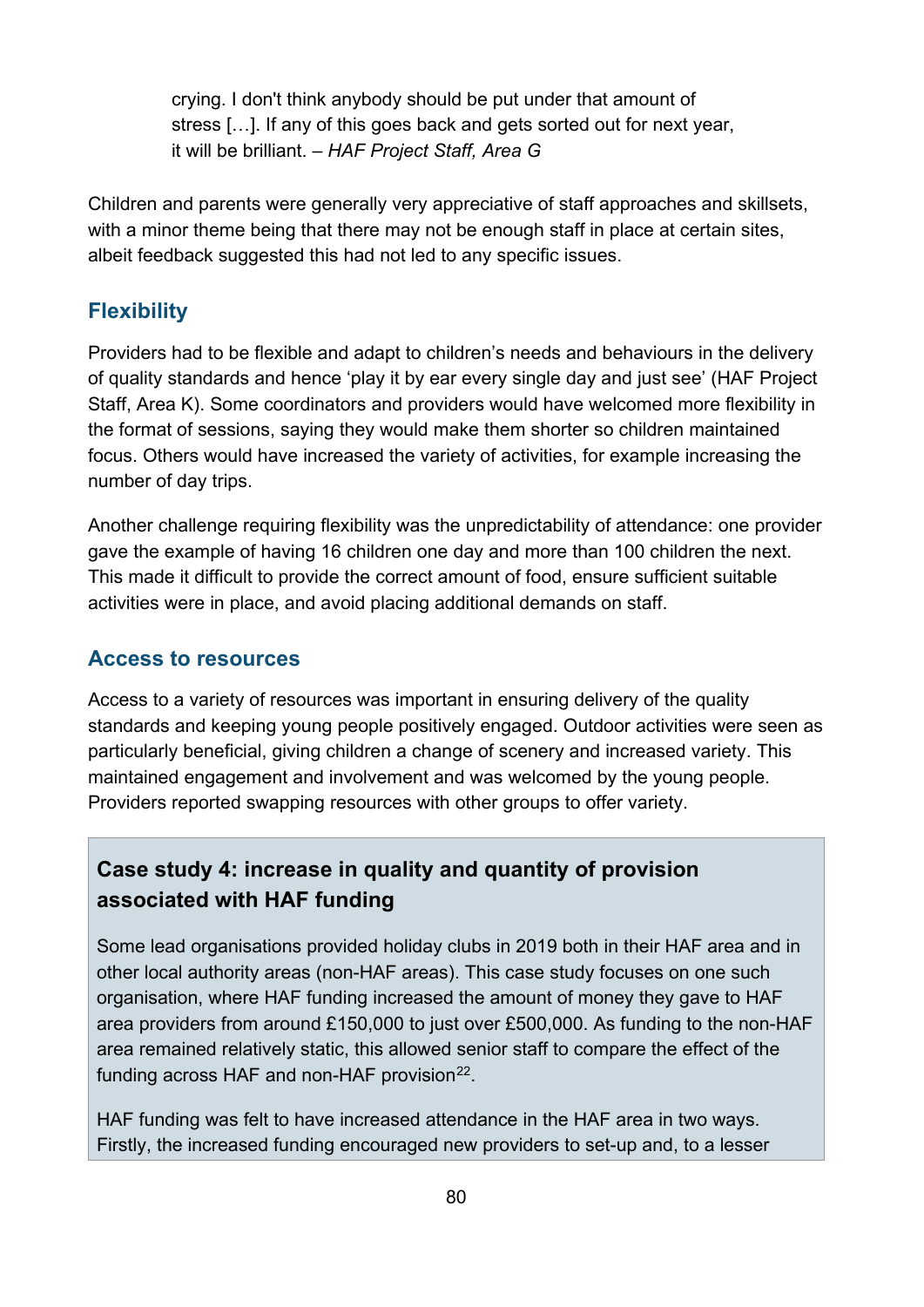extent, increased throughput among existing providers. Secondly, the extra support that could be put in place ensured that all providers in the HAF area met quality standards and other requirements, whereas one or two potential providers in the non-HAF area were not able to deliver as they struggled to meet quality standards (e.g. Child Protection requirements).

In addition to the direct funding, HAF funding enabled the lead organisation to employ an additional coordinator for approximately 3.5 days a week in the HAF area as opposed to the roughly 0.75 they were able to fund a different coordinator for in the non-HAF area. The increased coordinator time was used largely to:

- ensure training was in place and being taken up
- support providers (particularly new providers) and answer queries, particularly in the set-up phase
- map provision across the local area and link providers, community resources and quality standards suppliers
- promote activity and benefits continuously to a broad range of stakeholders

The HAF funding was perceived to be particularly valuable in helping resource training and advice for continued improvement amongst providers, with staff feeling this led to improved delivery across quality standards, especially for enriching activities. HAF projects were felt to have a more diverse enriching activity offering (for example, artsbased provision also providing non-arts activities).

An important contributing factor to success in the HAF areas was undertaking initial mapping of provision. This helped link providers to organisations which could provide supplementary activities, thereby reducing pressure on staff to develop their own offerings in thematic areas where they may have felt less skilled<sup>23</sup>. Mapping also helped staff link to local businesses to provide small-scale, additional funding, money or expertise (e.g. one business donating reusable water bottles to help meet food requirements).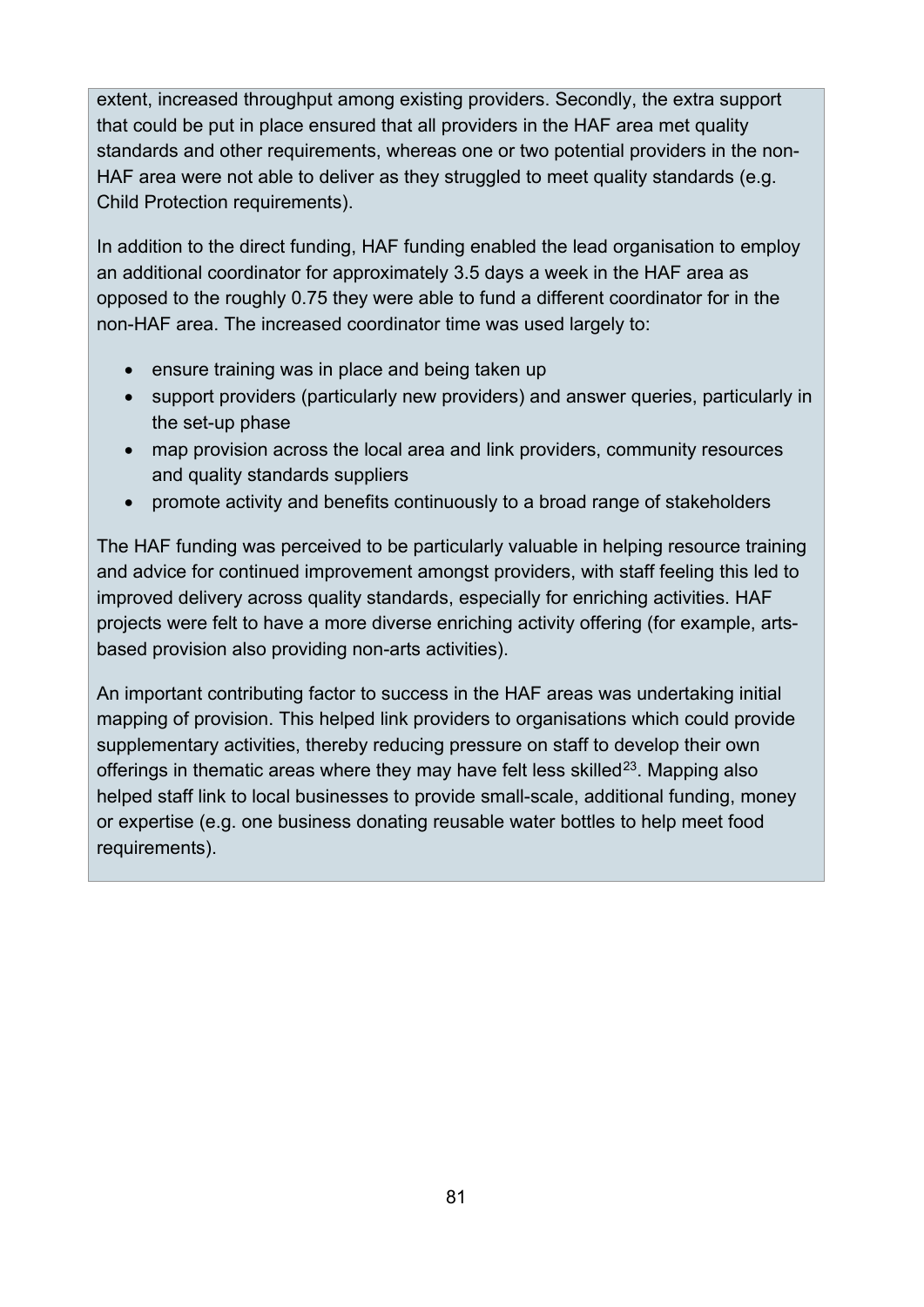# **Outcomes**

### **Key findings**

- Young people very much enjoyed attending HAF provision, with high proportions of both primary (82%) and secondary (79%) questionnaire respondents stating that they enjoyed the clubs 'a lot'
- Young people and parents claimed a range of benefits for young people as a result of taking part, including increased knowledge and skills, socialisation and wellbeing
- Parents felt that the quality of provision, and the structure it provided for their children's day to have contributed to children achieving positive outcomes. Parents who attended HAF provision reported that the clubs enabled them to spend more time with their children and socialise with other local parents
- Some parents stated that they were able to access other support services offered by the HAF providers such as help with housing or accessing Universal Credit
- Coordinators and providers felt that one of the key outcomes was being able to equip parents with knowledge and skills which may lead to behaviour change, for example around eating habits
- Staff reported benefitting from increased skills through training, which they reported led to greater confidence and increased aspirations
- Key outcomes reported by providers included being part of a network and building relationships with other similar organisations in their area
- Coordinators noted that considerable support was provided for some, generally new, providers in addition to training on quality standards. This depended on need and included legal advice and developing organisational procedures

# **Young people**

### **Knowledge and skills**

Many young people felt that attending the clubs improved their knowledge and skills. Around three-quarters agreed 'a lot' (72% of primary and 75% of secondary ages) that they had tried new activities, with slightly smaller proportions stating that they had been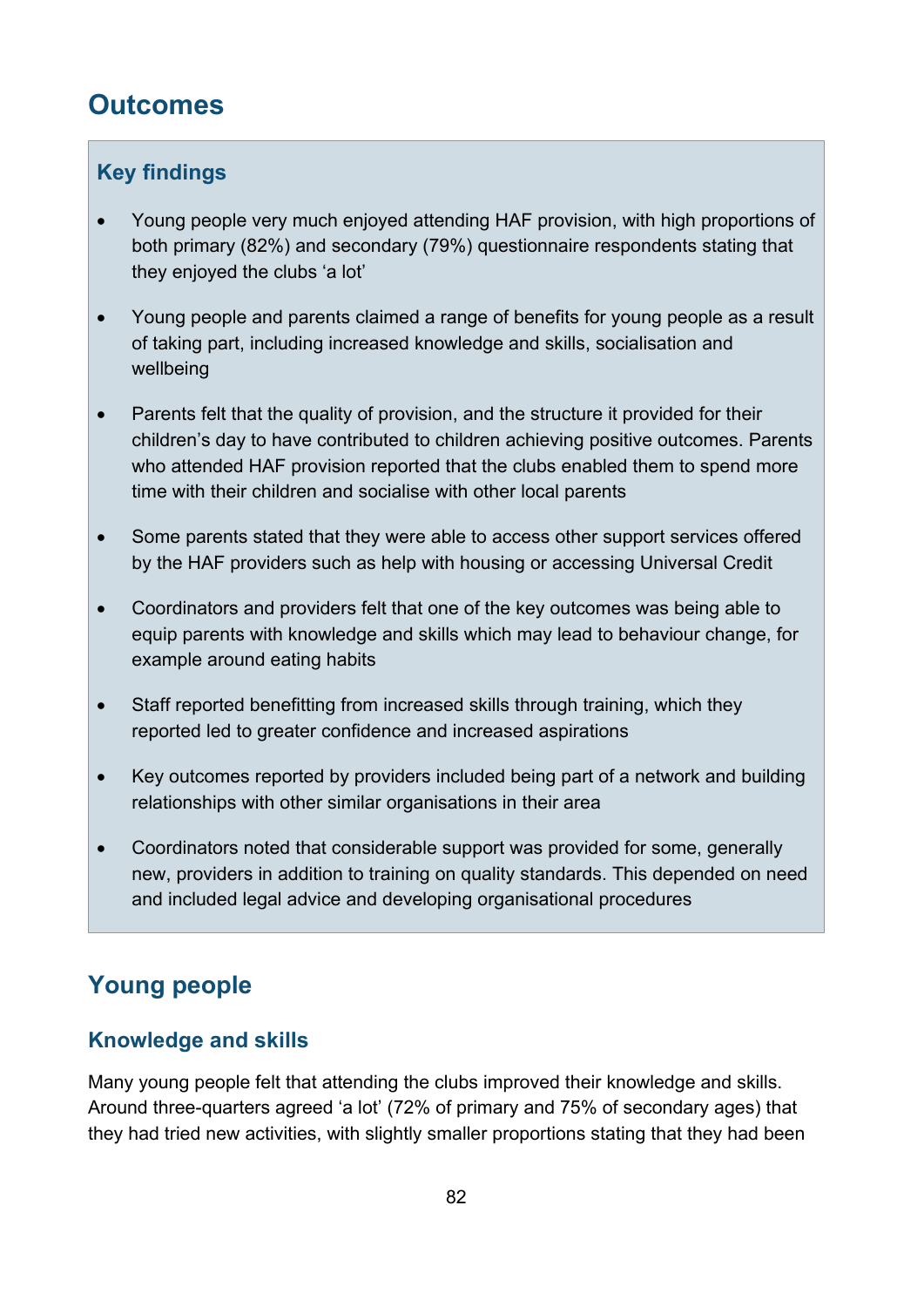taught something non-food related (66% and 59%). Interviewees reported a range of skills and knowledge they developed, including those related to quality standards such as how to play certain sports, nutrition, and additional enriching areas such as geology and arts and crafts (for example, 'making slime').

### **Socialisation**

Large proportions of both primary (66%) and secondary (59%) questionnaire respondents agreed 'a lot' that the club had helped them 'make new friends'. Examples of increased socialisation were also noted by parents:

> With my son, he's quite shy […] he's not a laddy lad [sic]. He doesn't like going into situations where there are older boys or there are older males; he just finds it really difficult. We went to the park last week and he'd made a new friend within five minutes of being in the park and that's never happened before so that's definite off the back of him doing this. *–Parent/carer, Area E*

### **Wellbeing**

One theme was parents feeling that taking part in the holiday club affected their children's wellbeing positively. This was backed up by feedback from children, with many reporting that taking part made them feel happy and positive.

### **Structured environment**

Parents felt these outcomes were enabled by the quality of delivery and the environment. This was compared to what would have happened if there had not been a club, with young people being somewhere safe and having outdoor space to play and exercise, rather than spending time in front of the TV or computer, as well as trying new things:

> They're out of trouble. They're not at home on the computer. They're out. My little lad […], he's running around somewhere. He would literally sit on the computer and the whole of these holidays he has been here running, jumping. Everything that he can do is here. They're so inviting. That's why we come back. *– Parent, Area C*

There was a suggestion that outcomes could be facilitated by the nature of provision, with the holiday club providing a structure similar to that provided by schools:

> The main thing that I've noticed that my son is bringing back from this completely is he is from a chaotic home… He needs structure so he knows that coming in the morning, it's like keeping the school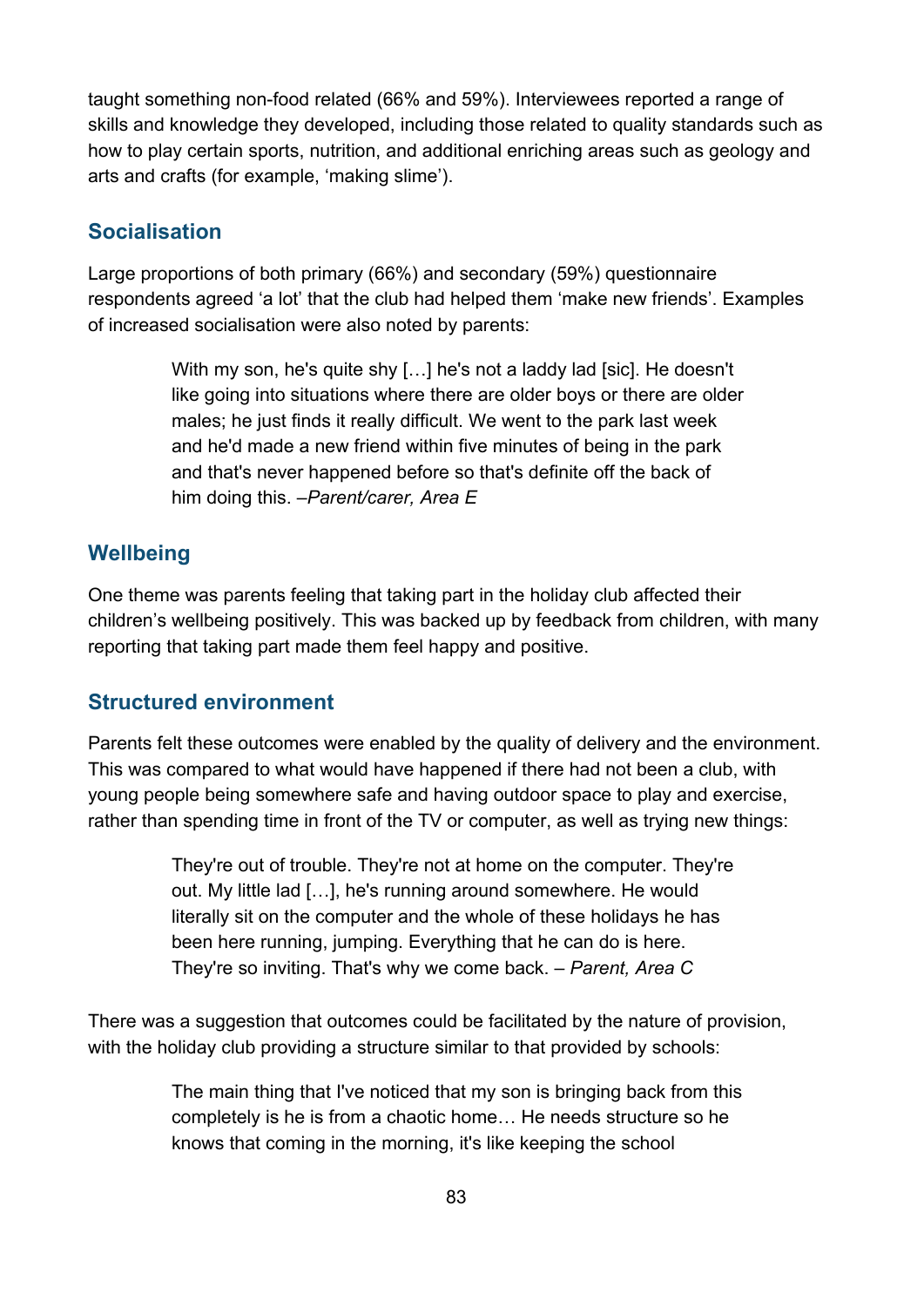structure going, but he's still having fun… I think, if he didn't have that this summer holidays [club] I would have had a completely different little boy so I want to thank you. – *Parent, Area E*

### **Enjoyment**

A strong theme in interviews with coordinators and providers was that enjoyment was an important secondary outcome achieved by projects, being linked to repeated attendance and potentially to other outcomes. In total, 82% of primary school and 79% of secondary school aged children said they enjoyed the club 'a lot'. Virtually all those who did not enjoy it 'a lot' enjoyed it 'a little' (17% and 18%), with very few not enjoying it very much (1% and 3%) and less than 1% not enjoying it at all. Young people who were interviewed provided a range of different reasons for enjoying the clubs, including the 'fun activities', that it enabled them to socialise, and that it increased their confidence.

When asked whether they had any ideas to improve the club, most children stated that nothing needed to change and that club is 'great' as it is. Parents reflected that 'everything they've done with them has been great' and that 'they've nailed it really'. One young person taking part in a participatory evaluation exercise realised they enjoyed it after being made to attend:

**How do you feel?**

Source: Participatory tool

Text: 'Thankful because I was forced to come here and I didn't know I liked it so much'

### **Families**

#### **Parents/carers attending**

Parents/carers noted being able to spend time with their children at clubs as an important outcome. HAF coordinators and providers believed that parents/carers were often not able to find time to spend with their children. This time was beneficial for families and allowed them to experience things they might not have been able to afford otherwise: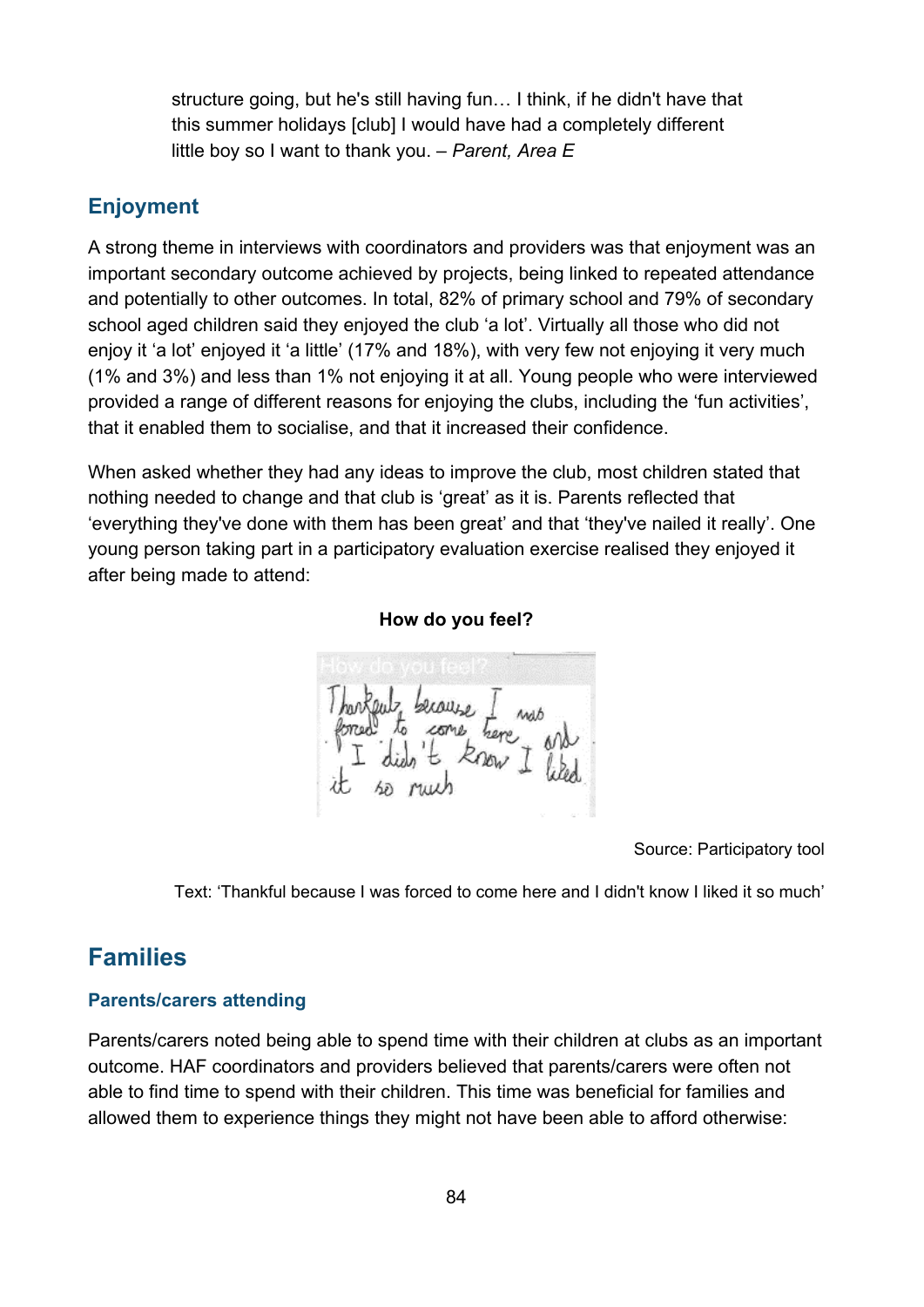A lot of parents have said to me [that] holidays can be so long, and they don't have the money to do something every single day. Whereas something like this, they said it's been such a help. I think it's just helped them, and it's nice for them to spend time with their kids, not just watching TV. Like actually making things, because they said like it's expensive if you go to like Hobbycraft and get all the crafts stuff yourself. – *HAF Provider, Area I*

Another theme from across the interviews was families increasing social networks and making new friends. This was felt to be most common in clubs where parents/carers were expected to stay with their child throughout the day. This benefit was also mentioned by parents who were more isolated in their daily lives, or did not have much time to socialise, particularly with the burden of managing work and childcare. Parents/carers mentioned the benefits of 'a bit of adult connection' (Area I) and enjoying meeting new people.

#### **All parents/carers**

The main benefit to families mentioned in interviews was the access to wider support and services (for example on mental health and finances) that clubs provided either directly or through referrals. One coordinator in Area A noted an increase in parents/carers talking about financial difficulties and looking to access support, particularly around Universal Credit:

> [Parents/carers] can drop their children off for the holiday activities and food, and make sure the kids are getting a good lunch and are getting some fun activities, but it's also while they're there that they can access support around Universal Credit, support around council tax benefits, support around housing options […]. So actually, having these projects embedded within those environments or linked into those environments is important. *– HAF Coordinator, Area B*

One club sought to have lunchtime sessions with parents, where support and guidance would be provided on different topics, including on finances:

> [They have been] helping people with money and things like that. Money is one thing we're really strict with…That lady was talking about budgets and stuff…Yes, she gave out a little booklet, didn't she, and it had all information on it. *– Parent/carer Interview, Area I*

Providers gave recipe cards or 'weekend bags' for parents/carers that contained food and advice on how to cook it, to encourage positive behaviour. Providers also felt that by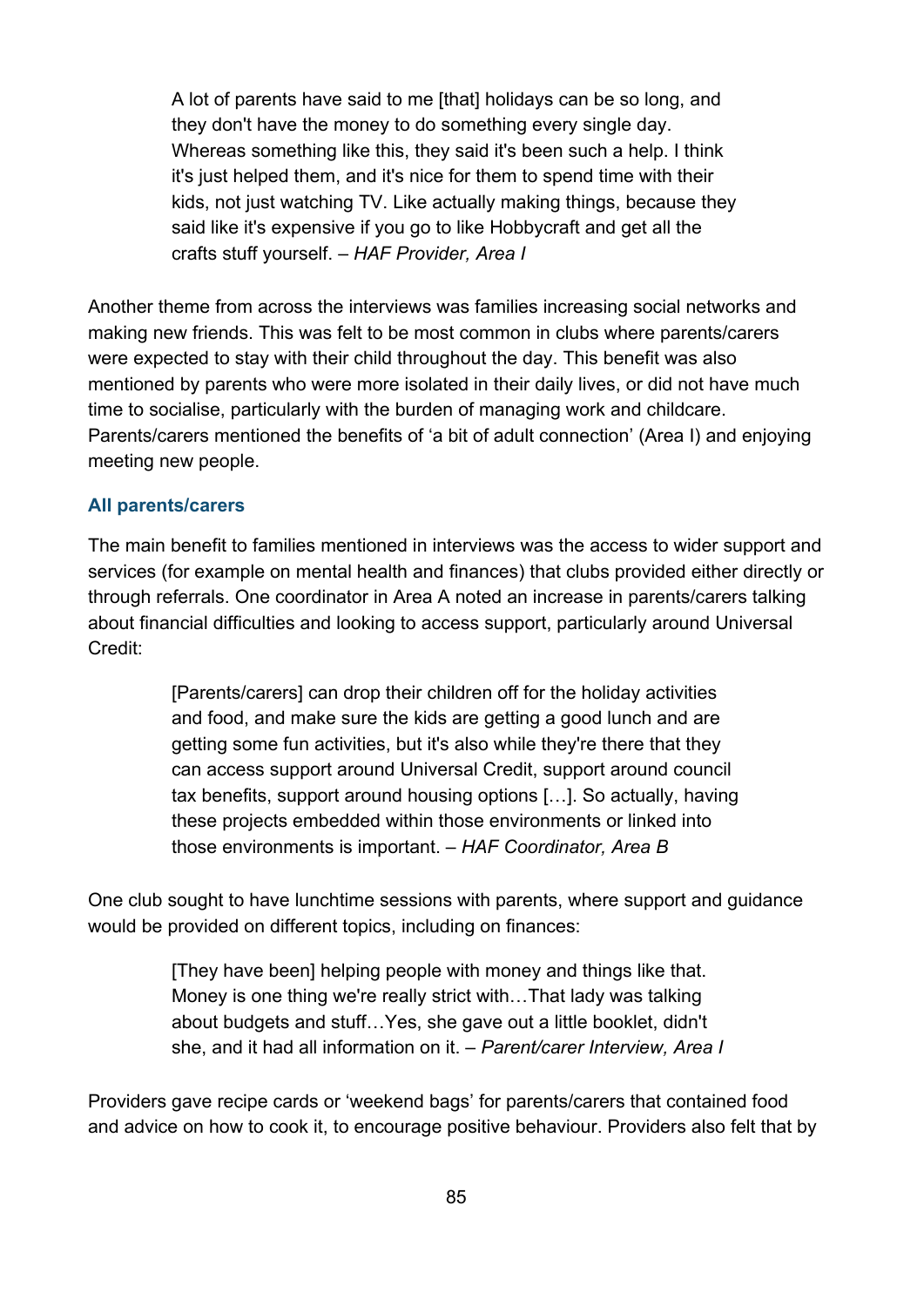changing the behaviour or attitudes of young people they could act as positive examples for other family members.

Interviewees suggested that clubs reduced stress among parents, largely by reducing the costs of looking after children or the need for childcare provision:

> I'd say it's taken a lot of pressure off in terms of the long summer stretching ahead and having a lot of resources to plan out and what activities and not necessarily having a wide network myself [...]. It's helped me plan out the summer, it's helped [my son] to meet up with other friends from his social group – Parent/Carer, Area E

For parents with mental health issues or having a difficult time, holiday clubs could help ease the pressure. Parents referred to being able to get 'respite' (Area E) and having 'one less stress' (Area I), with clubs particularly welcomed where home life was chaotic or families were busy. This was also valued by parents/carers of children with SEND.

As the provision was often free, parents on low incomes reported being able to save money by sending their children to the clubs compared to if they had attended a more expensive provision. One said that the 'financial saving is massive' (Area H), another:

> I'm not being rude but [I have] six weeks on a very small wage. These guys have been life savers. – *Parent/Carer, Area H*

# **Organisations**

### **Impact of HAF funding**

The HAF post provider survey asked providers about the impact of HAF provision on training to staff, organisational policies/procedures, and links with other agencies.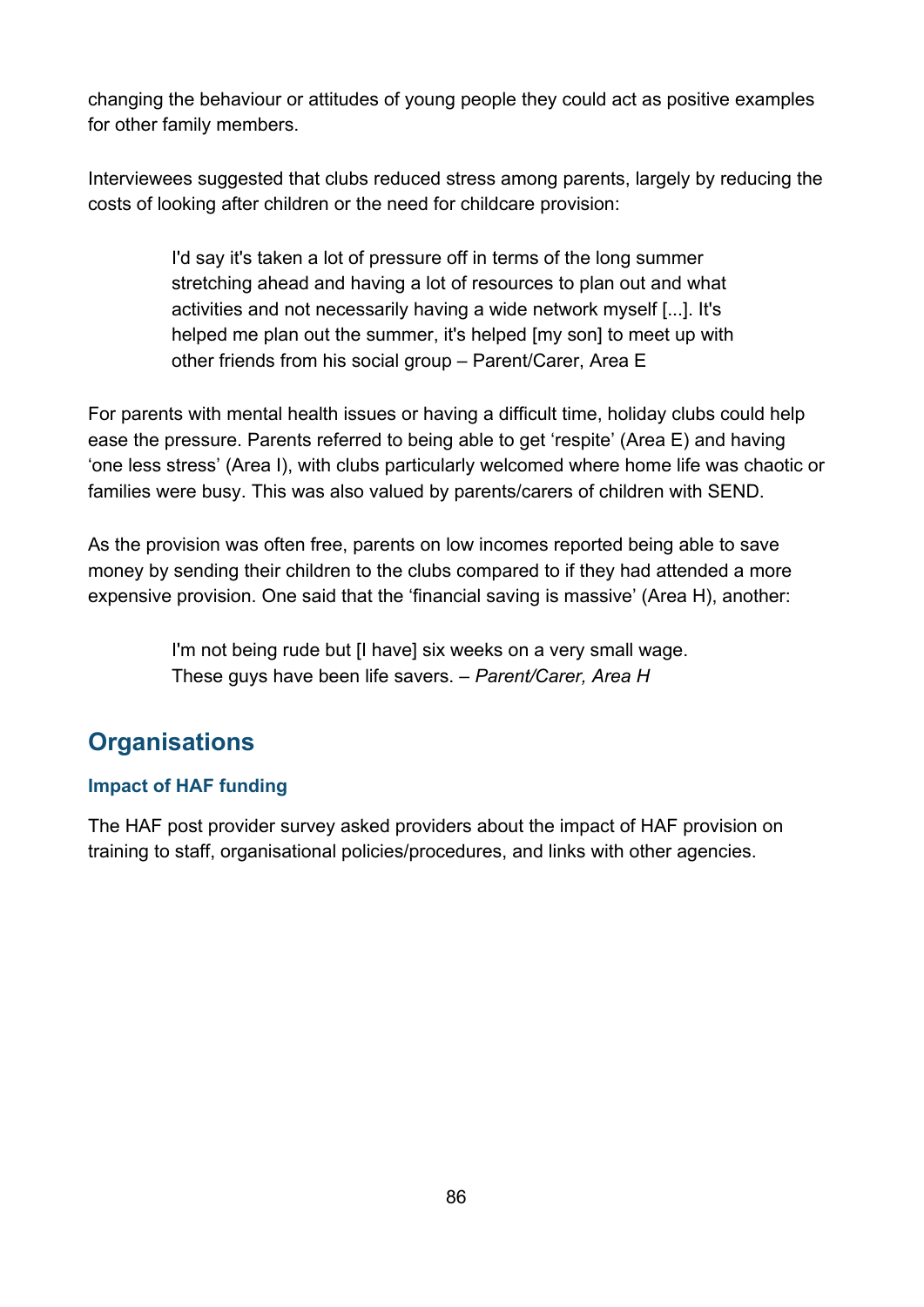**Table 19: Impact of HAF provision on training, policies, and agency links** 

|                                       | Large Positive<br>Impact | Positive Impact | No Impact | Negative<br><b>Impact</b> | Negative<br>Impact<br>Large | Know<br><b>N/N</b><br>Don' |
|---------------------------------------|--------------------------|-----------------|-----------|---------------------------|-----------------------------|----------------------------|
| Training provided to<br>staff         | 19%                      | 27%             | 36%       | 0%                        | $1\%$                       | 17%                        |
| Organisational<br>policies/procedures | 17%                      | 19%             | 49%       | 1%                        | $1\%$                       | 15%                        |
| Links with other<br>agencies          | 14%                      | 53%             | 23%       | $0\%$                     | 0%                          | 9%                         |

Source: HAF post provider survey

Base: Training provided to staff (198), Organisational policies/procedures (200), Links with other agencies (201)

Most providers felt that HAF had a positive impact on provision, with 45% mentioning a large positive or positive impact on training, 36% on organisational policies and procedures and 68% for links with other agencies. Most of the remainder felt it had no impact (either positive or negative), it was not applicable or they did not know.

Interviewees reported seeing improvements in delivery due to upskilling staff and hiring new staff. New clubs felt support and training would build staff knowledge and confidence and lead to a 'step up' in staffing (HAF Coordinator, Area B). The increased confidence among staff was felt to have increased aspirations to do more in the future. Positive engagement with parents/carers was reported as one route to increase staff capacity:

> We've got some parents coming back and actually volunteering, rather than not just coming to attend but coming to volunteer on days that they're not attending. *– HAF Coordinator, Area I*

Links to other agencies were important where networks did not exist and there was little coordination on the ground, with HAF contributing towards establishing links: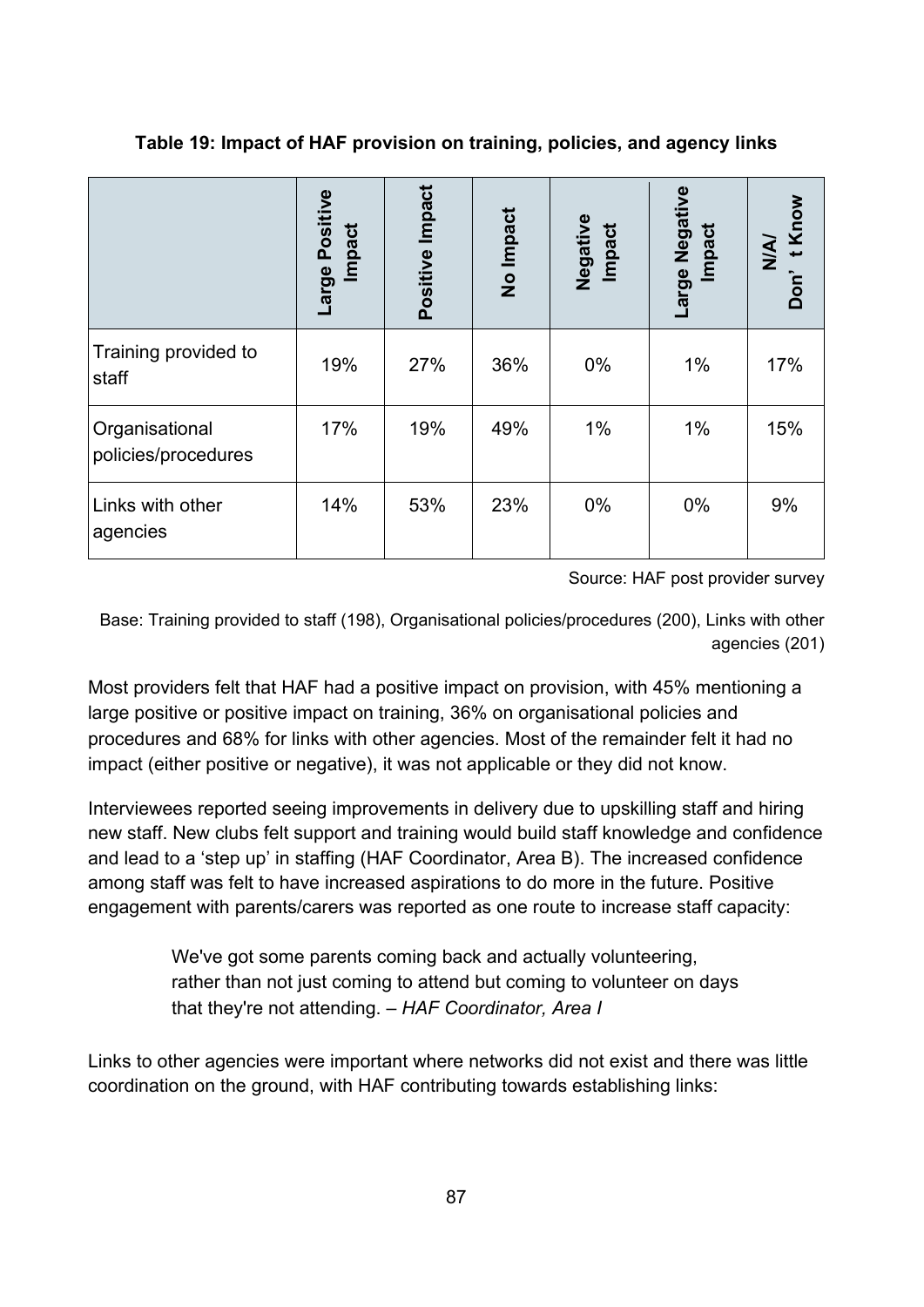I think the fact that we've got this group now of 80 to 100 organisations and a bit of a wider network who want to do something about it… I think that's quite strong having that network there and I think some of the momentum it's built and giving people a foundation to do something else is definitely a strong legacy*. – HAF Coordinator, Area J*

Across many areas, the introduction of HAF helped to raise awareness within LAs of the importance of summer holiday club provision and its potential impact. In one area provision had been very low before HAF, with the programme being seen to provide:

> A real kick-start to the whole discussion around holiday activities, awareness of what it involves, impact, potential impact on children and families and it increased awareness of the different organisations in the area that support children and families that could potentially be involved in any future delivery. *– HAF Project Staff, Area A*

Coordinators hoped HAF would place providers in a better position in future to apply for similar initiatives and access funding. HAF was seen to have given providers a track record of delivery, experience applying for funding, and developing processes and protocols.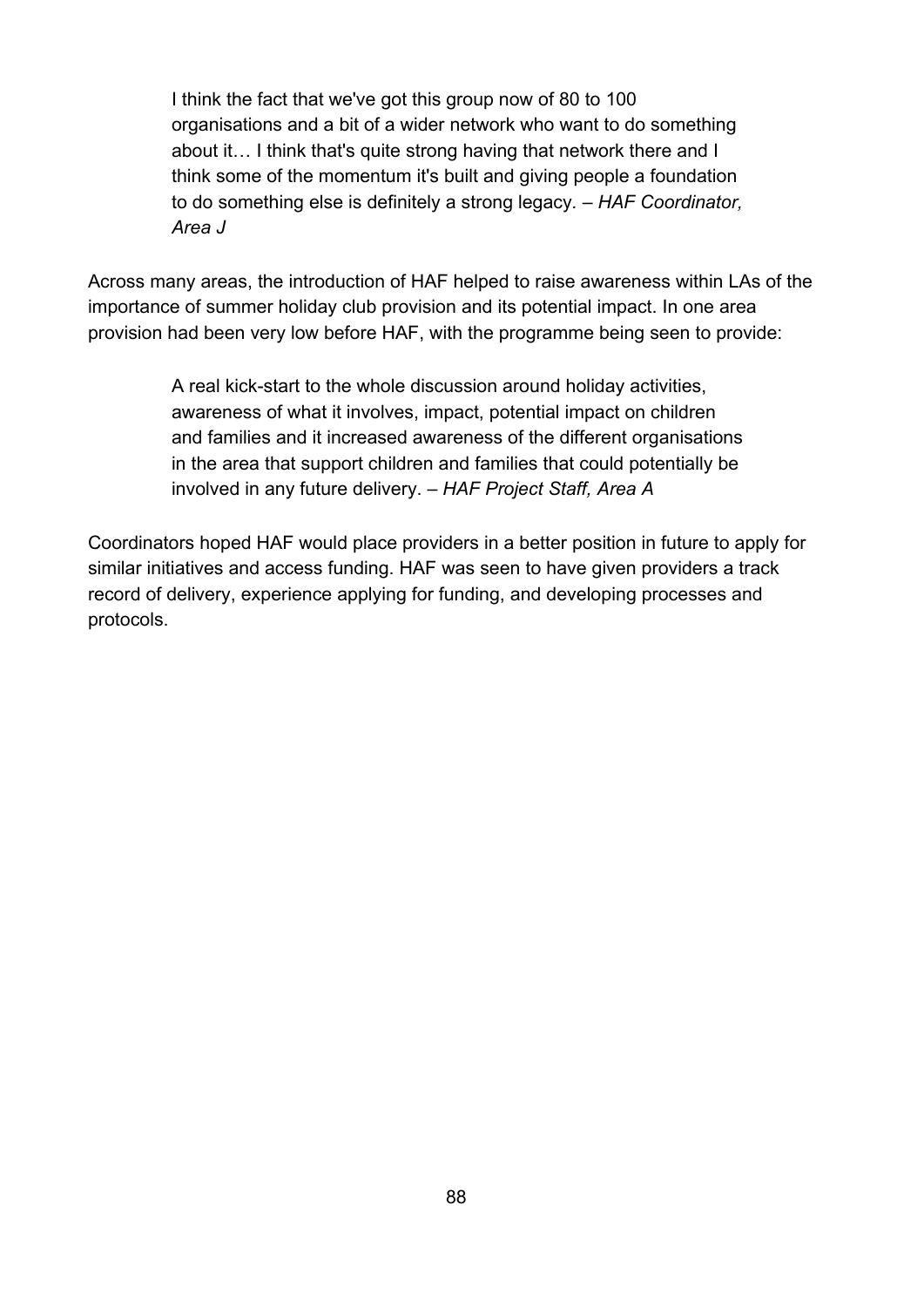# **Sustainability**

### **Key findings**

- Virtually all providers said they were either definitely (64%) or likely (23%) to run a club in 2020
- The main challenge to ongoing sustainability was the perceived lack of large-scale funding availability, with this being seen to have implications at a local level
- VCSO coordinators considered themselves able to continue provision at some level should funding become limited. The same was not true of schools, suggesting reduced long-term sustainability in areas relying on school-led coordination and provision
- Most areas engaged possible additional funders during HAF provision, mainly through providing evidence of need and/or HAF impact. This tended to be relatively small-scale and rely on end-of-programme events, with few areas systematically engaging possible funders throughout delivery
- While there were examples of good practice in terms of sustainability of provision (notably one area embedding a specific role), most areas did not have immediate plans in this area

# **Initial plans for sustainability and legacy**

### **Accessing funding**

Virtually all coordinators considered sustaining provision at HAF levels to be a major challenge. This was due to a 'real climate of uncertainty at the moment' (HAF Coordinator, Area B) around future funding from central government and the perception that accessing large-scale funding from other sources would be difficult:

> I guess it would just be a waste of time this year, if there wasn't anything else [funding] in place. Then you bring that down to an individual level of kids' lives and the impact on their future, it's a massive thing. – *HAF coordinator, Area J*

However, coordinators felt that it would be possible to build on HAF and deliver above previous levels, for example by accessing LA funding. One area had clear plans to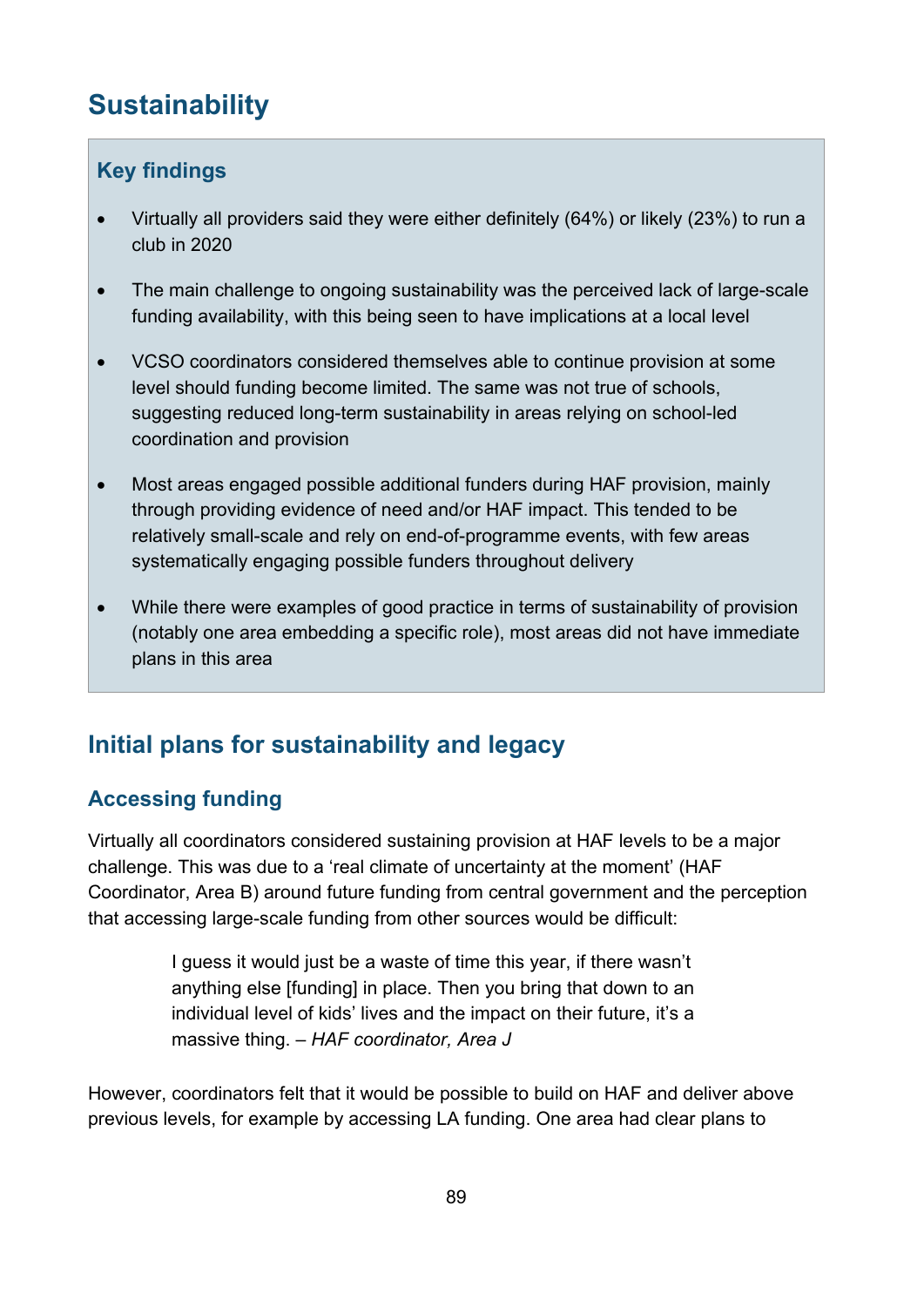discuss this with the LA through the coordination team's existing connections. Another area was also optimistic:

> I think a legacy created will be a larger scheme than would otherwise have been delivered in [our area] next year, regardless of whether we get DfE money or not. I would certainly expect that to be the case. – *HAF Coordinator, Area F*

Other coordinators either felt that significant funding was not available or that the work required to access it was not possible within HAF timescales, particularly if they would not be continuing in similar roles after summer 2019. As a result, they focused on identifying smaller pots of funding and sign-posting providers to funding opportunities.

### **Generating evidence for funders**

Coordinators offered to support providers by giving evidence of programme success to funders. They were positive about the opportunities to build on the programme by engaging funders more widely, including 'other people coming to talk to us' about rolling out the programme (Area I) and other plans to develop provision:

> It's now becoming embedded in across the local authority so…the next step, really, is to have all the directors come together to discuss learning from the summer and how we can take it forward across the local authority…I think it's quite been quite eye-opening for them in lots of ways so I think it will take time to drill down to all the different pieces of learning for them and who then takes what forward. – *HAF Coordinator, Area A*

One important source of information for funding applications was the results of initial scoping and mapping of local provision, with staff having found this useful in making a case that provision was required. Another area was using evidence from their local evaluations to show that holiday club provision worked. Different channels were planned for disseminating this evidence:

- large-scale events, such as learning events, celebrations or mini conferences, designed to involve a mix of providers, staff, participants and potential funders
- written reports, with many areas having commissioned their own internal evaluation to provide area-specific feedback
- ad-hoc information, e.g. up meetings, e-mail communication, or networking

While a wide range of approaches were suggested across areas, coordinators had not typically engaged potential funders systematically.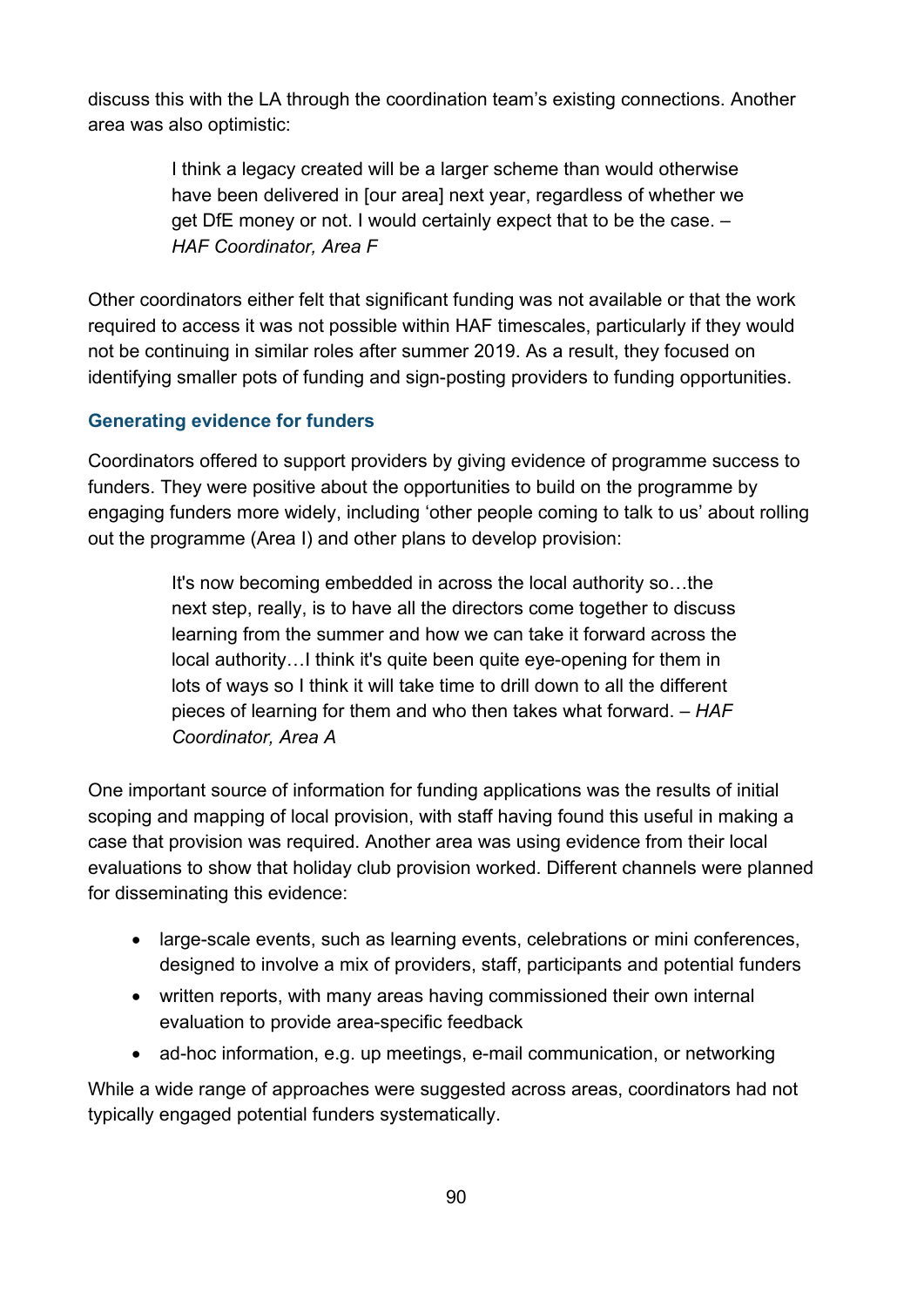#### **Future provision and sustainability**

Almost two-thirds of providers (64%) said they were definitely likely to run a club in 2020, with 23% feeling likely to do so. There was no difference according to whether clubs were new or not. Most providers were positive about continuing as they felt their club was a success, basing this primarily on the number of young people attending and enjoying taking part. A number said they ran clubs regularly and saw no reason to stop.

Just under half of those who said they would probably continue in 2020 mentioned funding as a potential factor in whether this would happen. Coordinators felt the perceived success of HAF would contribute towards establishing sustainability:

> If the funding goes beyond year one, then name recognition and the fact that it's a successful brand being delivered again will boost its awareness across the city, and hopefully the people who will access it. *– HAF Coordinator, Area K*

A small proportion (12%) said they did not know if they would be running anything similar in 2020. Finally, only two providers said they would not run provision in 2020 due to difficulties with venue location and because no children turned up for their club in 2019.

Coordinators felt that the success of the programme was likely to encourage others to get involved in the future. However, in the absence of large-scale funding some felt that provision was more likely to continue through VCSOs, as they were used to developing and delivering services with minimal funding, than for school-based provision:

> I think the challenge will be with the schools. I think the voluntary sector will be sustainable, because I think they're flexible, they will make it work and, because it's helped raise their standards, given them training, they're a bit more savvy about finding funding and resources for it. Gut feeling is, I don't think schools will be as sustainable, because it would mean more effort into doing some of the fundraising. – *HAF Coordinator, Area J*

### **Specific sustainability plans**

All areas outlined plans for sustainability in their applications. Some saw HAF's legacy as better links to funding, sustainable outcomes for participants and improved staff capacity:

> With or without it [DfE funding], we will make sure that a... programme continues and it will be stronger for having had the holiday activity and supervision this year, because the third sector organisations will be in a better place. They'll have been upskilled and their capacity increased, they'll have had their awareness of food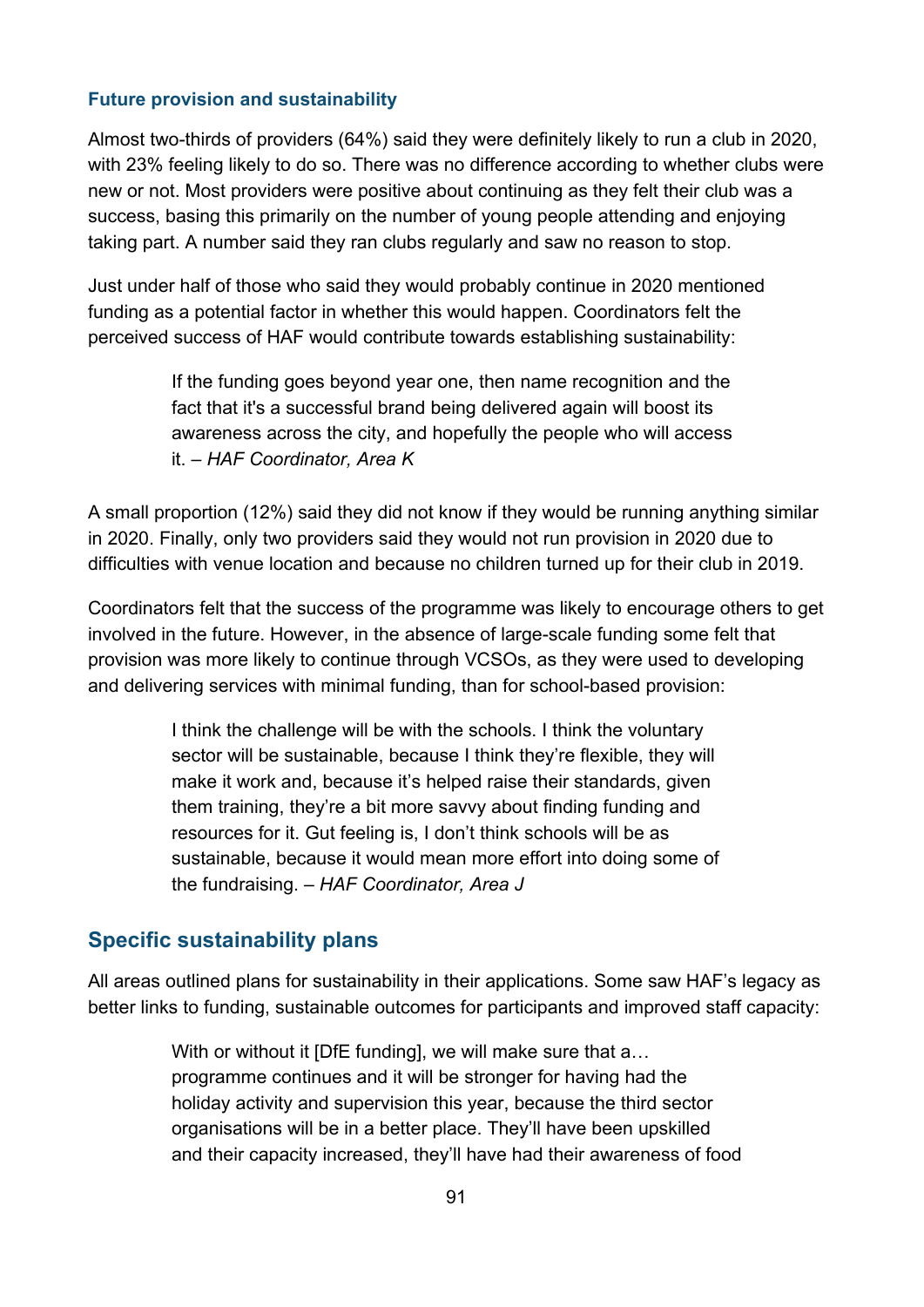hygiene and safety, they'll have had their awareness around nutrition, they'll have had their awareness around activities. – *HAF Coordinator, Area B*

Some coordinators assumed that staff would be upskilled and this would be sustainable, with minimal or no additional support required. However, support plans had been considered to varying degrees in other areas. Area D had plans to develop a webpage with resources and training materials for HAF providers and a quality mark so that providers who met quality standards would be quality approved for three years. Other areas planned to provide resources, as in Area B where funding had already been accessed in relation to family engagement.

A theme was that coordinators saw upskilling as particularly important for volunteers, especially new volunteers who were parents/carers of attendees. One said that in previous clubs they had deliberately identified parents/carers to target as potential volunteers and get involved in longer-term work. This model was seen as successful and worth replicating through HAF.

Others saw a longer-term legacy in signposting parents/carers to local support, for example by basing provision around local service hubs, or establishing networking links across organisations. Some coordinators felt that networks could be sustained fairly easily but others felt that the short length of funding acted against sustaining networks, or that networks needed to be embedded in a wider plan:

> [Developing networks is] proving more difficult than imagined and people [are] wanting to engage in district networking less, especially considering it's only a few weeks for some of them. There is no longer-term agenda that they can mobilise around. Working in partnership is very time consuming if you're not going to be securing something longer-term. – *HAF Coordinator, Area G*

Some providers stated that they did not have any plans for sustainability as there was no guarantee of future funding..

Finally, there was one example where sustainability was already embedded in plans for the area, through a specific job role.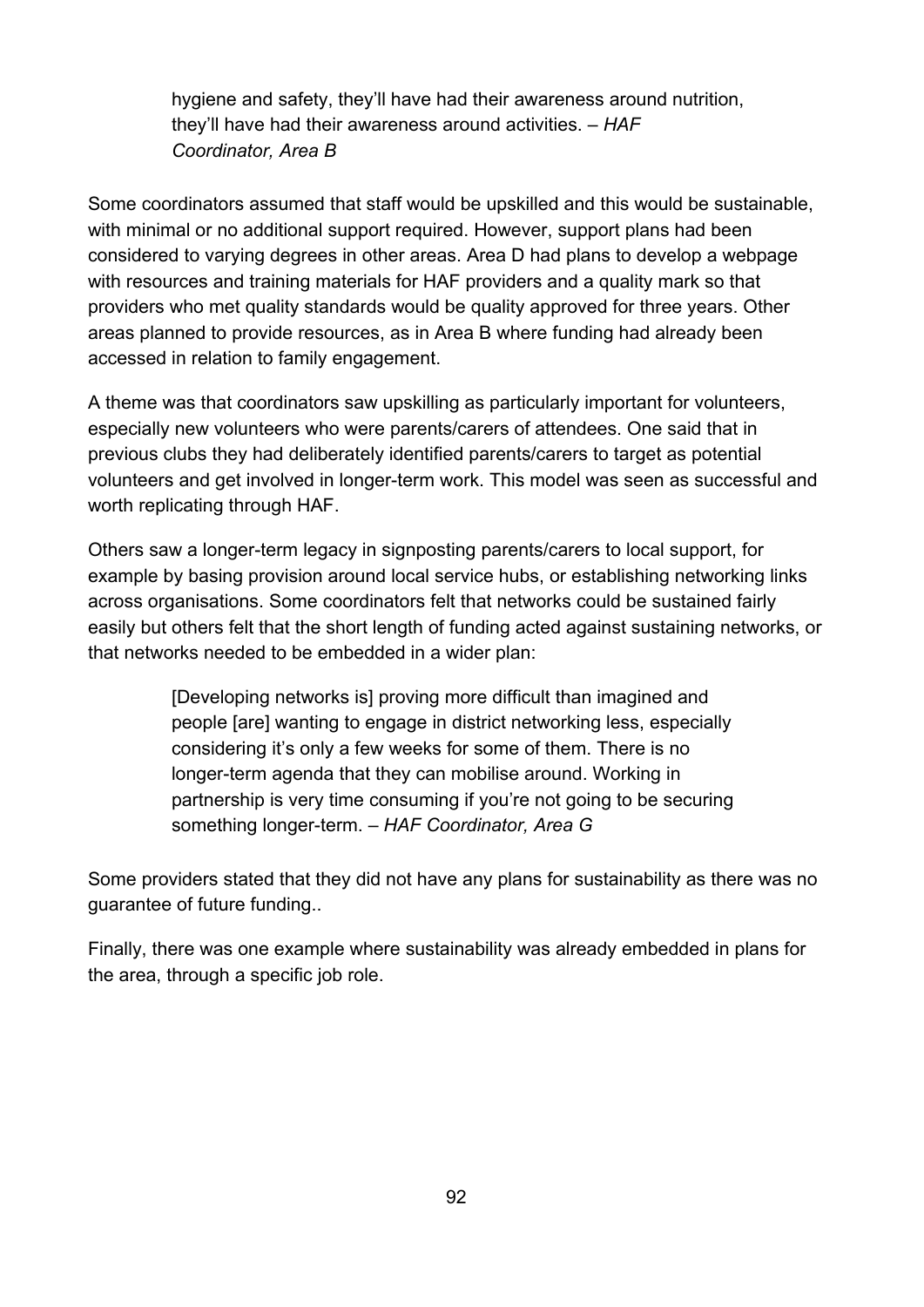### **Case study 5: embedding sustainability**

Area A funded a part-time Innovation and Sustainability lead responsible for sustainability planning from the outset of the programme. This role was situated within the local council and was originally intended to be short-term but was extended to the end of the year as the council recognised the importance of the role.

Key tasks for this post included pursuing strategic relationships, linking with local businesses to sponsor clubs or provide free/reduced cost food, and sharing learning tools and templates. A crucial element was seen as developing and running sustainability sessions at the end of the holiday period, bringing together providers and partners to assess learnings and develop concrete sustainability plans for providers.

While this role was seen as a vital way to maximise sustainability, it was recognised that it still largely depended upon finance. There were promising signs, with some LA grants being changed to enable providers to apply for funding for future periods, and the hope that a ten-year plan could be developed which would allow for clearer financial planning. Despite this, it was still going to be difficult for providers to finance clubs:

> It's really disheartening actually. Thinking about it when I said that I just was just thinking [that] going forward it's going be really difficult, isn't it? – *HAF Coordinator, Area A*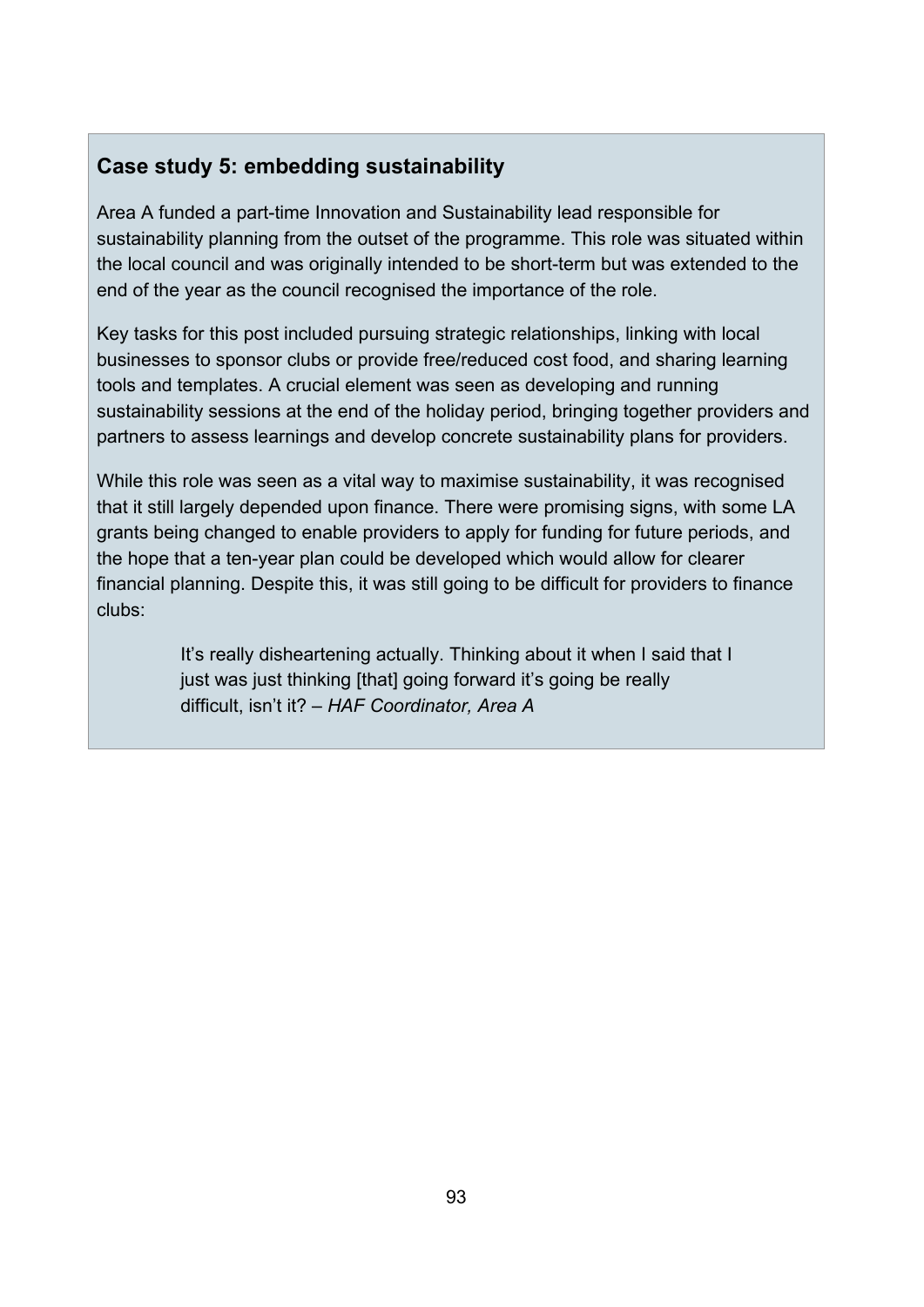# **Conclusions and recommendations**

### **Conclusions**

Data shows around 50,000 young people were recorded as attending HAF provision during Summer 2019, with linked National Pupil Database data having 41% as eligible for Free School Meals. Over three-quarters (84%) of all 2019 providers met the 4:4:4 aspiration. Around two-thirds (63%) of providers felt that the programme had a large positive impact on attendance, with most of the remainder (24%) feeling it had a general positive impact.

### **Overall model and coordination**

### **Model summary**

Overall findings suggest that HAF is most likely to have an impact on quantity of provision in areas where there is a lack of existing provision. In these areas, coordinators play a bigger role in helping to set-up and establish new provision. Where provision is lacking, a range of types of provider should be engaged by the coordination team. Particularly important is establishing relationships with schools to allow identification of FSM-eligible pupils.

Coordinators reported feeling positive about the HAF approach and model, and that it made a difference in the delivery of the programme in their area. This links with evidence from providers that they were happy with the support provided as well as the jointworking practices established to facilitate delivery.

Several coordinators questioned the use of FSM eligibility as a proxy for disadvantage, due to the difficulty in identifying eligible children and the stigma attached to FSM eligibility. Identifying relevant young people worked well where schools took the lead role, while it was more difficult where coordinator teams did not have relationships with schools, agreements fell through and timeframes were constricted.

Using VCSOs was common across areas, allowing providers to build on existing expertise engaging young people in an informal setting. VCSO provision was also felt to be more sustainable, particularly in comparison with new school-based provision. However, school facilities were advantageous, especially where staff were able to cook healthy meals. Where links with schools helped identify FSM-eligible young people this was also welcomed.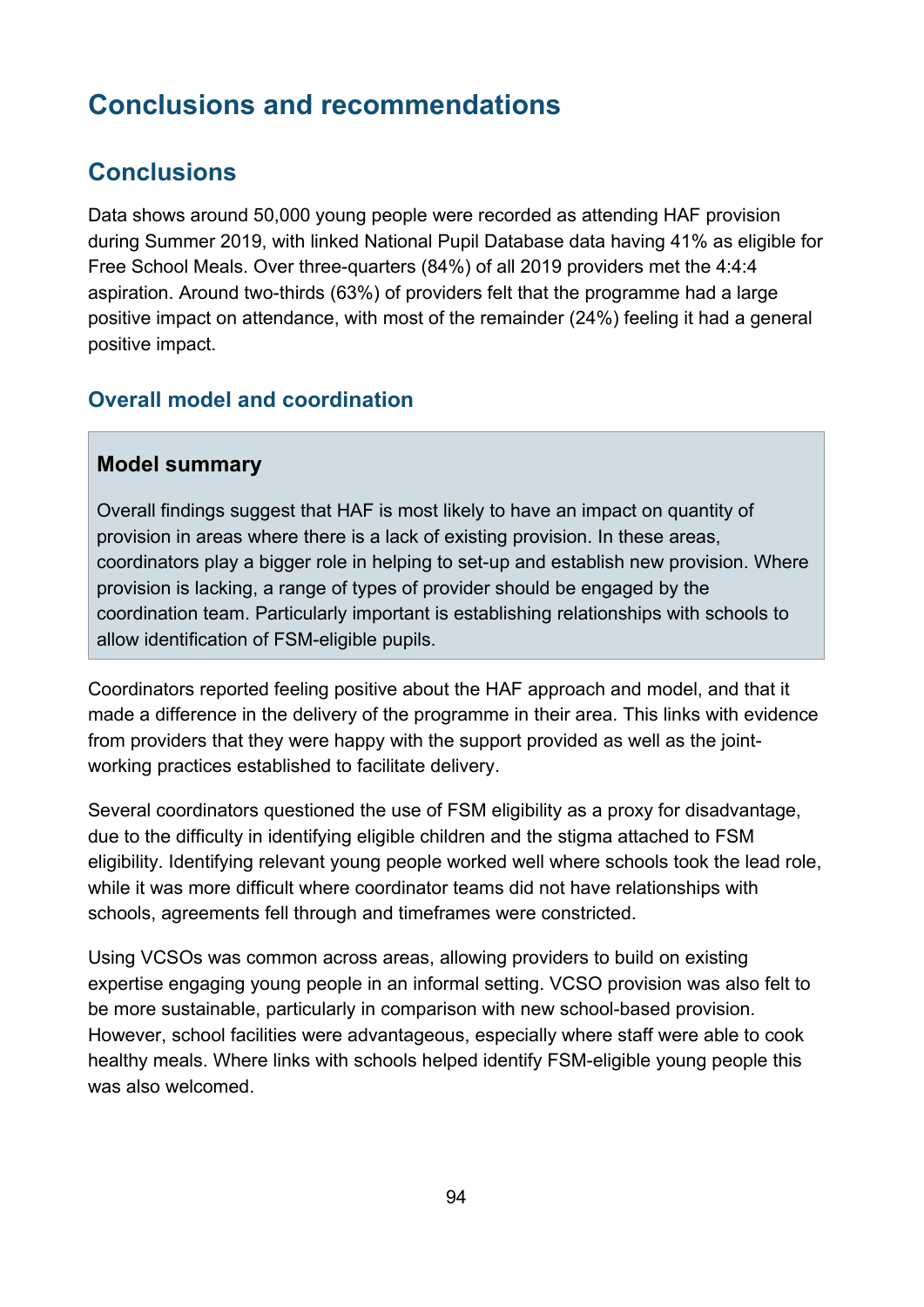- NPD data showed most areas with between 34% and 44% of those attending being eligible for Free School Meals. Actual FSM prevalence in these areas varied from around a tenth to just under a third of primary and secondary attendees.
- The two areas with the highest proportion of eligible FSM participants were not among those local authorities with the highest levels of FSM eligible young people. Both had targeted this group to a greater extent than other areas.
- Just over half (56%) were from a white ethnic background. Nearly a quarter (23%) were classified as SEND, 5% were classified as Children in Need and 1% as Children Looked After.
- Of those eligible for FSM in 2019, 29% attended five to ten sessions and a further 27% attended more than 10 sessions. These proportions were the same for those eligible for FSM over the last six years. Just under a fifth (18%) attended for only one session

HAF aims to ensure that all FSM-eligible children in the delivery areas can access provision if they want to. Therefore, there are three possible approaches to geographical coverage for any future HAF delivery:

- a diffuse approach, where coordinators work across multiple LAs, similar to the 2018 HAF programme
- a mixed approach, where coordinators can also work in neighbouring LAs
- a concentrated approach, where coordinators work in one LA only, as in the 2019 HAF programme

### **Quantity of provision**

Data shows around 50,000 young people were recorded as attending HAF provision during Summer 2019, with linked National Pupil Database data having 41% as eligible for Free School Meals. This data showed all areas had higher proportions of those eligible attending their provision than were found in their local authority.

Two areas had particularly high levels of FSM eligible young people attending (Area E at 76% and Area H at 61%) although neither were among the local authorities in the top quartile for eligibility across all of England. This was largely due to both these areas having a particular focus on this group above what was undertaken by other areas. Both achieved high proportions despite being different settings, one being a city/town and the other mainly rural. There was a theme in interviews that the considerable emphasis on engaging young people who were FSM eligible in these areas made project implementation difficult and may have affected overall numbers, as capacity demands could be met more easily and fully via a less focused approach.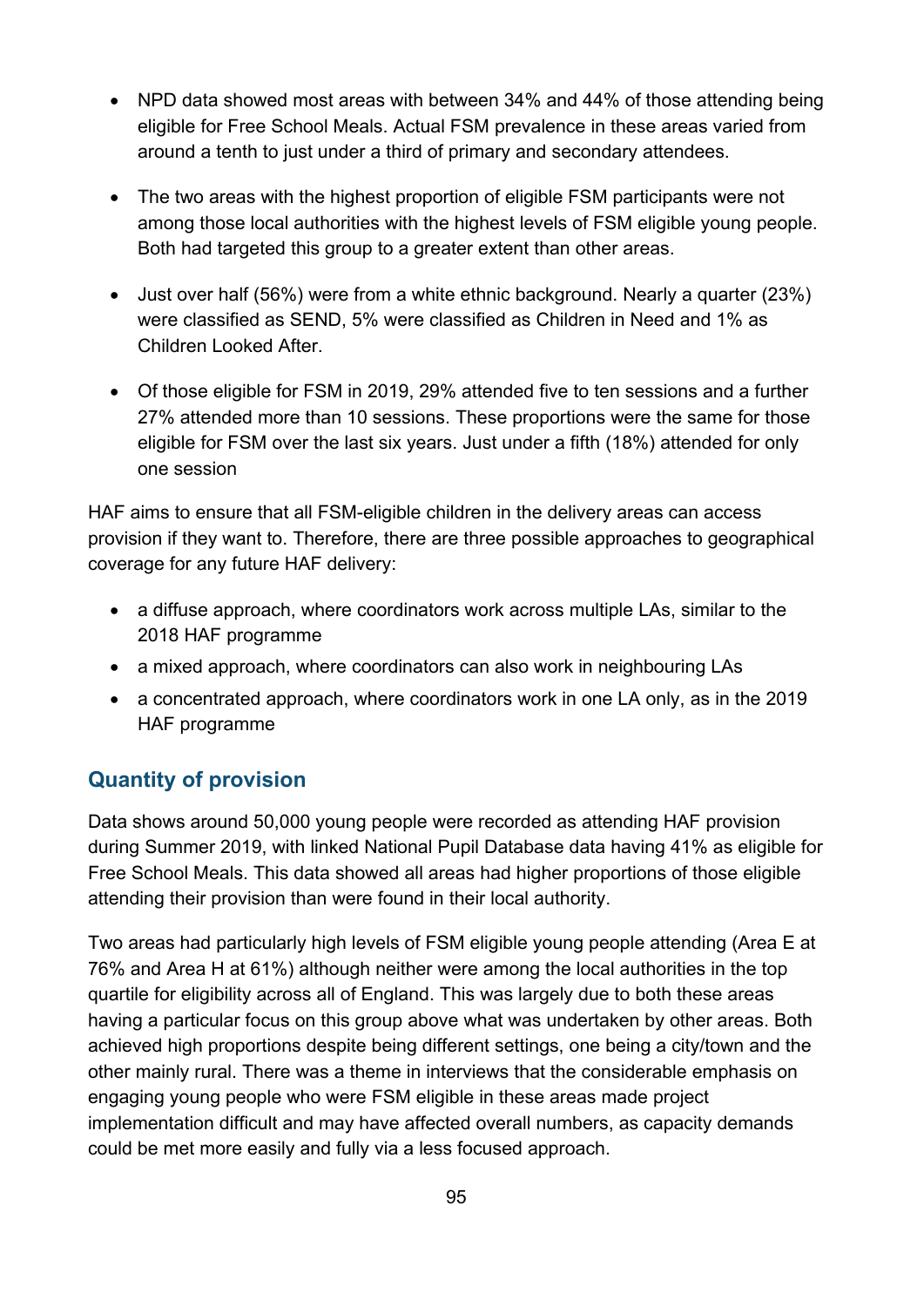Almost half (47%) of HAF providers were formed for Summer 2019, with around threequarters individually meeting the 4:4:4 aspiration. Around two-thirds (63%) of providers felt that the programme had a large positive impact on attendance, with most of the remainder (24%) feeling it had a general positive impact.

### **Quality of provision**

Providers reported they generally provided healthy meals and physical activities every day. Physical activities and nutritional education happened less frequently. Quality standards were met to a greater extent in 2019 than 2018 and more among HAF than non-HAF providers, particularly for healthy meals and nutritional education. Nutritional education worked best where it was part of existing activities and where an experiential learning approach was applied.

Training and support were provided by coordinators to providers as required. Considerable support was required for some providers, particularly new ones, so that they met legal obligations and had appropriate processes and protocols in place.

This evaluation was designed to assess whether quality standards were delivered and not to provide a rigorous measure of whether outcomes were achieved. Young people and families reported positive outcomes, with this positive self-reported data illustrating overall satisfaction and positive engagement rather than providing evidence that outcomes were necessarily achieved.

### **Sustainability**

The potential for long-term sustainability is mixed across areas, with the perceived lack of large-scale funding to replicate HAF being the major barrier. A small number of areas had concrete plans to engage funders, but this was by no means the case for all. Coordinators spoke positively of a wider legacy of the programme through relationship building and networking, upskilling staff, and involving parents and carers.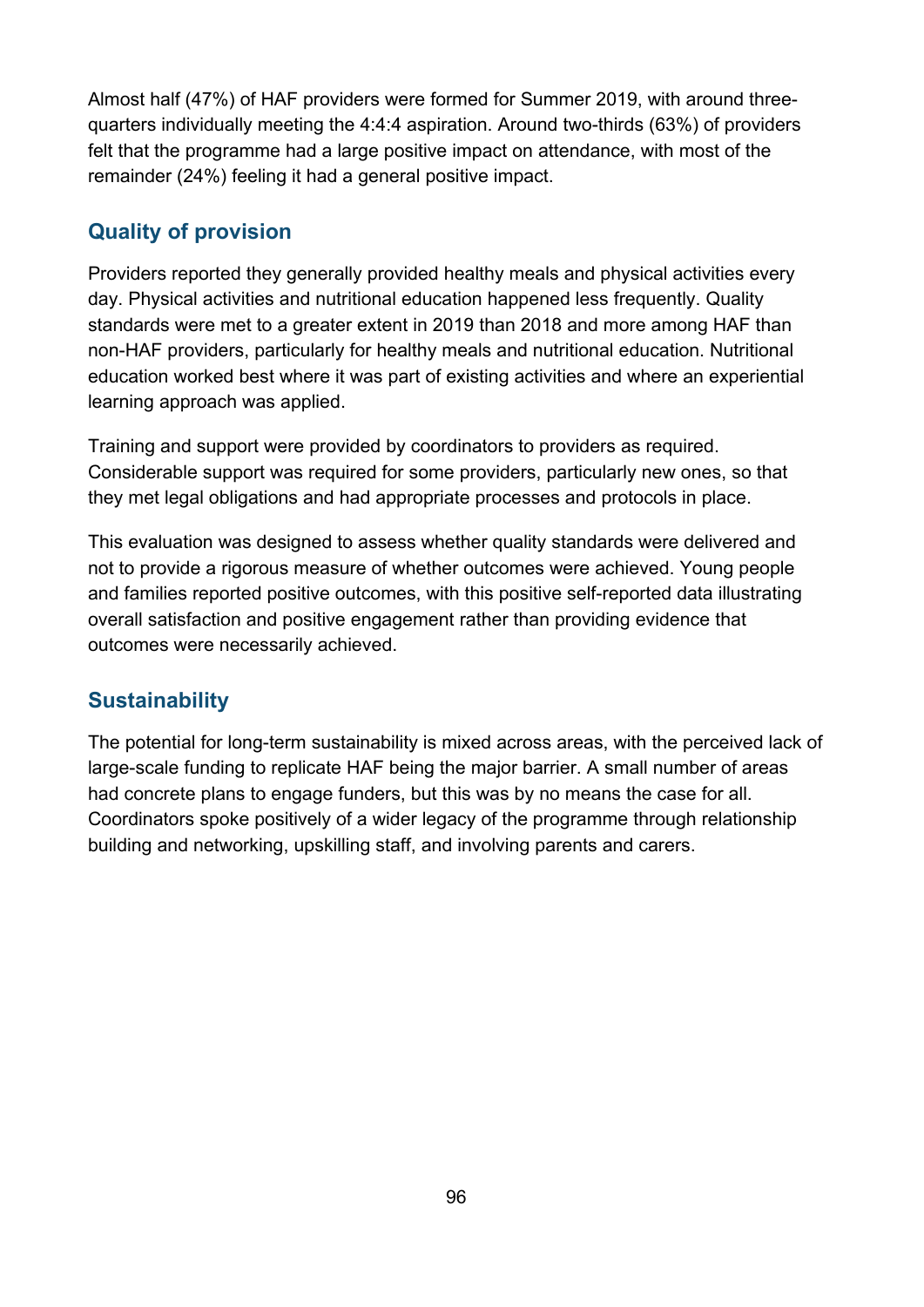### **Recommendations**

The following recommendations were developed on the basis of the 2019 HAF programme covered by this evaluation. Initial versions were provided to the Department for Education prior to the launch of the 2020 HAF programme and used to inform programme development at this stage.

### **Model**

• **recommendation 1**: provide clear guidance on the proportion of providers expected to individually meet 4:4:4 requirements

### **Application process and form**

- **recommendation 1**: provide clear guidance in tender documentation, to ensure that coordinators provide accurate and relevant information on cost and assumptions around attendance levels in their applications
- **recommendation 2:** ensure application forms are clear around requirements, for example the intersection across enriching activities and other activities
- **recommendation 3**: ensure clear expectations as to the numbers and proportion of young people attending (overall and at FSM level), taking into account local context and history of provision

### **Set-up stage**

- **recommendation 1**: allow sufficient lead-in time for preparatory work
- **recommendation 2:** provide support and advice centrally for coordinators

### **Implementation**

- **recommendation 1**: provide examples of best practice on experiential learning, and resources that can be used at home
- **recommendation 2**: provide a centrally produced set of documents (for example, FAQs) to clarify requirements for coordinators and providers
- **recommendation 3:** ensure support and information sharing on establishing new clubs, in particular relating to process, protocols and legal obligations
- **recommendation 4**: encourage clubs to allow parents and carers to attend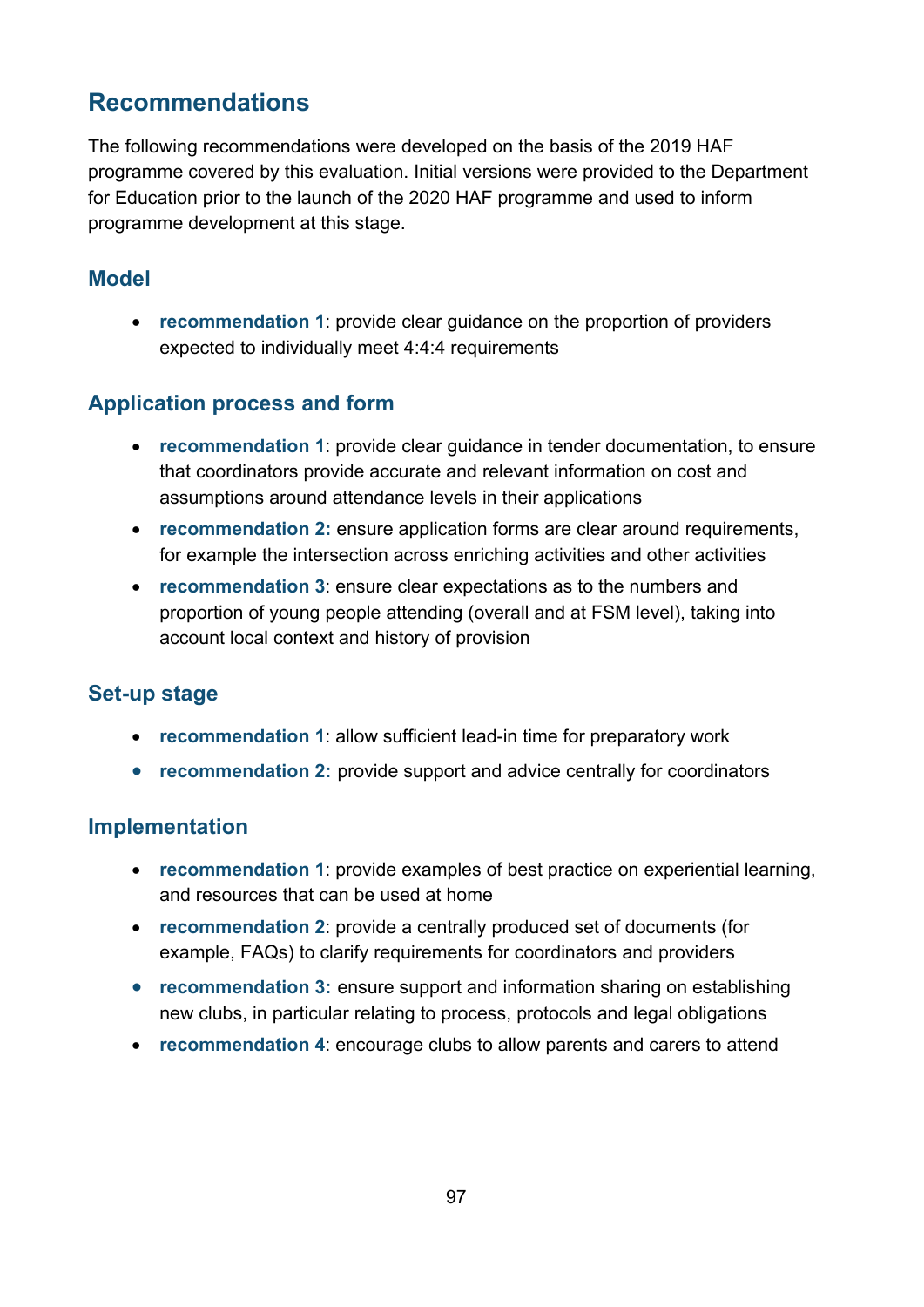### **Monitoring, evaluation and learning**

- **recommendation 1**: investigate the possibility of developing and testing standardised electronic approaches (e.g. apps) for the collection of MI
- **recommendation 2**: use learning from the family food education sessions to understand how a range of families can be engaged positively
- **recommendation 3**: include cross-organisational learning opportunities throughout the programme

### **Sustainability**

<span id="page-97-1"></span><span id="page-97-0"></span>• **recommendation 1**: successful applicants should have a clear plan for sustainability, which can be monitored on a long-term basis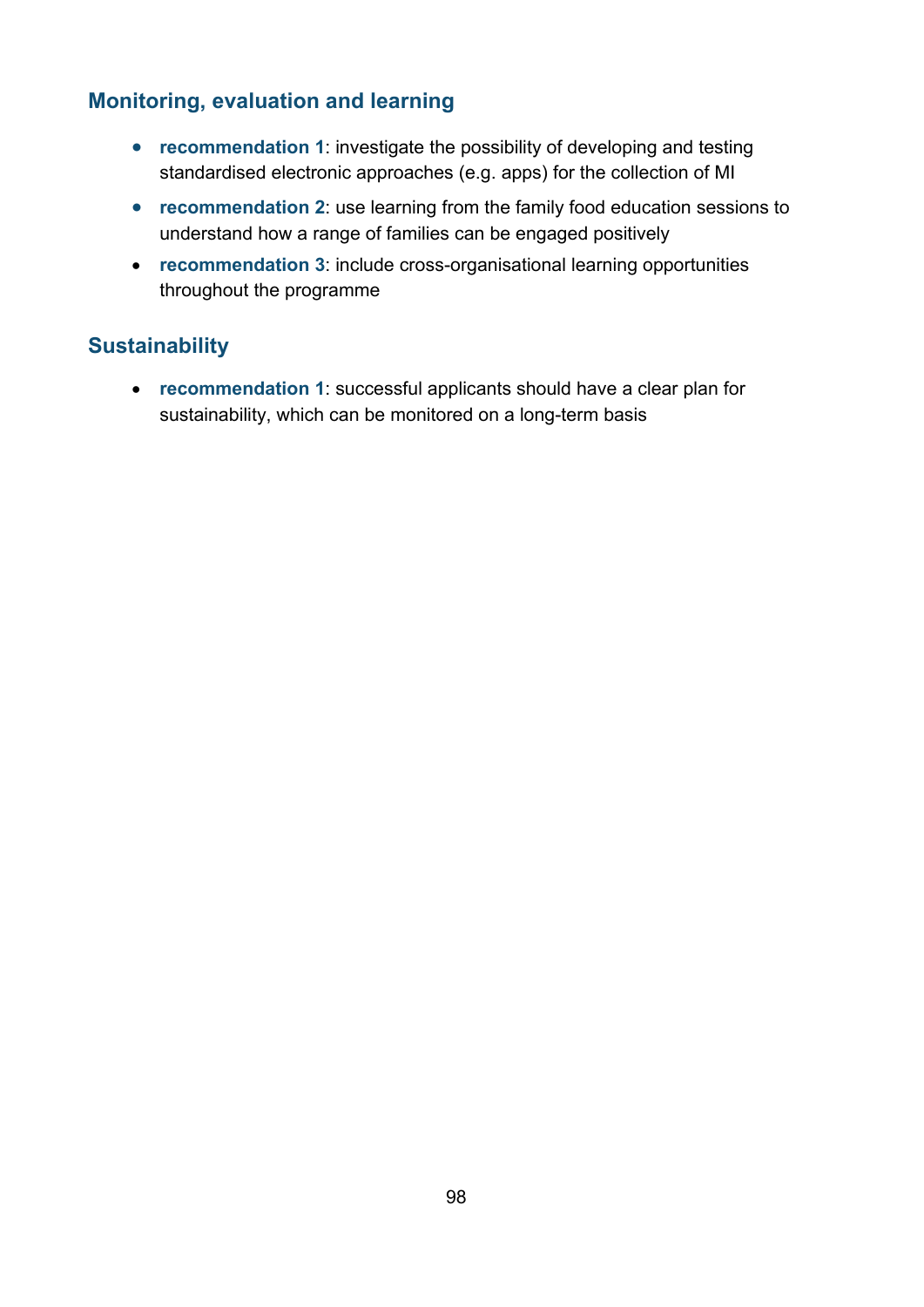# **Appendix 1: Evaluation methodology**

data

## **HAF Logic model: process evaluation elements**

| Inputs                                                                                                                                                                                                                                                                                                                                                                                                                                                                                                                                                                                                                                                                                         | <b>Activities</b>                                                                                                                                                                                                                                                                                                                                                                                                                                                                                                                                                      | Outputs                                                                                                                                                                                                                                                                                                                                                                                                                                                                                                                                                                                    | Intermediate<br>outcomes                                                                                                                                                                                                                                                                                                                                                                                                                                                                            | Outcomes                                                                                                                                                                                                                                                                                                                                                                 | Impacts                                                                                                                                                                                                                                                                                                                                                |
|------------------------------------------------------------------------------------------------------------------------------------------------------------------------------------------------------------------------------------------------------------------------------------------------------------------------------------------------------------------------------------------------------------------------------------------------------------------------------------------------------------------------------------------------------------------------------------------------------------------------------------------------------------------------------------------------|------------------------------------------------------------------------------------------------------------------------------------------------------------------------------------------------------------------------------------------------------------------------------------------------------------------------------------------------------------------------------------------------------------------------------------------------------------------------------------------------------------------------------------------------------------------------|--------------------------------------------------------------------------------------------------------------------------------------------------------------------------------------------------------------------------------------------------------------------------------------------------------------------------------------------------------------------------------------------------------------------------------------------------------------------------------------------------------------------------------------------------------------------------------------------|-----------------------------------------------------------------------------------------------------------------------------------------------------------------------------------------------------------------------------------------------------------------------------------------------------------------------------------------------------------------------------------------------------------------------------------------------------------------------------------------------------|--------------------------------------------------------------------------------------------------------------------------------------------------------------------------------------------------------------------------------------------------------------------------------------------------------------------------------------------------------------------------|--------------------------------------------------------------------------------------------------------------------------------------------------------------------------------------------------------------------------------------------------------------------------------------------------------------------------------------------------------|
| Setting/venues<br>Co-ordinator role (tasks, local<br>area plan, leadership, co-<br>ordination, guidance etc)<br>Provider role (tasks, leadership,<br>co-ordination, guidance etc)<br>Delivery model (days/hours,<br>spread, core/local flexibility,<br>targeting)<br>Finance model (inc additional<br>funding, free vs cost, food<br>provision,)<br>Staff (type, experience, whether<br>shared across site, use of<br>external suppliers)<br>Internal and external<br>partnership arrangements (joint<br>working, arranging referrals,<br>signposting, protocols/practices)<br>Planning (time allocated, staff/<br>parental involvement, risk<br>management, likely throughput<br>projections) | <b>PREPARATION</b><br>Staff training (e.g. food,<br>safeguarding, behaviour,<br>wellbeing, cultural/diversity,<br>food preparation)<br>Referral process (orgs involved,<br>approach, time/resources,<br>processes/protocols, whether<br>info on particular cases shared)<br>Marketing (mode, target<br>audience, message/language,<br>prog title, use of staff/parents/<br>cyp, inclusivity, time required,<br>avoiding stigma)<br>Policies and procedures<br>(safeguarding, health & safety,<br>insurance, accessibility &<br>inclusiveness. Of sted<br>requirements) | <b>ATTENDANCE</b><br>Children, parents, staff (inc. ratio<br>to cyp), over/under-subscription<br><b>BASIC PROVISION MODEL</b><br>Days, hours, different sessions<br>provided, flexibility, Type,<br>delivery, approach, inclusivity of<br>activities, whole family<br>involvement<br><b>ACTIVITIES</b><br>Different types of activity<br>attended (inc. healthy food<br>provided and eaten)<br>Activities meeting guideline<br>standards (School Food<br>Standards, Physical Activity<br>guidelines etc)<br>Take part in (and satisfied with)<br>fun, engaging and enriching<br>activities | <b>CHILDREN</b><br>Increased [or consolidated]<br>knowledge/awareness of health<br>(inc. physical activity, well being)<br>and nutrition<br>Children eat more healthily over<br>summer holidays, try new/<br>healthy foods<br>More active over summer<br>holidays<br>Take part in engaging and<br>enriching activities<br>Are safe<br><b>CHILDREN AND PARENTS</b><br>Increased engagement with<br>school and local services<br>Increased knowledge/<br>awareness of local free holiday<br>provision | <b>CHILDREN</b><br>Increased physical health<br>Improved nutrition<br>Improved behaviour<br>Increased mental wellbeing<br>Increased character, resilience<br>Fine motor skills developed<br><b>CHILDREN AND PARENTS</b><br>Reduced social isolation<br>Improved family bonding<br>Improved social skills<br><b>PARENTS</b><br><b>Reduced stress</b><br>Improved finances | KEY (outcomes only)<br>Red - explicitly stated in ITT<br>Black - possible additional<br>outcomes<br>Reduced gap between children<br>from disadvantaged families and<br>others-nutrition, physical<br>health, mental wellbeing, social<br>isolation<br>Reduced food in security<br>NOTE: Impacts not a focus of<br>evaluation (background info<br>only) |
| Transport<br>Food/catering (internal or<br>external preparation, finance,<br>approach)<br>Internal/external evaluation,                                                                                                                                                                                                                                                                                                                                                                                                                                                                                                                                                                        | <b>CONSENT/REGISTRATION</b>                                                                                                                                                                                                                                                                                                                                                                                                                                                                                                                                            | Additional support/signposting<br>provided<br>KNOWLEDGE SHARING/<br><b>LEARNING ACROSS SITES</b>                                                                                                                                                                                                                                                                                                                                                                                                                                                                                           | Increased confidence in<br>providing healthy meals<br><b>Reduced family stress</b><br>Increased social contact                                                                                                                                                                                                                                                                                                                                                                                      | Reduced financial strain/<br>improved financial confidence<br><b>VOLUNTEERS</b><br>Improved employability                                                                                                                                                                                                                                                                | <b>PROGRAMME</b><br>Sustainable approaches to<br>meeting need developed<br>(funding, shared learning etc)                                                                                                                                                                                                                                              |
| managament information use of                                                                                                                                                                                                                                                                                                                                                                                                                                                                                                                                                                                                                                                                  |                                                                                                                                                                                                                                                                                                                                                                                                                                                                                                                                                                        |                                                                                                                                                                                                                                                                                                                                                                                                                                                                                                                                                                                            |                                                                                                                                                                                                                                                                                                                                                                                                                                                                                                     |                                                                                                                                                                                                                                                                                                                                                                          |                                                                                                                                                                                                                                                                                                                                                        |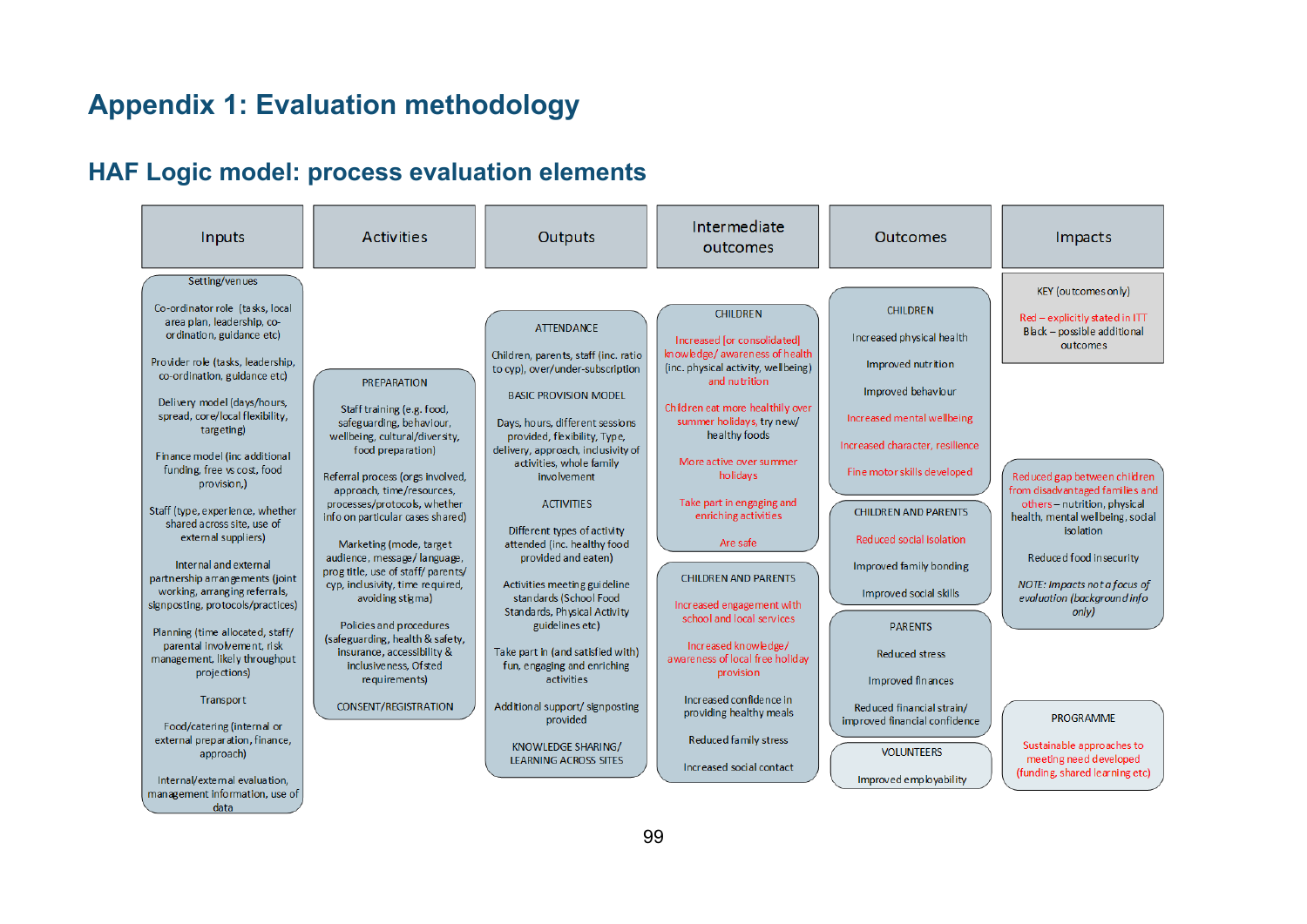### **Process evaluation**

**HAF pre and post coordinator interviews** –interviews with HAF Coordinators across all areas before and after HAF programme delivery *Pre (July/August 2019). Completed: (n=10) Post (September/October 2019) Completed: (n=11)*

A set of telephone interviews at both pre and post-delivery stages with local area coordinators. The interviews lasted between 45 minutes and one hour at pre stage, covering background context and history in the local area; planned set-up and implementation; perceptions of HAF programme, quality standards and outcomes; potential impact on provision; and sustainability. Ten interviews were conducted (one after provision had started) from across the eleven areas, with one coordinator not unable to take part.

Follow-up telephone interviews were longer, lasting between one and two hours per area. These covered reflective feedback on implementation; the coordinator role and staffing; programme and outcomes; quality standards; impact on provision; and sustainability. Interviews were conducted with coordinators from all eleven areas. The interview with the coordinators that was not able to take part in the pre interview took a reflective approach to cover initial perceptions at pre stage in addition to the post stage topics.

**HAF provider pre and post surveys** – two short self-completion surveys, one for at a pre stage (approximately ten minutes long) and one at a post stage following completion of delivery (approximately ten to fifteen minutes). Total number of responses were 419 at pre and 241 at post-stage. Surveys included several questions covering basic details of provision which were included on both pre and post questionnaires. This provided a merged dataset for these questions including responses from 527 different providers. In total, 532 separate providers were detailed on MI returns, suggesting a high response rate (although exact figures should not be assumed due to potentially different approaches to providing data where joint provision was in place)<sup>24</sup>. This is higher than the number of providers detailed in the Management Information Sheets, potentially due to joint providers providing separate responses to the survey but consolidated information in the MI.

### **Coordinator and provider surveys**

### **Survey design**

The pre survey included questions on the area in which they were based, the organisation leading delivery, age of attendees, staff status (for example, whether volunteer or paid), costs for children, key factors impacting on potential success, and availability of data for 2018 and 2019 (including FSM).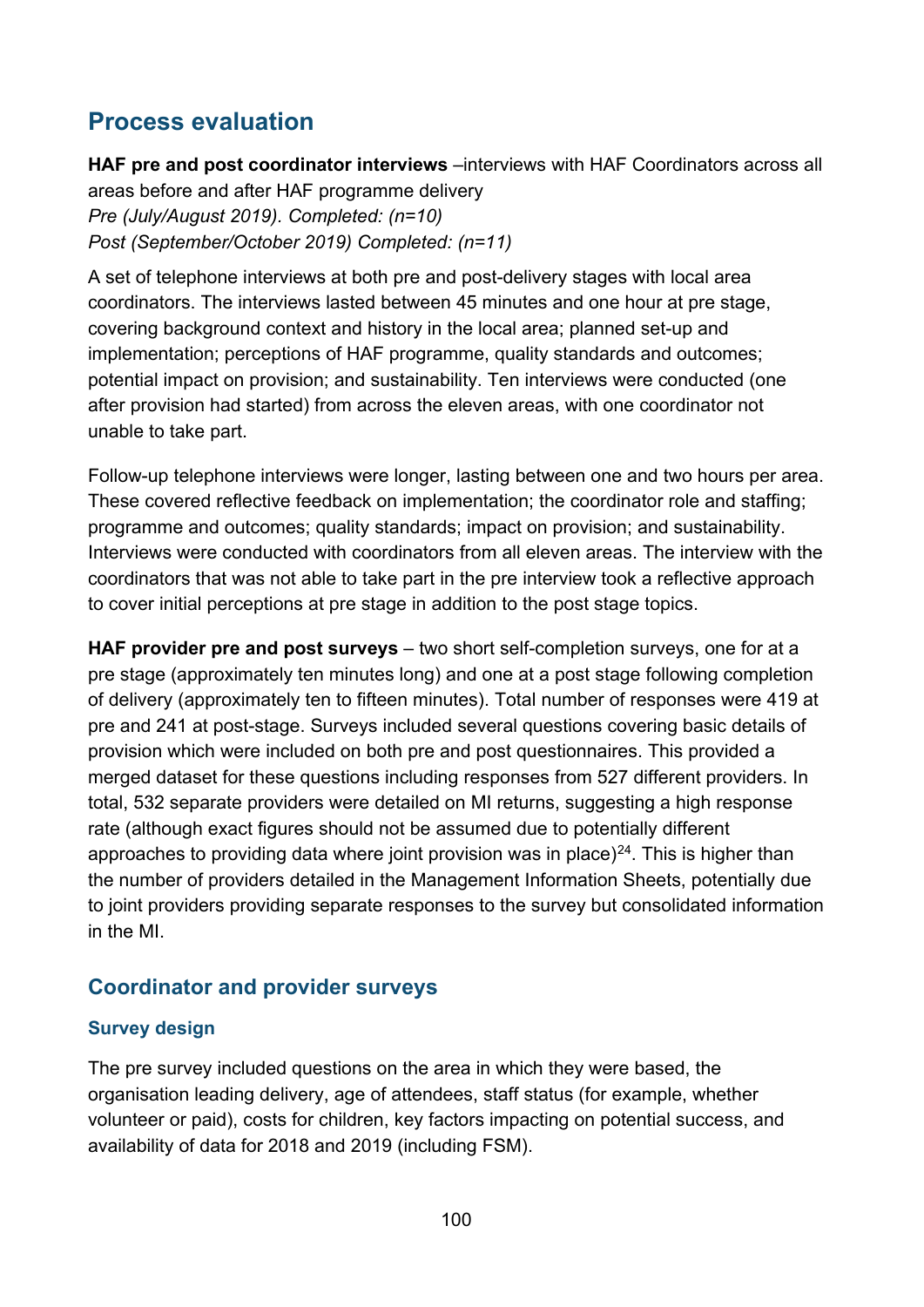The post survey included questions asked of those who had not completed at the pre stage, to provide basic information on provision. These were supplemented with additional questions covering opening hours; factors encouraging/discouraging attendance; provision and take-up of activities; training/support offered and taken-up; satisfaction with support; and overall cost.

Surveys were available for completion on-line (including via mobile phone).

#### **Survey implementation**

On-line surveys were sent directly to all providers using a list provided by each local coordinator prior to the survey starting. As a small number of organisations delivered across several different sites, a supplementary spreadsheet version was provided to allow easy completion rather than requiring completion of multiple on-line surveys.

Surveys were sent to all providers at both a pre and a post stage. Those who had already completed at the pre stage were routed within the survey to avoid any questions they (or someone else in their organisation) had answered in the pre-survey.

**HAF case study visits** – visits to a sample of pilots, to conduct qualitative interviews and to collate checklist and participatory tool information. *During delivery (August 2019). Completed: n=11 pilot organisations By estimated size: 40 or more participants (n=6), fewer than 40 participants (n=3), no attendance data (n=2)*

*By lead organisation type: VCSO (n=4), LA (n=4), other (n=3)* 

The case studies aimed to provide a more detailed understanding of the challenges and lessons learned from setting-up and delivering HAF provision in local areas. Case study providers were sampled to account for both the size (over or under estimated 40 participants) and the type of organisation (VCSO, LA, other). Information for sampling purposes was accessed from all areas via a light touch data collection exercise prior to provision starting.

Case studies were conducted in August 2019, therefore taking place towards the end of provision in each area. Each case study involved a site visit, with this lasting between three hours to a full day, largely dependent on the duration of the club on that day. The visits included a mix of individual and small group discussions with the pilot lead, other staff from the organisation involved in planning or delivery, senior managers, young people and their parents or carers. The interviews were carried out using semi-structured topic guides tailored to each respondent type.

Where possible, case study visits included completion of observational checklists focusing on the HAF quality standards as well as the use of participatory tools for young people. These included a checklist to cover existing policies/procedures and feedback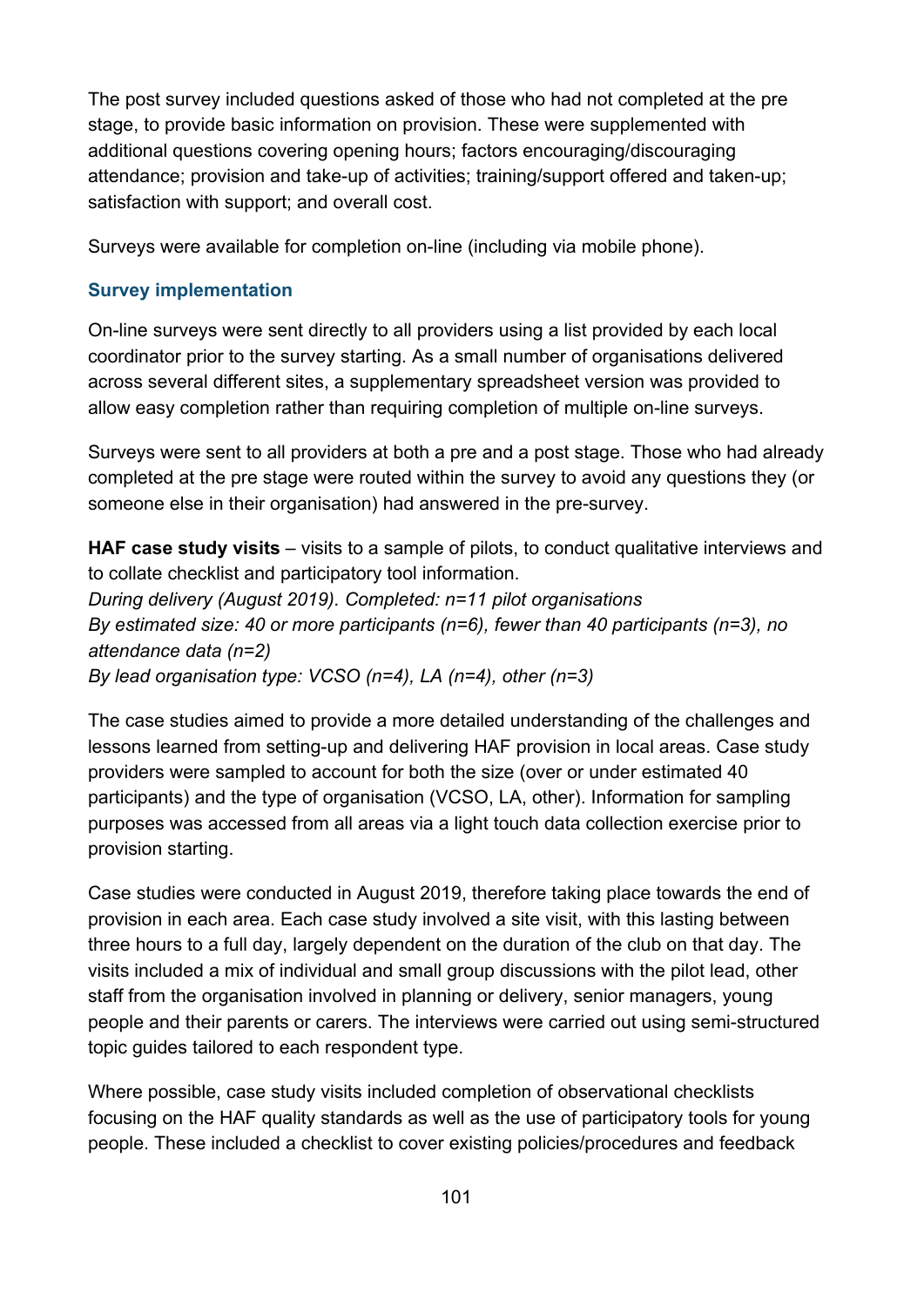from interviews, and an observational checklist to record aspects of delivery of the standards. Checklists were completed at six separate sites.

Participatory tools included age specific templates for primary and secondary school age children respectively, allowing attendees to provide reflective feedback on their involvement and perceived outcomes from the programme. In total, these tools were completed by 37 primary age children and 10 secondary age children.

**HAF children's survey** – two short self-completion surveys, one for those aged 8-11 (approximately five minutes long) and one for those aged 12 and over (approximately eight to ten minutes long). Total number of responses were 862 for the 8-11 version and 269 for the 12+ version.

### **Children's Survey**

#### **Survey design**

The survey research with children was based on a mid-point/end of provision design, to measure perceptions of provision and outcomes during their involvement in HAF provision. This survey aimed to provide an initial snapshot of perceptions and engagement at a specific point in time as opposed to adopting a more complex pre and post approach to track outcomes as this was not a set evaluation objective.

Both questionnaires included identical questions on demographics and frequency of attendance, perceived enjoyment of provision, participation in activities, perceived outcomes, and potential improvements. In addition, the 12+ version included questions covering the decision-making process, family participation, and comparison to other holiday clubs.

Surveys could be completed using on-line (including via mobile phone) or paper-based copies. Staff assigned the correct version to consenting young people depending on the needs of individual young people.

#### **Survey implementation**

Each area was asked to ensure 100 questionnaires were completed by young people attending clubs. A pre-selected list of approximately four to eight providers was developed for each area, depending on the overall number of providers in each. A stratified sampling approach was adopted to select these providers based on the overall size and organisation type. On a small number of occasions, where individual providers were not able to take part (usually due to time constraints or logistical reasons), an alternative was provided from a pre-selected reserve list. Each provider was asked to ensure that no more than 20 questionnaires were completed at their site, with the overall number of returns per provider being managed by each area coordinator.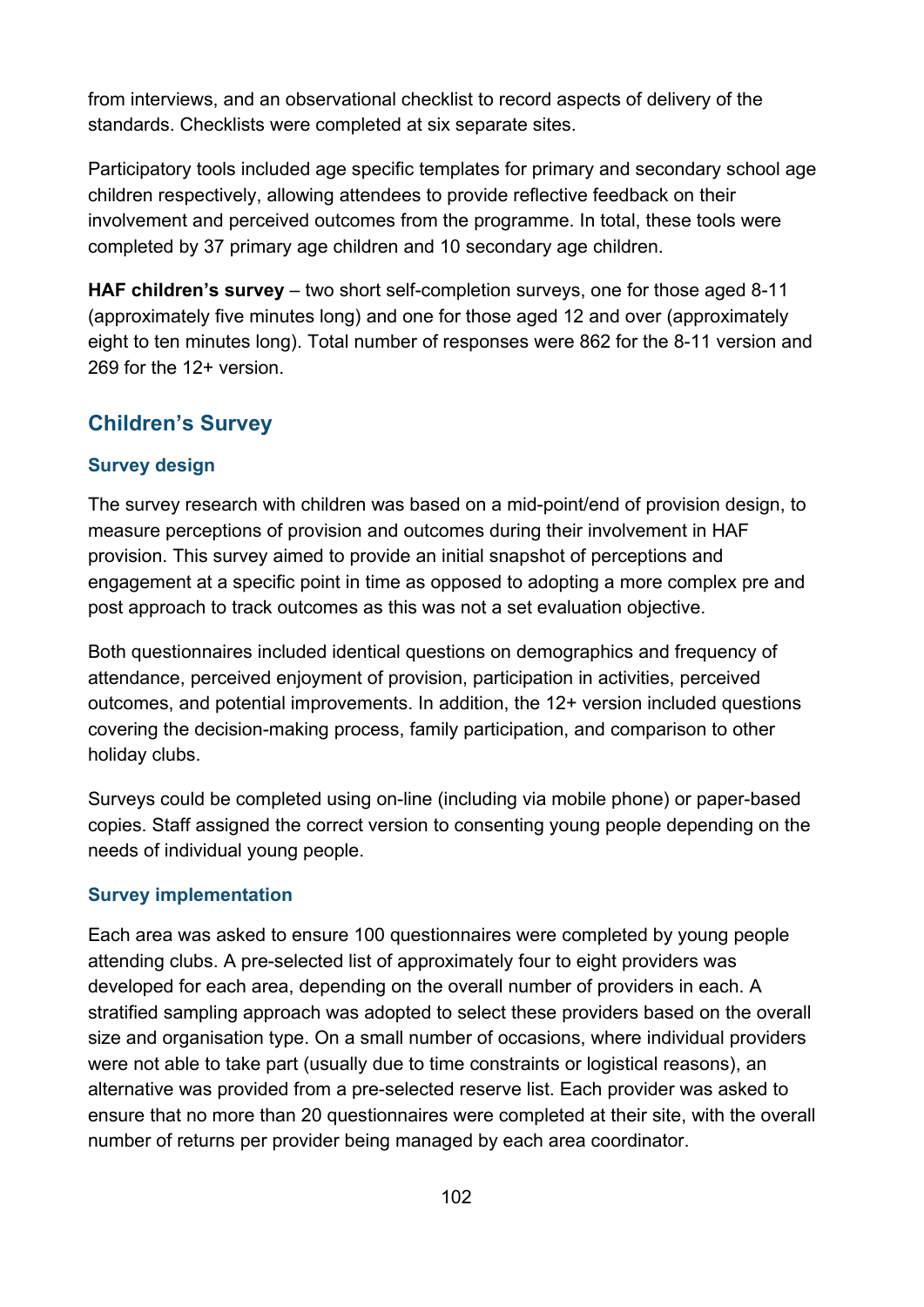Guidance was provided to each provider via their coordinator and a set of guidance materials and FAQs. The user guide included information on when to conduct the survey; how to support young people selected to complete the survey; administering the tools; consent; and data transfer.

**HAF parents survey** – a short self-completion survey for parents/carers of children attending or potentially attending HAF provision, lasting approximately five minutes. Total number of responses: 370.

#### **Parents survey**

#### **Survey design**

The survey research with parents was based on a pre/mid-point design. The survey included questions on demographics; number of children attending; how they heard about provision; factors encouraging child participation; and potential strengths, weaknesses, or alternative approaches.

Surveys were available for completion on-line (including via mobile phone). This was often undertaken as part of the registration process for any holiday club before provision began. In a very small number of cases, paper copies were used where required by specific providers.

#### **Survey implementation**

A target was set for each area to ensure 30 questionnaires were completed. Similarly to the children's survey, each area was provided with a pre-selected list of around four to six providers to approach for interviews depending on the overall number of providers in their area. A stratified sampling approach was adopted to select providers, with this being based on the overall size and organisation type. On a small number of occasions, where individual providers were not able to take part (usually due to time constraints or logistical reasons), an alternative was provided from a pre-selected reserve list. Each provider was asked to ensure that no more than ten interviews were conducted at their site, with the overall number of returns per provider being managed by each area coordinator.

As with the children's survey, guidance was provided to each provider via their coordinator and a set of guidance materials and FAQs. The user guide included information on when to conduct the survey; how to support young people selected to complete the survey; administering the tools; consent; and data transfer.

**HAF MI** – an Excel spreadsheet was developed to cover the key MI requirements as part of the evaluation, in particular to allow data to be linked to the NPD. This required areas to provide information for all participants that could potentially be linked to the NPD on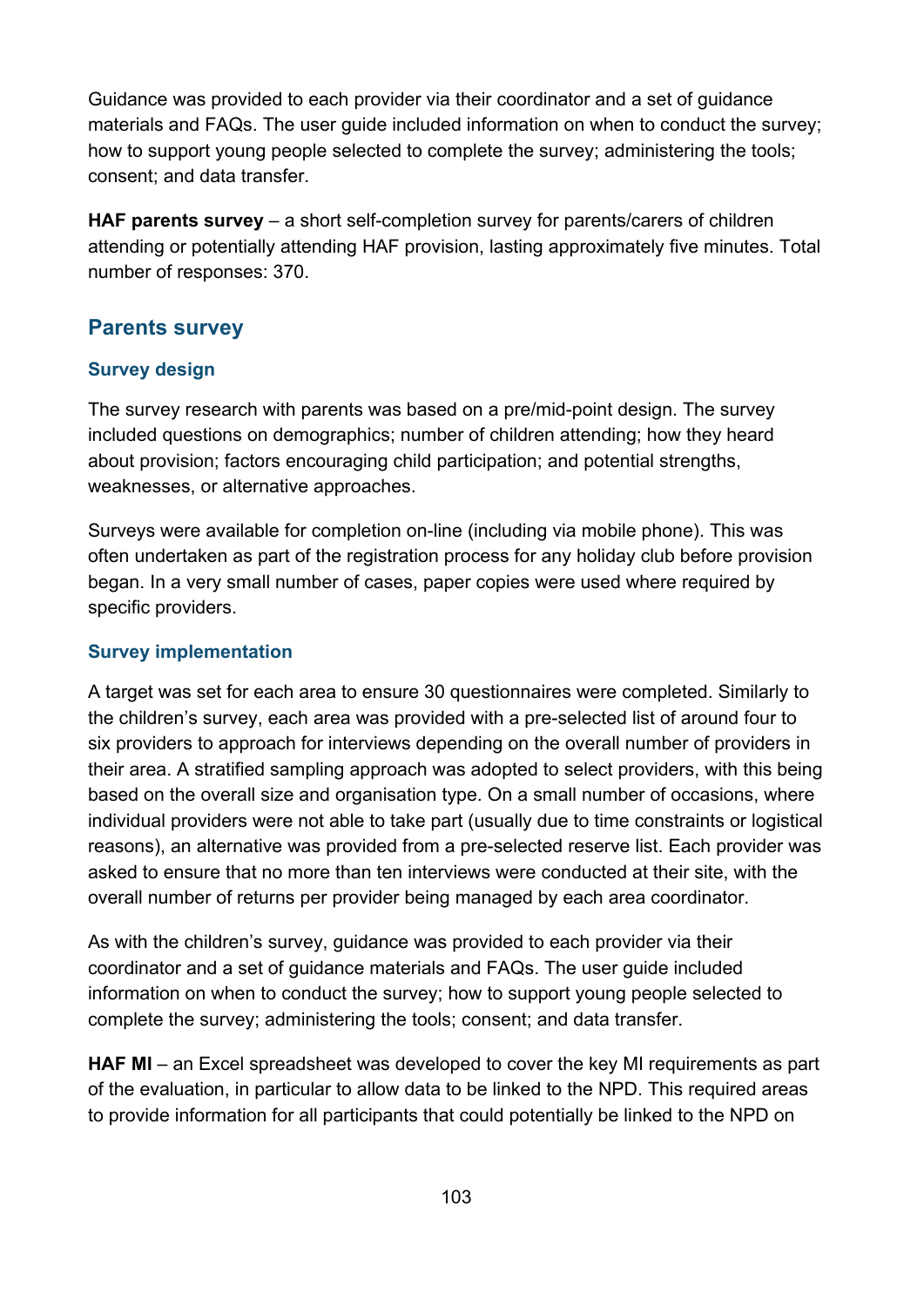project name; young person gender; first name, surname, data of birth, school name and home postcode; Unique Pupil Number (UPN) if available; club attendance by day.

Validation and support were built into the spreadsheet to maximise data quality and the potential to link into the NPD. This included drop-down lists of all schools in the LA; gender options; as well as formatting checks on postcode and UPN format.

Guidance was provided on the spreadsheet on a guidance sheet within the spreadsheet and via specific pop-up documentation (appearing when the cursor 'hovered' over any relevant cell). A full guidance document and FAQ was provided, explaining how to ensure MI was completed accurately and outlining in detail study GDPR and ethics requirements.

All spreadsheets were sent out directly by the local coordinators and returned directly to Ecorys via secure data transfer site.

Spreadsheets were checked by local coordinators and by Ecorys staff where possible, with this taking place on an on-going basis throughout the summer holidays as an intermediate check on data quality and at the end of provision. Where issues were identified, spreadsheets were returned to providers with advice on completion and stating the requirement to complete fully as/if possible.

Following this stage, data was cleaned by Ecorys and matched to the NPD. In total, 60% of names could be linked to the NPD. Details of returns are included in the relevant earlier section of the report covering attendance details.

### **Impact evaluation**

The impact evaluation was designed to compare the HAF provider pre and post surveys with a survey of non-HAF providers. Additionally, non-HAF coordinator and provider interviews provided qualitative data that was compared with HAF coordinator and provider interviews.

Non-HAF providers or coordinators included in the research were identified following a multi-stage approach:

- a list of all areas applying for HAF funding and reaching the second application stage<sup>[25](#page-108-1)</sup> was drawn up to form the initial sampling frame. This allowed comparison to be made across similar areas in terms of motivation/interest (as all applied for HAF funding) and as applications could be used to source contact details
- all areas that applied for funding were then designated as either successful applicants (i.e. the eleven selected HAF areas) or unsuccessful applicants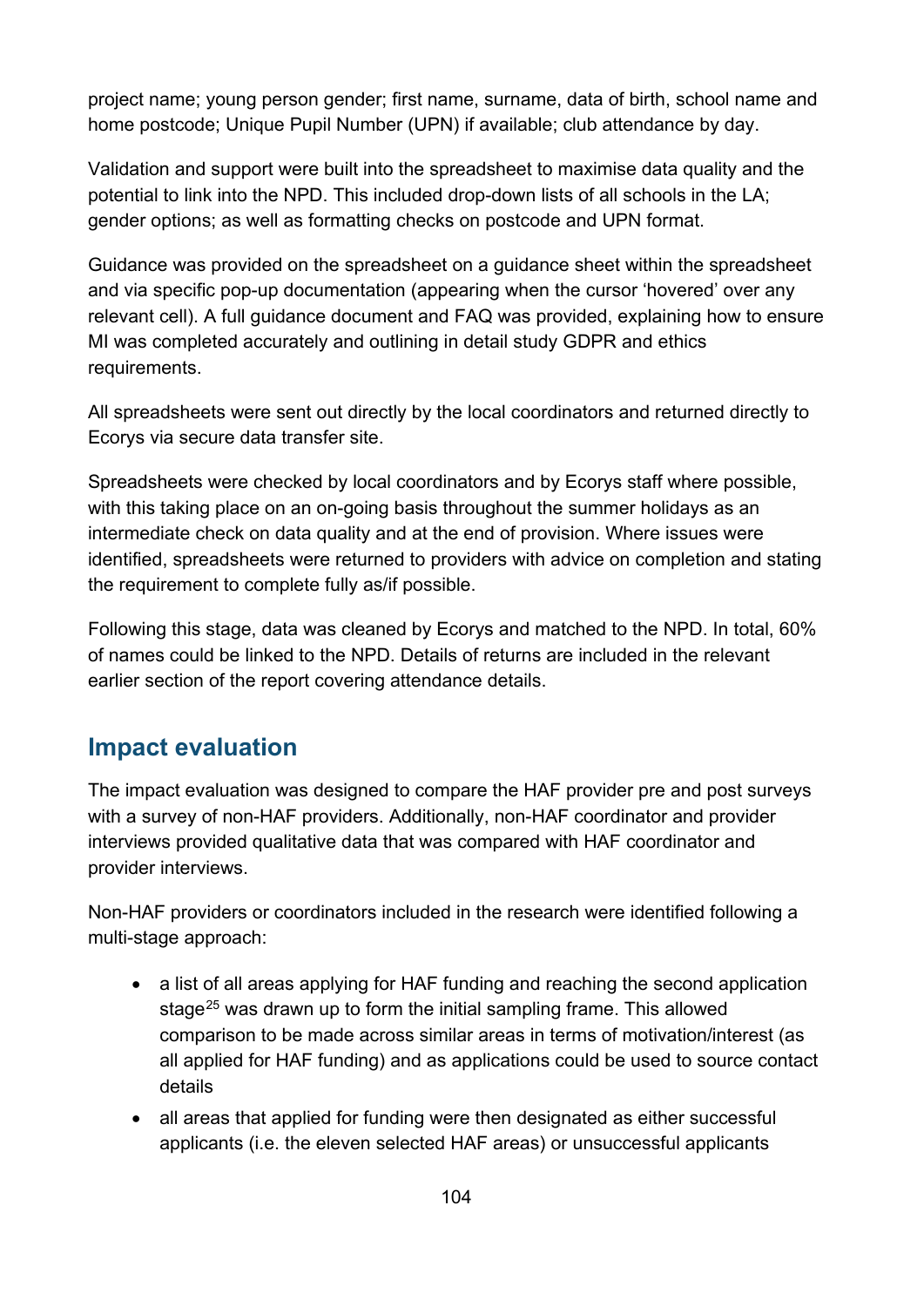- data on FSM percentage; number of children aged 5-19; and rural/urban split (using the six-fold classification for LAs) was added for all areas
- each successful applicant was then matched to two or three unsuccessful applicant areas using a data matching approach based on the three key criteria of FSM %; population aged 5-19; and rural/urban classification. This provided a final list of 28 unsuccessful areas

The named HAF applicant in each of the 28 comparator areas was then contacted to explain the evaluation and any requirements and to understand if they would be willing to help with later data collection requirements. A scoping call was arranged with 18 coordinators who agreed to participate. The calls ascertained data availability and who would be distributing each survey within that area, with 11 coordinators agreeing to distribute surveys and seven providing alternative contacts to pursue by Ecorys directly.

**Non-HAF provider/coordinator surveys** – two short, internet self-completion surveys were distributed to 26 matched comparison areas. Total number of responses was 243.

The pre-survey was distributed in mid-July, through 11 non-HAF coordinators to their providers, and directly to 433 providers in the remaining 15 areas and the 11 HAF areas. From the approximately 507 surveys sent, this returned 132 responses, a response rate of 26%.

The post-survey was distributed in mid-September through 8 coordinators to their providers, and directly to 403 providers in the same remaining 15 areas and the 11 HAF areas. This resulted in approximately 498 surveys being sent, with 111 returned responses, a response rate of 22%.

From both surveys, a series of questions were asked to ascertain the type of provision, opening hours and activities offered at non-DfE-funded holiday clubs.

### **Matched comparison**

The 26 matched comparison areas were selected from a pool of unsuccessful areas during the HAF bid process, creating an area-level dataset. This dataset was then matched to the 11 successful areas through a series of matching variables, including:

- supply: number of children in area based on LA information
- demand: % of pupils in receipt of FSM based on the latest DfE data
- data availability: Ecorys rating on whether data available, for 2019 and 2018 based on the application spreadsheet

Each variable was coded using a three-fold rating system (high, medium, low) to assess each variable and a shortlist of comparator areas was created. This resulted in 26 non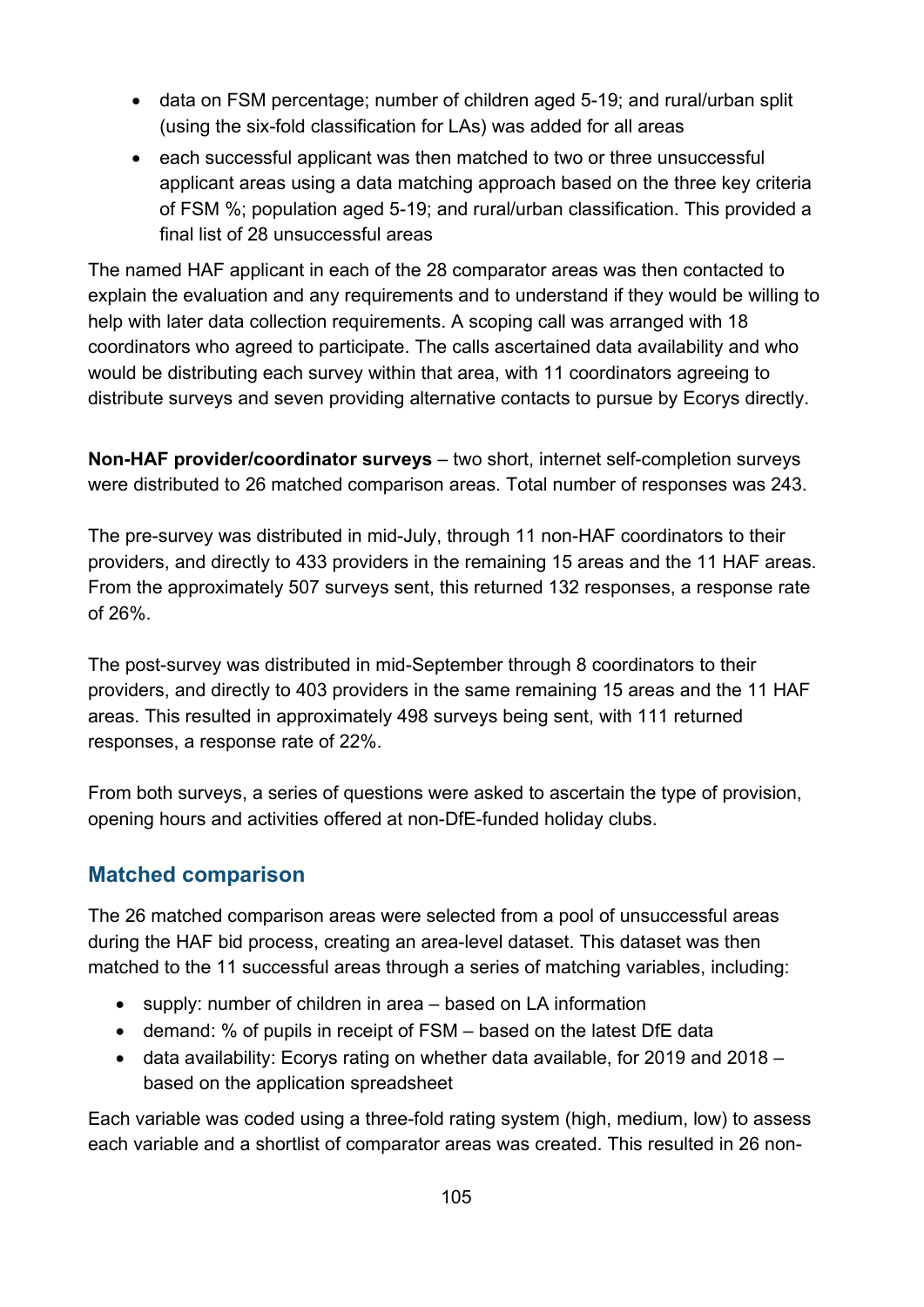HAF areas being matched to 11 HAF areas in total, with approximately 2-3 non-funded areas matched to each successful area.

### **Non-HAF coordinator and provider survey**

### **Survey design**

The pre-survey (around 5 to 10 minutes) included questions on the area they were based; the type of organisation delivering the provision; data availability for 2018 and 2019; the activities on offer and their frequency; intended opening hours for 2019; the price of provision; and which, if any, young persons could attend for free.

The post-survey (around 10 to 15 minutes) included a number of identical questions which were only asked to respondents who had not completed these as part of the presurvey. Additional questions were asked of all respondents regarding the postcode of the holiday club; the overall numbers of young persons who attended in 2018 and 2019; the overall numbers of young persons in receipt of FSM who attended in 2018 and 2019; actual opening hours for 2018 and 2019; barriers and enablers to effective provision; and their intention to run provision in the future or not.

Both surveys were available to complete online (including via mobile phone) or within a formatted spreadsheet for providers in multiple locations or with multiple clubs.

#### **Survey implementation**

The pre-survey was sent to 11 coordinators, who distributed it to approximately 74 providers where contact lists were provided, and to 433 providers directly. The postsurvey was sent to 8 coordinators, who distributed to approximately 95 providers where contact lists were provided, and to 403 providers directly.

As a small number of providers operated across different sites or areas, and some coordinators completed the survey for their providers, a spreadsheet was provided to remove the need to fill in multiple versions of the same survey.

Providers and coordinators who had already completed the pre-survey were able to skip any repeated questions within the post-survey.

**Non-HAF provider/coordinator interviews** – a set of telephone interviews were conducted with a sample of coordinators who distributed the pre-survey and providers who had supplied their contact details for this purpose in the pre-survey. Interviews were conducted with three coordinators and nine providers, with interviewees selected based on their pre-survey results.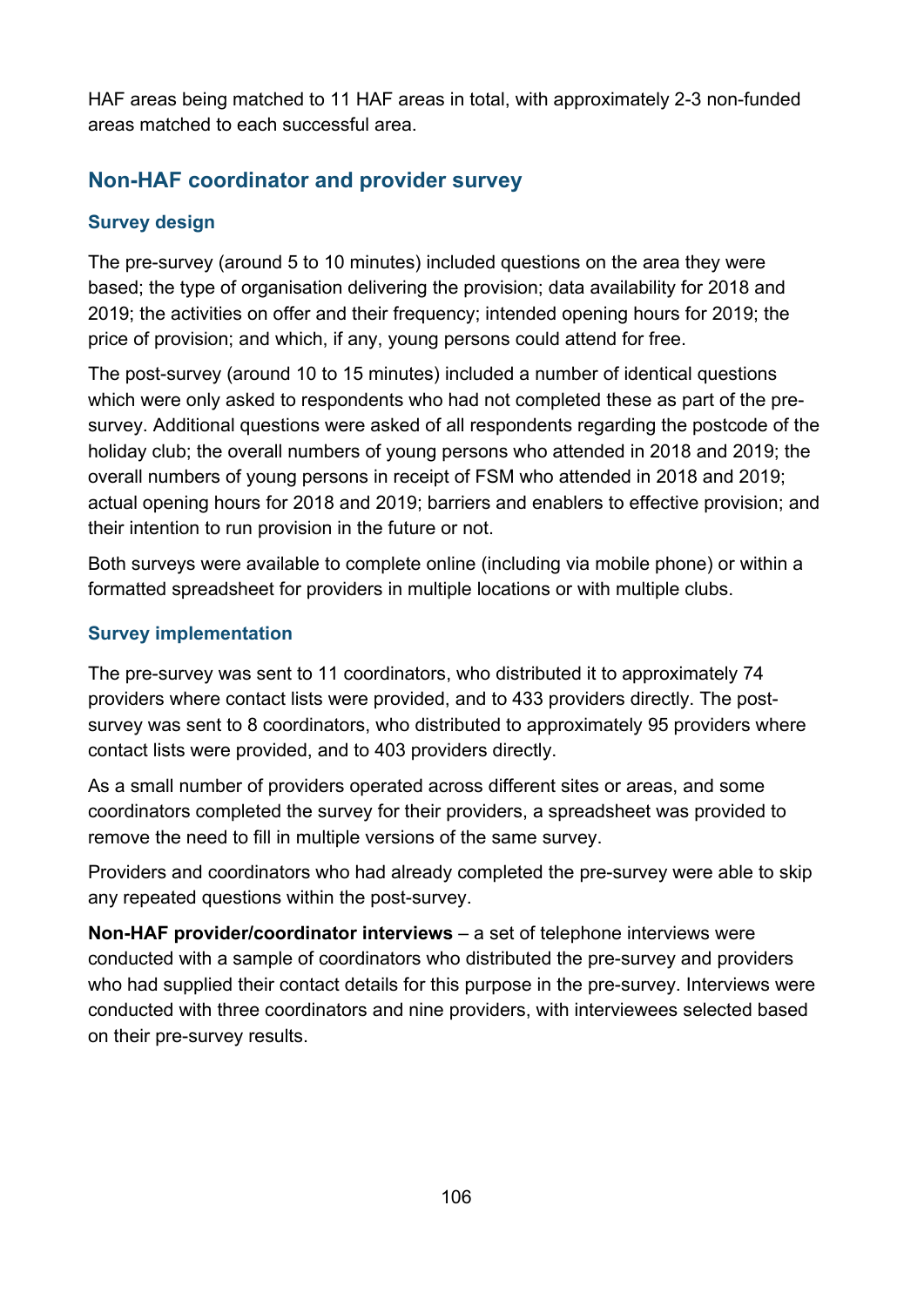### **Non-HAF Sampling framework**

For non-HAF coordinators, the sample was determined from the 11 coordinators who distributed the pre-survey. Interviews were conducted with coordinators in different areas, and across those responsible for a small (<10), medium (11-29) or large (>30) number of providers.

For non-HAF providers, the sample was determined from the 105 providers who completed the pre-provision survey, where contact details were available. The selection criteria included:

- typology: type of organisation running provision
- location: the local authority area
- whether met 4:4:4 HAF requirement
- physical activity: frequency of activity provided
- healthy meals: frequency of activity provided
- whether in HAF area or not

Quotas were set on 4:4;4, physical activity and healthy meal provision based on answers to the pre-survey to ensure a representative spread across non-HAF provision. A similar process was undertaken for whether providers were based in a HAF area or not.

### **Non-HAF interviews**

#### **Interview design**

The interviews for non-HAF coordinators and providers were designed to allow comparability to the HAF coordinator and provider interviews.

The coordinator interviews (around 45 minutes to one hour) included questions regarding their role and responsibilities; the context within their local area including levels of deprivation; the intended and achieved outcomes; quality of the provision and what activities were offered; and what their coordination might have looked like with funding.

The provider interviews (around 45 minutes to one hour) included questions regarding their role; the context within their local area including levels of deprivation; if in a HAF area why they did not join the bid; their processes for referral; intended and achieved outcomes; quality of provision and what activities were offered; the cost of the programme; parental involvement; what their provision might have looked like with funding; and the legacy of their holiday club.

#### **Interview implementation**

Interview email invites were sent to the potential coordinator and provider interviewees and followed up as required. Additional reserves interviewees were added as required to meet the overall target number of interviews.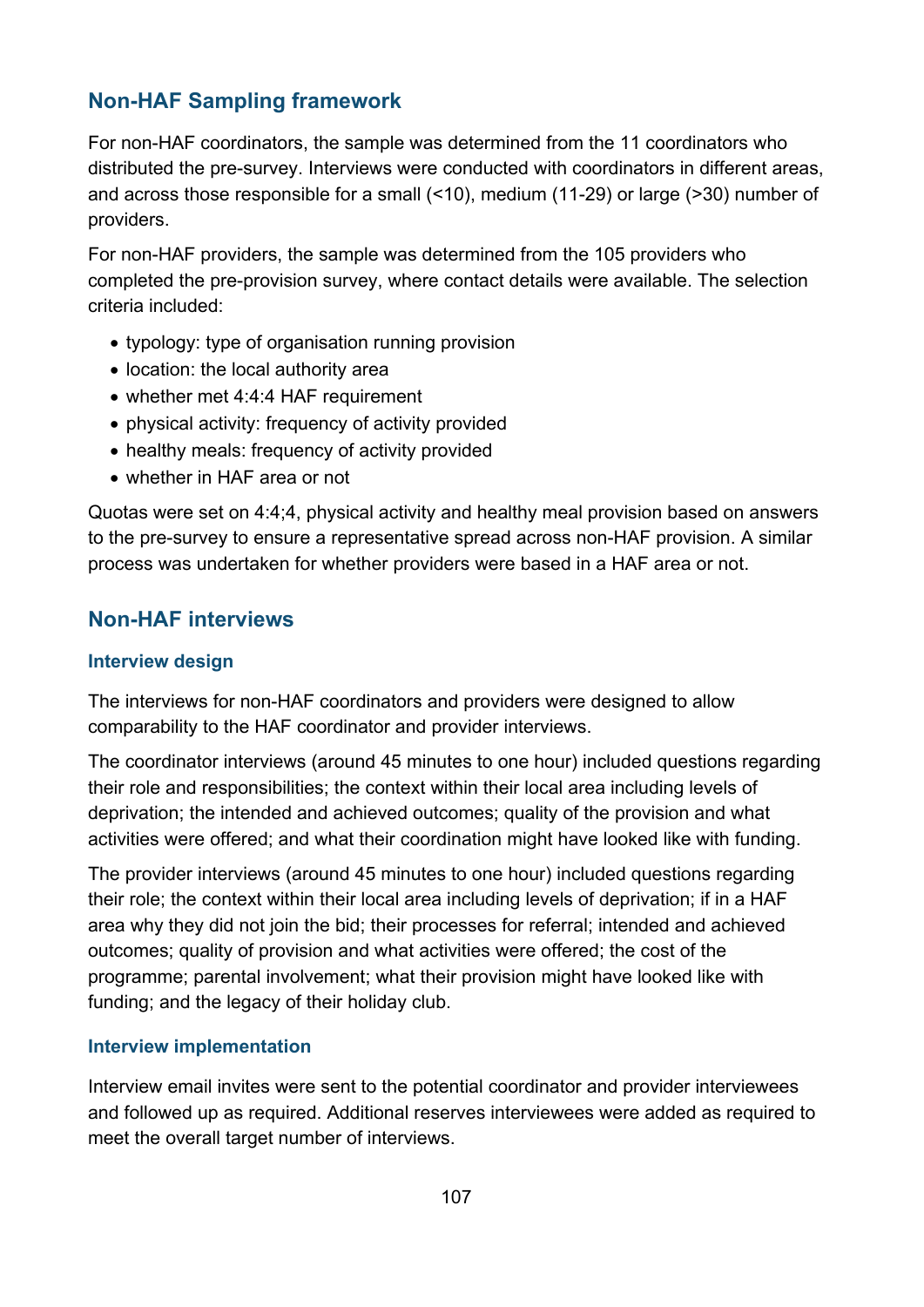## **Interpretation and data limitations**

Children and parent surveys were administered by providers, with guidance and support from coordinators and Ecorys. This may have led to some selection bias if the requirements for random distribution were not met.

The case-studies were selected purposively using initial data to include a mix of providers and models. As with all case-study research, the findings are not exhaustive, and it was not possible to cover all types of models within a finite number of visits.

The impact evaluation was at a smaller scale and relied considerably on the goodwill of non-HAF providers and coordinators in providing data. Data suggests that non-HAF feedback involved a relatively high proportion of established provision and may not be fully representative of provision among non-HAF providers. Comparisons across HAF and non-HAF provision are therefore to be taken as indicative and not as establishing a clear measure of impact.

Additional data limitations include:

- MI data was completed across all areas with a good level of overall compliance from the vast majority of coordinators and providers. However, information was often not sufficient to enable matching, resulting in 40% of records not being linked to the NPD data. There may be gaps in information where the full details of all young people could not be recorded
- children surveys were designed to be administered at the mid-point of provision to reduce the demands upon providers. They do not necessarily take into account the full breadth of provision that children may have experienced, and may reflect the views of young people who were attending particularly frequently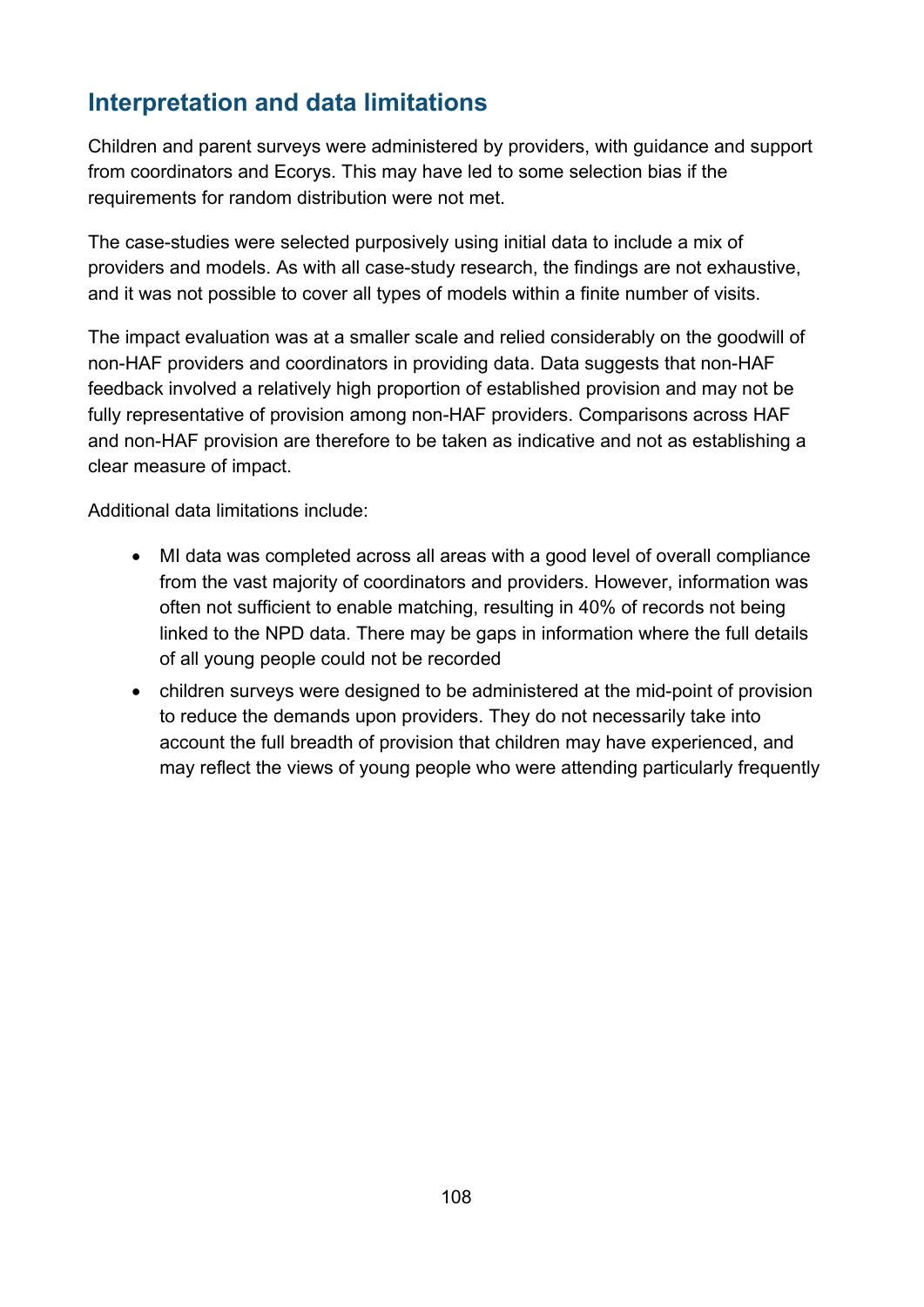## **Appendix 2: HAF areas**

The main characteristics of HAF lead organisations are summarised below:

- four VCSOs, three LAs, two community interest companies, one school and one housing association
- many had broad experience across the quality standards and a small number had specific areas of expertise (e.g. physical or enriching activities)
- four had taken part in the 2018 HAF programme, which they felt contributed to successful implementation, given the short timescales to set-up
- in many cases lead organisations partnered with others on the coordination role
- all areas had LA involvement either as the lead organisation or as a partner. This helped engage providers and with logistics (e.g. staff, venues and food)
- all areas had VCSO involvement, either as the lead or as coordinator or delivery partners
- other organisation were involved in various roles, ranging from delivering ingredients or meals to undertaking internal evaluations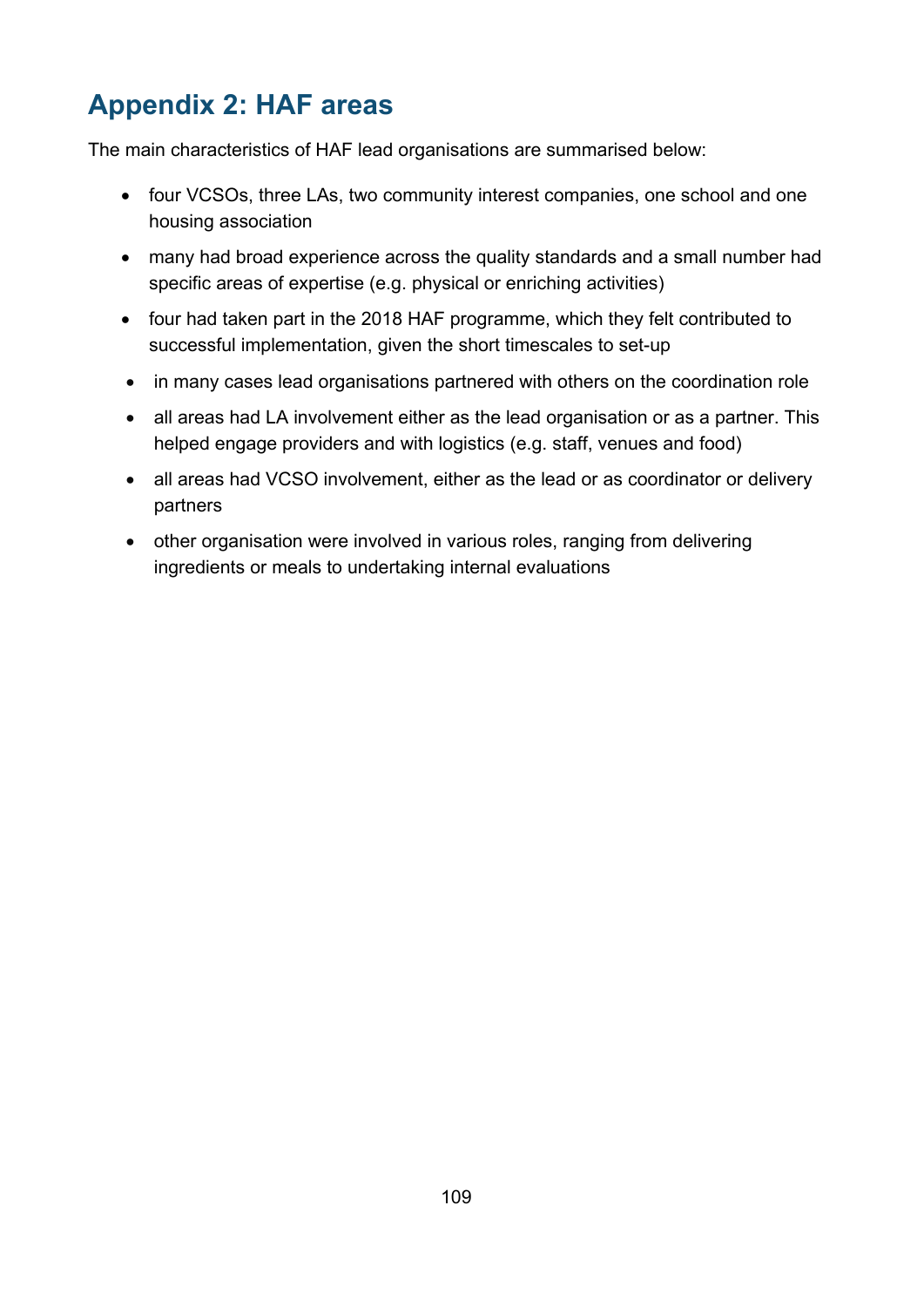## **Endnotes**

<sup>1</sup> Final reporting being delayed due to the impact of COVID-19 restrictions in accessing data

<sup>2</sup> Department for Education, 2019. *Analytical associate pool. Summary of recent small-scale research projects.*

<sup>3</sup> Feeding Britain, 2017. *Ending Hunger in the Holidays.*

<sup>4</sup> *BMJ,* 2019; 364:l963

<sup>5</sup> Kellogg's Foundation, 2015. *Isolation and Hunger: the reality of the school holidays for struggling families* <sup>6</sup> The Sutton Trust, 2014. Extra-curricular Inequality Research Brief; Cullinane and Montacute, 2017. Life

Lessons: Improving essential life skills for young people, The Sutton Trust.

<sup>7</sup> Gill and Sharma, 2004. *Food poverty in the school holidays,* Barnardos

<sup>8</sup> All Party Parliamentary Group on Hunger (2017). *Hungry Holidays.* Available [online](https://feedingbritain.files.wordpress.com/2015/02/hungry-holidays.pdf) [accessed 22/11/19] <sup>9</sup> DfE [website](https://www.gov.uk/government/organisations/department-for-education/about#our-priorities)

<sup>10</sup> Department for Education (2018). *Ad-hoc Notice, Holiday Activities and Food: 2018 programme.*  Available [online](https://assets.publishing.service.gov.uk/government/uploads/system/uploads/attachment_data/file/755139/Holiday_Activities_and_Food_2018_Programme_revised.pdf) [accessed 09/01/20]

<sup>11</sup> Specification of the grants' requirements are available [online](https://docs.google.com/viewer?url=https://www.contractsfinder.service.gov.uk/Notice/Attachment/06a3ed2a-6e41-4509-9f49-6de9ade13ae4) [Accessed 30/01/2020].

<sup>12</sup> More information on free school meal eligibility is available [here](https://assets.publishing.service.gov.uk/government/uploads/system/uploads/attachment_data/file/700139/Free_school_meals_guidance_Apr18.pdf)

<sup>13</sup> Department for Education (2019). *Invitation to tender for a research project entitled: evaluation of 2019 holiday activities and food programme.* 

<sup>14</sup> This makes it relatively difficult to disentangle attendance figures (and some other variables) in terms of the relative impact of their status as Local Authorities and their targeted approach to FSM-eligibility <sup>15</sup> Actual numbers may differ slightly depending on the approach taken in each area to recording information, primarily whether certain providers which were linked to meet 4:4:4 requirements were recorded separately or as part of a merged provider. There may also be a small number of providers which did not provide any data. As a result, this figure is unlikely to reflect the exact number of providers <sup>16</sup> Department for Education (2019). *Schools, pupils and their characteristics: January 2019.*  Available [online](https://assets.publishing.service.gov.uk/government/uploads/system/uploads/attachment_data/file/812539/Schools_Pupils_and_their_Characteristics_2019_Main_Text.pdf) [accessed 07/12/20]

<sup>17</sup> Department for Education (2018). *Ad-hoc Notice, Holiday Activities and Food: 2018 programme.*  Available [online](https://assets.publishing.service.gov.uk/government/uploads/system/uploads/attachment_data/file/755139/Holiday_Activities_and_Food_2018_Programme_revised.pdf) [accessed 07/12/20]

<sup>18</sup> Non-maintained special schools, pupil referral units and independent schools are not included in these figures, as a breakdown by education phase was not publicly available.

<sup>19</sup> Department for Education, *Invitation to tender for a research project entitled: evaluation of 2019 Holiday Activities and Food programme,* 15 February 2019

 $20$  Initial tender documentation stated that enriching activities could include physical activities – this suggests both that the proportion of providers offering enriching activities could be higher and that expectations and definitions may have been unclear among providers.

<sup>21</sup> Examples of 'enriching activities' provided in the HAF provider survey were "putting on a play, drumming workshops: or experiences such as a nature walk, visiting a city farm, etc."

<sup>22</sup> Due to changing approaches to monitoring this relies on qualitative feedback as opposed to quantitative comparison of throughput numbers.

 $23$  Although this might reduce the potential for staff to be in a position where they have to upskill themselves; it did, however, encourage them to build on their strengths rather than feeling pressured to diversify beyond their capabilities. This is important for ensuring a high-quality experience for CYP.<br><sup>24</sup> Namely that where there was joint provision (two or more providers linking to meet the 4:4:4 aspiration or

for other reasons) they may have responded separately to the provider survey but returned a single MI sheet

 $25$  This involved clearing the first initial stage which was designed solely to remove any areas where the initial application had clearly not met basic requirements